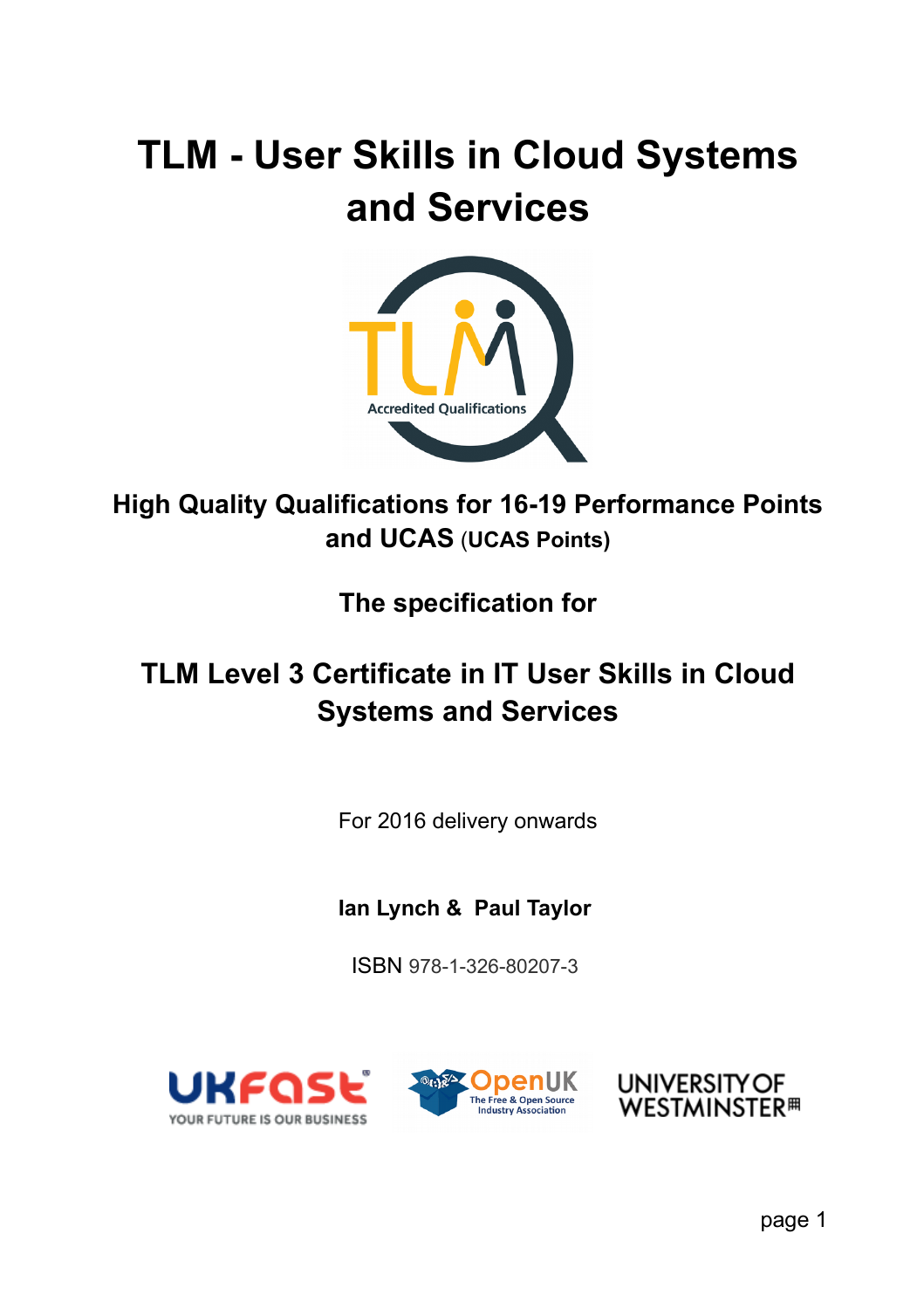This is version 1.0 of the TLM Level 3 IT handbook for schools and colleges eligible for UCAS points from 2016 onwards and first published in September 2016. Further printed copies can be obtained from Lulu.com or the pdf freely downloaded from www.theingots.org/community/handbookL3C

(© Paul Taylor & Ian Lynch 2016) Some rights reserved. You may copy some or all of this publication under the terms of the Creative Commons Attribution-ShareAlike license 3.0.

The ITQ is the qualification framework based on the UK National Occupational Standards for IT Users developed by eSkills and the Awarding Organisation Forum that is made up of all the Ofqual accredited organisations that offer IT User qualifications. It is referenced to the European Qualifications Framework devised by the European Union.

The assessment model for the qualifications presented in this publication was designed by TLM in consultation with employers and academic institutions in order to offer the most up to date set of skills and experiences available at the time of delivery. The core units are based on cloud technologies and services, which is the most prevalent form of IT in use and has a recognised skills shortage. Learners study some optional units in areas of interest or ones that compliment other academic subjects they are studying. The overall assessment is based on coursework completion and an external examination.

The Learning Machine Ltd, Unit 4D Gagarin, Lichfield Road Industrial Estate, Tamworth, Staffordshire, B79 7GN (www.theingots.org)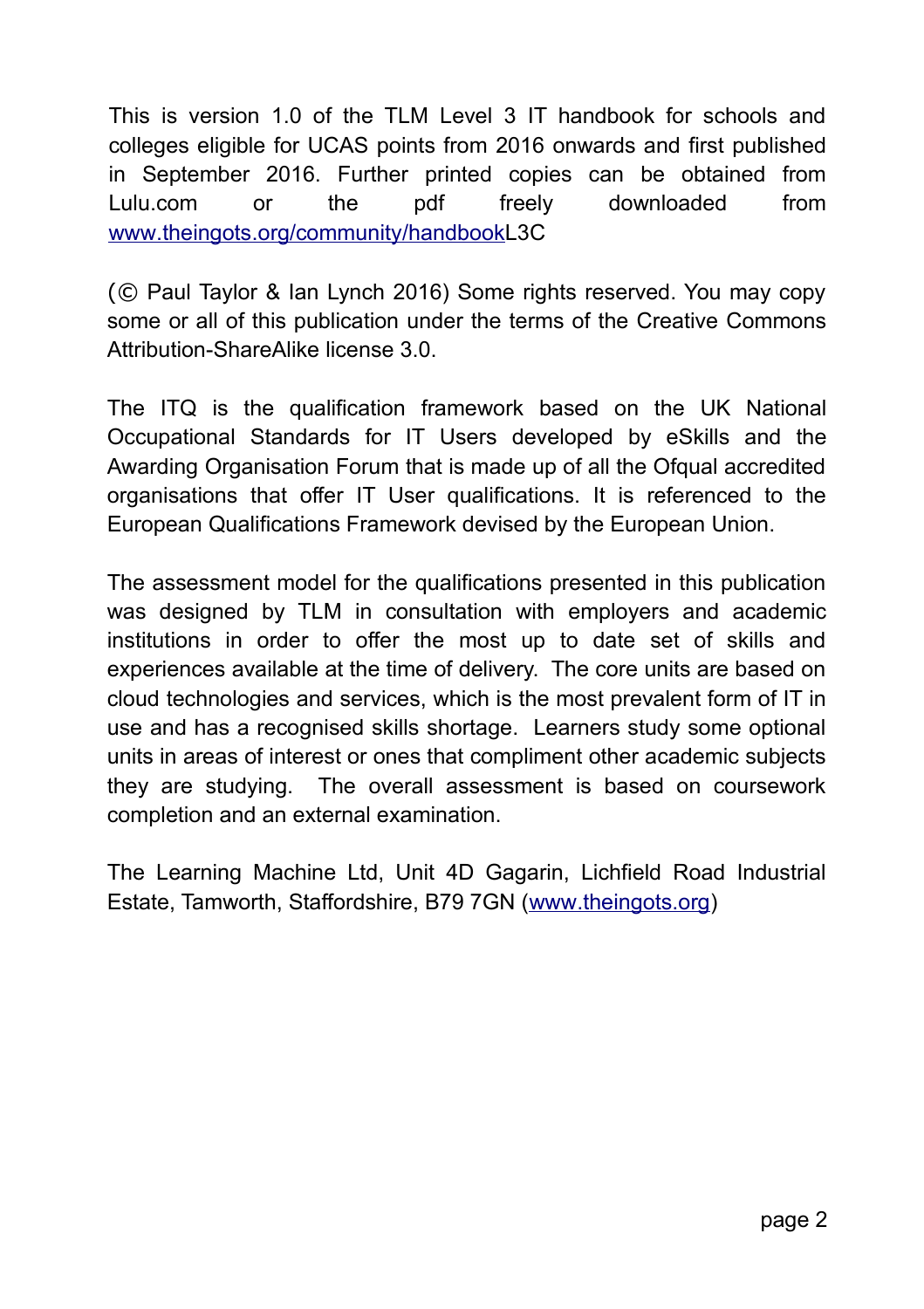## **Supporting quotes from Academic Institutions and Employers in the sector.**

Not so long ago cloud computing was an emerging technology but is now becoming increasingly ubiquitous in industry and even everyday life. Qualifications in IT and computing have generally not kept up with this and it is an area of study that is often absent, not only at degree level, but also at level 3. The design of a curriculum such as this is very welcome indeed.

As a University we see computer science students entering the first year with a miscellaneous collection of A-levels and Diploma awards not directly related to computer science with their only computing knowledge gained as PC or tablet users at home. The addition of a level 3 cloud computing qualification such as this to their portfolio would make them much higher quality applicants and more prepared for undergraduate study by having experience and knowledge of such a contemporary IT field.

The units offered hold together very well and I can see this as being quite an exciting area of study for the learners. The learning outcomes are appropriate for the level and are very well articulated. The requirement throughout for learners to demonstrate research skills, analytical skills and critical interpretation in this area, also often absent in the qualifications they present to us on entry, will put them in good stead for further study in this area or study at higher level.

It is pleasing to see security issues given such prominence, as well as legal and ethical issues that naturally arise in this area. These are areas high on our list of priority for courses at level 4 and above and exposure to this at level 3 in this context is excellent.

The real world project is an exciting unit offering learners the opportunity to bring all they have learnt together in a piece of independent research and development. A vitally important skill and one that we see lacking in our applicants to University. Having an opportunity like this for guided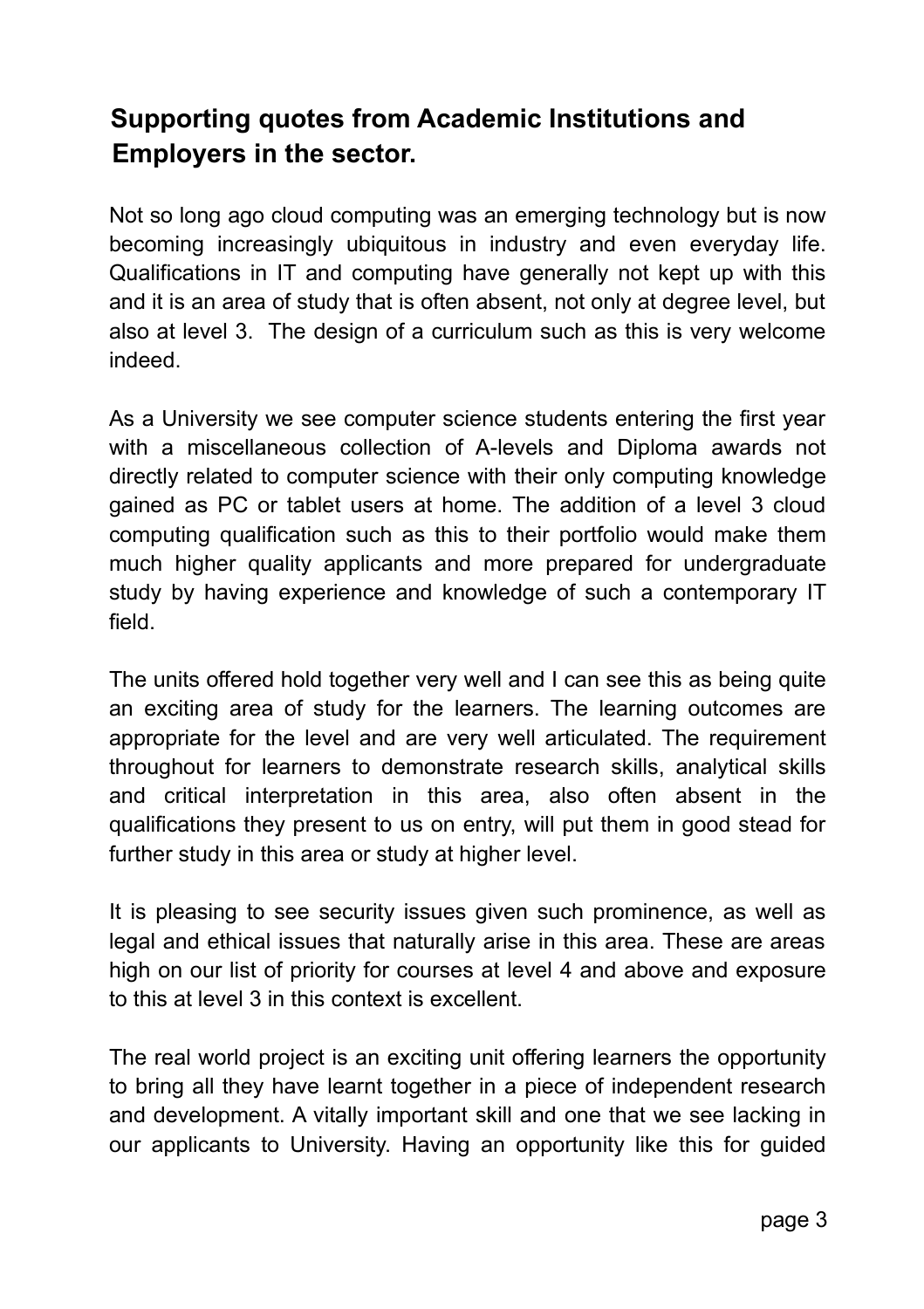independent work at level 3, in a computing related discipline, is tremendous.

My own feeling is that a learner gaining this qualification alone or in combination with others is well placed for working in industry, perhaps taking up an apprenticeship, or going on to further study. I can see this working very well as an extra qualification to go alongside more traditional A-levels as well as forming part of a larger vocational type qualification. In particular, it would work very well alongside the more theoretical and noncomputing type A-levels that students typically present on entry to computer science degrees at Westminster. It would be wonderful if some of my students had this knowledge and skill before starting their undergraduate course.

#### **Mark Baldwin**

Principal Lecturer in Computer Science and Faculty Director of Quality Assurance University of Westminster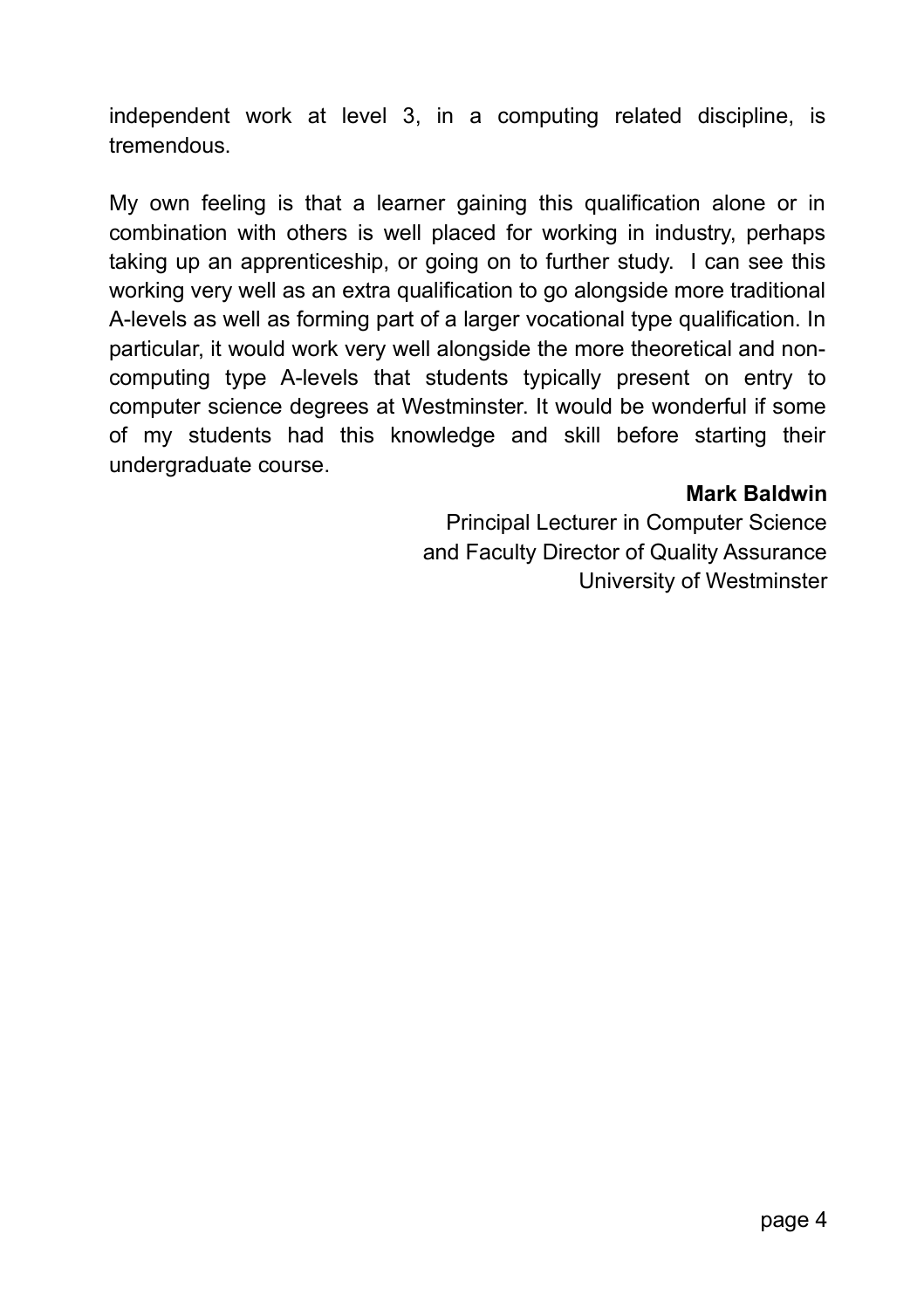## **Contents**

| Annexe C - Extract from coursework evidence portfolio57 |  |
|---------------------------------------------------------|--|
| Annexe D - Unit assessment - coursework guidance59      |  |
|                                                         |  |
| Annexe F - Useful links and supporting information110   |  |
|                                                         |  |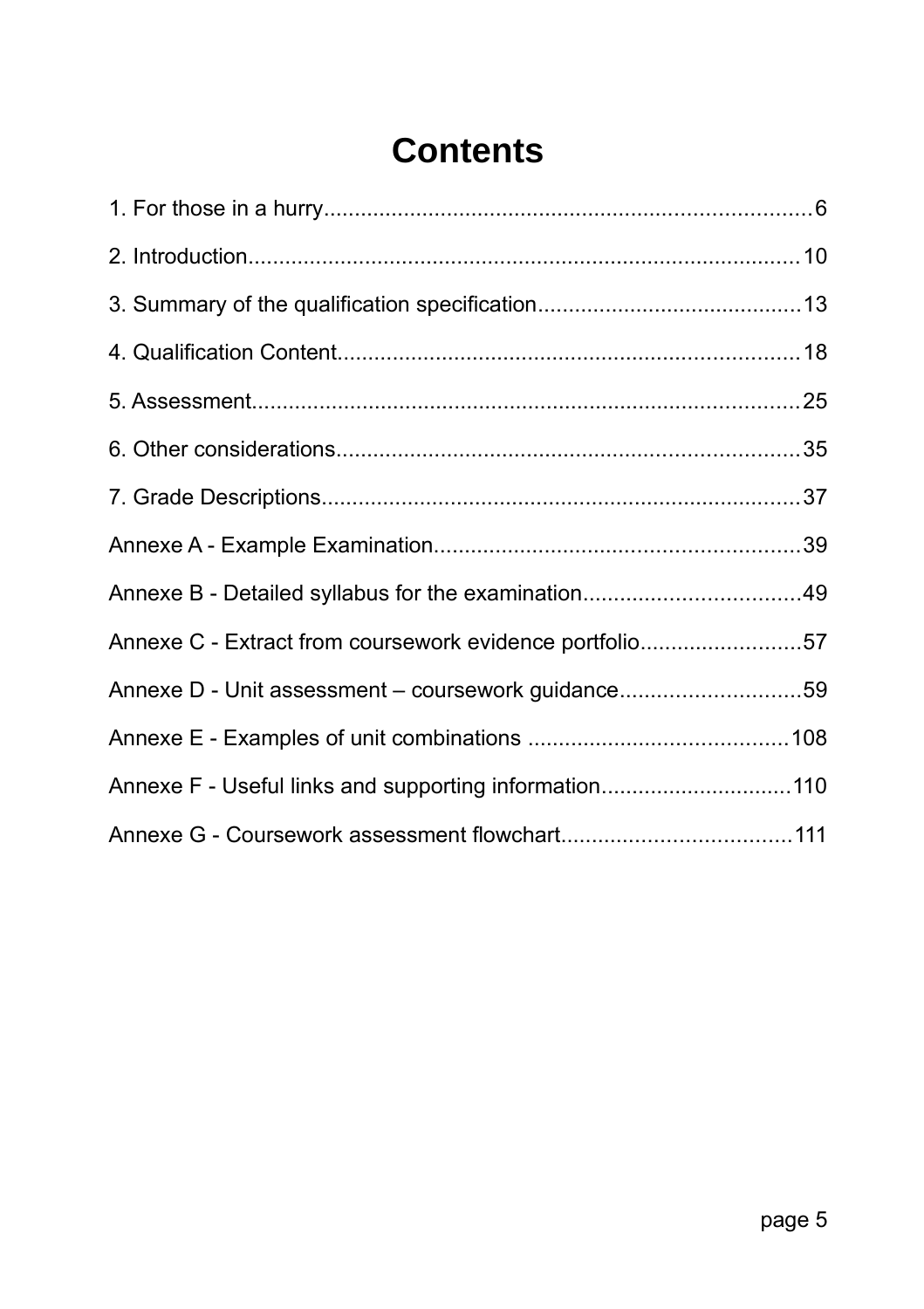## **1. For those in a hurry**

Please read the rest of the book later as the details are important!

- 1.1TLM's assessment model is common to most of its qualifications. It is based on competence based assessment of coursework using a portfolio of evidence supported by a free optional cloud based evidence management system and an externally set and marked synoptic grading examination. The rationale for this design can be found at http://thelearningmachine.co.uk/qualification-design/
- 1.2Pupils have to demonstrate competence against the assessment criteria from their day to day work and the teacher assessor has to verify that they are competent in relation to the general level descriptor using indicative assessment criteria. TLM's external moderator will check the judgements and the quality of the evidence and provide feedback. This process is not graded, the intention is that it is a flexible way of checking basic practical competence in the subject at the qualifications framework level. Once this is secure the pupil becomes eligible to take a grading exam. If the coursework is secure the candidate should at least get sufficient marks on the grading exam to get a pass grade but it is not inevitable. If many pupils pass the coursework but fail to achieve a pass grade overall it implies that the coursework assessment is not sufficiently rigorous and should be adjusted accordingly.
- 1.3 The grading test has questions of varying difficulty. This will differentiate the grades from the most to least able based on knowledge and understanding underpinning practical competence. For example, at Level 3 grade A\*/A indicates the student is potentially suitable for further study at university in this field. C grade candidates are possibly more likely to use the qualification as an example of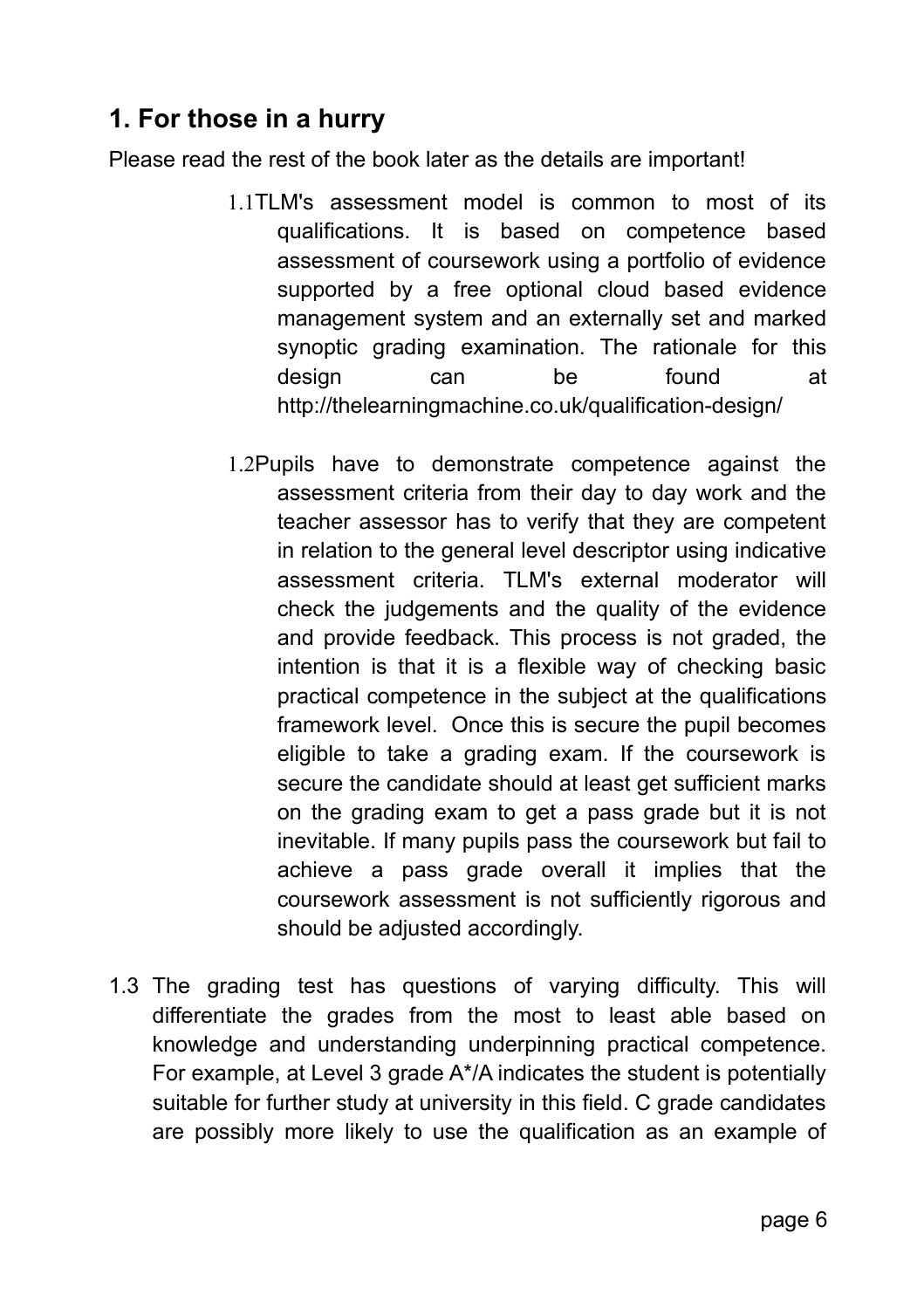their competence in this field for other studies or apprenticeship programmes.

#### **Procedures**

- 1.4 The first thing to do is to arrange assessor training with TLM. TLM trains at least one assessor as Principal Assessor for IT who must accept responsibility for standards within the Centre. The Principal Assessor can train and appoint assessors within the Centre as long as they are competent to take on the work and are willing to sign an agreement on the web site to uphold standards.
- 1.5 TLM will provide initial training in the pedagogical model and using the supporting technologies to provide the evidence needed. The purpose is to get you started and then we provide ongoing support to ensure you are confident and we can work as a professional partnership. We advise new Centres to do some coursework assessment early so that they can receive feedback and quickly become confident in doing routine coursework assessment. Our aim is to make this no more onerous than normal routine assessment that anyone would do as a normal part of the teaching job. This gives more time to focus on teaching and therefore to support raising attainment.
- 1.6 The grading exam can be done in three modes. The first mode is a "mock". This enables the school or college to put all, a sample, or individual pupils into an exam that is identical to the real thing to gauge readiness to take the "real exam". We mark the exam externally for you so that it is identical to taking a real exam. It's identical in all respects but it won't actually provide the qualification. For this reason a mock exam costs the same as the real thing but you might use it strategically with a representative sample to support grade predictions and judge readiness for cohort entry. Mocks are entirely optional: you can put none of the cohort in or all of the cohort multiple times, but the intention is for you to use sampling to provide strategic management information from relatively few tests.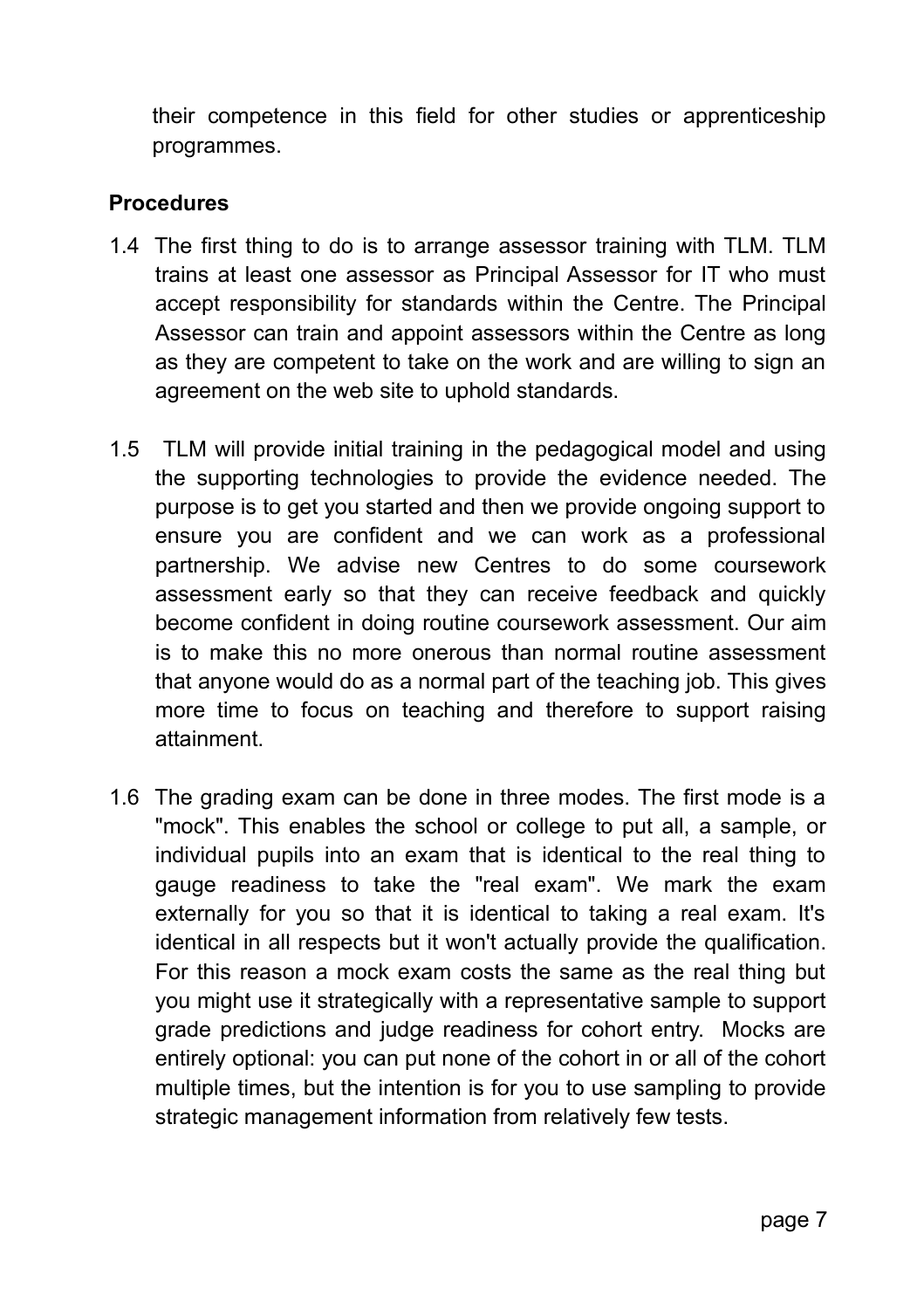- 1.7 The second mode is the "real exam". This is the main grading exam and provides the grades for the qualification as a whole. Once a school or college has designated the examination as the real examination they are committed to accepting the grades as such. The third mode is "re-sit". Candidates are allowed one resit and this should be arranged BEFORE the qualification is claimed. We discourage "blanket resits". The purpose of the re-sit should be to give a candidate that has clearly and unexpectedly under-performed a second chance, it should not be used routinely to try and improve the grades of an entire cohort.
- 1.8 Once the qualification is finalised the candidate can not retake it for at least 6 months. This is to give time for further study to make a significant difference in the outcome. (This retake might well not be eligible for league table points, it will depend on DfE policy at the time.)

#### **Differences with respect to GCE**

- 1.9 Tech Awards and Applied Generals are not GCEs. They provide points equivalent to GCEs but they have different rules. With TLM qualifications, there are multiple versions of the exam designed to be the same difficulty. This enables us to have much more flexibility about when candidates can take the exam and the time can be different for different children or groups in the same school or college. Coursework moderation is on demand to suit you not us but we advise doing it as you go along so there are no pressure points or surprises at the end of the course when there is no time to do anything about it.
- 1.10 Level 3 exams can be done online or on paper. Ring us for current prices or look at the fees section on the web site http://thelearningmachine.co.uk/registrationfees/. You must give at least 6 weeks notice to take any exam. This gives us time to plan the marking so we can get results to you promptly. We also need any fees to have been paid in full before the pupils take the exam. If you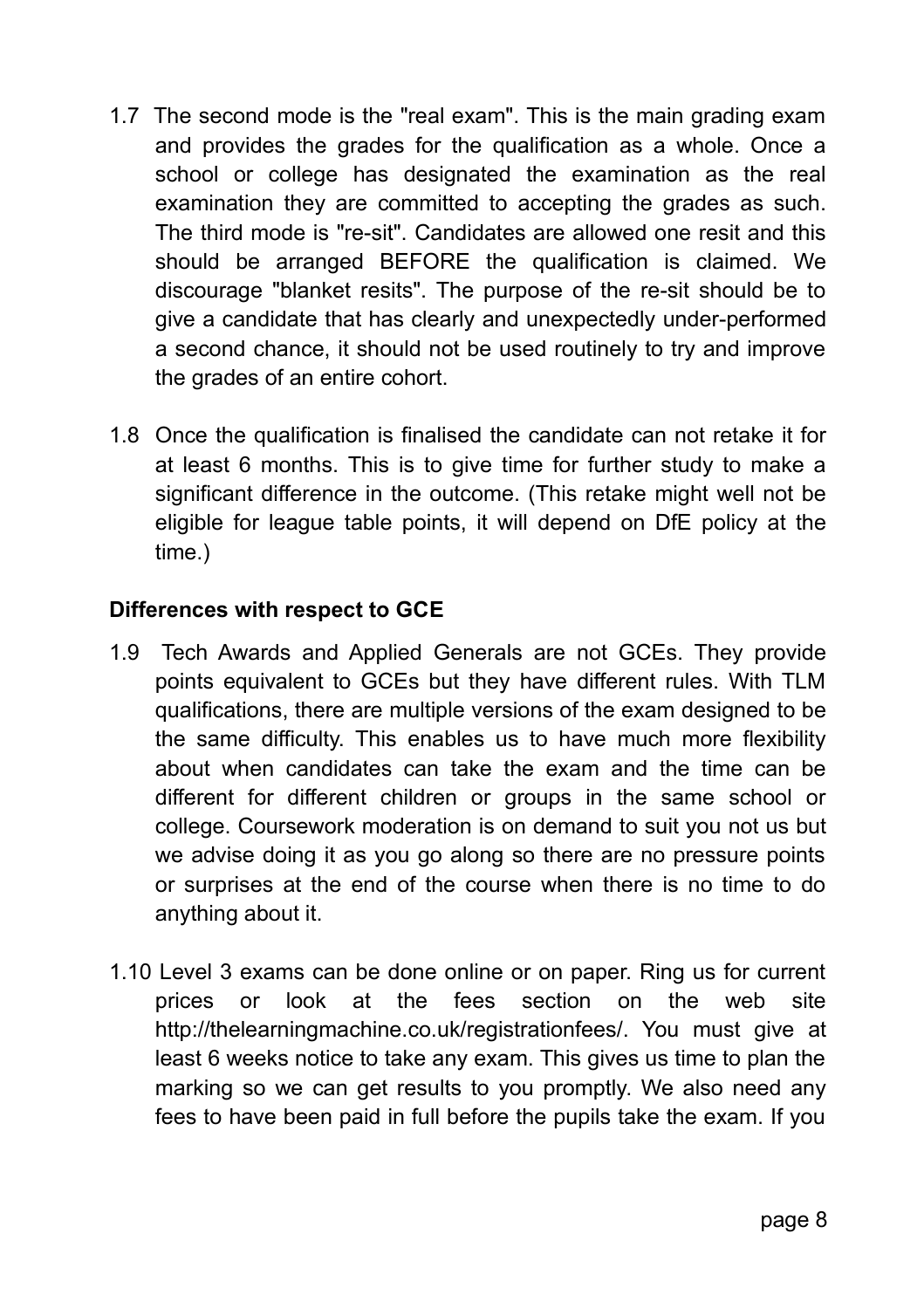can give more than 6 weeks notice we will give you a higher priority when it comes to marking.

1.11 Unlike GCE you can schedule progression from Level 2 to Level 3 over time making a more coherent progression from KS4 to KS5. If the candidate fails to achieve a Level 3 grade after they have achieved Level 2 they still have the Level 2 grade to fall back on. Level 3 qualifications provide the points of the E-A\* grades of GCE. If a pupil achieves the Level 2 qualification it has no effect on the Level 3 other than its points will be replaced by the Level 3 if the candidate upgrades to it.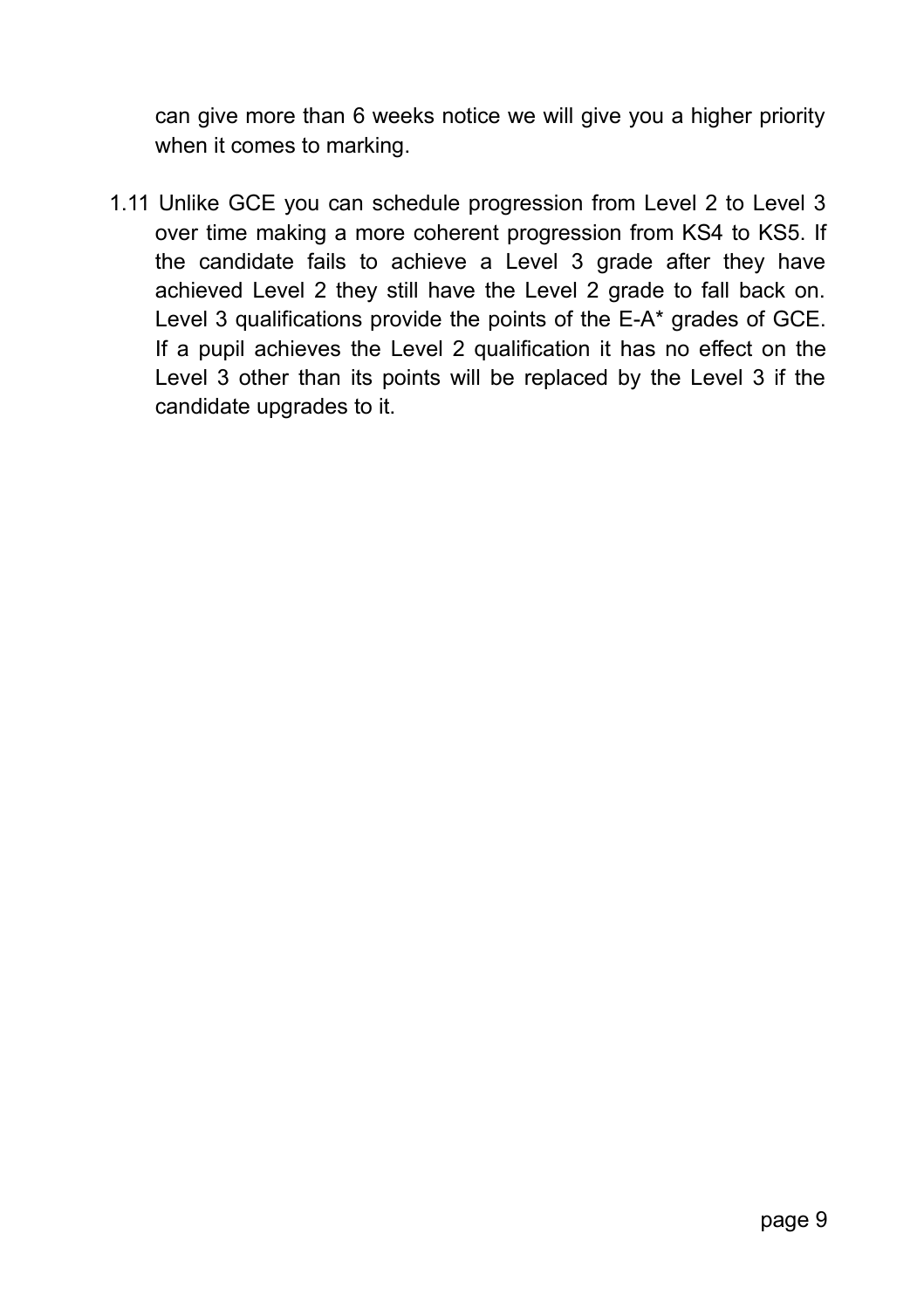## **2. Introduction**

- 2.1 The purpose of these qualifications is to recognise the development of IT User Skills directly related to the National Occupational Standards. They support progression to higher level qualifications in digital technologies and they are complementary to existing qualifications in the TLM provision using the TLM assessment model. For example, they enable extending the range of IT User contexts when compared to the Open System Computing qualifications and they are complementary to Tech Awards in Product Manufacture or Design, Engineer and Construct. Anyone wanting to develop their knowledge and understanding of IT applications in order to hone practical skills relevant to learning and the world of work will benefit from these qualifications.
- 2.2 We believe these innovative qualifications provide the most inclusive and cost-effective points scoring ICT qualifications available while preserving the necessary rigour for the highest attaining candidates. In addition, there is a clear intention to reduce the bureaucratic overhead on teachers while preserving the benefits of coursework for motivating learners. We have demonstrated that we can provide Level 3 qualifications that are accessible to average and below average attaining learners, and at the same time differentiate and reward the A\*/A students. Our qualifications help candidates in deciding whether they are more suited to an academic or technical approach.
- 2.3 the TLM IT User Skills in Open Systems and Enterprise qualifications are specifically designed to enable coverage of up-todate ICT skills and knowledge with a choice of contexts and emphasis to suit local interests and needs. These qualifications provide certification of competence across the curriculum without over-burdening teachers with administration.
- 2.4 This specification is for Level 3 qualification which can be offered as a clear progression from Level 1 and 2 Certificate specifications that are already accredited, or as a stand-alone qualification. The beauty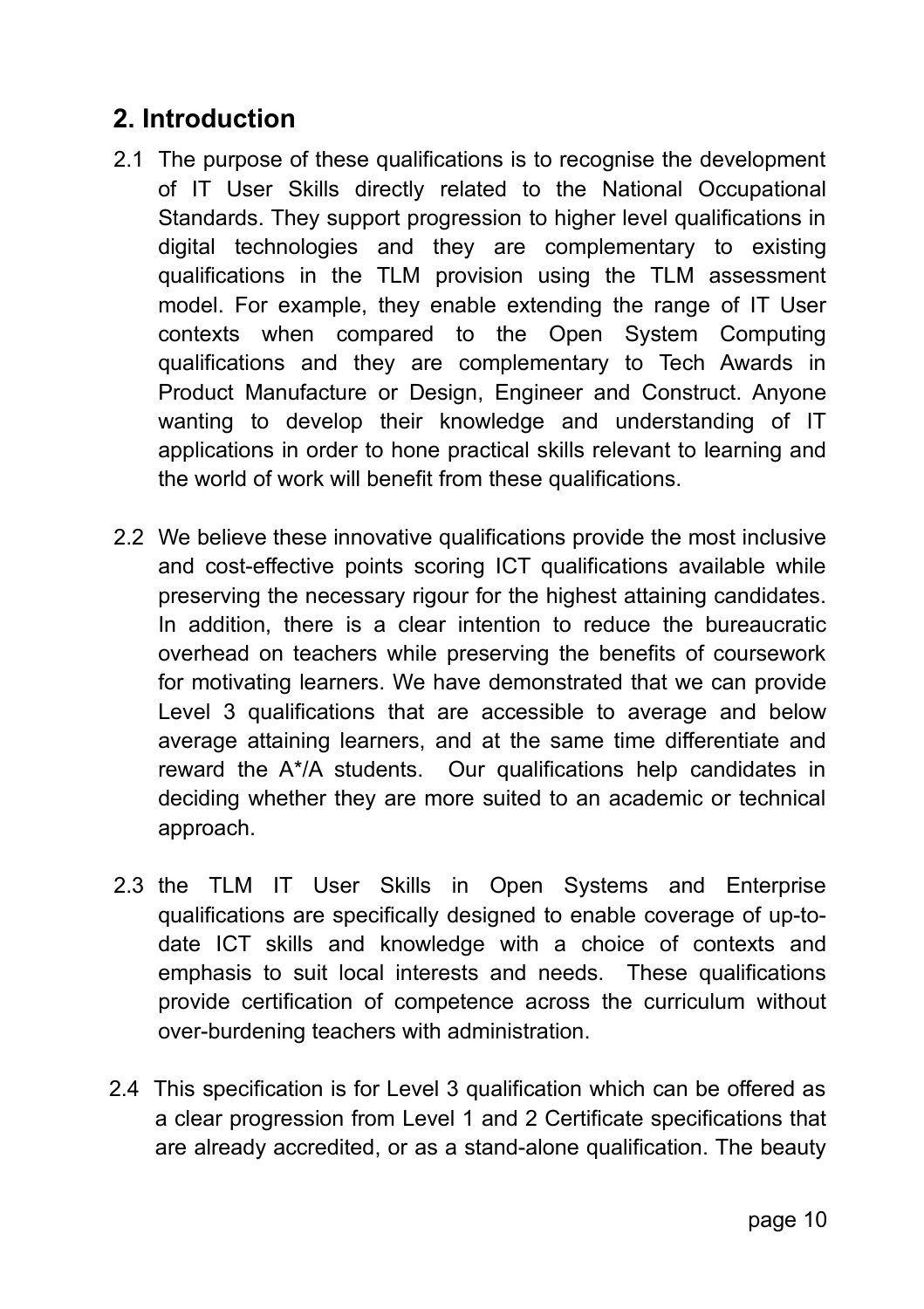of this progression model is that students always have a lower level qualification to fall back on. The qualifications target secondary schools and further education colleges but are also suitable to be used in apprenticeships. They have the following key benefits.

- devised in consultation with leading industry consultants, professional bodies and universities.
- clear and flexible unit based structure referenced to the European Qualifications Framework (EQF).
- straightforward assessment of competence in real rather than contrived contexts.
- grading through controlled exams introduced progressively from KS4.
- provides a focus for continuing professional development for teachers through moderation/verification feedback.
- moderation/verification of coursework on demand
- examination opportunities for Certificate and Diploma are on demand with one resit opportunity allowed. Candidates keep the higher of the two scores if they elect to re-sit.
- use of open source cloud based technologies to reduce costs and add value for schools.
- reduced bureaucracy for teachers and flexibility for them to target specific interests.
- 2.5 These qualifications lend themselves to formative assessment practices allied to competence based and summative differentiation by outcome that can optimise and motivate attainment for individuals rather than assume all will reach a certain level or grade at a particular time. We do this by providing a coursework component that is competence based, reflecting the best and most up to date research in assessment in the workplace, complemented by an academic multi-part examination for the Certificate and Diploma.
- 2.6 All candidates must complete the coursework before being eligible to take an exam. This provides an incentive to complete the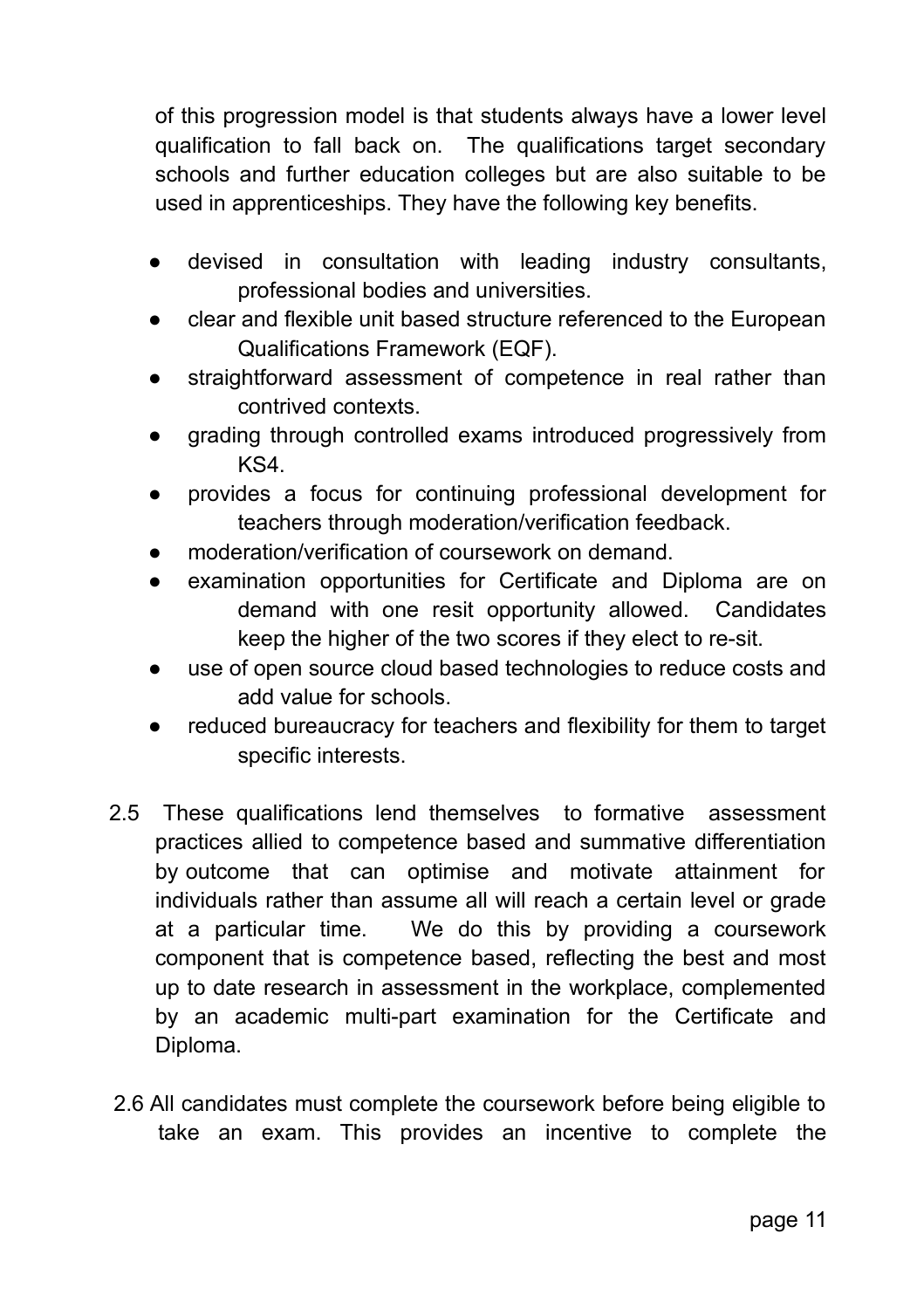coursework and makes it less likely that those sitting an exam fail through inadequate preparation. It provides flexibility to encourage innovation and the use of up to date contexts but limits the influence coursework can have on achievement of the highest grades.

- 2.7 The Level 3 exams grade candidates across a range from Pass to  $A^*$ with grades A\*, A, B, C, D, E, available as pass grades. If coursework is completed to the Level 3 standard, in keeping with the Level 3 general descriptor, the candidate can go on to take the Level 3 exam which will then differentiate grades A\*-E.
- 2.8 In this way we can provide valid competence based assessment and rigorous testing of underpinning knowledge and understanding at a lower cost than both traditional vocational and academic methods applied separately. There is research evidence that this approach should enhance motivation that will result in higher attainment by supporting both performance-approach goals that focus on displaying competence and performance-avoidance goals that focus on avoiding a display of incompetence. (Conclusions from Effects of Classroom Assessment Practices on Students' Achievement Goals, Hussain Alkharusi Sultan Qaboos University, Oman.)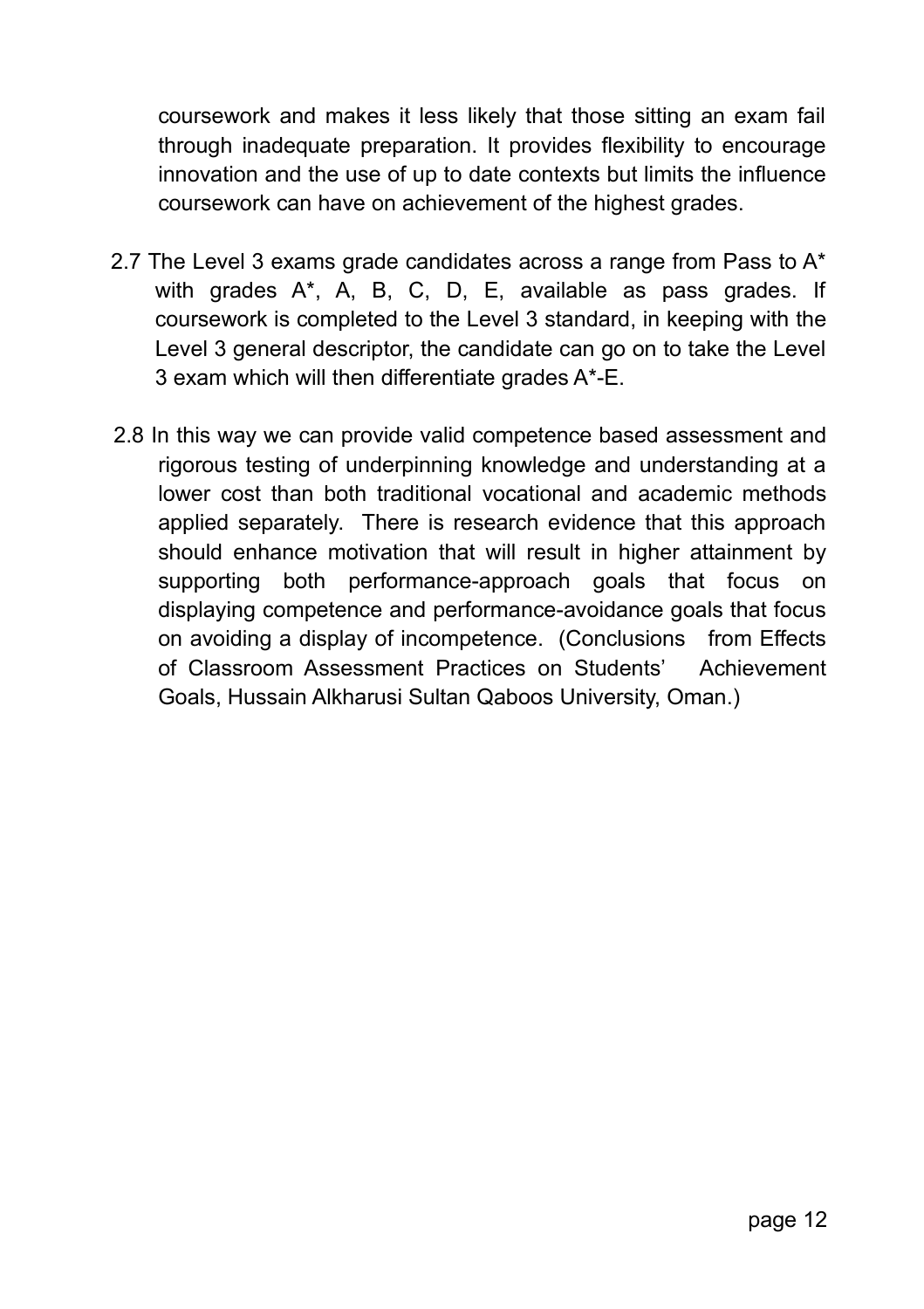## **3. Summary of the qualification specification**

3.1 The Level 3 Certificate is graded across 6 levels from  $A^*$ - E with  $A^*$ the highest grade equating to 80%+ of the available marks and grade E equating to a minimum of 50%. Candidates that complete the coursework to the appropriate standard at Level 3 will carry forward 30 marks. Those that achieve 20 more marks from the exam will be awarded a grade E (50%). 55% for a grade D, 60% for grade C, 70% for grade B, 75% for grade A and 80% or more for A\*.

#### **Content**

- 3.2 The qualification content has been designed for use in schools and colleges by building it on L1 and 2 foundations that are referenced to the new National programmes and testing it against similar assessments carried out in current Level 3 qualifications. It is also designed to enable learners to meet the needs of employers, through consultation with innovative small business employers, progressive universities and professional bodies representing a wide section of the industry. Guidance for coursework is aligned with the CBI employment criteria and the qualifications are therefore specifically targeted on employability.
- 3.2 The use of real equipment and technology rather than simulations or generalisations provide the real world contexts needed for motivation. There is an emphasis on increasing understanding of the importance of collaborative working using open systems in keeping with recent Cabinet Office policy and the Government Industrial Strategy 2025 and policies to shift government systems to Open Systems.

" The cost of the government's IT is currently too high and needs to be reduced. There is a lack of market diversity in existing government contracts. A more diverse market and level-playing field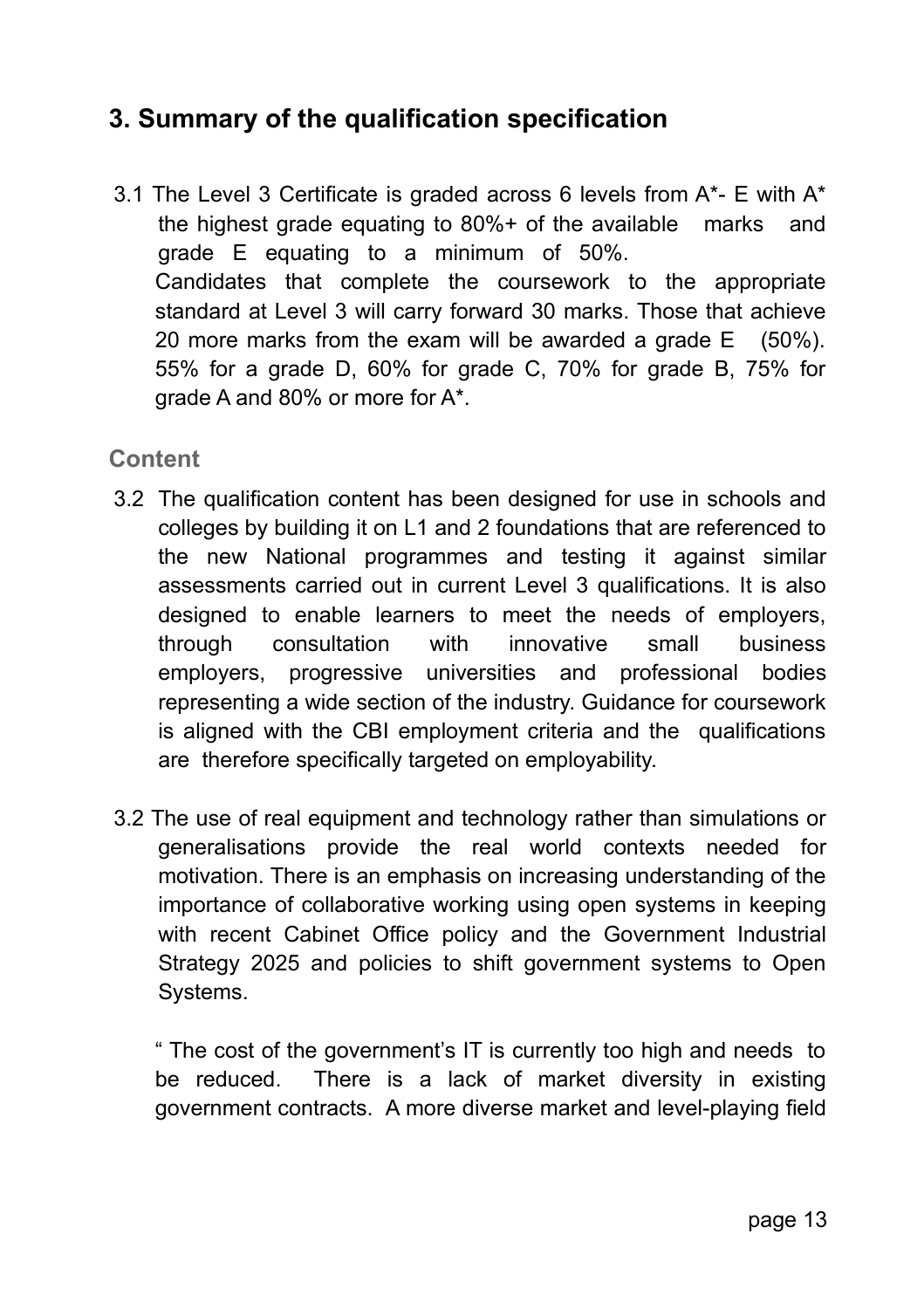for access to government IT contracts is needed to improve competition, reduce cost and improve public service outcomes."

(Open Standards: Open Opportunities - flexibility and efficiency in government IT: https://www.gov.uk/government/consultations/openstandards-open-opportunities-flexibility-and-efficiency-ingovernment-it)

#### **Assessment**

3.4 The qualifications at Level 3 have two assessment components.

- 1. Coursework assessed in terms of competence in practical areas where knowledge and understanding can be applied in real and motivating contexts.
- 2. An externally set and externally marked examination to assess the knowledge and understanding that underpins user competence.
- 3.5 The Certificate qualification is unit based and consists of mandatory and optional units, as well as a mandatory project to be undertaken in a work based environment to gain some hands on skills. A minimum of 24 credits is needed equating to a minimum 200 Guided Learning Hours. An additional 30 hours is required to make up the mandatory 230 hours TQT (Total Qualification Time). As part of TQT, it is expected that candidates will carry out work and assessment activities outside of their guided hours, including research and analytical activities as part of their real-world project.
- 3.6 The synoptic examinations of knowledge and understanding that are used for grading are based on a syllabus related to all the mandatory units ,including the Undertaking a Real World Project. Questions on the exam paper may be asked in which candidates will gain credit by giving examples from their options and/or coursework. The design does not allow candidates to compensate for weak coursework by doing well in the exam only or vice versa. The exam is providing an additional level of quality assurance for the evidence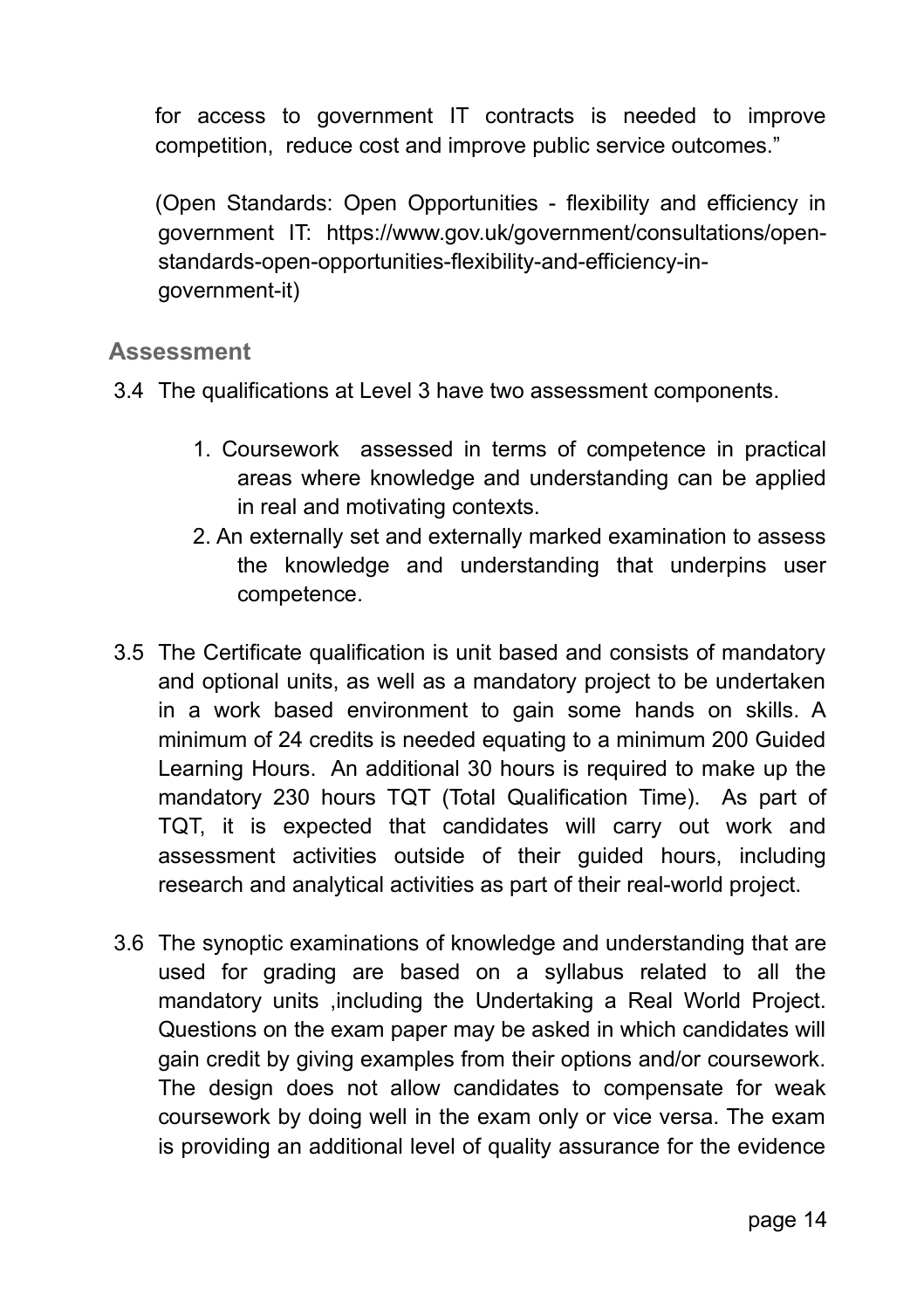of competence provided for the units and it enables grading in order to inform academic and vocational routes in higher education. Candidates must complete the coursework to a satisfactory standard at Level 3 to be eligible to take the examination.

3.7 A weak examination performance will limit the attainment level graded informing the candidate of their likely success in further related academic study. It is likely that candidates that display competence in coursework will at least pass the exam but that is not inevitable and they must take the exam to pass overall as it is a mandatory aspect of the qualification as a whole. The exam then also provides an additional very low cost dimension to external moderation/verification feedback for the coursework. Centres with a high proportion of candidates judged to be satisfactory on coursework yet failing to gain sufficient marks in the examination flag up a need for further investigation and will help prioritise CPD.

#### **Rationale**

- 3.8 The assessment is specifically designed to motivate learning that will support the highest grade(s) attainable by each candidate but also broader aspects of learning that can not be assessed in a traditional exam. Learners must demonstrate competence across the units before being eligible for the examination which is used in part as a confirmation of that competence.
- 3.9 There is considerable flexibility to enable contexts of individual interest to be explored in depth. Those that have completed the coursework in areas of personal interest and to a high standard are far less likely to fail to achieve at least the minimum standards set in the examination. This ensures basic practical competence in realistic and motivating scenarios as well as at least some retained general knowledge and understanding in the more academic sense to enable skills transfer as technology changes. This is essential in a  $21<sup>st</sup>$  Century workforce as there is never going to be sufficient resource to keep retraining everyone every time something changes.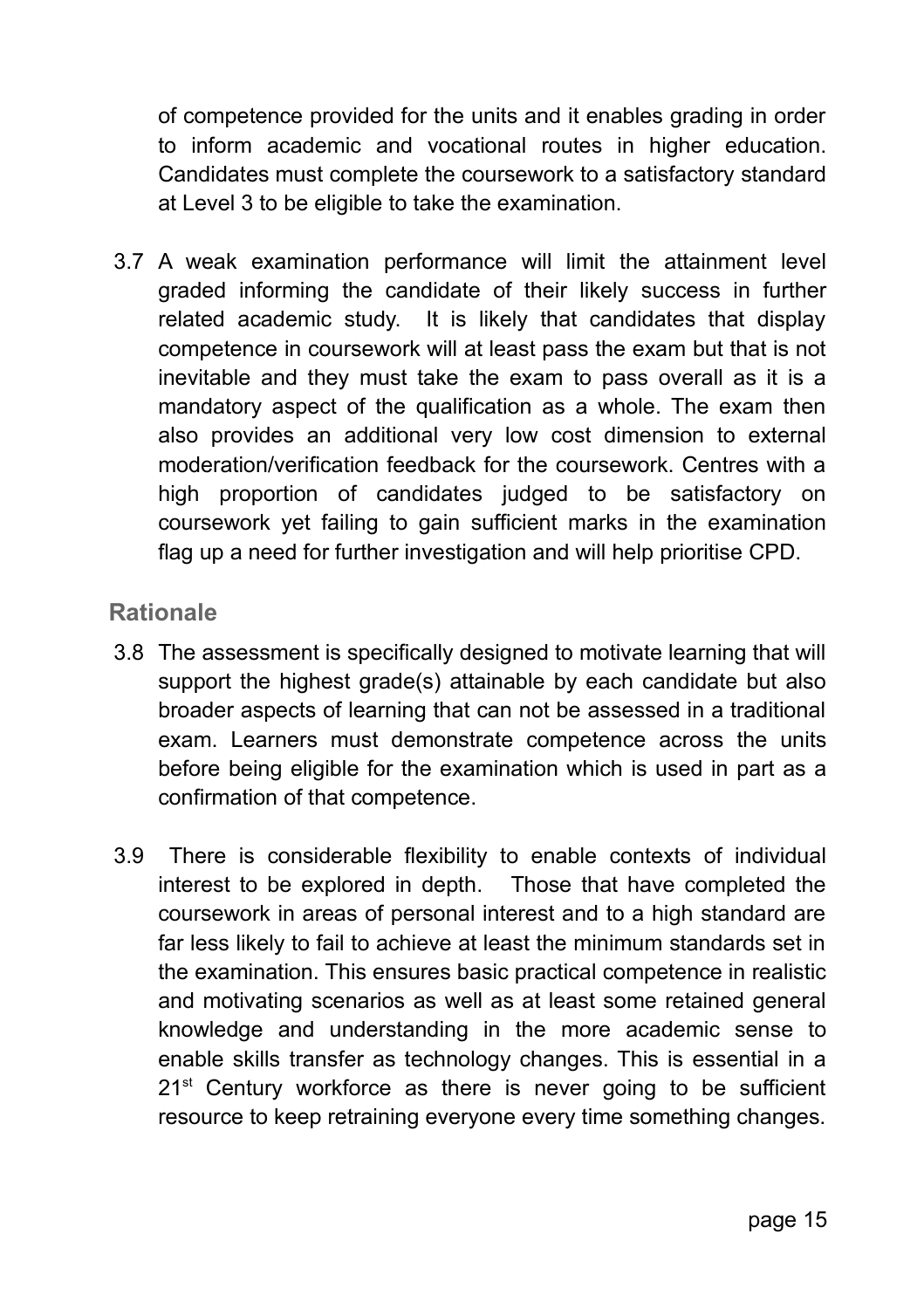### **Aggregation of marks**

3.10 Coursework across mandatory and optional units contributes 30 marks.

| Grade  | Coursework<br>30 % | Examination<br>70 % | Percentage of<br>Total available<br>marks needed. |
|--------|--------------------|---------------------|---------------------------------------------------|
| Pass E | 30                 | 20                  | 50                                                |
| D      | 30                 | 25                  | 55                                                |
| C      | 30                 | 30                  | 60                                                |
| B      | 30                 | 40                  | 70                                                |
| Α      | 30                 | 45                  | 75                                                |
| $A^*$  | 30                 | 50                  | 80                                                |

- Candidates will be provided with their marks as well as their grades. Candidates can take the examination when their assessors judge that they are ready and when they have completed the coursework to a Level 3 standard across the required units.
- 3.11 The examination questions get progressively more difficult starting with 10 multiple choice questions, then in part 2, 8 short open response questions and then 4 long open response questions. Those achieving the highest marks will be those most likely to cope with further academic higher level study e.g. at university. Those that produce sound coursework but low exam scores are more likely to be suited to further technical training, direct employment or apprenticeships.
- 3.12 A candidate that completes the coursework to a satisfactory standard at Level 3 but fails to gain sufficient marks in the examination can retake the exam the next time it is available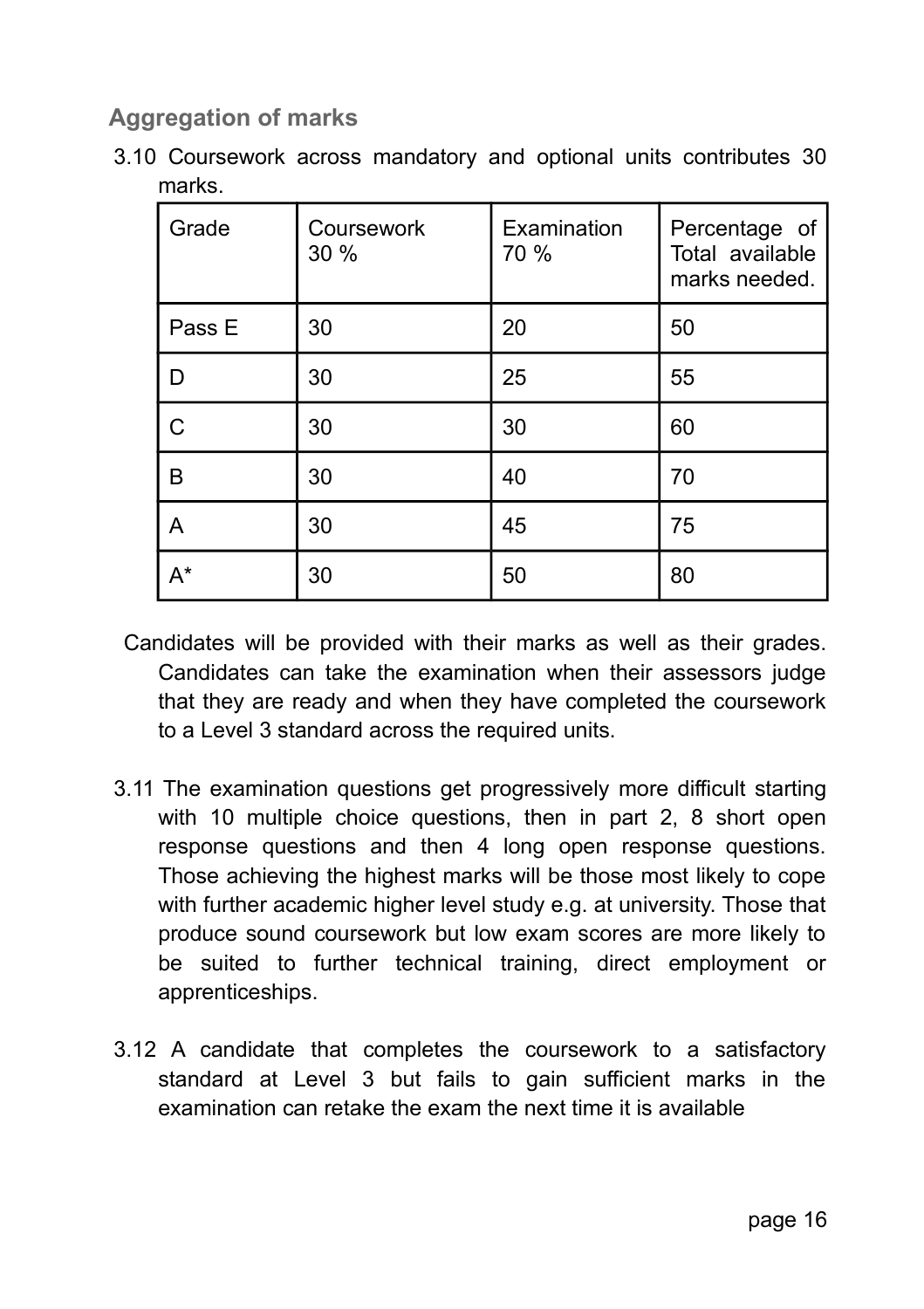3.13 In the interests of inclusion, there will only be additional fees for additional examinations taken since the coursework cost will already have been paid. An optional subscription model that covers the family of Open Systems and Enterprise qualifications means that schools and colleges can enter as many candidates as they believe can meet the criteria and there are no hidden costs such as late entry fees, double entries or replacement certificate fees. This maximises the opportunities for learners to get their achievements recognised without the school worrying about financial penalties and providing the savings associated with economies of scale.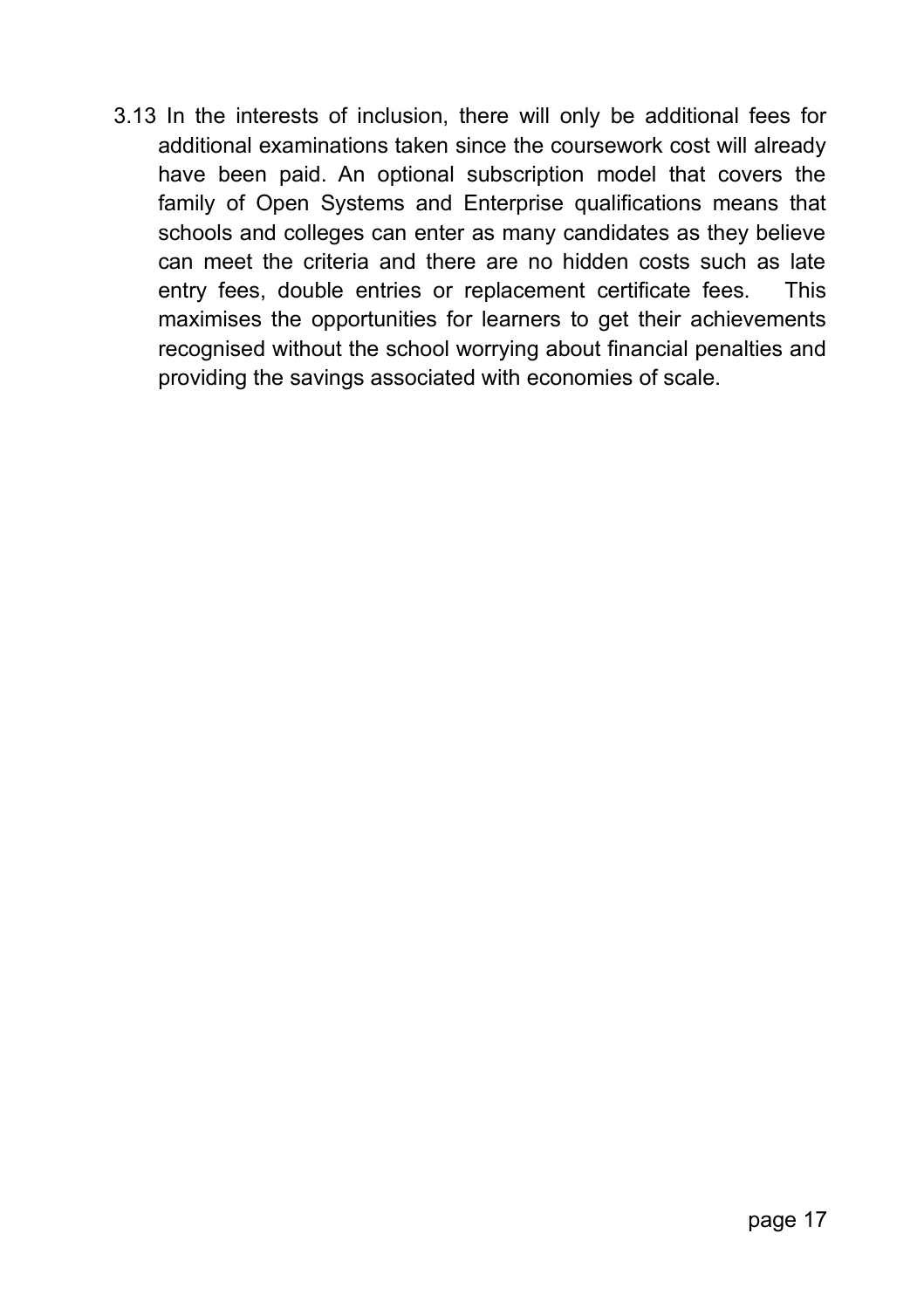## **4. Qualification Content**

- 4.1 The qualification is made up from units that are referenced to the European Qualifications Framework (EQF), the largest system for referencing nationally accredited qualifications in the world. Unit credit is compatible with the European international credit transfer system ECVET. The units were designed by the Sector Skills Council for IT and Business in order to provide learners with the skills needed by employers. This specification is an interpretation of the learning outcomes and assessment criteria in those units to support learning in schools and colleges. There is an emphasis on developing the transferable knowledge, skills and competences that will support raised attainment in the subjects of the curriculum as well as supporting employability.
- 4.2 Extensive consultation with business leaders and universities has taken place. This specification is a distillation of this extensive market research specifically geared to supporting learning in schools and colleges. There is an emphasis on developing the transferable knowledge, skills and competences in open systems and enterprise that will support lifelong learning, providing the grounding needed for future hi-tech professionals. There are references to science and mathematics especially in terms of formulae, measurement and hardware and software requirements. Specialist vocabulary with words such as compression, structured query language, and Sourceforge, will help support technical English at a level beyond that of most adults.

#### **Key subject aims**

4.2 The overarching aim is to enable learners to broaden their understanding of technical and professional procedures associated with a range of IT careers and disciplines and the contextual background needed to work efficiently and effectively in these occupations. Those seeking careers in a digital environment will have an appropriate grounding in collaboration and applications to enable them to make rational decisions about their progression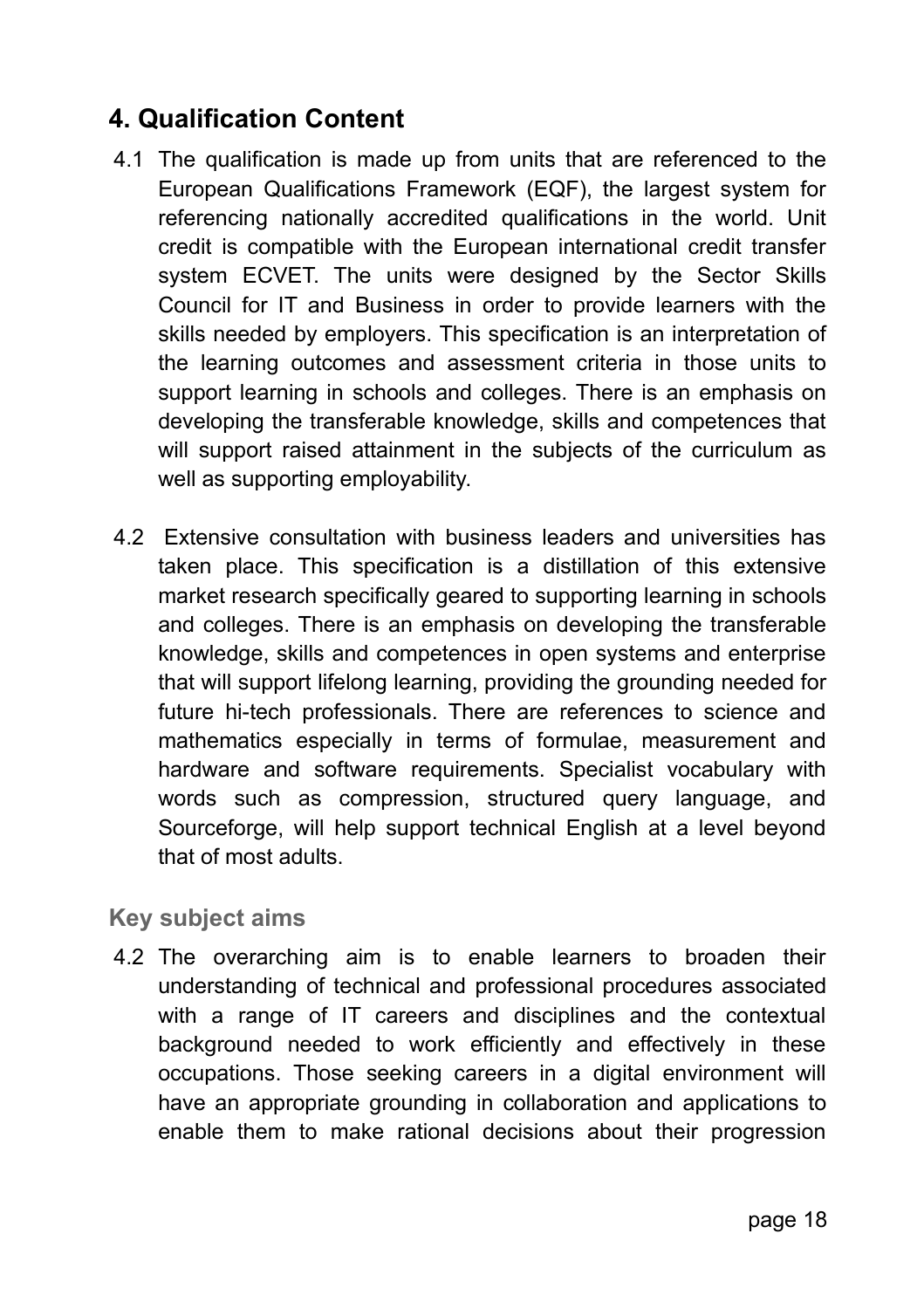routes into employment in this sector as well as going onto further study:

- developing the skills needed for employment.
- gaining practical experience and competence with contemporary technologies and applications.
- increasing the capacity to transfer knowledge and skills between contexts.
- developing practical skills in creativity and problem solving.
- developing an understanding of the social and commercial impact of IT.
- developing an understanding of the legal, social, economic, ethical and environmental issues raised by IT.
- developing safe, secure and responsible practice when using IT, including reducing risk.
- developing the skills to work collaboratively with IT.
- developing skills in critical evaluation and feedback.

#### **Knowledge and understanding**

- 4.3 A strong candidate will be able to demonstrate knowledge and understanding associated with a wide range of IT terms.
- The list below is not exhaustive but provides an indication of the breadth expected. Some terms will be analysed to a much greater level of detail than others but candidates should have some idea of basic definitions and contexts for as wide a range of these terms as possible. Flexibility in the assessment model will allow more in-depth study in areas of particular interest.

Access point, Analogue-to-Digital Converter (ADC), Asymmetric Digital Subscriber Line (ADSL), Algorithm, Alpha Software, ANSI American, National Standards Institute, API Application Program Interface, Archive, ARP Address resolution protocol, Adware, Array, ASCII, Backup, Bandwidth, Base Station, Batch Process, Bcc, Beta Software, Binary, Binary Coded Decimal, BIOS, Bit, Bitmap, Bitrate, BitTorrent,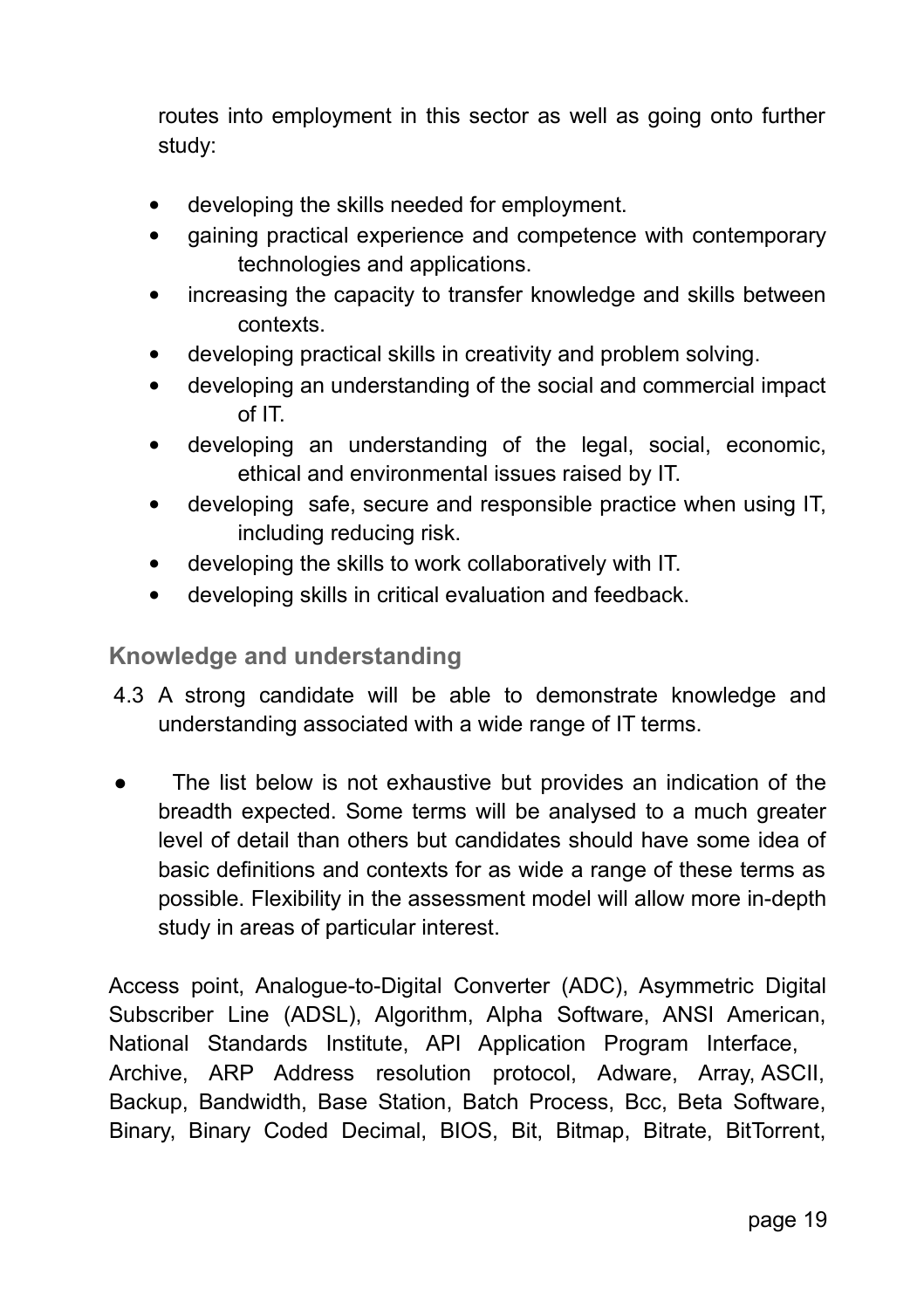Blog, Bluetooth, Bookmark, Boolean, Boot, Bot, Broadband, Browser, Buffer, Bug, Bus, Byte, C/C++, Cache, Captcha, CCD, Checksum, CISC, Clock Cycle, Clock Speed, Cloud Computing, CMOS, CMYK, Codec, Commercial Software, Compiler, Computer Ethics, Contextual Menu, Cookie, Copyright, CPU, Cron, Crop, Cross-Browser, Cross- platform, CSS, Cyberbullying, Cybercrime, Cyberspace, DAC, Daemon, Data, Data Transfer Rate, Data, Type, Database, DBMS, Debug, Debugger, Deprecated, Default, DHCP, Dialog Box, Digital Signature, Dithering, DNS, Domain Name, Domain Suffix, Driver, DRM, DTD, Error Correction Code (ECC), Electronic Data Interchange (EDI), Emulation, Encryption, EPS, Ethernet, Extranet, FAQ, FAT32, Fibre-Optic Cable, FIFO, File, File Extension, File Format, File System, Filename, Firewall, Firmware, Flash Memory, Flat File, Floating Point, FLOPS, Flowchart, Folder, Format, FPU, Freeware, FSB, FTP, Gateway Gigabyte, Gigaflops, Gigahertz, GNU, GPS, GPU, GUI, GUID, Hacker, HDMI, HDTV, Heat Sink, Hertz, Heuristic, Hexadecimal, Host, HTML, HTTP, HTTPS, Hyper-Threading, Hyperlink, Hypermedia, Hypertext, I/O, ICANN, Icon, ICT, IEEE, Illegal Operation, IMAP, Integrated Circuit, Intellectual Property, Interface, Internet, Intranet, IP, IP Address, IPv4, IPv6, IRQ, ISO, ISP, Iteration, Keylogger, Keywords, Kilobyte, LAN, Latency, LCD, LDAP, LED, LIFO, Linux, Load Balancing, Localhost, Log, File, Logic Gate, Login, Lossless, Lossy, MACAddress, Macro, Mainframe, Malware, Markup Language, Mbps, MBps, Megabyte, Megahertz, Megapixel, Memory, Memory Leak, Meta Search Engine, Meta Tag, Metadata, Metafile, MIPS, Mirror, Mnemonic, Modem, Motherboard, Mount, Mouse, MP3, MPEG, MTU, Multimedia, Multiplatform, Multiprocessing, Multitasking, Multithreading, Name Server, NAS, Native File, NetBIOS, Netiquette, Netmask, Network, Network, Topology, Node, Null, Null Character, Nybble, OASIS, OCR, ODBC, OEM, OOP, OpenClipart, Open Firmware, Open Source, OpenGL, Operating System, Overclocking, P2P, Packet, Parallel Port, Parse, Partition, Password, Path, PDF, Peripheral, Perl, Permalink, Petabyte, Petaflops, Pharming, Phishing, PHP, Ping, Pipeline, Piracy, Pixel, Plain Text, PNG, POP3, Port, PostScript, Power Supply, PPGA, PPP, Primary Key, Primary Memory, Process, Processor, Program, PROM, Protocol, Proxy, Server, Pseudocode, Python, RAID, RAM, Raster Graphic, Raw Data, Readme,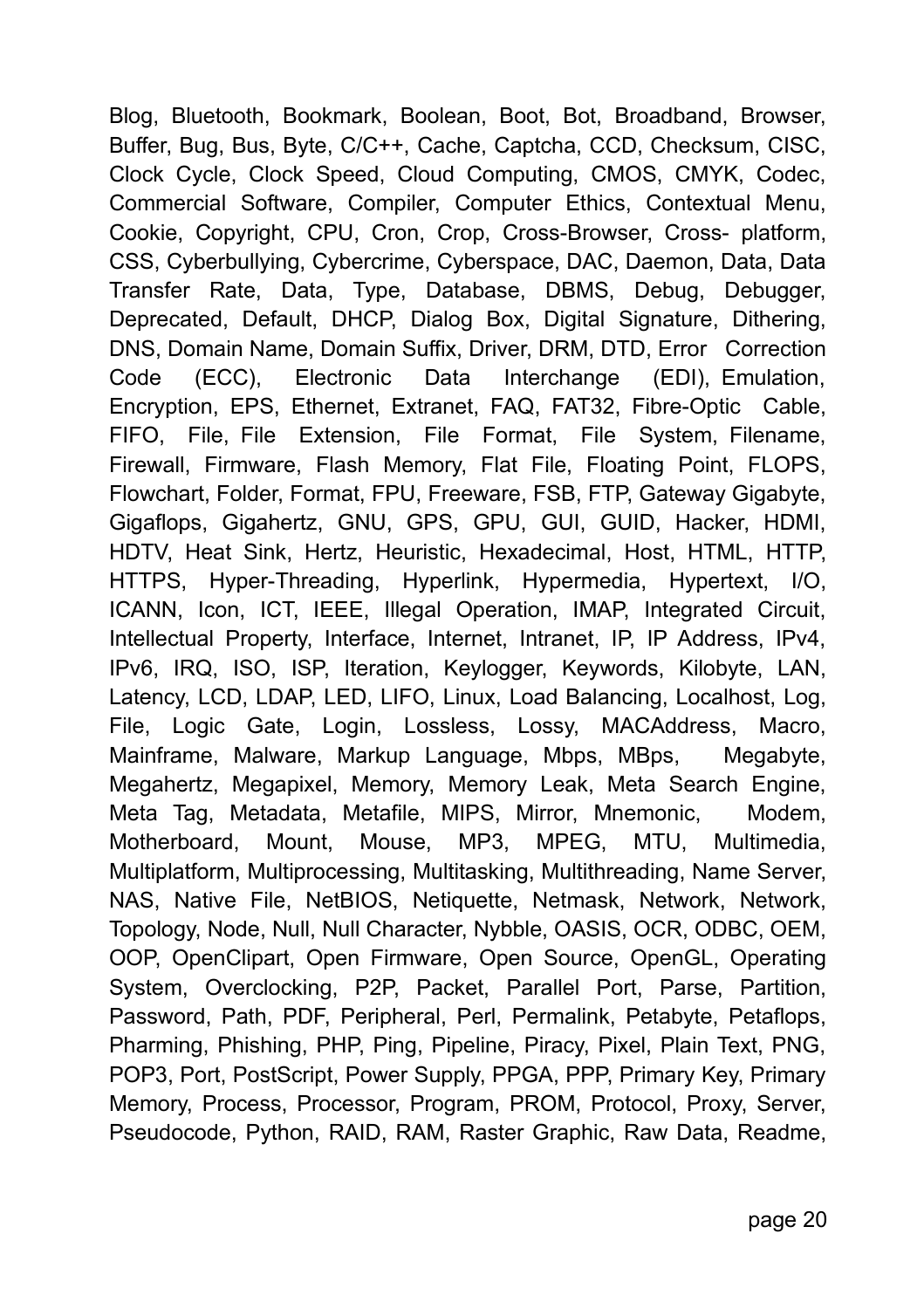Real Number, Real-Time, Recursion, Recursive Function, Repeater, Resolution, RFID, RGB, Rich Text, RISC, ROM, Root, Router, RSS, RTE, RTF, Ruby, Samba, SAN, SATA, Schema, Script, SCSI, SD, SDK, SDRAM, SDSL, Search Engine, SEO, Serial Port, Shareware, Shell, Site Map, Skin, Smartphone, SMB, SMS, SNMP, SOAP, Socket, Solid State, Source Code, Spam, Spider, Spoofing, Spyware, SQL, SRAM, SSH, SSL, Stack, String, Subdirectory, Subnet Mask, Superscalar, Surge Protector, Switch, Sync, Syntax, System Analyst, Tag, TCP/IP, Telnet, Terabyte,

Teraflops, Terminal, Text Editor, TFT, Thin Client, TIFF, Torrent, Traceroute, Trojan Horse, Troll, TTL, U, UDP User, Datagram Protocol, Unix, UPS, URI, URL, USB, User Interface, Username, Vector, Vector Graphic, Virtual Memory, Virtualization, Virus, Visual Basic, VoIP, VPN, VRML, W3C, WAIS, WAN, Waveform, Web 2.0, Web Host, Web Page, Webcam, Webmail, Webmaster, Website, WEP, WHOIS, Wi-Fi, Wiki, Wildcard, WiMAX, Windows, Worm, WPA, WWW, XHTML, X86, XML, XSLT, Zip.

Other general skills will include:

- Demonstrate analytical and experiential knowledge in evaluating, using and recommending IT applications and procedures.
- Demonstrate technical and practical knowledge sufficient to be able to set-up and maintain a basic IT system for a specific purpose..
- Demonstrate the application of understanding digital systems including analogue to digital conversion and digital to analogue conversion, how digital information is stored, transmitted and received, made secure and validated.
- Use fundamental knowledge and understanding to analyse and evaluate systems that might or might not be familiar.
- Use judgement and awareness in supporting effective project management tasks in IT.
- Use knowledge of open systems to make better decisions in relation to risk and achieving value for money.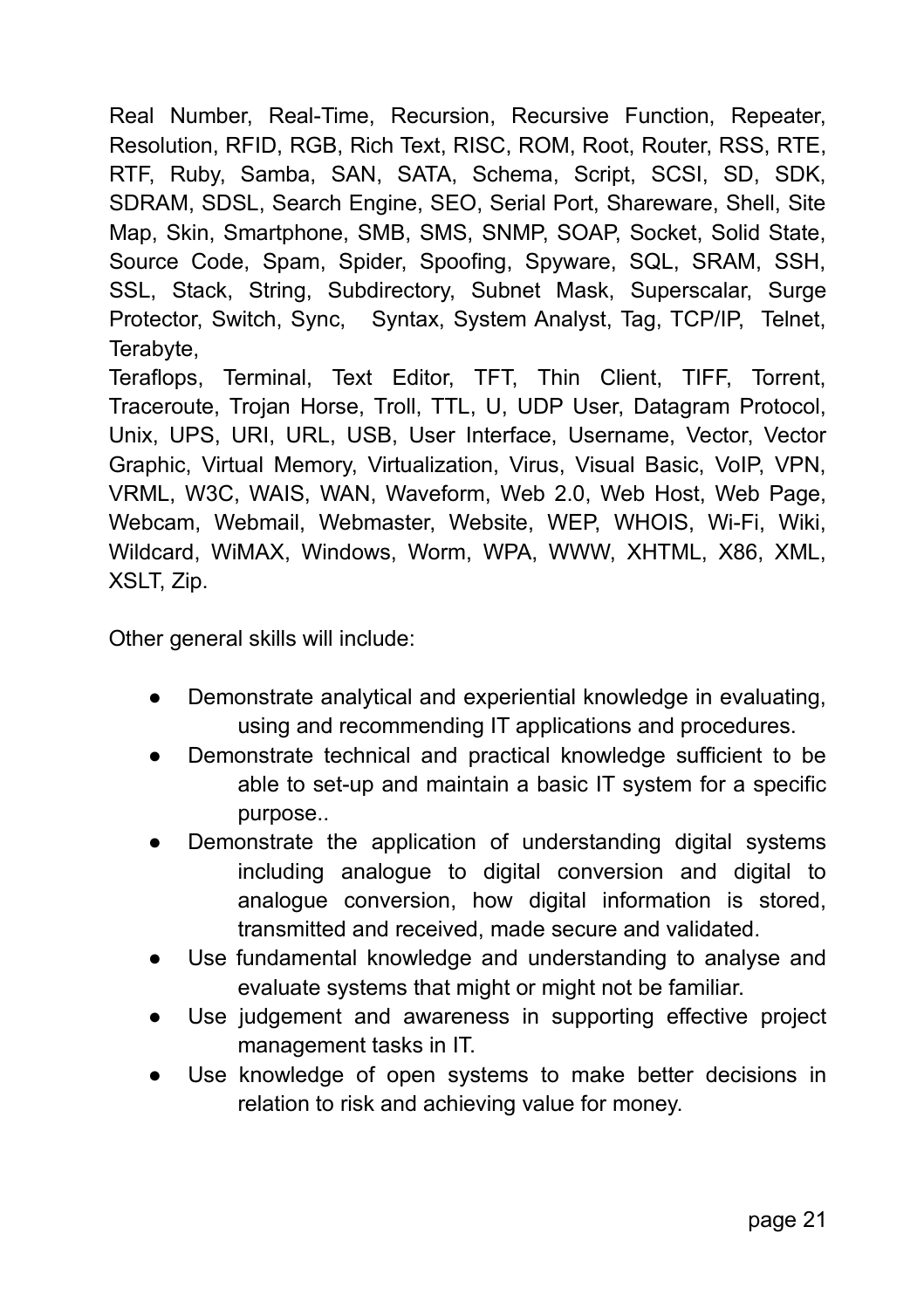#### **Skills**

- 4.4 Opportunities are provided to support real skills, the great majority of which will be assessed directly in coursework in valid contexts. Candidates will carry out a major IT project based on a real and significant need. A range of appropriate tasks follow the journey building and supporting their system including;
- 1. Understanding contemporary project development techniques.
- 2. Working collaboratively and promoting community cohesion.
- 3. Building information modelling skills.
- 4. Researching and finding out how to do specific tasks as needs arise.
- 5. Consideration of efficiency and effectiveness.
- 6. Developing in-depth knowledge of a range of IT applications.
- 7. Receiving and acting on evaluation feedback.

 Although not mandatory, it is recommended that an able candidate make contributions to an open source project to evidence their competence. Demonstrating competence in a real world context with serious peer review and for a genuine need is the best way of proving their knowledge and skill level. Help and support can be provide from TLM or partners on this.

#### **Unit contents**

- 4.5 The content of units is in Annexe C below with some examples of interpreting the criteria. These are available in more detail on the TLM community learning site and will be linked to progressively more free and open supporting resources and guidance as these become available.
- 4.6 All centres have an assigned Account Manager who will be very pleased to help at any time. Our aim is to give professional assessors, most of whom are qualified teachers, the confidence to make judgements with a minimum of bureaucracy so that they can focus their time on maintaining their professional knowledge and skills and support learning through effective teaching rather than "chasing paper".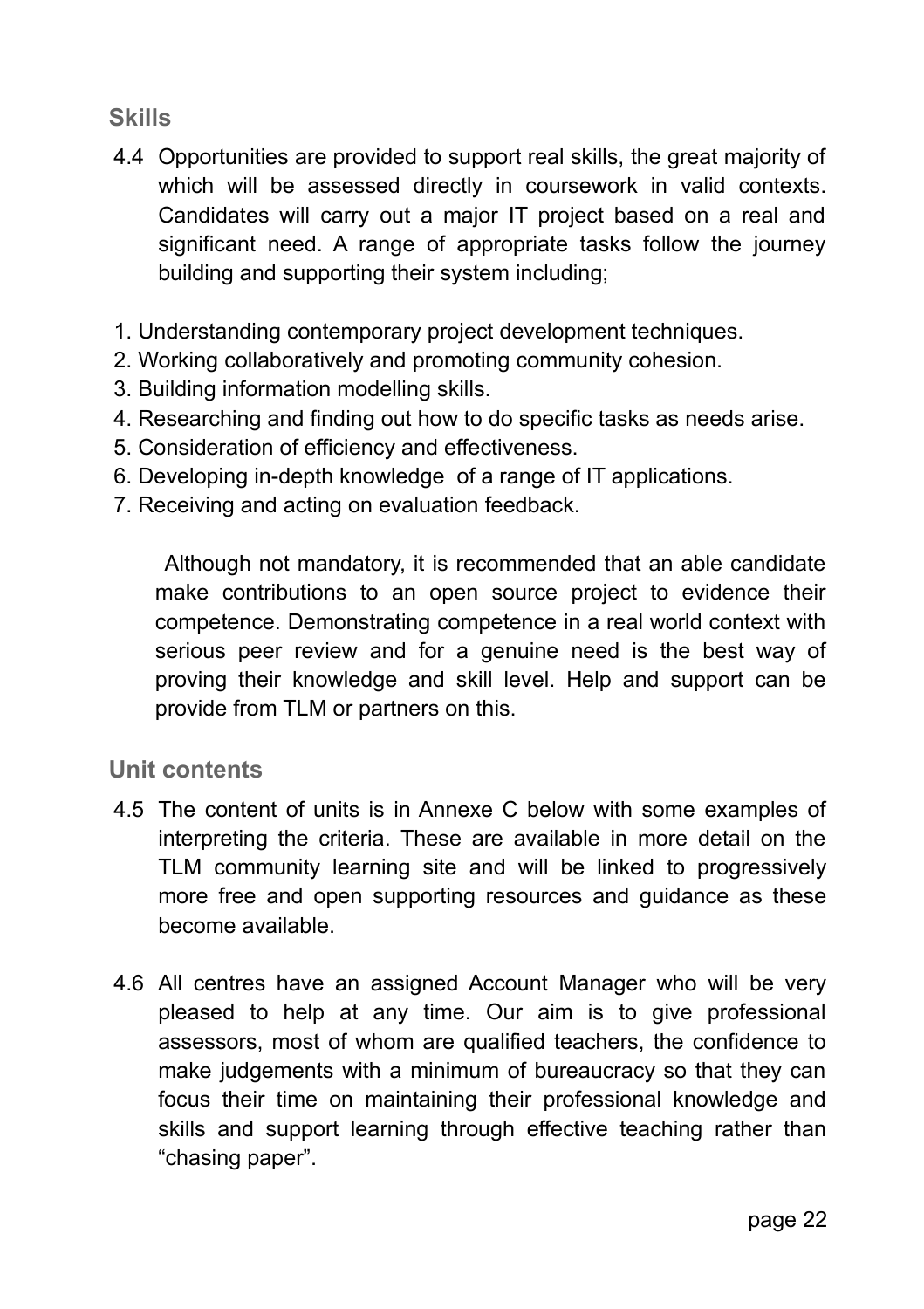- 4.7 There is often a confusion between bureaucracy and rigour, since unnecessarily complex bureaucracy can actually detract from rigour by obscuring the importance of the outcomes in unnecessary process. As with all our Level 3 qualifications, we use an Agile development approach. All assessors must sign an agreement to uphold standards and feedback from moderation/verification will support consistency.
- 4.8 **Websites** TLM provides support through a cloud based system for evidence management linked to grading and certification. Providing assessment grades and the management of certification through the Awards Site is mandatory and all assessors are provided with training in its use. It is simply a matter of recording learner competence against the unit criteria as the evidence is collected and claiming a certificate on behalf of the learner when a unit has been fully assessed. All assessors must sign an agreement to uphold standards before they can use this site.
- 4.9 The community learning site provides online exams and free optional facilities for learners to submit their evidence online, linking it to the assessment criteria across single or multiple units. The assessor can accept or reject this evidence and comment on it providing a full audit trail for evidence. Moderator/verifiers can get immediate access to this evidence and so it is potentially a lot more efficient than alternative methods. No paper, no e-mails with file attachments necessary. There are facilities for progress tracking that can be based on criteria and/or units. The system can be linked as an extension to any standards compliant VLE/e-portfolio system for centres that are already committed to a specific VLE product. Training can be provided and free support is available from your Account Manager. The aim is to eliminate all paper based bureaucracy, all screen-shots and referencing that draws time away from teaching.
- 4.10**Telephone** and e-mail support is available to all Centres. There is a general convention of [firstname.secondname@tlm.org.uk](mailto:firstname.secondname@tlm.org.uk) for e-mail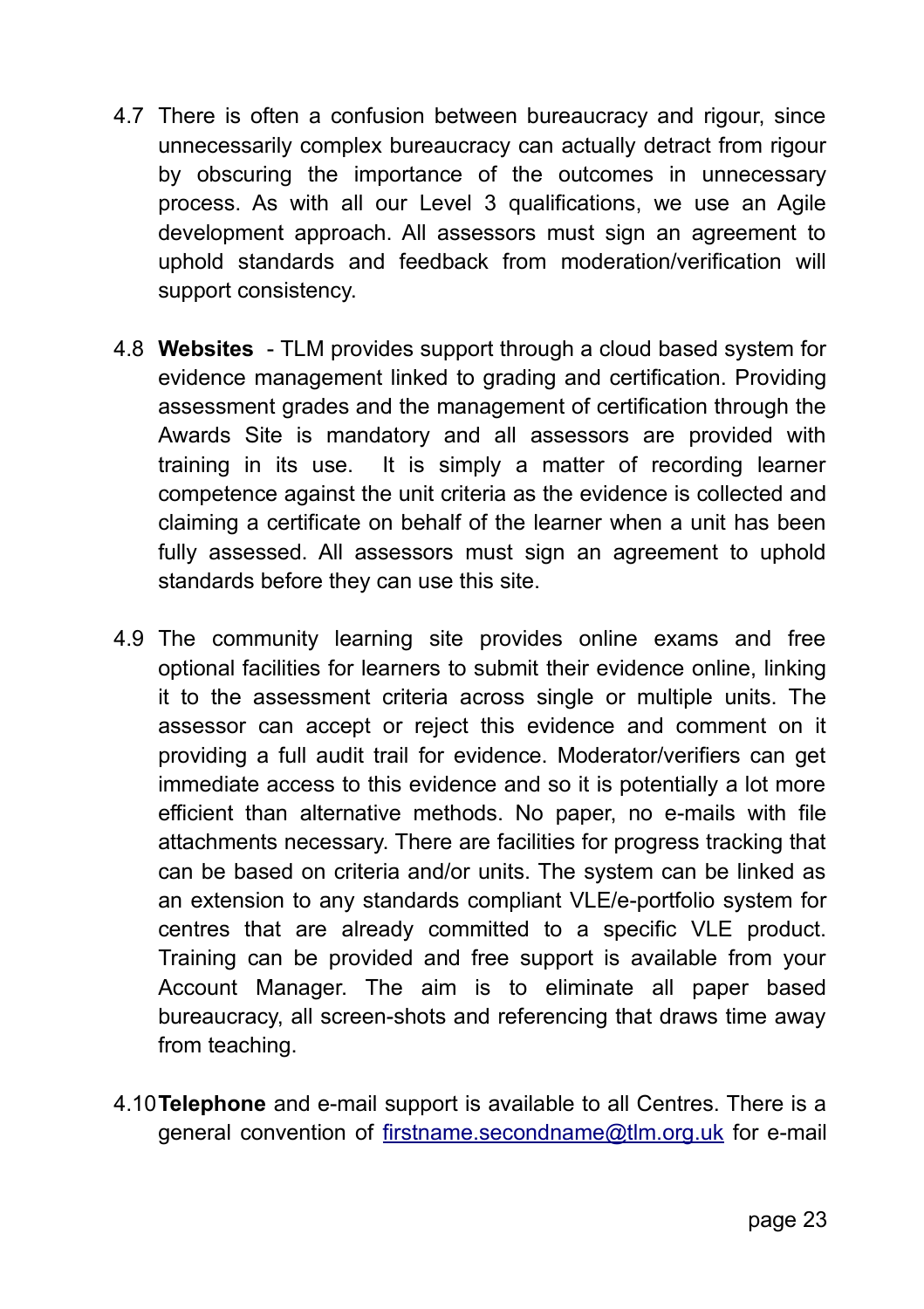addresses. It is usually best to e-mail your account manager in the first instance. Google hangouts can be arranged for video conferencing support.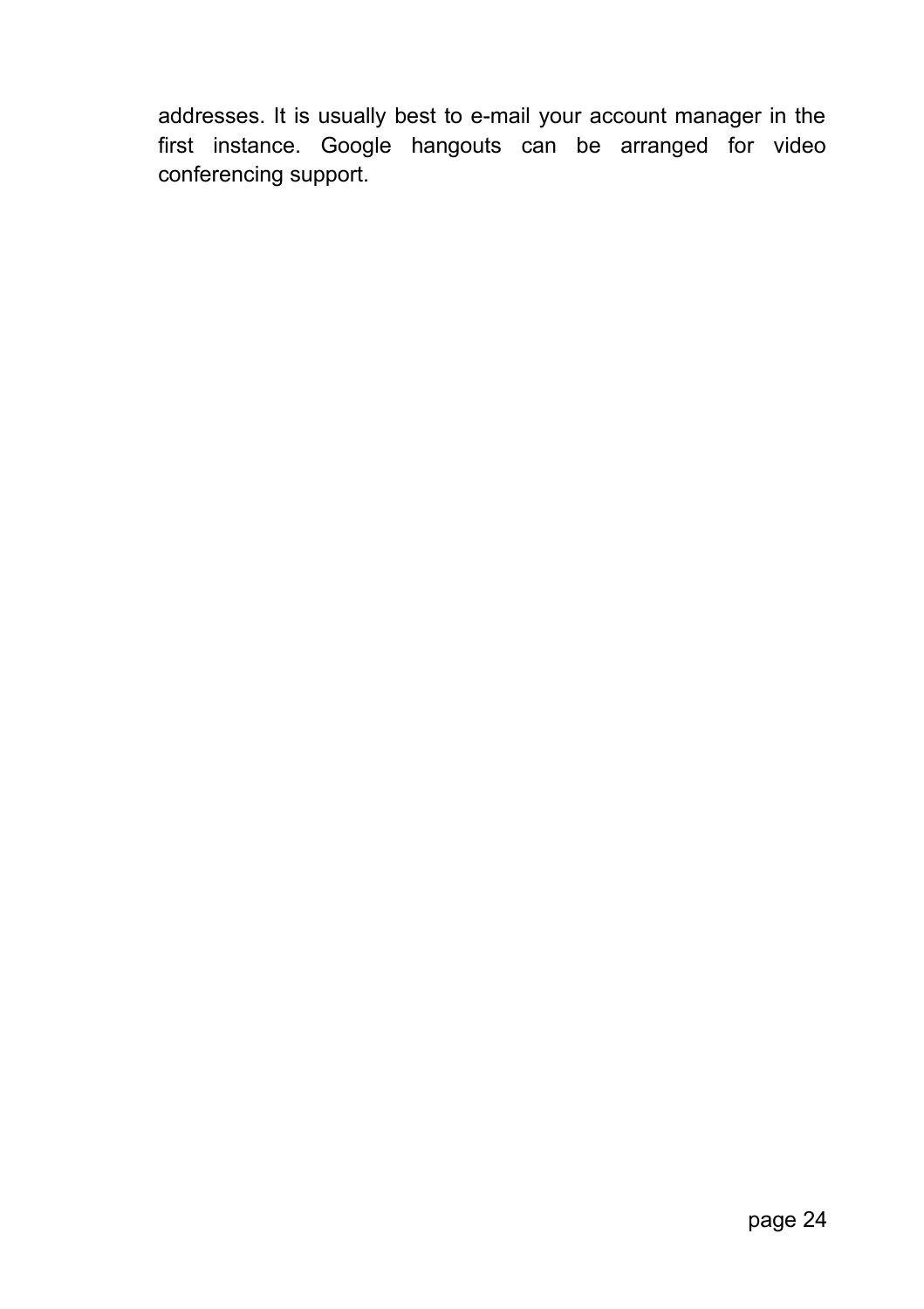### **5. Assessment**

#### **Assessment summary**

#### **Coursework**

- 5.1 Evidence has to be provided against the unit assessment criteria from practical tasks related to the learners' everyday work. This is likely to be from specialist lessons supported by a subject specialist but links with A levels and other equivalent subjects, for example from maths, science, computing, art and design and other relevant subjects is to be encouraged. The way evidence is gathered is up to the assessor, the only requirement is that it clearly supports the judgements against the assessment criteria and the relevant learning outcomes and reflects the learner's personal competence in line with the guidance in this handbook and the general description of Level 3 qualifications provided in the EQF. If on moderation the account manager finds gaps in evidence related to a particular candidate they will request more evidence before agreeing that the coursework criteria have been met. Assessors must then adjust their work to ensure all their learners are providing the appropriate level and breadth of evidence.
- 5.2 We encourage early submission of at least some evidence so that assessors are confident from the feedback that what they are providing is sufficient (and indeed not over-kill). In this way we can maintain standards while supporting improved efficiency.
- 5.3 Synoptic assessment has become a popular term. In essence all the coursework assessment is synoptic in that the evidence provided is against collectively synoptic assessment criteria underpinning the learning outcomes for the unit. Synoptic evidence of competence across all the units is mandatory for the particular qualification. This equates to a minimum of 150 for the Certificate.
- 5.4 For the Certificate, there are 3 mandatory units, and learners take 2 optional units for a further 9 credits minimum. Dividing into a unit structure is for convenience and compatibility with international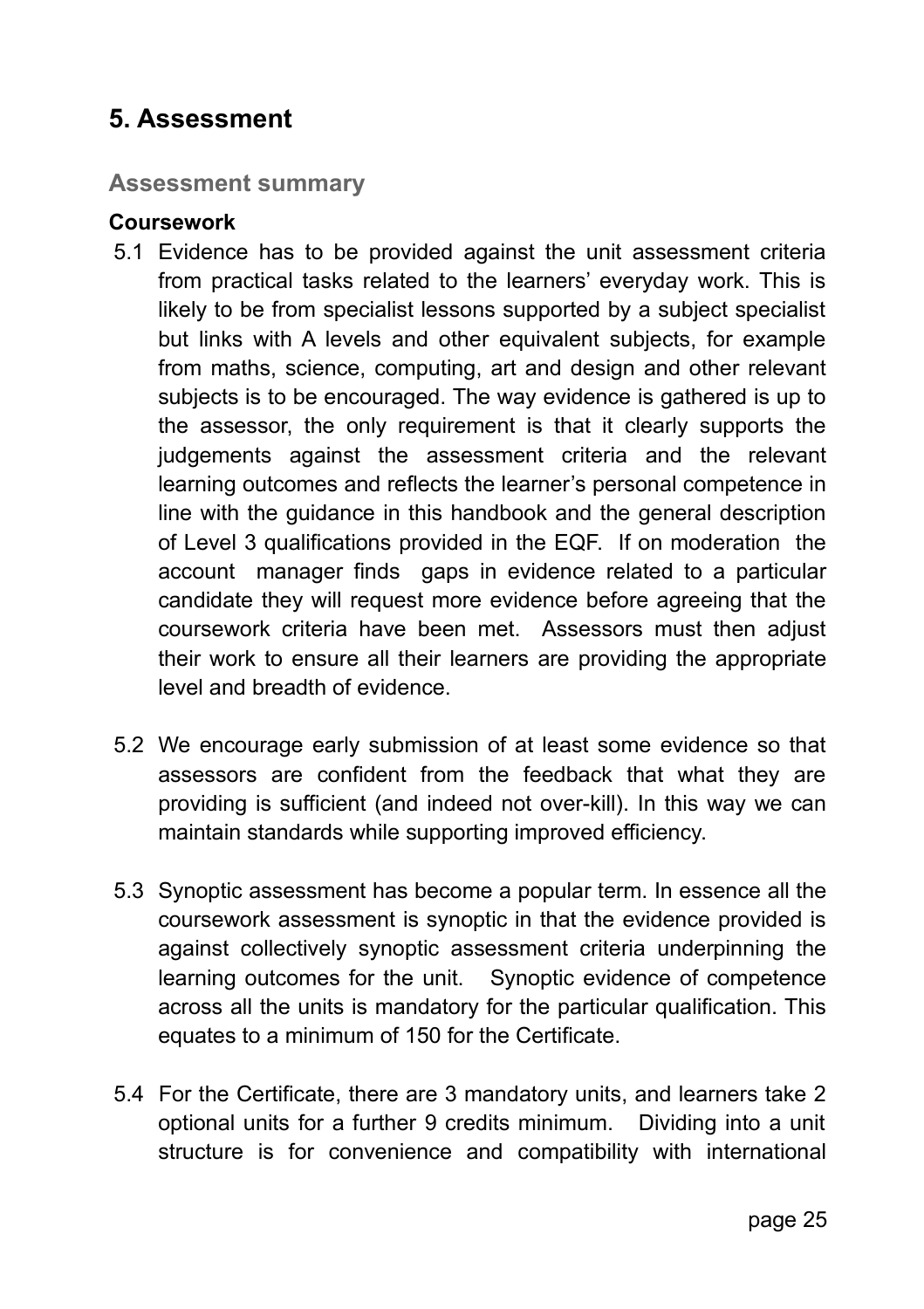conventions for referencing national qualifications frameworks and to enable credit transfer e.g. as in the European system ECVET. It is NOT intended to determine the method of delivery. Teachers are free to cover units concurrently deciding where the elements are logically related or sequentially as some content comes naturally before others e.g. research before evaluation. We encourage the use of the flexibility provided to target particular interests of learners, to motivate them in persevering in difficult areas and to raise the level of expectation in cognitive development.

- 5.5 The central project within this Level 3 curriculum is to develop an IT project that is useful to other people, preferably as part of an open source community. This could be improving or building upon an existing application or it could be an original piece of work starting from scratch. As long as there is evidence against the criteria in keeping with Level 3 the candidate will be successful.
- 5.6 There is an obvious progression from Level 2 to Level 3 where learners will be expected to tackle academically more challenging questions requiring analysis and quantitative skills. The Award and Certificate can be used as stepping stones to the Diploma or treated as qualifications in their own right. The outcomes for individuals in terms of the broad level descriptors allied to the assessment criteria, verified by the teacher/assessor and externally moderated by TLM will determine the final outcome.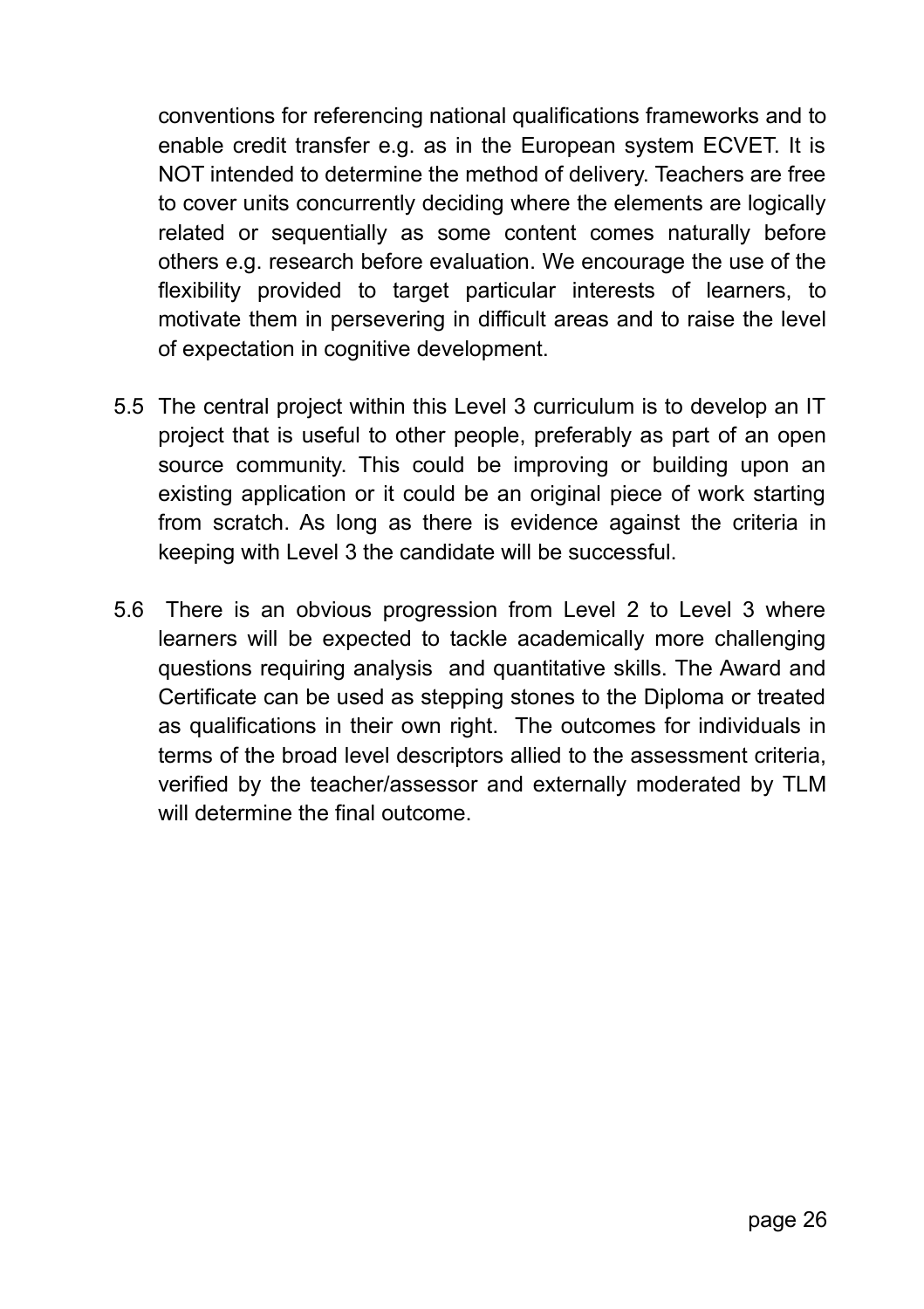#### **Progression and inclusion**

- 5.7 There are some fundamental misunderstandings of unit based assessment with regards to progression and inclusion. The paragraphs below will explain how criticisms related to these issues can be rejected. It is mainly an issue of having higher levels of professional expectation and better CPD strategies rather than simply "dumbing down" to less professional approaches.
- 5.8 This qualification provides a unique project based learning opportunity in the context of open source applications. There is support for numeracy skills through applied mathematics and literacy through practical communication, providing a general education as well as the specifically vocational elements. This ensures that those that take these qualifications but decide against a career as a specific digital technologies specialist, are well-placed to go on to specialise in other fields with the value of the knowledge, understanding and skills they take from their study broad enough to support a wide range of employment.
- 5.9 Open Enterprise links to career progression into the digital technologies sector, from support to systems management or any profession where a high degree of technological literacy is required.
- 5.10 It is very unlikely that any learner embarking on a TLM qualification based on these methods will not achieve at least some kind of recognition for their work at a level appropriate to their current attainment level with a progression route from where they end up to higher levels. Clearly some will take longer than others. This inclusion is achieved without sacrificing rigour for the highest attainers since the questions in the examination targeting the A/A\* grades can be as difficult as necessary without risking weaker candidates dropping out of a grade altogether. Indeed able students can start Level 3 work in KS4 differentiated by outcome where appropriate. Currently there is a good argument that candidates achieving A\* and A grades across all their subjects are not being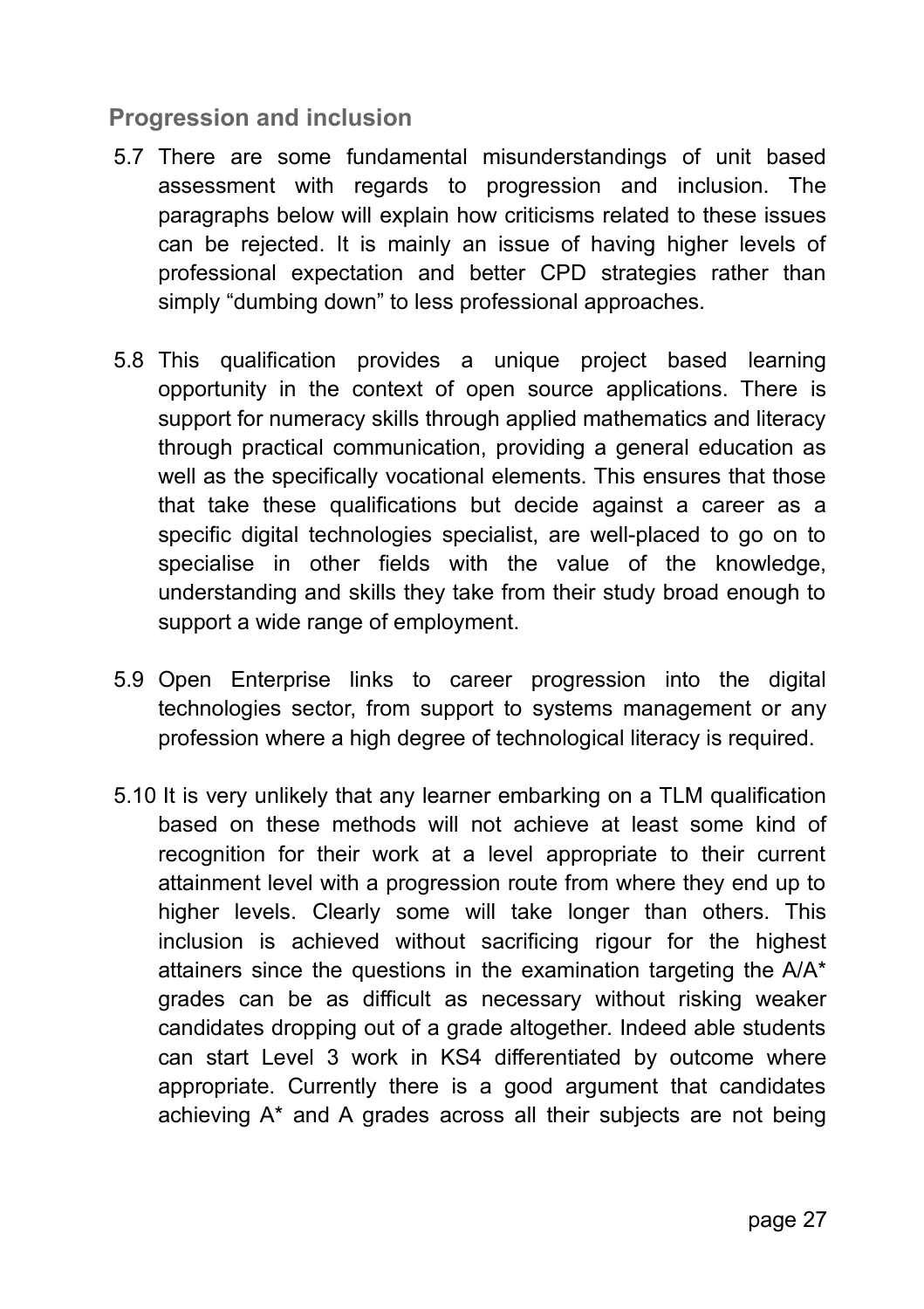adequately stretched and the natural progression from Level 2 to Level 3 can be used to tackle this directly.

- 5.11 For the highest attainers that gain some Level 3 credit early, it provides additional time to tackle more ambitious real world projects, with opportunities for making early links with universities who are only too pleased to help support the most able candidates. This is the rationale for the Award and Certificate. These can provide supporting credit for the project unit and can be used as milestones to enable candidates the research background necessary to participate in open source projects alongside professional level practitioners.
- 5.12 Coursework at Level 3 should reflect useful and meaningful activities with practical activities that add to the digital resources available to the wider community. Work might include creating and documenting a specific CRM system for a small local business or charity. We want to encourage work that reflects contemporary society using standard tools and technologies freely available from the internet. We want to enable Level 3 learners to contribute to their potential alongside established professionals. Projects lend themselves to cross-curricula work supporting raising attainment in other subjects, numeracy, literacy, science and information skills but also aesthetic subjects such as art and design. It is far better to learn through creating original and useful work than to do simulations or theoretical exercises. This is a fundamental part of TLM's coursework philosophy and founded in research evidence.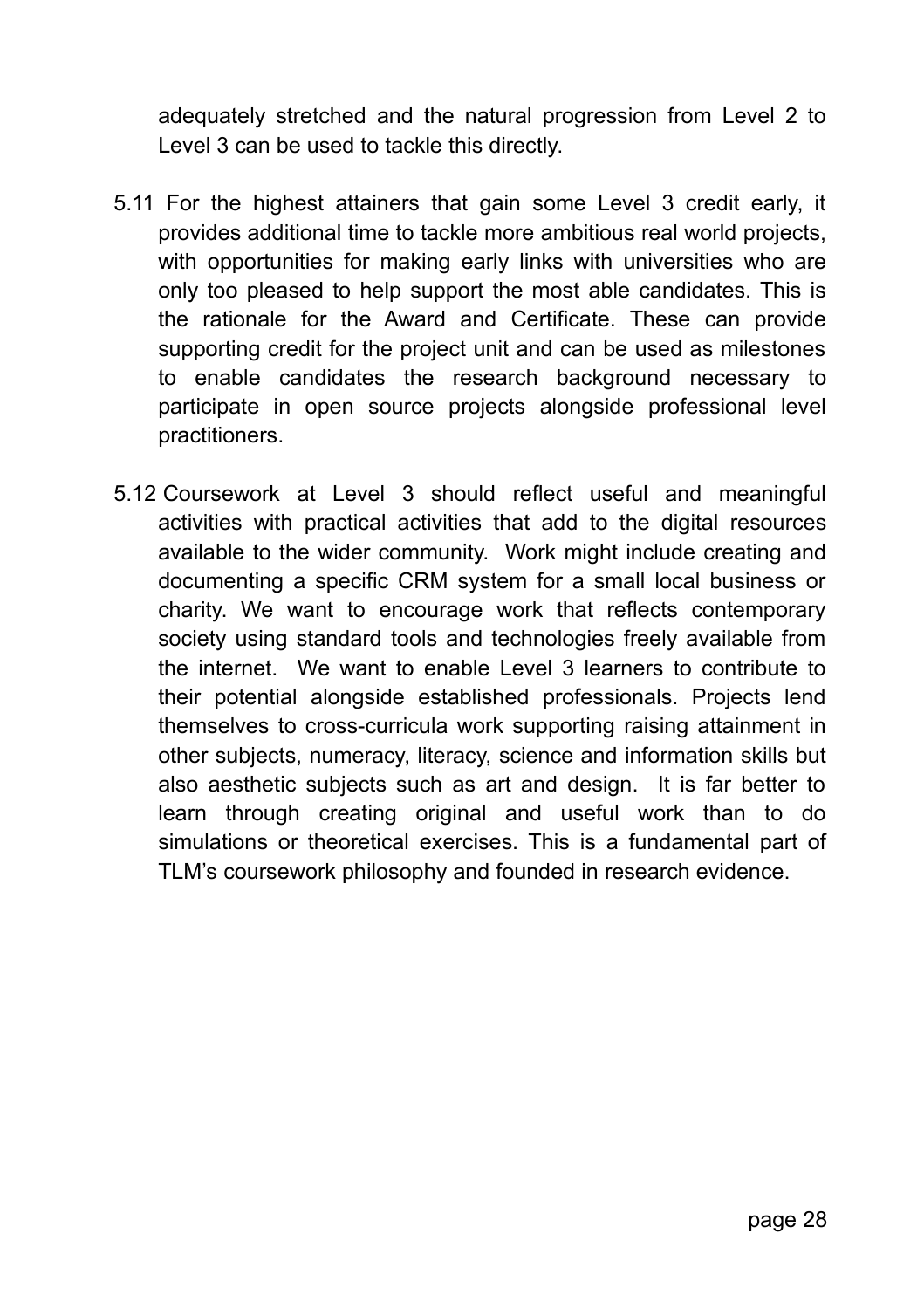#### **Criticisms of coursework answered**

#### **Criticism 1: Coursework is too susceptible to plagiarism and other forms of dishonesty.**

A Google search will have a high chance of finding any extended text that has been copied from an online source. If we are genuinely concerned about "copying from the internet" simply inform teachers of how to combat the issue using freely available tools. Require teachers to accept professional responsibility for the authenticity of their learners' evidence. If teachers really want to cheat why would they not simply tell students the answers to an exam? If learners want to cheat why not simply forge a convincing looking certificate? There is no tradition of easy certificate authentication so there is a high probability that forgery will be successful. A complementary examination means that we can check back to see if individual teachers are "passing" student coursework for a disproportionately high number that then fail the examination. That provides an evidence source to cross-reference the quality assurance in order to better target staff development.

#### **Criticism 2: Unit based assessment means that knowledge is in compartments.**

Unit structures are for administrative convenience **NOT** teaching plans. There is nothing to stop elements of several units being supported through one or more projects concurrently. The unit IPU is explicitly designed to work in parallel with other units. Most academic syllabuses are divided up into sections. That is no different in practice to labelling the sections units. If teachers do not teach unit based courses effectively, train the teachers, don't blame the tools.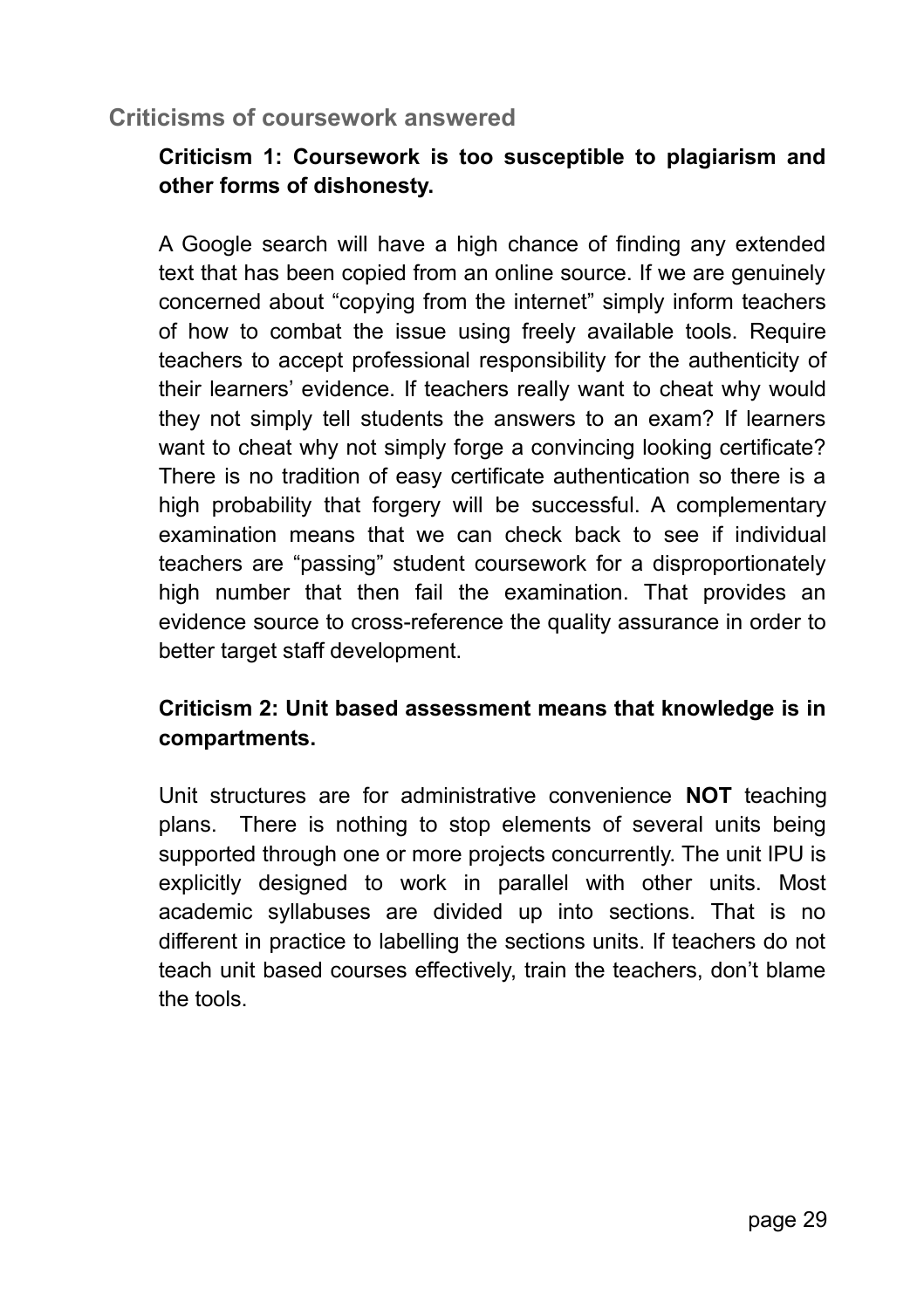#### **Criticism 3: Unit based assessment does not support progression.**

On the contrary, unit based qualifications organised in a levelled framework provides a better support for progression when the unit content is designed for that purpose. Where qualifications are opportunistically designed to simply target one level there is a good argument that progression is badly supported but that is true of any qualification whether unit based or not.

#### **Criticism 4: Competence based assessment has to be lowered to the level of the least difficult assessment criterion.**

In well designed assessment units the assessment criteria are contextualised to the general level specified in the overall level descriptors. This means all assessment criteria should be interpreted in terms of that overall level. It is impossible to measure anything with absolute precision and it is scientifically bogus to claim we can, even if it is politically sensitive to admit that there will be some uncertainty in assessment outcomes when applied to individuals. This is true of both coursework based and exam based methods. The important thing is to get a reasonably consistent set of outcomes within the expected degrees of uncertainty.

#### **Criticism 5: Exams have always been the tried and trusted way of assessing attainment. There is no need for anything else.**

Examinations have been widely used for academic assessments in schools and universities. However, that is largely due to their academic heritage where theory is often more important than practice. Even so coursework is well-established where there are practical elements e.g. in science and medicine. Few jobs assess prospective candidates exclusively using written exams. In most practical areas from brain surgery to teaching, no-one would trust a written examination on its own to prove competence. That is not to say examinations are not of value. The key is to use coursework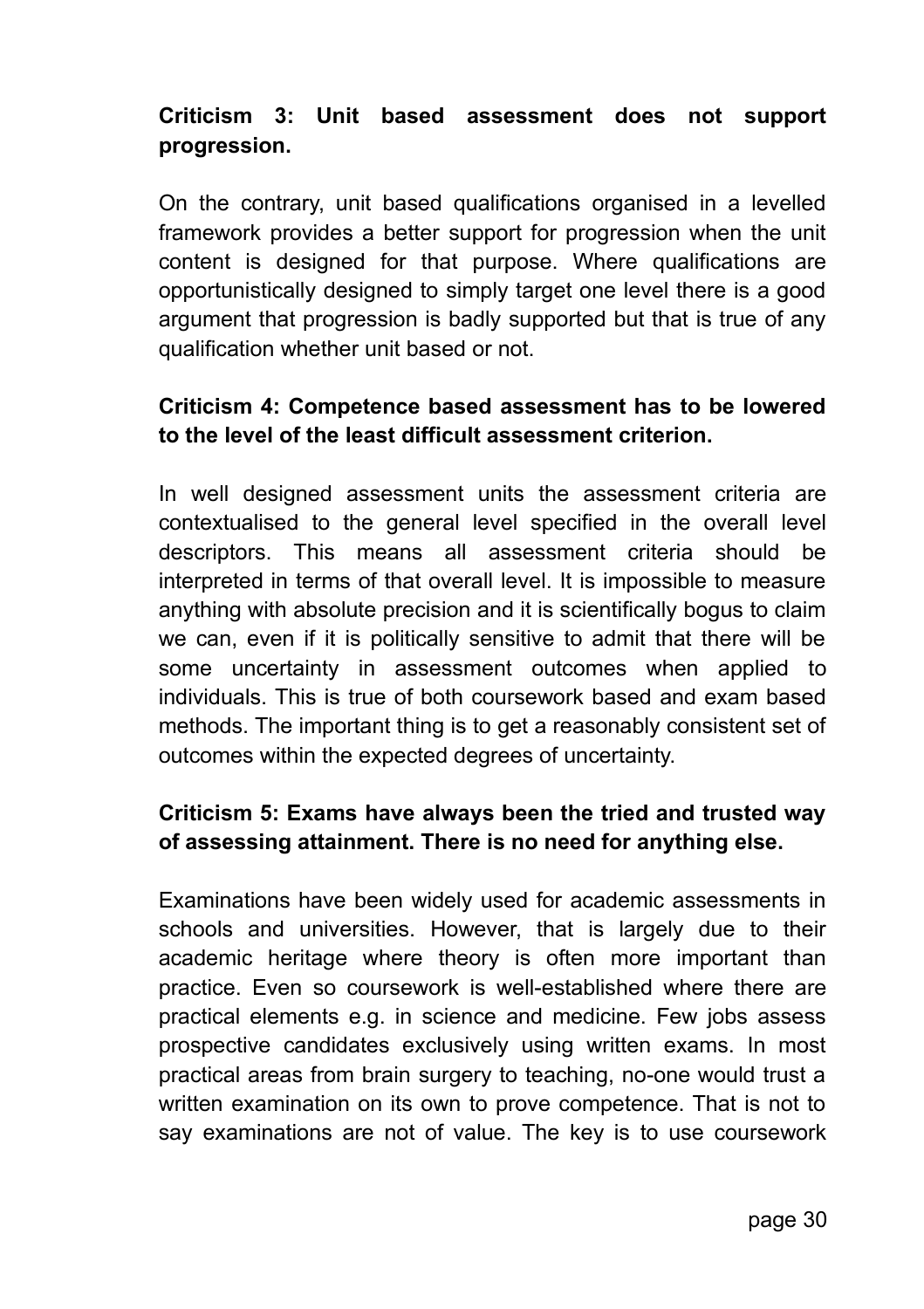**and** examinations intelligently together in order to provide something that is better than either treated in isolation.

#### **The Examination**

5.13 Examinations at Level 3 are primarily for grading. The details of the way grades relate to marks are provided above in section 2. The examinations also provide a cross reference in order to increase confidence in the validity of the coursework component.

#### **Weightings**

5.14 There are three classes of objectives. AO1, AO2, AO3 are generic assessment objectives:

- AO1 Recall, select and communicate knowledge and understanding.
- AO2 Apply knowledge and understanding through analysis, reasoned judgements and drawing conclusions.
- AO3 Practical and technical skills related to applying skills knowledge and understanding in context.
- 5.15 Additionally, the qualification units each specify subject specific learning outcomes. The qualification design draws on both classes of objective to ensure balanced representation and that the assessment is a valid representation of what has been learnt.
- 5.16 The assessment objectives provided by the unit learning outcomes are evenly weighted in the coursework element since all must be achieved in order to pass.
- 5.17The synoptic examinations are directly related to the unit learning outcomes and assessment criteria using the content definitions in section 3. This is designed to be broadly representative of the aspects of the learning outcomes testable in a synoptic terminal controlled examination related to the learning outcomes. The examination provides a means of testing associated knowledge and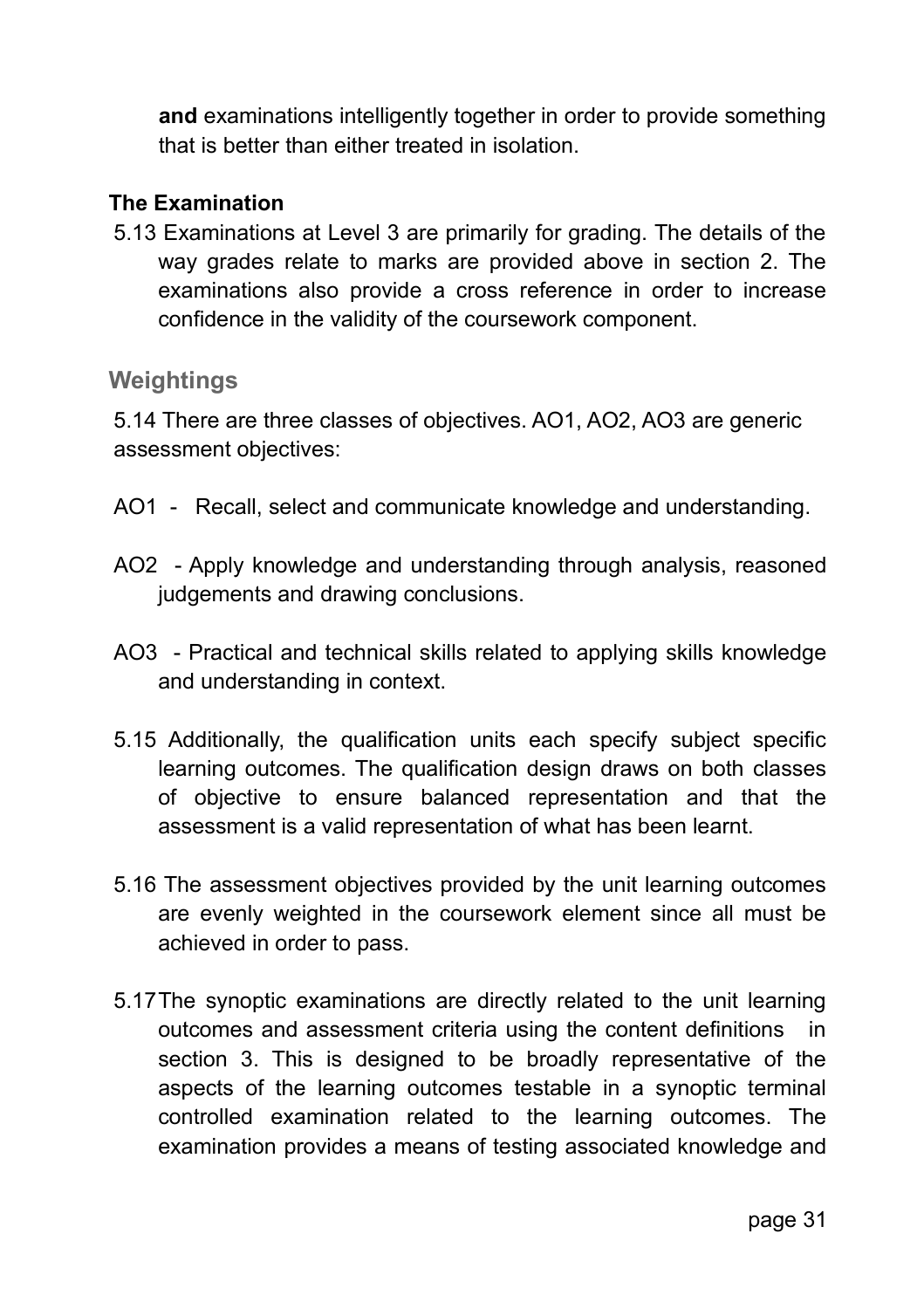understanding, powers of analysis and reasoning and of grading the qualification whereas the course work ensures that there is basic competence in their practical implementation in real and relevant contexts.

- 5.18 At Level 3 the examination weighting of AO1 is 20%, AO2 50% and AO3 30% .
- 5.19 The overall weighting of the objectives varies depending on the grade because for higher grades AO2 will contribute a greater proportion of the marks. This is a deliberate strategy because AO2 is the most important learning when it comes to academic learning in HE. The assessment will therefore better inform progression pathways while still having the characteristic of inclusion.

Grade E approximately weighted AO1 - 40%, AO2 - 40%, AO3 20%. Grade A\* approximately weighted AO1 - 20%, AO2 - 50%, AO3 30%.

5.20 This then provides evidence that the Grade A\* candidate is likely to be more suited to future academic study whereas the Grade E candidate is likely to find it difficult to cope with courses highly dependent on academic testing.

#### **Learner entry and costs**

5.21TLM's subscription model enables schools and colleges to enter learners at times convenient to them. There are no late entry fees and no additional fees should a learner fail to produce evidence at a particular level but can meet the criteria at a lower level. This can reduce costs to the school by more than 50%. Examination entry will depend on whether or not learners meet the coursework criteria. This again saves money because the school is not paying for examination administration for learners that are unlikely to be successful or for whom there is little or no benefit in taking an exam. There are no fees for replacement certificates or verification of certificates because all certificates can be directly authenticated against a secure database. For details of current subscription costs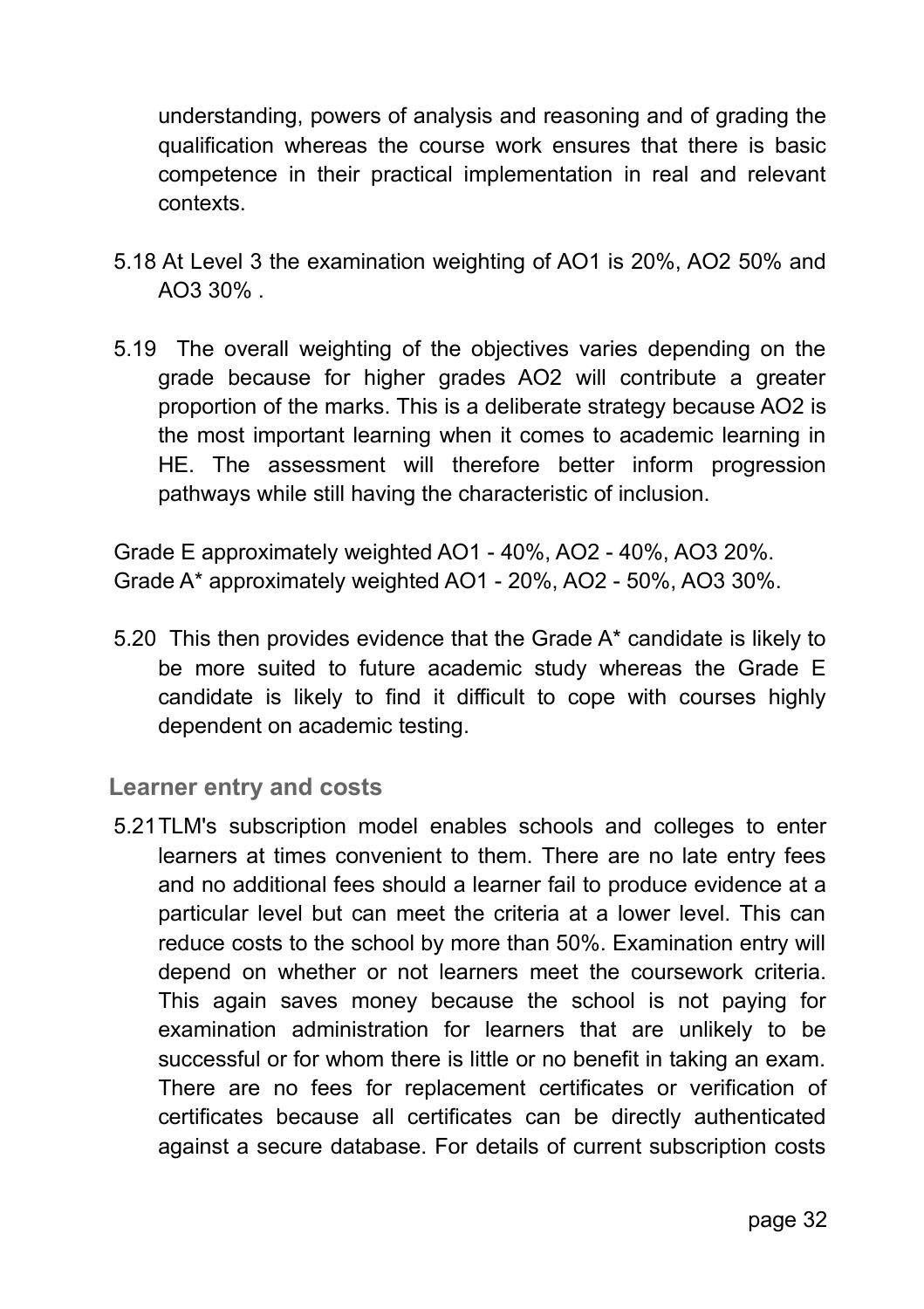please contact us or refer to the web site. All of these design features are intended to reduce direct costs but just as importantly the indirect administrative overhead that diverts teachers from teaching.

#### **Online examination**

- 5.22 The examinations can be delivered in a traditional paper based format or online. There is a surcharge for paper based examining reflecting the extra cost involved. The online versions have a secure web user interface and require no software installation. They can run through any standards compliant web browser on any type of computer. The user is restricted to an area in the centre of the screen during the examination and has no access to the internet, or any other storage device without moving the mouse pointer out of the secure area and this will set off a warning. Persistence will result in disqualification from the examination. Since the Level 3 online exams contain open-ended questions they have to be physically marked and so the results will not be immediately available but we will aim to have these ready within 2 weeks of taking the exam. For those taking the examinations in the traditional paper based format it is likely to take 4 weeks to finalise results.
- 5.23 No candidate should have prior access to the questions in an examination paper either directly or indirectly, before they sit the paper. TLM will have several versions of the examination available and if there is any suspicion of compromise of security, the Principal Assessor should contact TLM to work out a solution. Assuming there is no malpractice, it might simply be a matter of scheduling an alternative paper. Papers will be planned to be of similar difficulty. Candidates can retake an examination once before claiming the award. After the award is finalised candidates must wait 6 months before retaking the entire qualification. Centres can use the exact same procedure for mock exams. These are charged at the same rate and might help inform the centre of the likely results outcome when candidates take the fully regulated examination.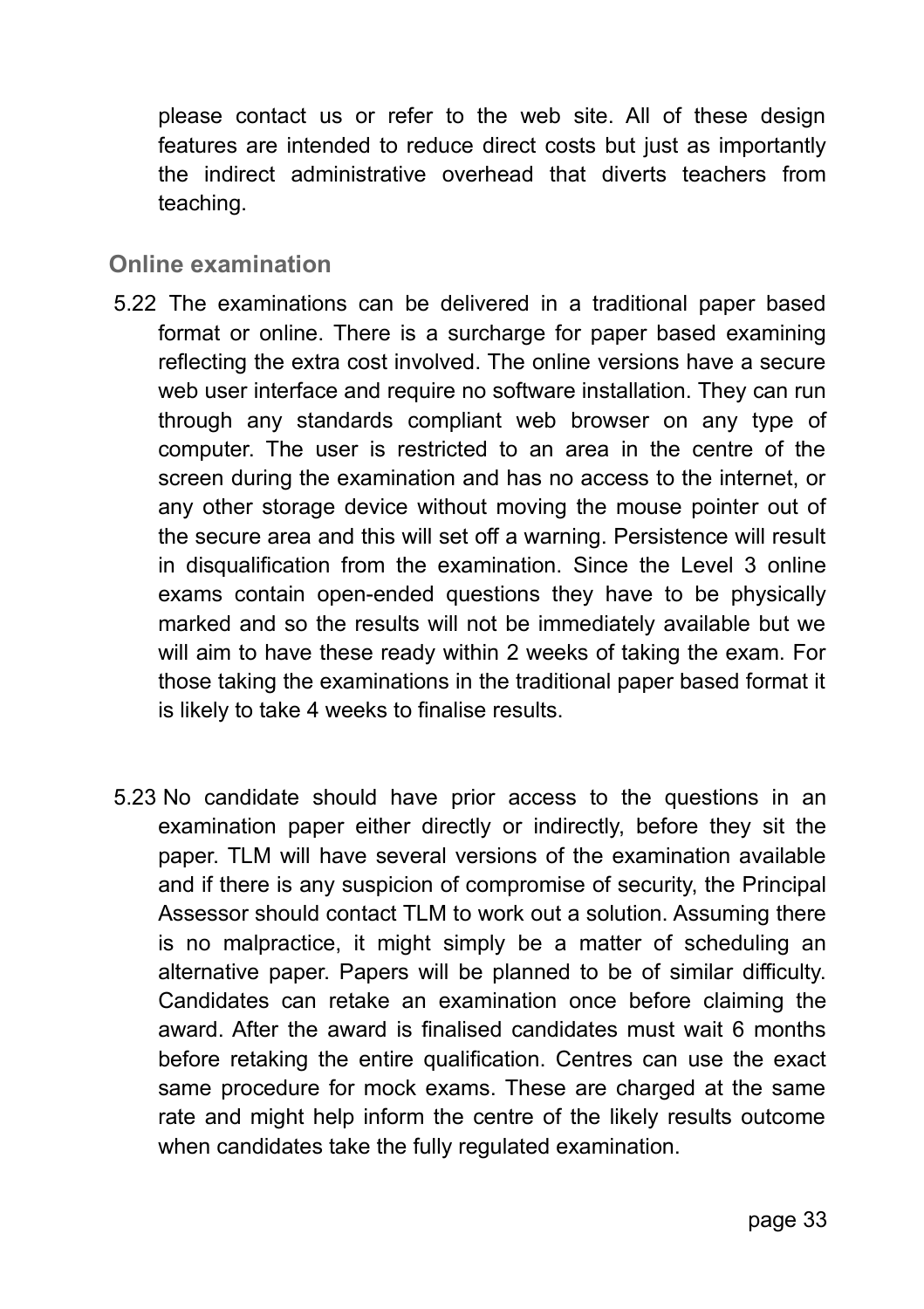#### **Internal standardisation of coursework**

5.24The Principal Assessor has the ultimate responsibility for consistency in assessment standards within a centre. All assessors have signed a contract agreeing to uphold standards and should therefore co-operate with the Principal Assessor and Account Manager at TLM to ensure that standards across the centre are consistent. It is advisable to send work samples to TLM early to check that evidence is at the right standard so that there is time to make any adjustments necessary to the course and learner expectations. TLM will generally check a higher quantity of work from new assessors and feedback to ensure that they are confident to make appropriate judgements over time. This reduces risk and improves efficiency in the longer term.

#### **Authentication**

- 5.25 All assessors must take reasonable steps to ensure that any coursework evidence submitted by candidates is a true reflection of the candidate's competence. This is in keeping with the assessor undertaking to uphold and maintain standards in the contract with TI M
- 5.26 Certificates can be authenticated directly on-line using the certificate number or by scanning the QR code on the certificate. There is no charge and it makes it more likely that certificates will be checked and that in turn improves security. Certificate forgeries are a significant problem when authentication is not simple and straightforward because convincing forgeries are easy to achieve with recent technologies and will get easier as time goes on.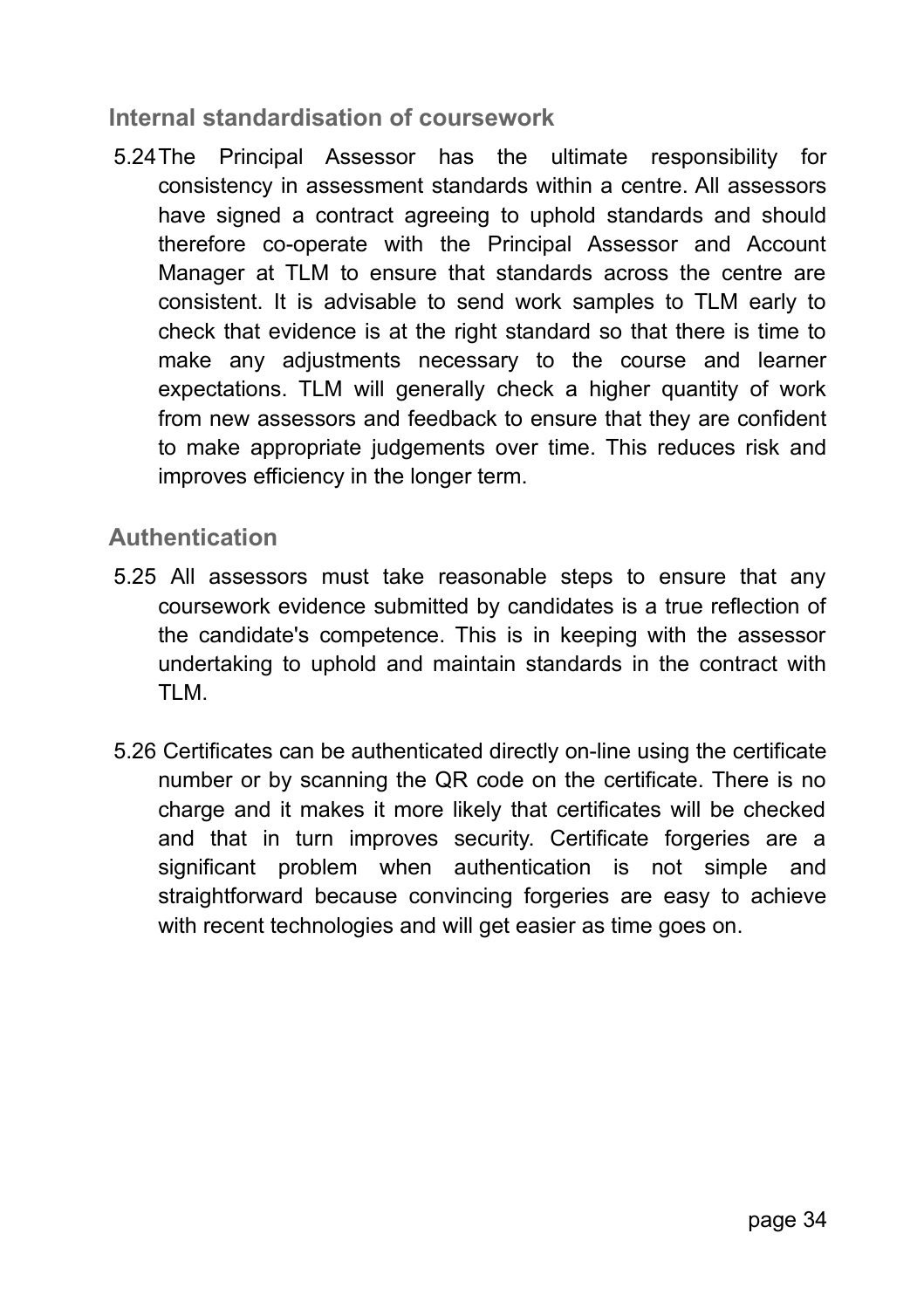## **6. Other considerations**

**Access arrangements and special requirements**

6.1 All TLM's qualifications are intended to be accessible, as widely as possible. There is an extensive policy documented on the web site at https://theingots.org/community/QCF2.13 Centres should contact TLM if they have any questions related to accessibility issues.

#### **Language**

6.2 The language for provision of this qualification is English only. This will only change if we have a significant demand in another language that is sufficient to cover the additional costs involved.

#### **Malpractice**

6.3 TLM has comprehensive policies and procedures for dealing with malpractice. These are documented with links on the web site at https://theingots.org/community/QCF5.29-5.32 Assessors should be familiar with these policies and make them clear to candidates. Assessors should inform their account manager if they suspect any instance of malpractice that could have a material effect on the outcome of any assessments, either for themselves or colleagues. This is part of the upholding of standards that is part of the contract with TLM.

#### **Equality of opportunity**

6.4 TLM promotes equality of opportunity through policies and procedures. These are again documented in detail on the web site at https://theingots.org/community/QCF2.11-2.14

#### **Resources, support and training**

 6.5 A clear goal of these qualifications is to enable learners to support their own learning and to reduce dependency in order to become "lifelong learners". The IT revolution makes this progressively easier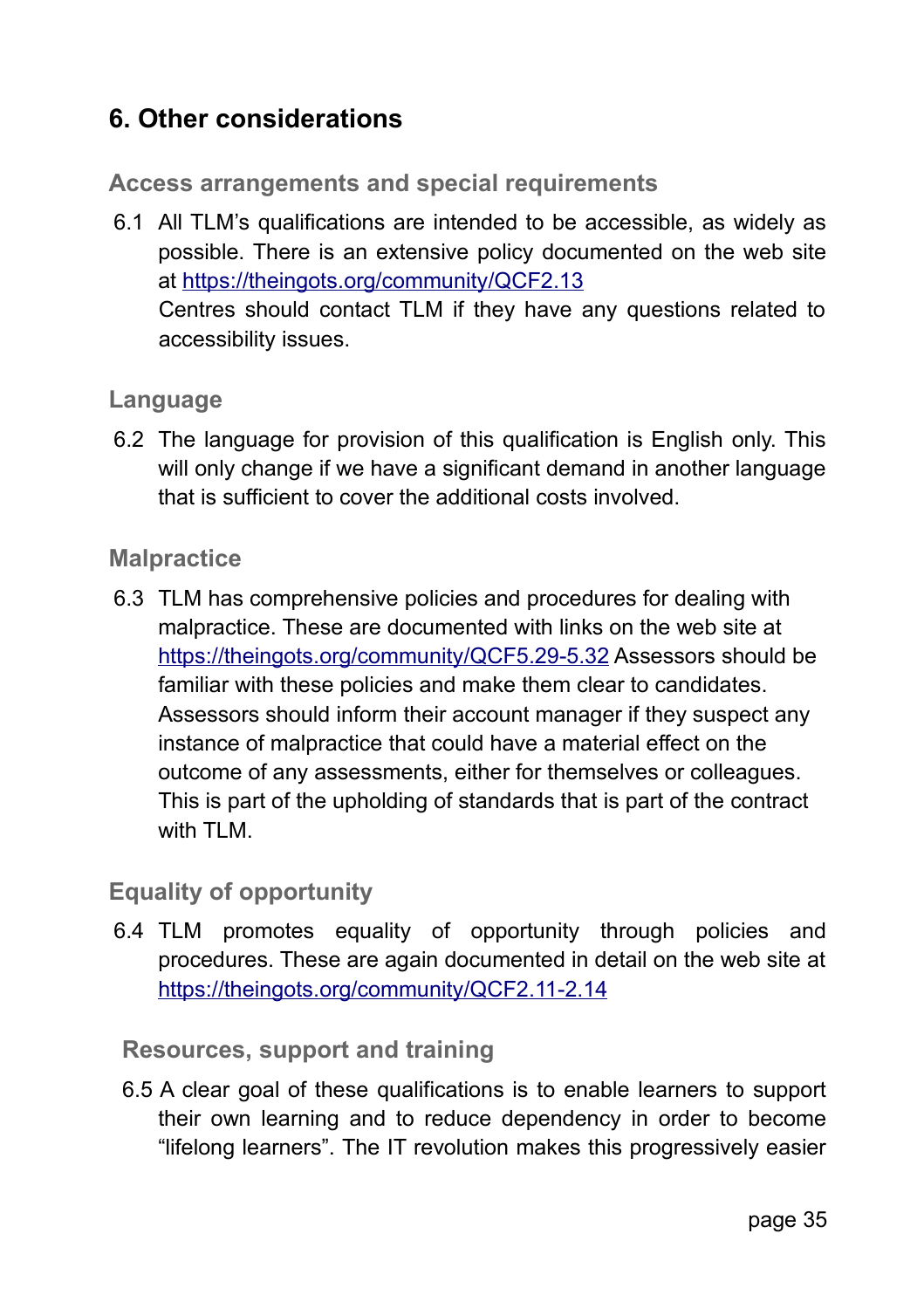especially with the growth of supportive online communities. As far as possible we encourage the use of technology and up to date methods especially those based on empirical evidence.

- 6.6 TLM encourages the use of free and open source applications to reduce costs and to further inclusion. However, students are at liberty to use any software they wish to support their coursework. Learning more about free and open source resources provides more choice and better informed decisions.
- 6.7 It is anticipated that the open source community paradigm will help teachers grow in confidence, develop their own networks of industry based support and be able to develop new projects of their own – ones that may be unique to their local context or that offer specific targeted challenges.
- 6.8 The curriculum introduces new areas of learning that include close engagement with the world of work and academia. Teachers and learners alike will find it rewarding, challenging and exciting  $-$  a combination that guarantees successful outcomes and a learning environment that is happy, productive and fun.
- 6.9 The qualification is designed to support learning that enables access to Further Education, Higher Education and employment for a wider range of young people.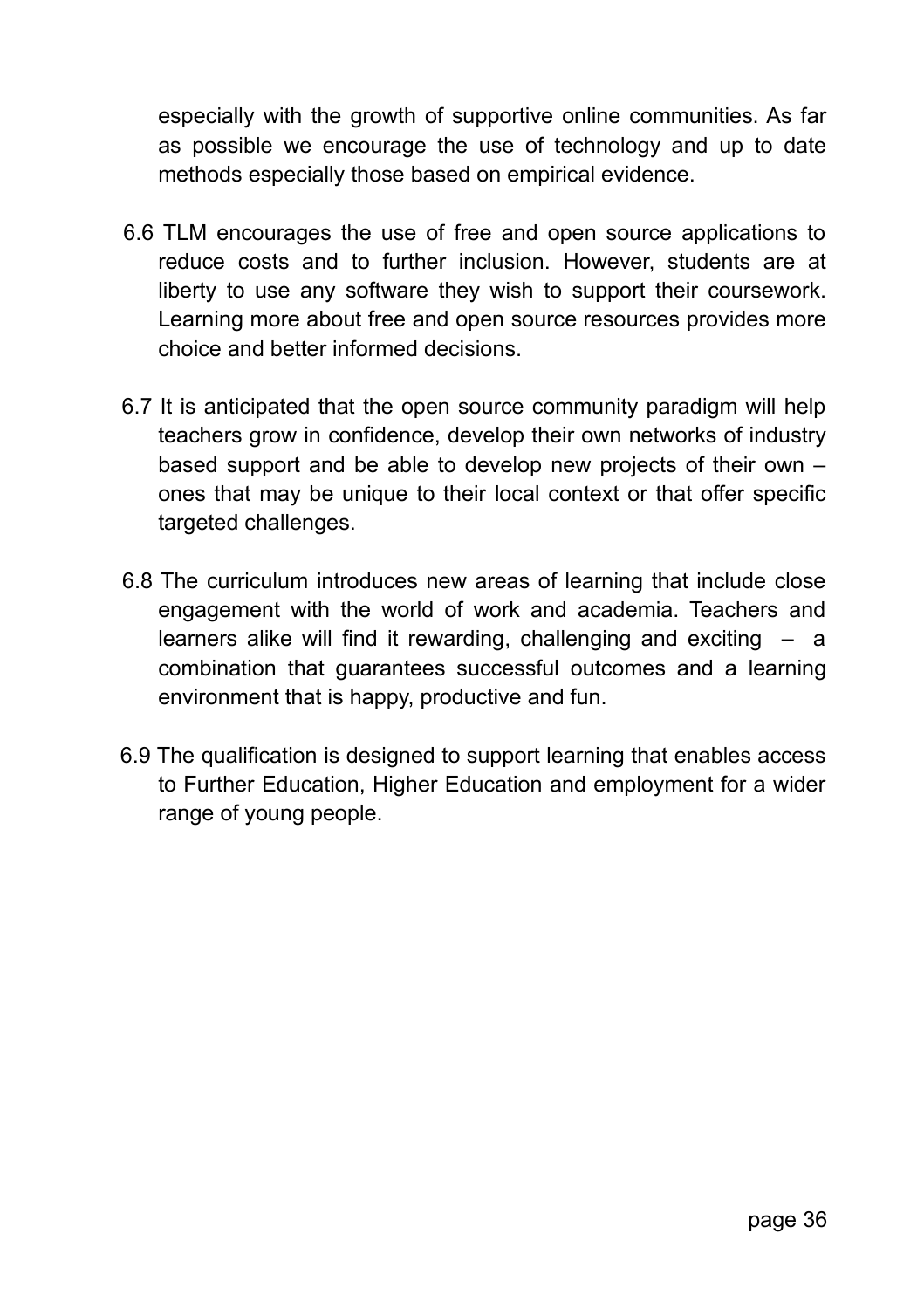# **7. Grade Descriptions**

A **grade A** candidate will exhibit most the following characteristics.

- 7.1 Candidates demonstrate a high level of independence in using their knowledge and understanding to support activities beneficial to themselves and others in everyday contexts. They recall, select and communicate a thorough knowledge and understanding of the general competences needed to support lifelong learning and personal well-being in keeping with the Level 3 general level descriptor in the EQF.
- 7.2 They apply knowledge, understanding and skills to a variety of situations including those that are unfamiliar and require some analysis and synthesis of new ideas, selecting and using knowledge and information efficiently to solve problems and produce effective support for their own learning as well as the needs of others. They relate these to comparable activities in the world of work. They manipulate and process data efficiently and effectively based on objective criteria. They interpret information and transfer knowledge and understanding from familiar to unfamiliar contexts and produce new insights in practical circumstances. They work creatively exploring and developing new ideas. They adopt systematic approaches to safety, promoting secure and responsible practices and they can make confident decisions to obtain good value for money.
- 7.3 They use industry standard methods to analyse problems such as effectiveness and efficiency of user interfaces and applications. They set hypotheses in relevant contexts and critically analyse and evaluate the knowledge they gain. They use sound knowledge to review their own work and that of others including that of industry professionals making appropriate, supportive and constructive criticisms and recommendations for improvements. They communicate effectively, demonstrating a clear sense of purpose and audience.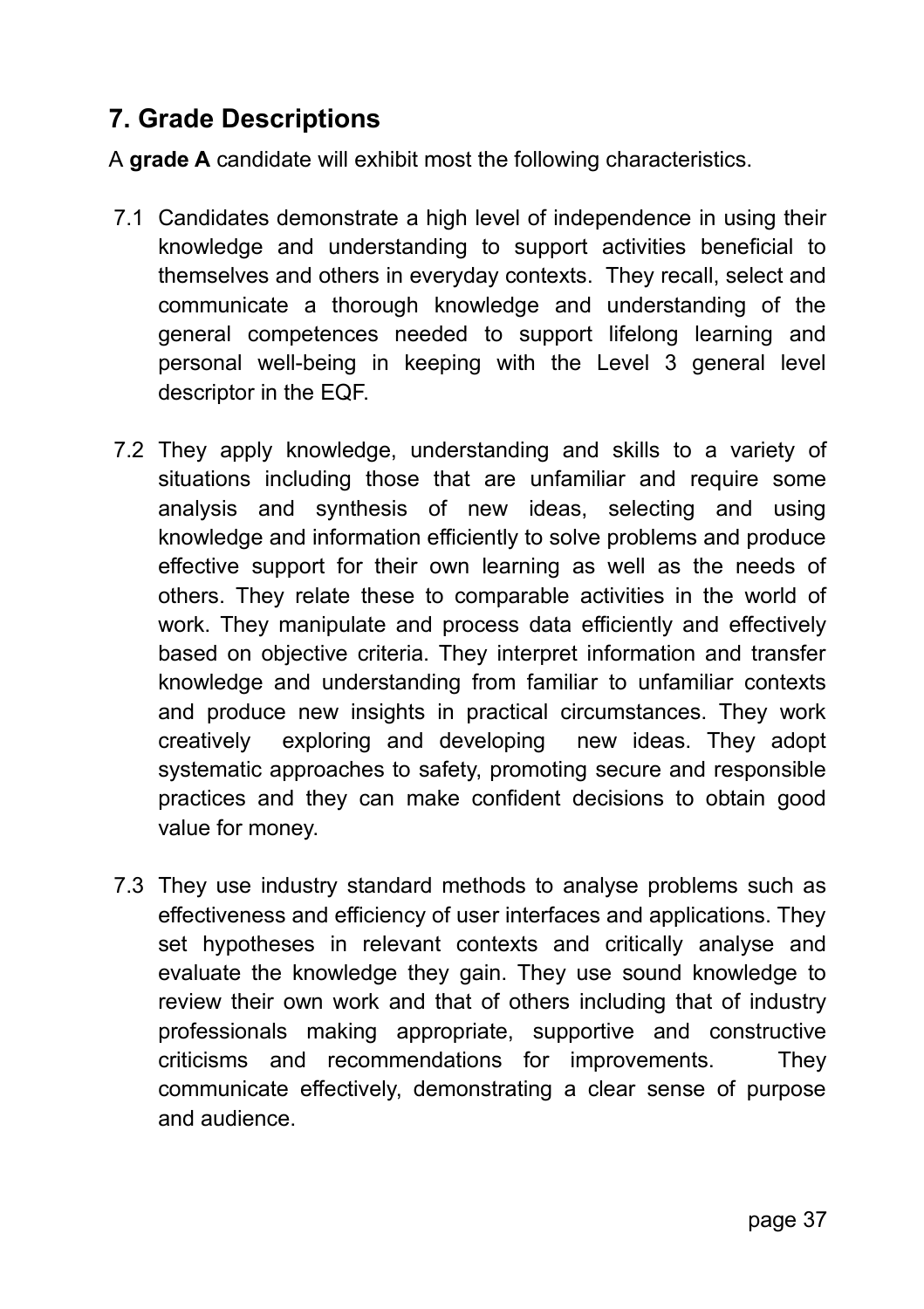### A **grade E** candidate will exhibit most of the following characteristics

- 7.4 Candidates demonstrate the ability to select and use relevant knowledge, ideas, skills and procedures to complete defined tasks and address realistic but straightforward IT problems. They take responsibility for completing tasks and procedures initiating and completing tasks and procedures as well as exercising autonomy and judgment within limited parameters.
- 7.5 They use factual, procedural and theoretical understanding to support their work and use appropriate investigation to inform actions. They address problems that, while well defined, may be complex and non-routine. They appreciate different perspectives on subjective issues.
- 7.6 They work safely and securely, identifying key risks, taking reasonable actions to avoid them. They can work in teams, where relevant taking responsibility for supervising or guiding others, collaborating in reviewing their work evaluating the way they and others use their construction knowledge and skills and taking positive actions to improve. They use standard English and IT to support clear and efficient communication, demonstrating consideration of purpose and audience and use straightforward mathematical techniques in quantitative work.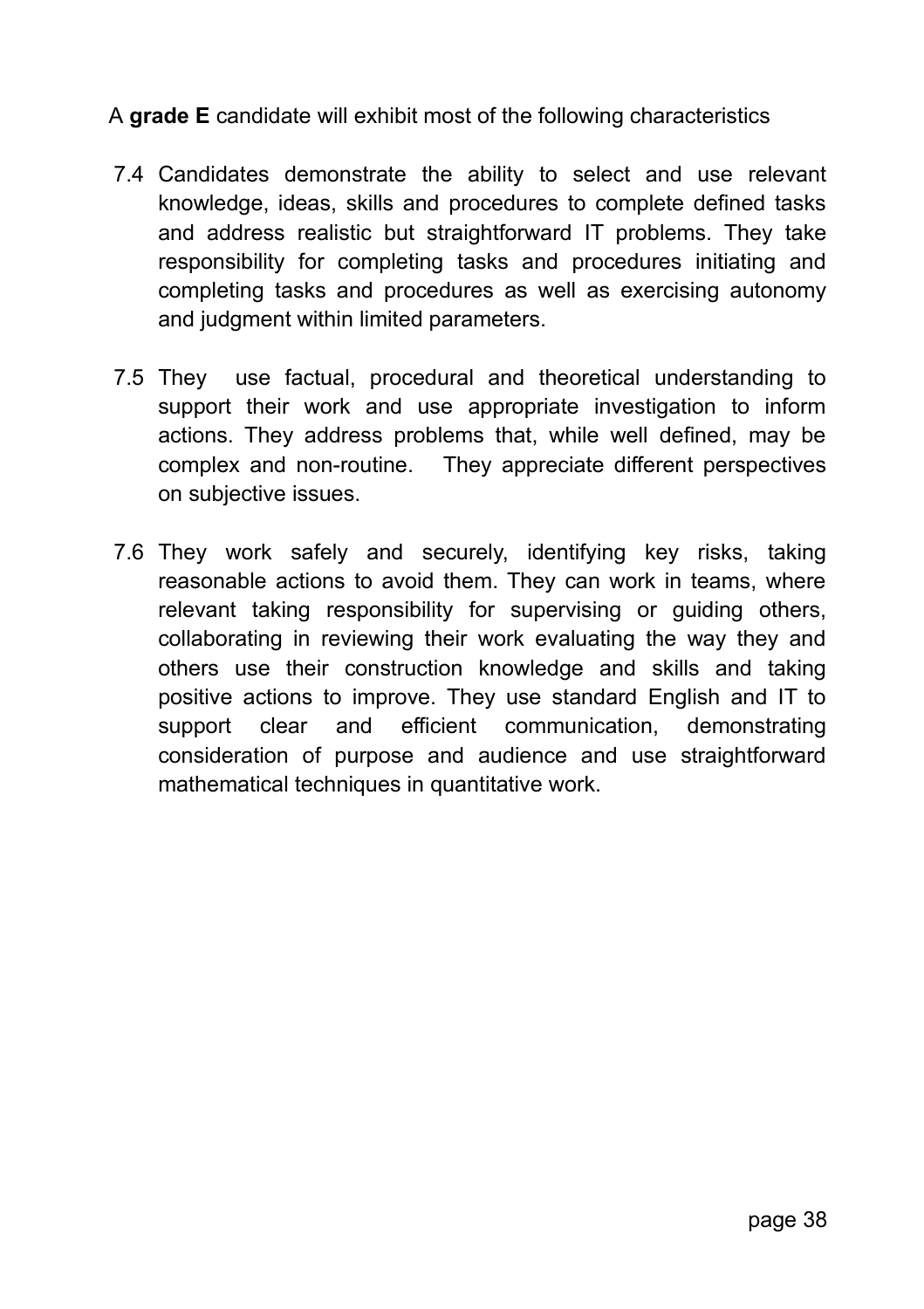# **Annexe A - Example Examination.**

# **Example Level 3 Examination.**

**(70 marks)**

# **The following principles will apply to the design and structure of each exam.**

Questions will vary in the general area of the required learning outcomes specified in the relevant units and cover the assessment criteria in the approximate proportions presented in this document. Questions will reflect a balance of the content listed and explained in the guidance in keeping with Level 3 as defined by the EQF global level descriptors and the grade descriptions above.

#### **Questions**

# **Part 1 - Multiple-choice questions (10 marks)**

Each multiple choice question is worth 1 mark each.

# **Part 2 - Short answer questions (20 marks)**

5 questions worth 2 marks each, 2 questions worth 3 marks each, and 1 question worth 4 marks.

# **Part 3 - Long answer questions (40 marks)**

4 10 mark questions which are short essays or planning elements.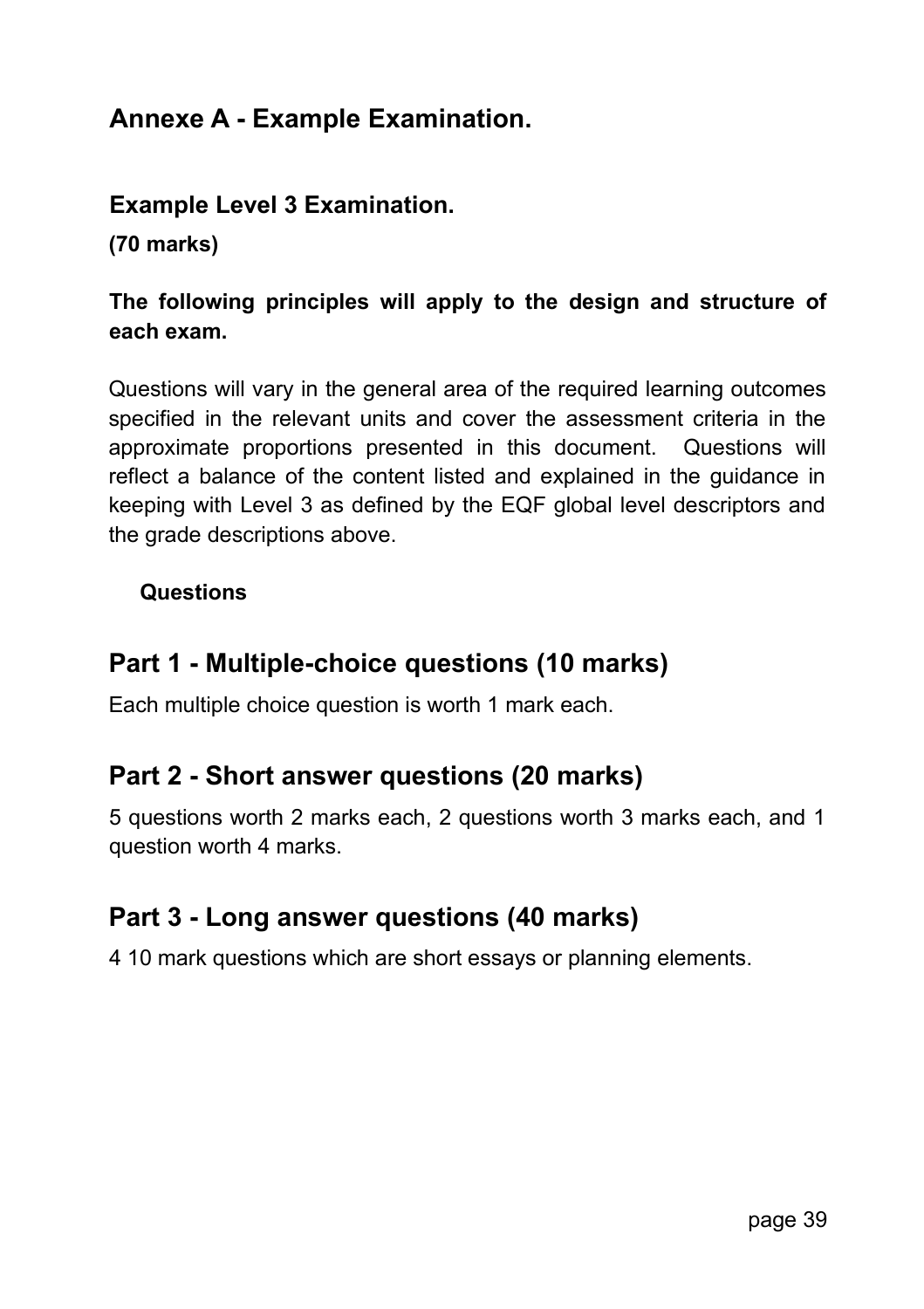#### page 40

### **Sample Exam**

### **1. The main reason for companies to move to the cloud for services is likely to be:**

- a) access to more support features as all cloud based services have more support
- b) cheaper backup services
- c) better service as you are more reliant on experts for answers
- d) long term savings to invest elsewhere

(d) 32, 3.5

#### **2. Which of the following is not a cloud based service**

- a) secure socket layer encryption technology
- b) Windows XP based virtual machines
- c) remote controlled USB mouse
- d) command line access to servers

(c) 32, 1.5

#### **3. A hypervisor is**

- a) a supercomputer used to emulate cloud based applications
- b) a hardware based firewall designed for malware detection
- c) a host computer used to run other systems
- d) an abstraction layer used to implement data manipulation

(c) 33, 1.1

### **4. Layer 3 of the OSI model is responsible forall of the following, except**

- a)TCP/IP in full
- b) translating network addresses to machine numbers
- c) splitting large messages to smaller chunks
- d) assigning networking protocols

(a) 32, 1.1 & 1.2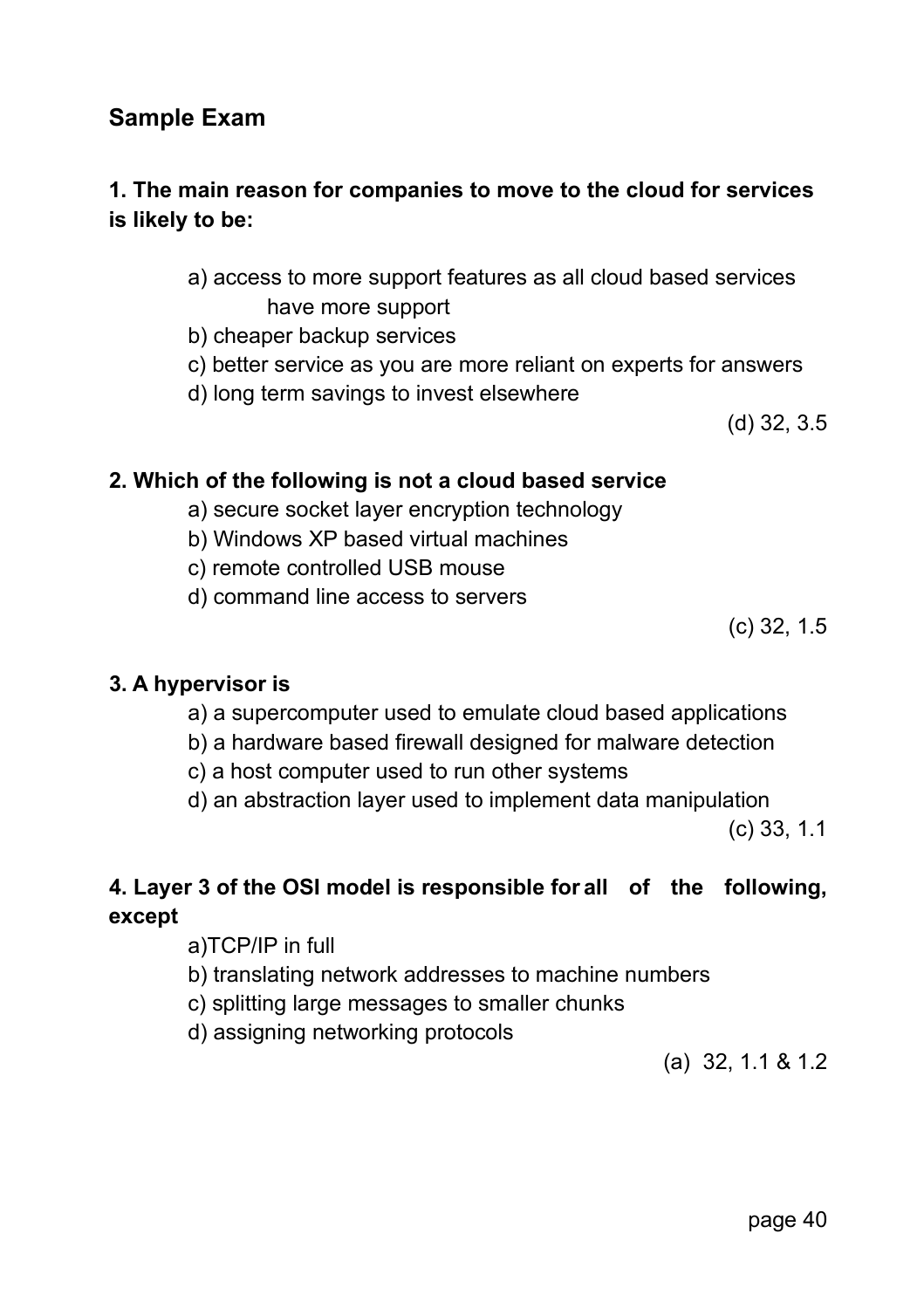# **5. Using an open source license improves the availability of cloud applications because**

- a) there are more open source developers available
- b) it makes it cost effective to develop and deploy open source based services
- c) open source systems and software are always better than paid for versions
- d) proprietary operating systems do not run on Tier 1 hardware

(b) 33, 3.5

# **6. Which of the following is not an aspect of cloud based account management**

- a) setting folder permissions and shares
- b) sharing personal account information with other servers
- c) creating user accounts and associated permissions
- d) removing accounts and archiving data

(b) 32, 2.2

# **7. Which of the following account management software packages is not open source**

- a) ISPConfig
- b) Webmin
- c) ZPanel
- d) CPanel

(d) 32, 2.5

# **8. A data management system will generally use an SQL based software as part of a LAMP stack. Which of the following is not an attribute of SQL.**

- a) uses algebraic and logical operators in functioning
- b) uses expressions to organise data
- c) is based on shared standards across companies
- d) organises data in truth, false and unknown categories

(c) 33, 2.4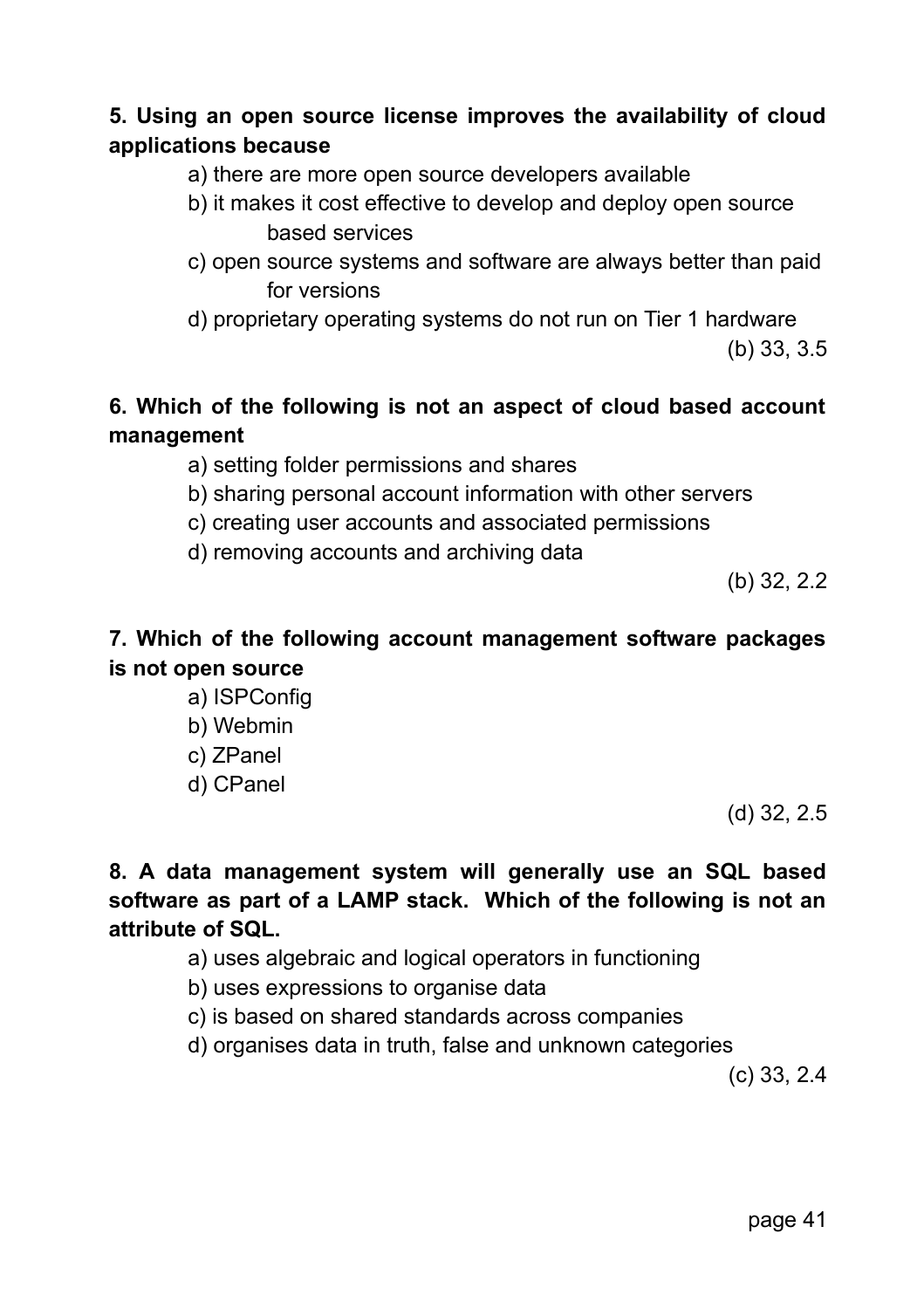# **9. Which statement most accurately describes a disaster recovery strategy**

- a) backing up all of your important systems onto CDs for retrieval in 20 years
- b) using mirrored servers at the same server farm
- c) using RAID based technology
- d) using a local power supply running in the office

(c) 34, 3.3

# **10. The most noticeable efficiency increase of a cloud based server is likely to come from**

- a) how easy it is to contact technical support out of hours
- b) how many hours it takes to get a system back from a disaster
- c) the amount of configuration allowed on the control panel software
- d) the voltage regulation used on the main server motherboard

(b) 32, 3.1

# **11. Write two detailed statements to best describe the purpose of a router in a network structure? (2 marks)**

The examiner here will be looking for a basic understanding of the functions of a router. Candidates could reference that it works as part of the OSI at layer 3 (network Layer) and determines how and where to send data packets as they arrive. They can talk about the fact that routers build up a map of the other routers around them and work on the principle that if a package has passed through more than 30 other routers to get to it, it needs to be destroyed or data will be pinging around the Internet forever. They should also be aware that routers read packet information in data to determine how to deal with it and what type of protocol is being used.

33, 1.2

# **12. What was the aim of your project and what was the nature of the client's needs. (2 marks)**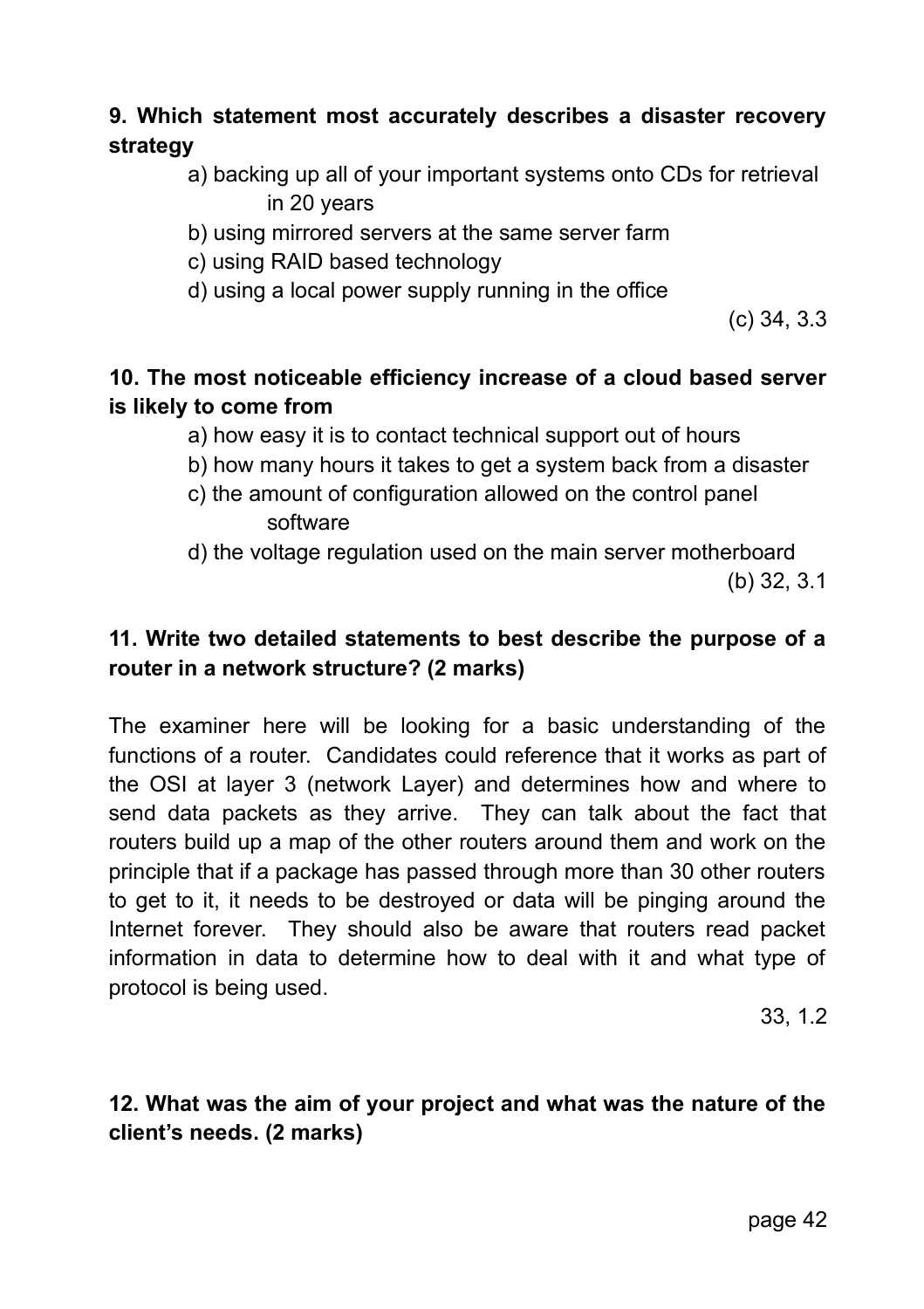The purpose for this question is for candidates to discuss some of the determining factors of their project work. They can discuss the aim of their client and why they thought they might be able to solve it. Examiners will be looking for an understanding in terms of why IT was chosen. Are the aims of the client best solved by IT, if so, why is that the case and can they give some examples. By explaining what the client's expectation were, this will illustrate their understanding of developing plans and solutions based on these inputs.

34, 1.1-1.2 & 2.1

# **13. Describe briefly the two most important requirements of a cloud based system in relation to a company that deals with medical records. (2 marks)**

The key piece of information here is that this is for a medical practice and therefore the data will be private and sensitive. The candidates need to be aware of this and therefore talk about the laws that impact on this type of data such as the DPA. This will also inform them of the level and detail of required security. They could discuss physical security, or software and hardware based means of protecting the data.

33, 2.3 & 2.3

# **14. Explain in detail how you would enforce an AUP if you were responsible for a public forum. (2 marks)**

Candidates need to show an awareness and appreciation for technologies that would help them meet these needs. They could have some type of sign-up policy which will allow people to use the site only if they sign the agreement with a description of the benefits of this approach in terms of legal backing should anything go wrong. They can also discuss the need for the ability of users to flag up bad behaviour and for them or the users to be able to act on this.

32, 2.8

**15. Describe two key limitations of handheld devices, such as smartphones, when connecting to the cloud and explain how these limitations can be minimised. (2 marks)**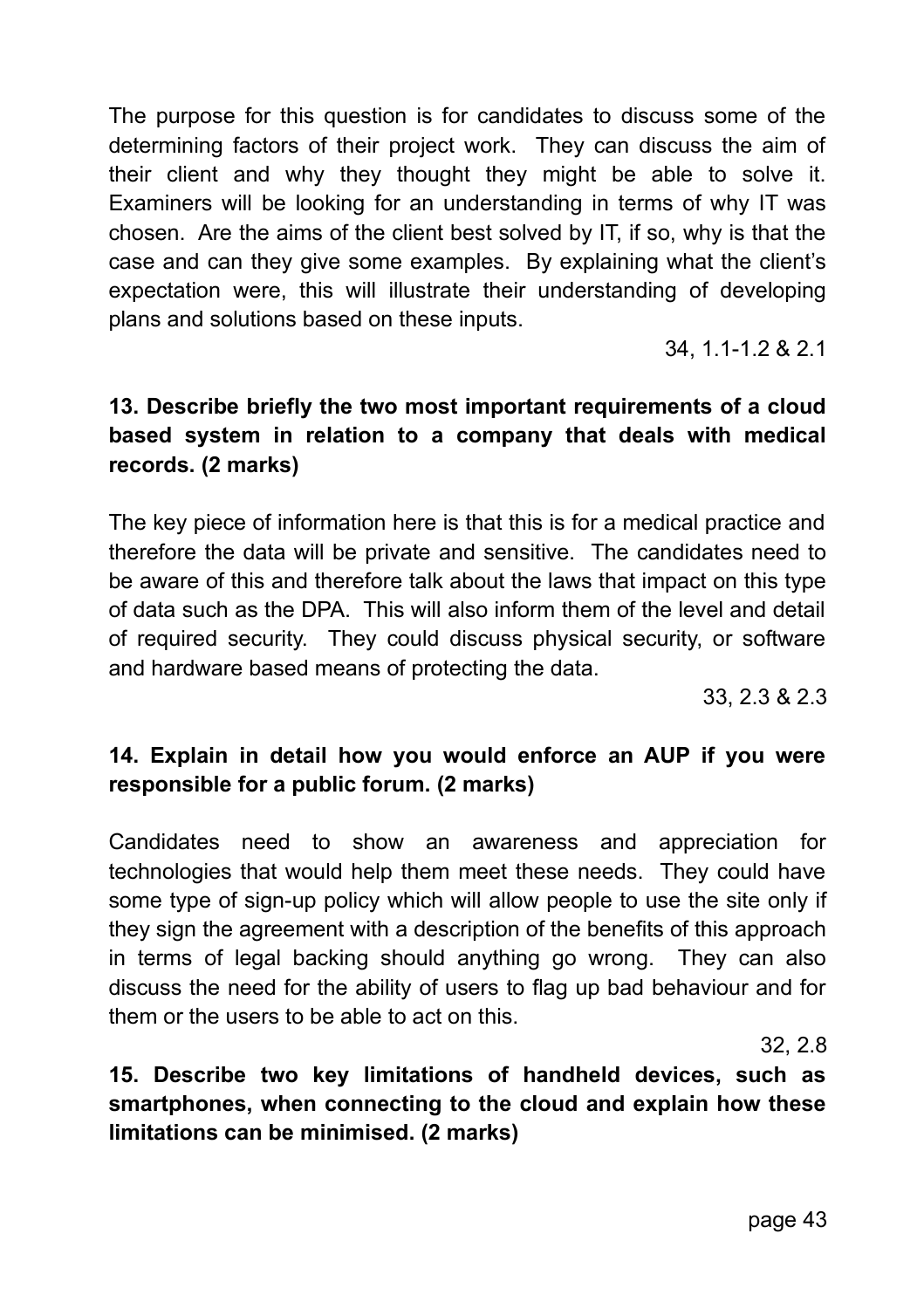There are a number of areas here that can be discussed and earn marks. The obvious one is the problems with No-spots with smartphones as they have limited coverage in certain areas. This is quite difficult to overcome, but they could talk about trying to use public wi-fi places as a stop gap. The other problem might be in terms of their management of systems. Most account management software has app based versions of their software, but due to the complexity of the systems and what they manage, these may not always be workable. One way to overcome this might be to search for responsive theme based versions of the software to try and make it usable on small screens.

32, 1.3

**16. The three most serious threats to computer based security are: physical, hardware based and software based. For each of these threats, describe in detail a measure which can be used by a company to limit any possible damage that may be caused. (3 marks)**

Most schools or companies that have server rooms have some means in which to identify who enters or leaves the rooms. In the case of large ISPs, there is usually people guarding the perimeter and various checkpoints to make sure people do not enter the building unless they are authorised. Some even have passports and fingerprint controls. In terms of hardware, most Internet based devices have tamper proof chains and guards on them and have settings in their bios to notify if they have been opened. Many companies can use servers as "honeypots" to try and trap hackers and will use servers in something like a DMZ (Demilitarised Zone) in order to keep hackers out as far as possible from the physical network. In terms of software, there are various firewalls and root detectors which will keep track of intrusion, as well as software to prevent viruses and other malware.

33, 3.1

**17. Apple and Google have both decided to no longer support the Flash file format for video playback developed and maintained by Adobe. Discuss what impact this will have on developers and**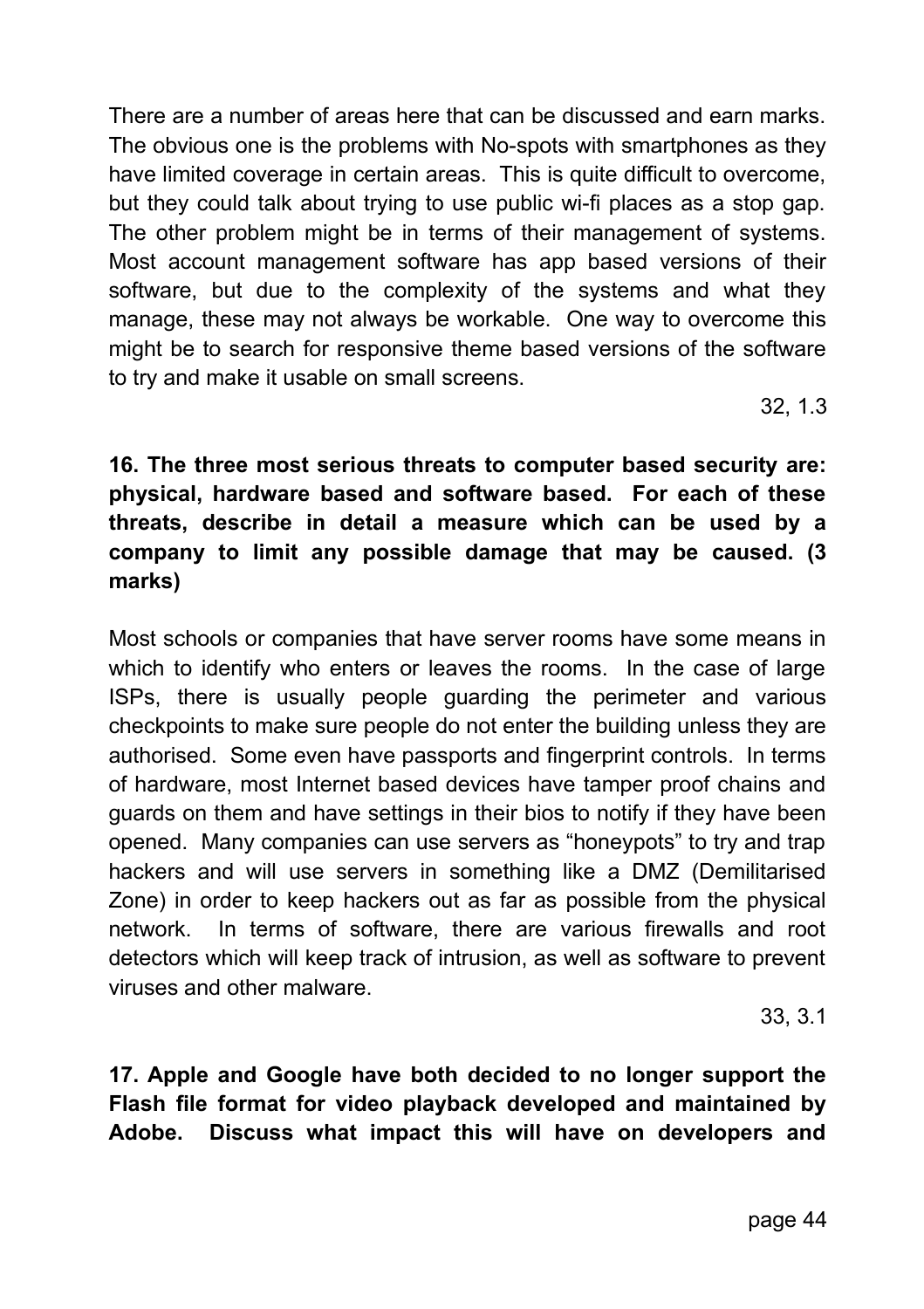# **suppliers of material for the cloud and explain the alternative method of delivery proposed. (3 marks)**

This question is about keeping up to date with developments in the news about IT. The main direction of cloud based services is towards the adoption of HTML5 as it works more effectively on all types of devices. It is also about control and dominance. Adobe was a dominant force in computing, but Apple and Google between them now control a huge piece of the Internet: Apple through its phones and devices and Google through internet search, but also its Android system. Candidates need to give some examples of what developers will need to do, given these directions.

33, 2.6

# **18. You develop a website for a client that collects information from people that is personal as well as collects money in subscriptions. Describe in detail two hardware or software elements that would need to be used to make sure the system was fully secure and say why they are required. (4 marks)**

Any web based system that collects this kind of data must use https with SSL (Secure Socket Layers). Candidates need to explain what this is and roughly how it works. They can discuss some detail about encryption and keys shared between servers which make data exchange safe. The data itself can also be encrypted on the server and they can talk about software and hardware measures used to protect that data at source. There is also some aspect of legal requirements here since firms that collect this data will be obligated to protect it because of DPA or other laws.

33, 2.1

**19. Explain the cloud based alternatives to two desktop based applications you have used. Using the applications for reference, describe in detail the benefits identified. (4 marks)**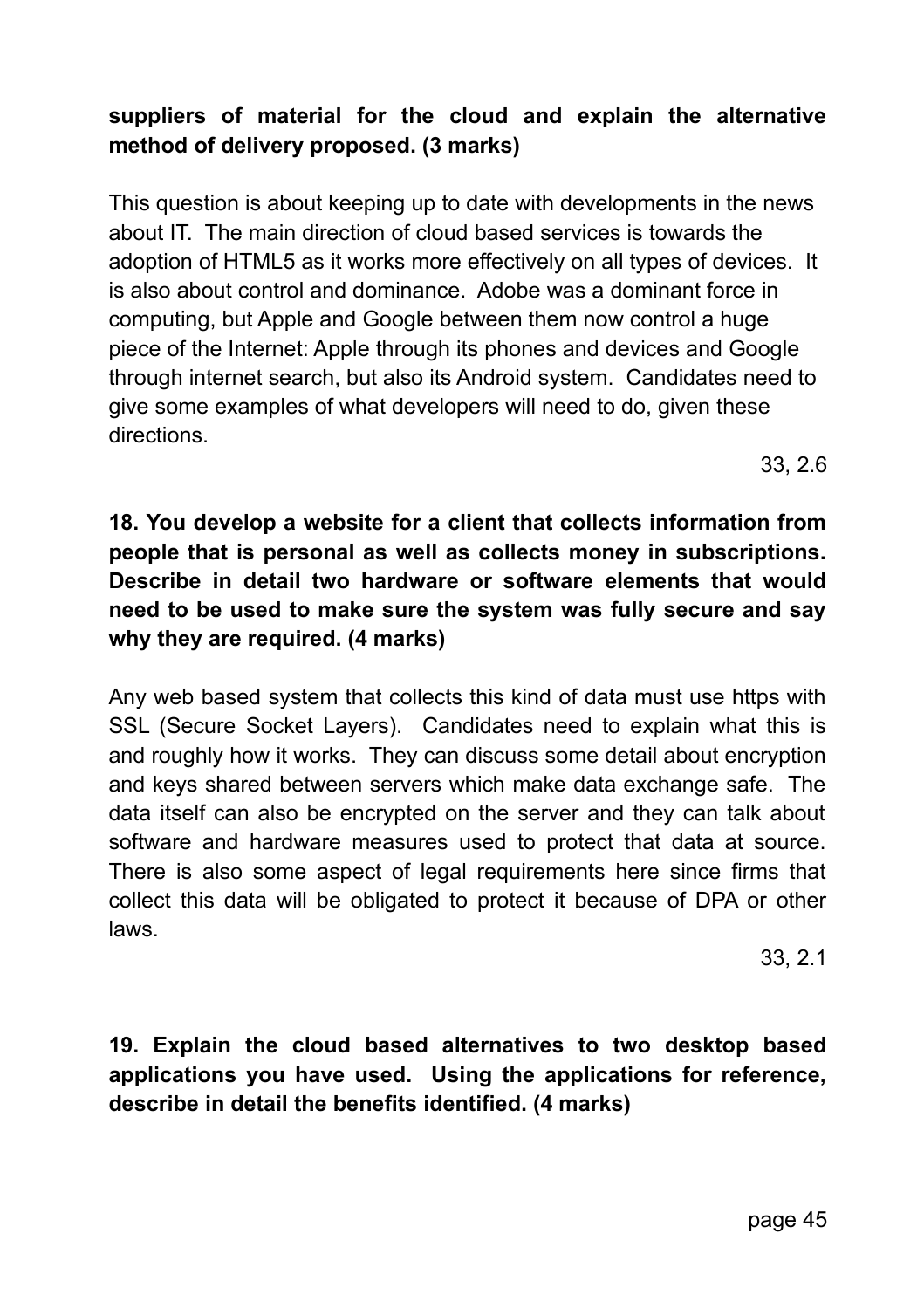There is no real specification here as it will depend on what the candidates have used and have experience of. In most cases, they will probably compare something like Google Docs to their desktop based variants which will probably be Microsoft Office. Examiners will be looking for clear examples which show that they understand the applications strengths and limitations and can identify how these may impact on work. For example, Google docs does not have a huge range of editing facilities, but how many of the myriad Office facilities are used? 33, 1.6

**20. In your project for the real-world element of this course, you were expected to work with a local organisation to assist them in some aspect of their IT. Detail below five examples of skills and knowledge you gained from this experience and describe how this will assist you in a chosen career in IT or extending your educational knowledge in this field. (10 marks)**

This is a relatively open question and marks will be awarded for obvious and clear examples of efficiency and effectiveness in their use and development of IT. They will need to use examples from their own work with a client as this will be clearest in their minds, but they can use other examples if it illustrates their point. Examples here will be along the lines of, "I used a CRM software to help a local company be able to track their sales more effectively. It was not the most comprehensive system available, but was the most basic. It was easy to set-up and use and they were quickly proficient in using it. This will help me in my future career as it has shown me the value of testing software thoroughly against client needs and not always going for the most feature rich application, but going for the one that will most help the client."

34, 5.2

**21. You find a job advert from a local company that is looking for a new Internet security person. They have asked you to write a short summary of your knowledge and skills in cloud based security as part of the application. Write below what you would write to this**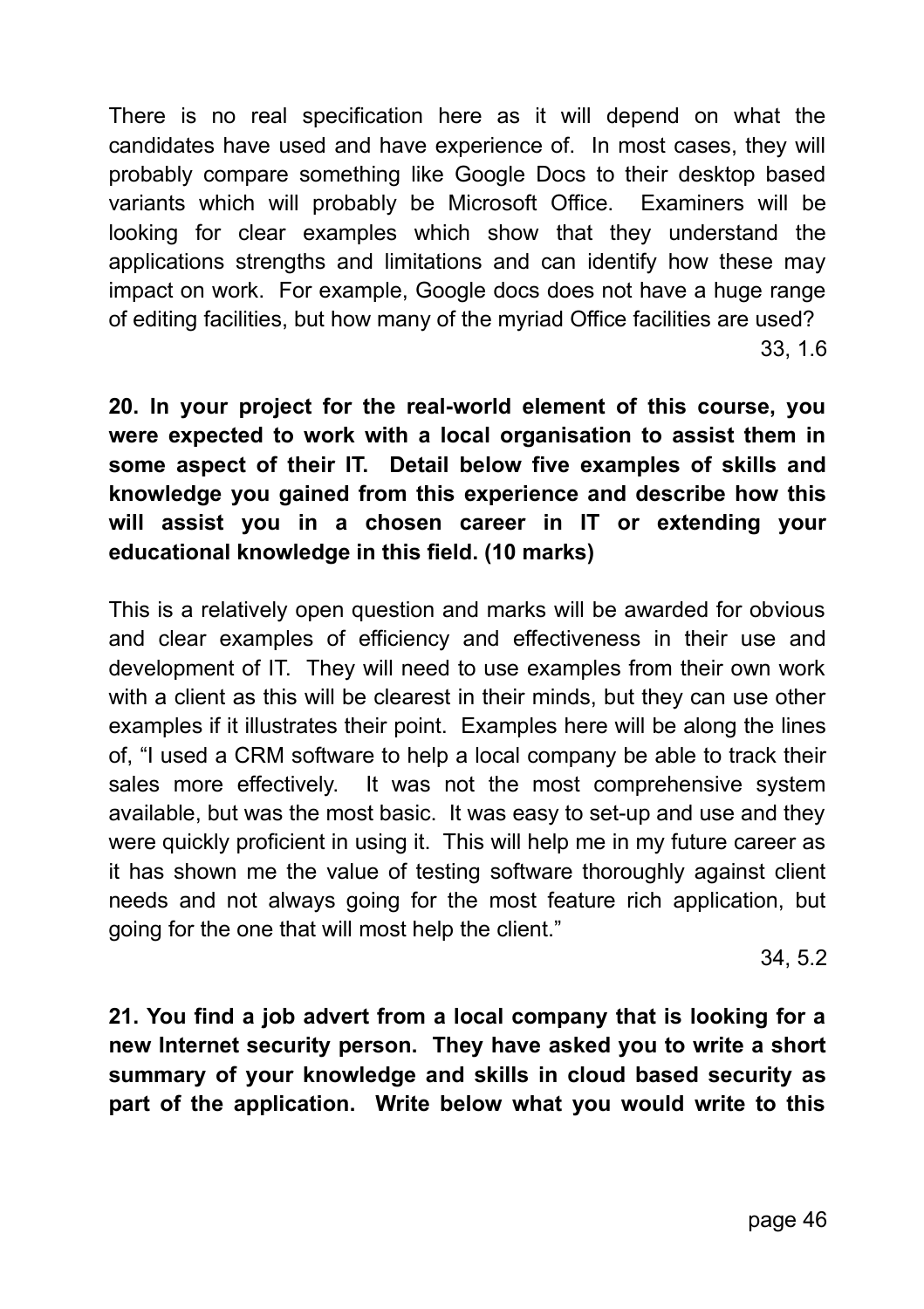# **company to secure the position for yourself, giving examples of your solutions to common problems. (10 marks)**

This question is similar to the above question and is to allow candidates to express themselves in terms of a real-world situation. They will need to have a good understanding of security issues and apply this knowledge to a task to "sell" themselves. They can pick a number of common problems, such as rootkits and explain why these are such a problem for Internet based companies, or people working on the Internet and what technologies or applications they would use to counter them. The examples they use will likely come from their real-world project.

33, 3.2 & 3.3

# **22. Using your experience of account management systems and including examples to illustrate your points, describe in detail the most cost effective and feature rich example you found and recommended for clients. (10 marks)**

The question here is to concentrate on one piece of software and list and explain its strengths and weaknesses. The candidates should have explored a number of applications as part of the underlying criterion in Unit 32 and they can use this research to inform their answer. It may be useful to illustrate what feature rich might be. Is this a good thing or a bad thing? It may be that a feature rich system is too complicated to operate and therefore counterproductive, in which case, they need to use this as a counter example. If they concentrate on the LAMP stack, they can talk about the system in terms of how easy or effective it is/was to manage the underlying server, the database application or the web server software. How easy was it to carry out maintenance tasks such as updates or backups. Does cost play any part in this etc.

32, 2.7

**23. Identify and describe two laws that affect the use and development of cloud based systems and assess their impact on a national and international level. (10 marks)**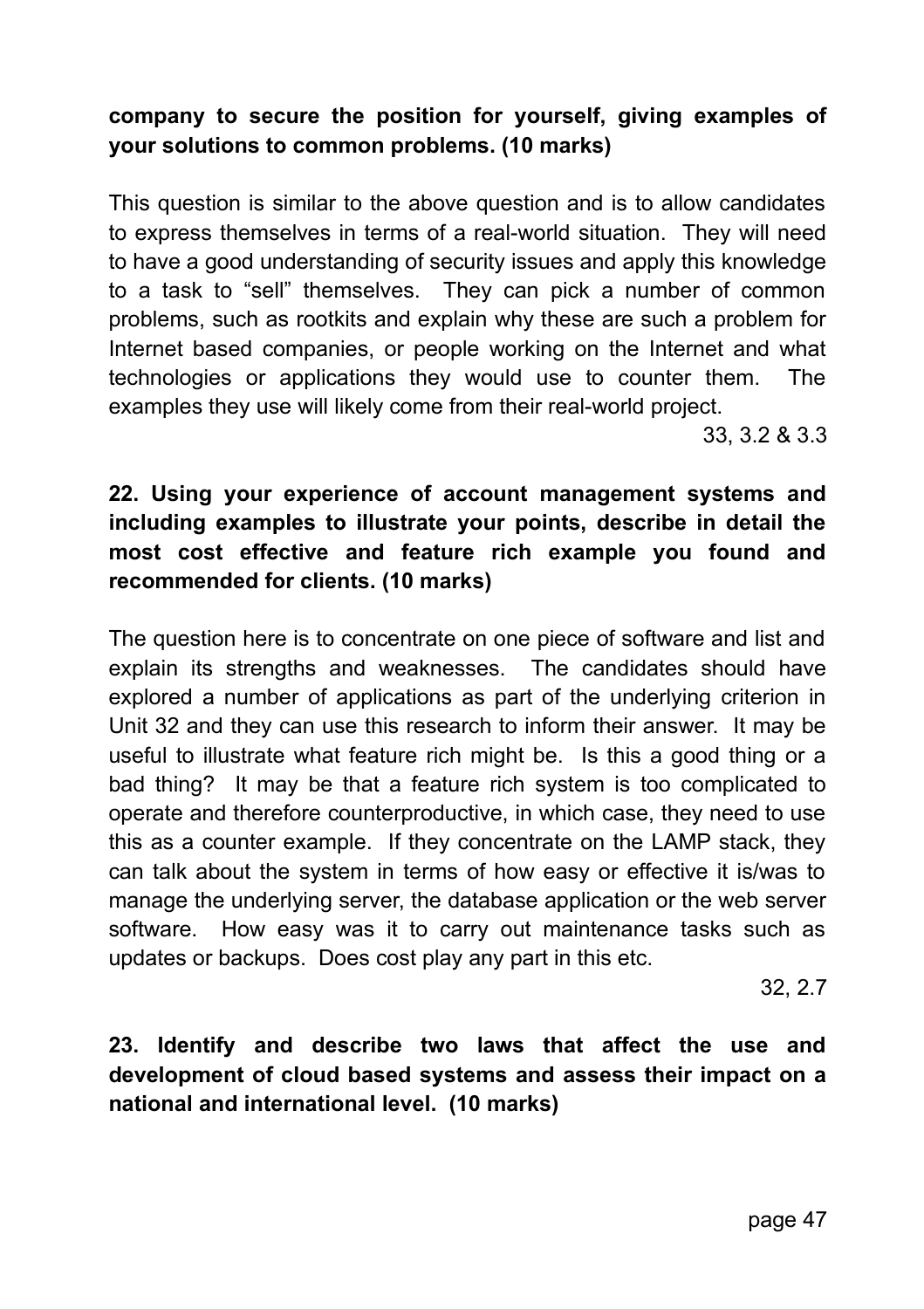This type of question will likely be taken from some topical aspect of IT and try to assess candidates ability to analyse and comment on the developments from their own experiences and understanding. For example, a recent European Law has overturned the US Safe Harbor initiative. This law basically said that US servers were a safe place for European citizen's data. This is no longer the case, though it is being appealed, which means that companies like Facebook and Google who use US based servers for European citizens now have to make sure that data is housed and managed in European data centres. Companies of their scale probably find this something of an inconvenience, but what of SME (Small and Medium Enterprises)? There are issues that may be specific to the UK, such as the DPA, which are not recognised by other countries, though they may have similar laws. How does this impact on services?

The overall idea of this question type will to be how candidates can analyse and synthesise their knowledge and skills and apply them to topical issues.

33, 3.6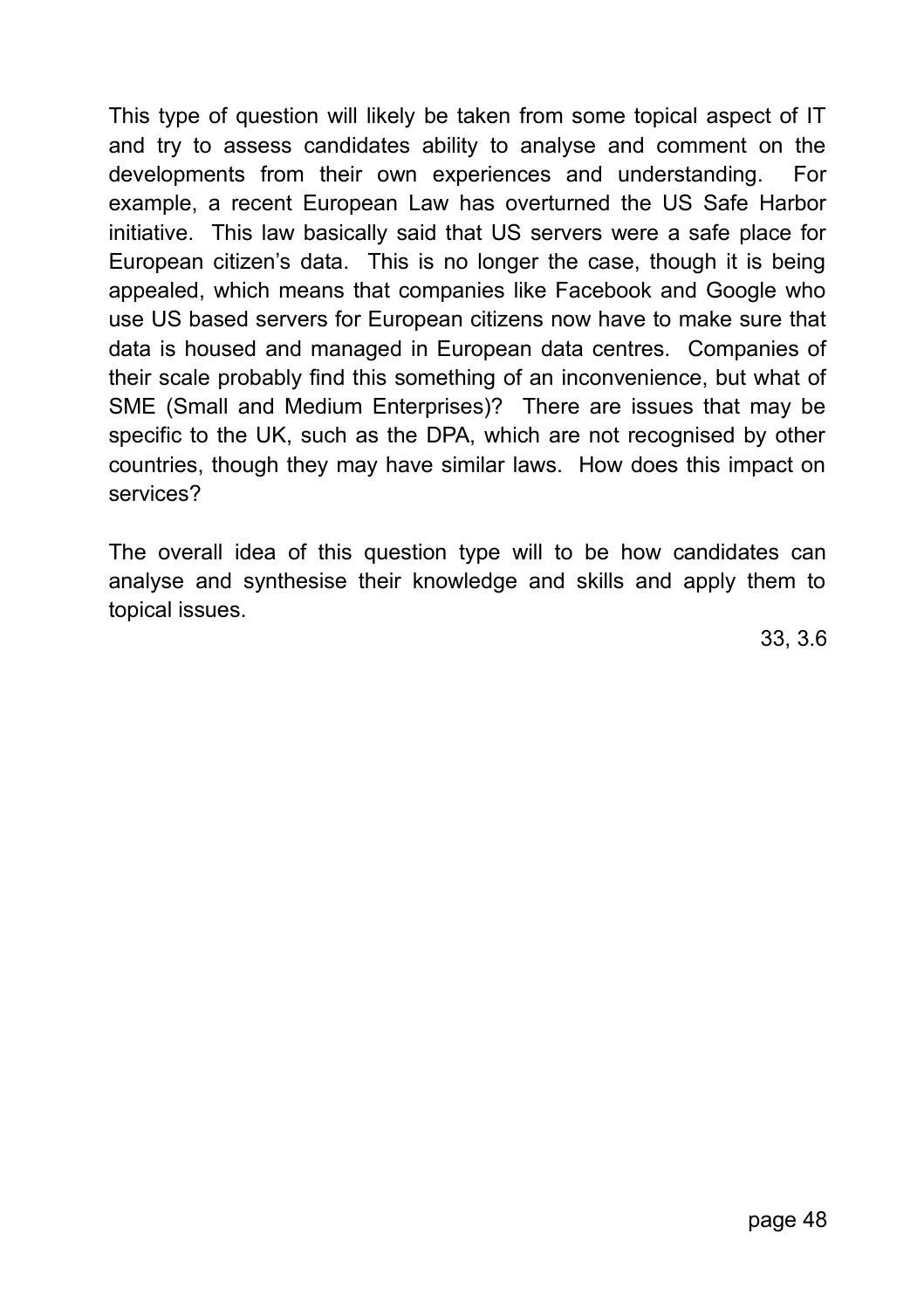# **Annexe B - Detailed syllabus for the examination**

- B.1 Note that while this content syllabus covers the range of the qualification in terms of what can be sensibly tested in a controlled exam, it does not cover every single aspect of learning. Elements requiring practical competence in a work context are more validly assessed through practical coursework evidence which is to a minimum standard of competence.
- B.2 The majority of questions on the examination will be taken from the mandatory units of study. Therefore, students will be examined on their understanding of cloud based applications, services and associated elements. These are generic IT knowledge and skills and are therefore also part of B.3 below.
- B.3 In the examination, questions will be set related to the following broad areas associated with improving productivity through the use of IT. Examples are illustrative rather than exhaustive.

#### *1. Audiences at which work is targeted.*

*Aspects of the work that makes it particularly suitable for the audience. Global audience and how cloud and communications technologies offer scope to improve productivity. Key characteristics of writing formally as opposed to writing informally in IT environments and why.*

**Examples:** Knowing that people with disabilities need special consideration. Simple cases such as choosing colours that will not cause problems for people with colour blindness, having text alternatives for graphics to enable blind people to know what is being displayed, subtitles for videos for deaf people.

Description of a science investigation or other learning activity taken from the core curriculum, using a web page(s) with links to references so that a future employer can see the quality of work simply by knowing the URL.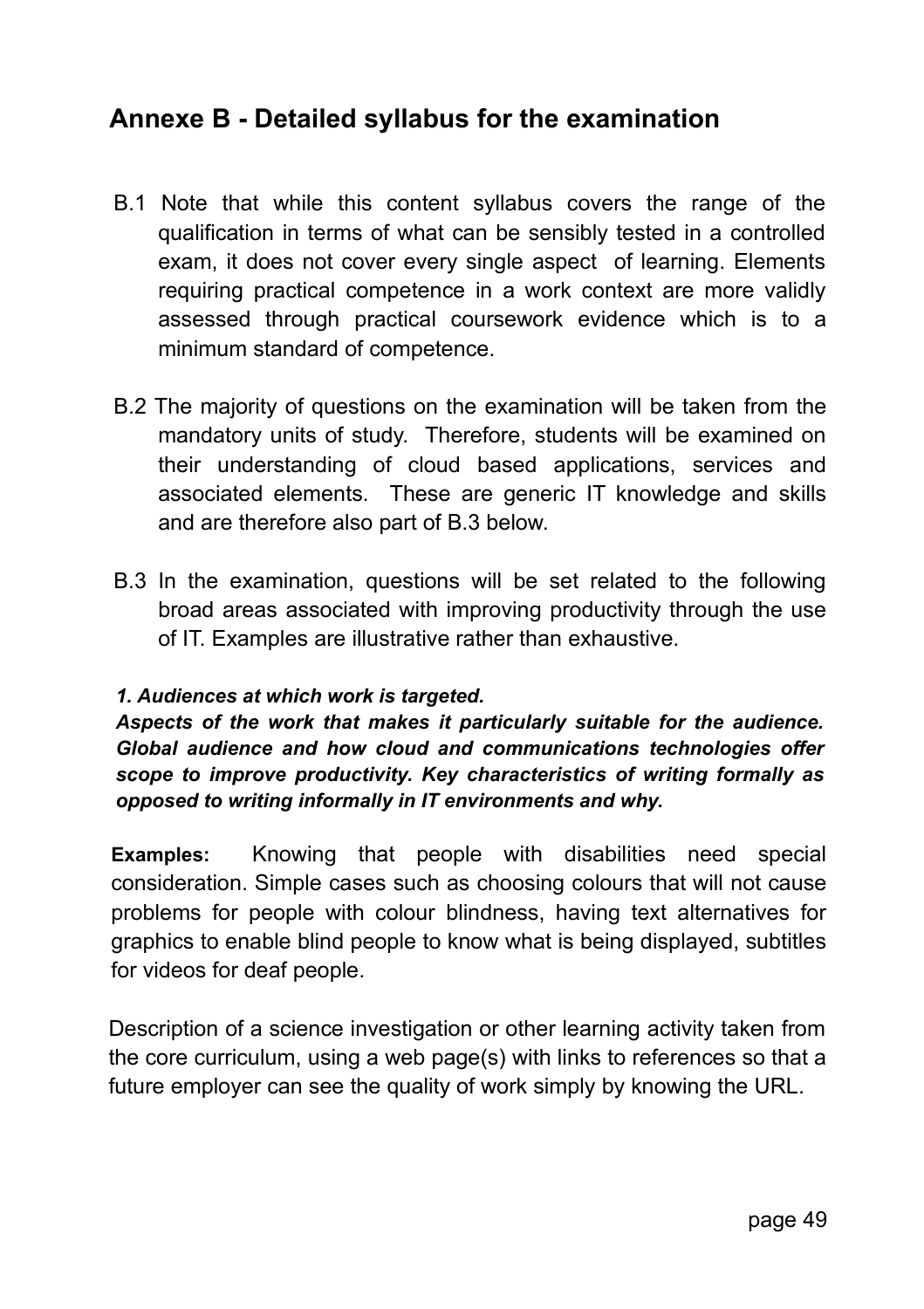Using translation software to communicate with someone in a different country. Public web page (Wiki) to collaborate with friends in producing an information page about the local environment because it enabled collaborative working. Making it easy for other people to contribute and make the results easy to link to other similar sites. Advantages and disadvantages.

Formal writing in a web page to present part of an e-portfolio is important because employers will get a bad impression otherwise. Creating notes on a subject so they are accessible to themselves and peers from any location and can be linked to references and supporting resources. Using on-line publishing services for formally written texts.

Informal writing, SMS conventions, chat and instant messaging of friends using accepted short cuts and slang to communicate meaning. Awareness that many people using English discussion groups and mailing lists are not native English speakers.

Checking e-mail headers to make sure replies are only sent to people that need them. Not using automated replies on mailing list e.g. "I'm out of the office" and why.

"Spam" - knowing not to contribute to it e.g. by making your e-mail address public in a web page or replying to it.

Basic principles of files names and structures associated with applications. File sizes, file types and conversion between files. Issues related to interoperability of applications from different providers. Save as, import and export to and from applications.

Passwords enable security but quality of passwords matters. Identifying unsafe practice. Knowing that people on the internet should not be trusted without good and independent verification of their identity. Knowing that simple internet searches can reveal a lot about you and other people. Knowing that leaving your computer without logging out is a very significant security breach. Knowing about common internet scams.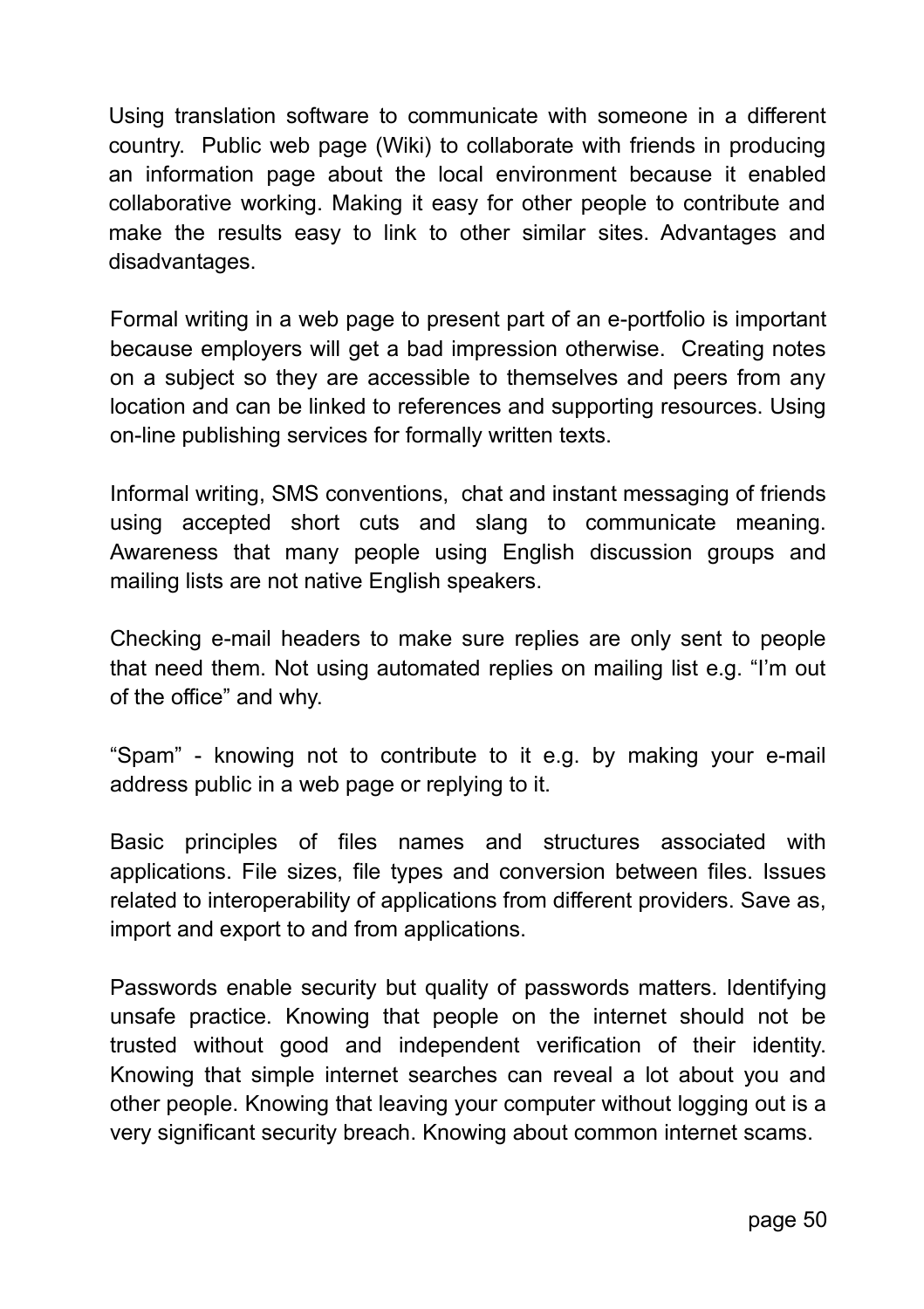#### *2. Purpose in common applications and/or applications they have used. Security and safety when working online.*

**Examples:** Word processing makes redrafting more efficient. Collaborative technologies enable sharing documents and concurrent development. Vector design programs produce drawings that can be scaled almost infinitely without loss of quality or increasing the size of the files. Web browsers should all display information provided on the internet consistently irrespective of the device. A spreadsheet enables mathematical models. The internet is increasingly the computer platform, its purpose is to store and provide and enable creation of information all over the world. Text messages enable low cost asynchronous communication.

#### *3. Strengths and weaknesses in the ways information is presented. Make comparisons between methods. Improving the way information is presented. Making information more accessible.*

**Examples:** As a method of presenting information to a general audience, using web pages is better than desktop presentation software if sharing the information and updating it for a wide range of users is important. Desktop presentation software is better if there is a need for visual effects to a static audience. A lot of information gets presented inefficiently because most people associate presentation with desktop presentation software and many have little experience or skills to use other methods. The problem with e-mailing files as attachments or even downloading a file is that there is then a big task managing all those files and no means of updating them centrally. Mostly routine presentations are simple slides and so there is no great advantage compared to using linked web pages or a simple web based presentation system. Giving the audience the URL (web address ) of the information means all they have to do is bookmark it. If anchors are set in the information and published the users can integrate precise bits of information into their own information systems with simple links. With the shift from desktop to the web these issues are becoming increasingly important in improving productivity.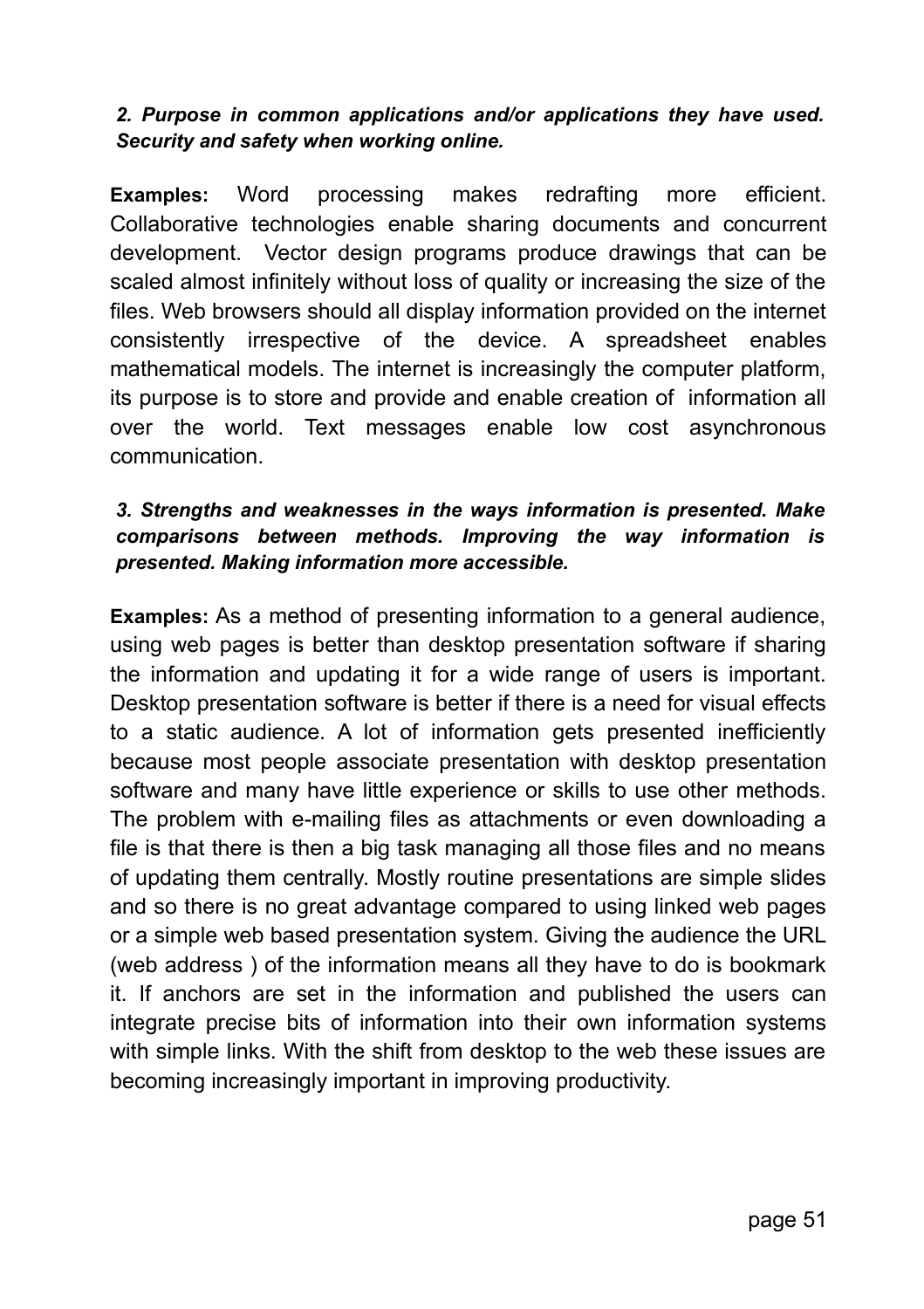There is still reluctance to acknowledge benefits when people have all their personal learning locked into older less efficient methods. This is why education for technological change is important rather than just teaching current established practice.

Handling and interpreting information in IT contexts, trends, rates of change and comparisons. Understanding trends will help in making better choices and improving productivity.

Information in formats that can be viewed and edited by free tools is more accessible to more people. Importance of open standards and the interests of particular commercial entities in proprietary standards.

Significant facts should be referenced to evidence. Many people providing information have a commercial interest. This includes the news media who will often distort facts to get a reaction to sell more news. Companies selling software and services will play up any advantages and keep very quiet about any disadvantages. Candidates need to be aware of the possible conflicts of interest behind the information presented to them enabling them to make better decisions that underpin improved productivity.

### *4. Copyright licensing and patent issues that affect information associated with common applications. Candidates will be expected to be familiar with commonly used file types and important open standards.*

**Examples:** All candidates should be able to Identify key image file formats svg, jpg and png as open standards associated with web browsers. .psd as a common undocumented proprietary image format associated with desktop applications. HTML5 as an open standard including video playback. Flash video as a proprietary video file format. Describe the relationship between copyright and licensing. Illegality of using copyright material contrary to the license. Problems of long term access to information in "secret" formats and for interoperability of data between applications from different suppliers and the effect on competition. Referencing work and respecting trademarks. Balance between the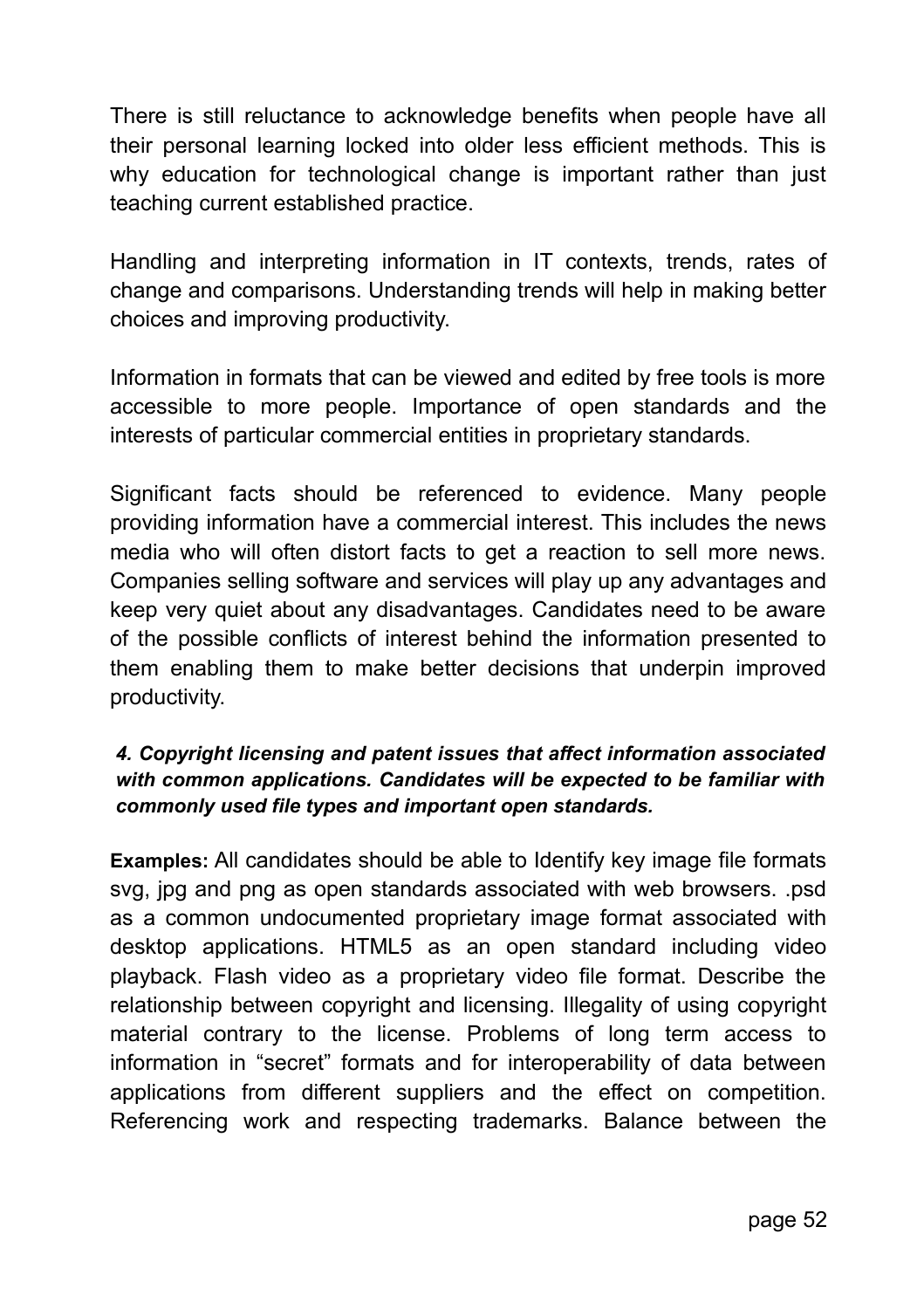power given to copyright/patent holders compared to the power of the end-user. All these have a significant impact on risk and productivity.

In recent years licensing for sharing has become increasingly common. Whereas the traditional approach is to forbid copying without paying a license, removing such barriers can massively increase proliferation. Examples are the IBM PC hardware design, worldwide web, Wikipedia, web browsers, Android Smart-phones. Note, mostly these things are NOT copyright free, they are copyrighted but they are licensed for free use sometimes with conditions.

Association of common files such as .doc, .docx, .xls, .xlsx, .ppt, .pptx, .pdf, .eps, .html, .odt, .odc, .odd, .wav, .mp3, .mpg, .ogg, .mov, .wmf, .flv, .exe, .txt, .zip, .rtf, .mp4, .jpg, .png, .svg, .gif, .avi. with types of application is expected.

### *5. System of information flow starting with input of information, through processing the information to outputting results.*

**Examples:** Providing information in an e-portfolio system, linking it to assessment criteria and providing self-assessment and passing it to an assessor, assessor returning it with feedback. This could be in any subject of the curriculum.

Listing the information sources needed for a homework assignment, explaining how they will be organised and how the final outcomes will be presented.

Gathering empirical data through data logging, processing it and presenting it in graphical form. Gathering data from the internet about two different software applications and processing and presenting the results to highlight comparative data.

Collecting survey data using web forms, processing it and presenting the results.

Issues in an information flow linked to interoperability of different components in the system. Efficiency in terms of the degree of automation in the process and the tools used (Too many people collect data in word processor documents even at national government level. It is simply bad and inefficient practice probably resulting from low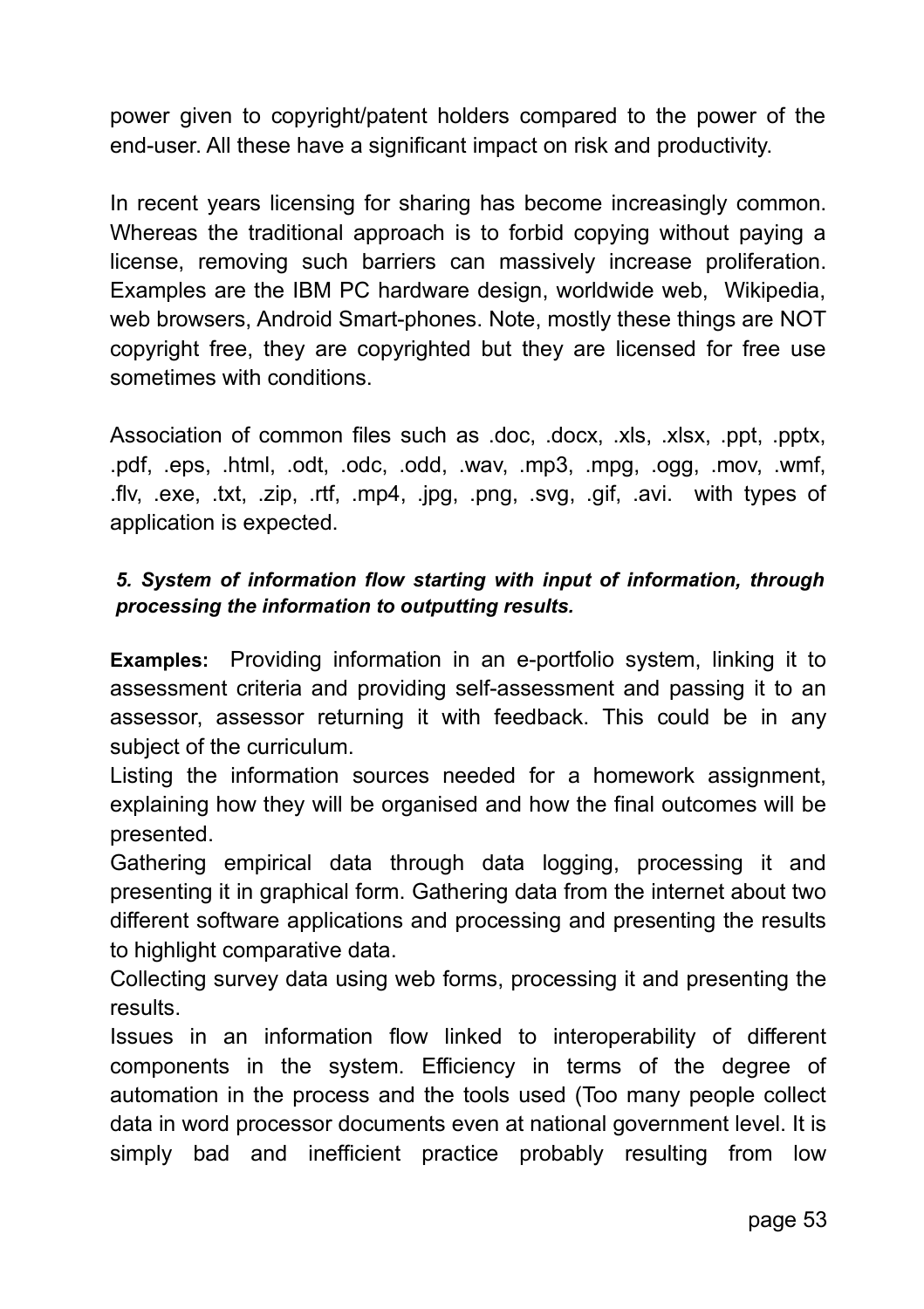expectations in digital literacy and lock-in to dated methods and software) Macros, scripts and programs that improve productivity. Issues related to copyright and licensing of information in the system.

### *6. Costs of different applications, direct and indirect costs.*

**Examples:** Putting information directly into web pages makes them available to anyone with a web browser and there are options to get free web browsers on free operating software. Putting information into e.g. MS Publisher and saving in .pub files makes it impossible to access the information without buying MS Publisher (and MS Windows). There are then license fees to pay for Publisher and the Operating System on which it is running.

Saving a drawing in svg format enables it to be accessed and edited using free software and displayed on the web. A drawing in .cdr format can only be reliably opened using Corel Draw.

Compare different aspects of costs to a company in procuring different applications and decide which is most significant. For example managing e-portfolios on a local server will need maintenance on the local server whereas managing an e-portfolio on an internet based server means no local server management. Training costs can be significant in changing working patterns. If short term costs are critical it will mitigate against the investment in training needed to support more efficient working practices in the future. Direct costs include software licenses, technical support to install the application. Indirect costs include the hardware to run the application, need for other associated applications e.g. anti-virus software, maintenance, mandatory upgrades that cost additional fees, technical support, training on new systems.

#### *7. Target setting for IT projects. SMART targets, the importance of objectives and targets that can be rationally evaluated. Identifying resources needed for projects. Identifying critical success factors.*

**Examples:** When producing a book and publishing it with its own ISBN using on-line publishing set specific targets at key points in the process. In the context of an e-portfolio recognise that providing 3 screen sized pages for 3 subjects by 31st July is a SMART target. Know that "produce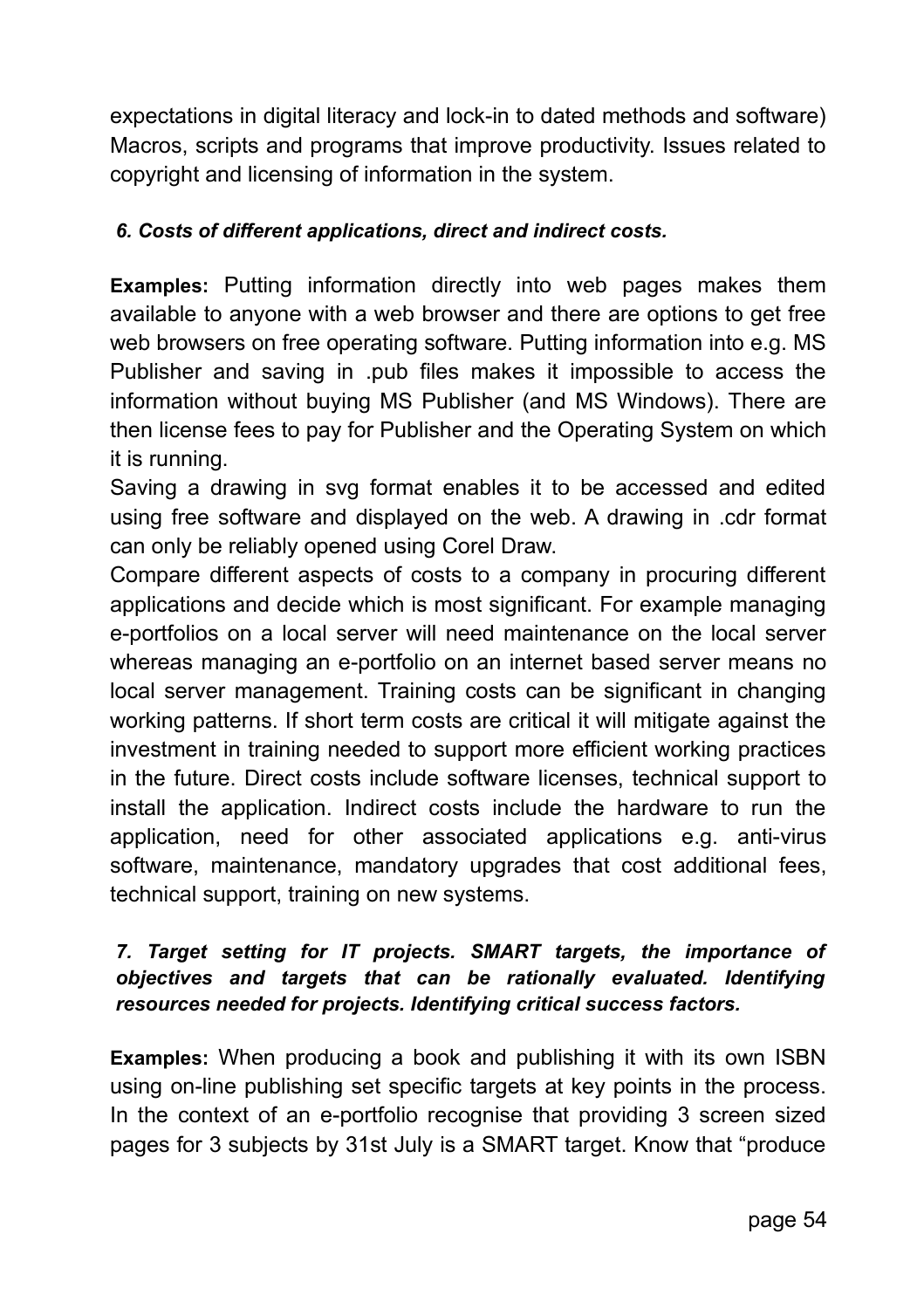an e-portfolio to show employers" is an aim not a SMART target. "Critical to success of this project is access to the internet, a graphics editor that can produce .png files, an online content management system" these are critical success factors.

#### *8. Specific characteristics of software to make choices of tools.*

**Examples:** Using Inkscape as a design tool because it is free and is available on 3 major desktop platforms.

Use MS Word for documents because it is the only word processor available on the school network.

Use Google Docs spreadsheet because it can be used by several people in different schools at the same time working on the same sheet.

Using Portable Apps because they can be run from a USB key without having to install anything on the computer.

Use a content management system because it is easy to generate and edit web pages making them available to a wide audience.

Support for macro generators/programming to automate common processes.

Analysis of software applications to identify factors and attributes that support productivity and efficiency, including short, medium and long term effects.

### *9. Purposes and outcomes in ICT projects*

**Examples:** Describing how a science investigation was presented on the internet.

Describe how they supported learning in their Ebacc subjects using IT. Describing how they published their own book with its own ISBN. Describing how they built a simple web site for a small business that did not have a presence on the internet.

General understanding of productivity issues coming from practical projects they have completed.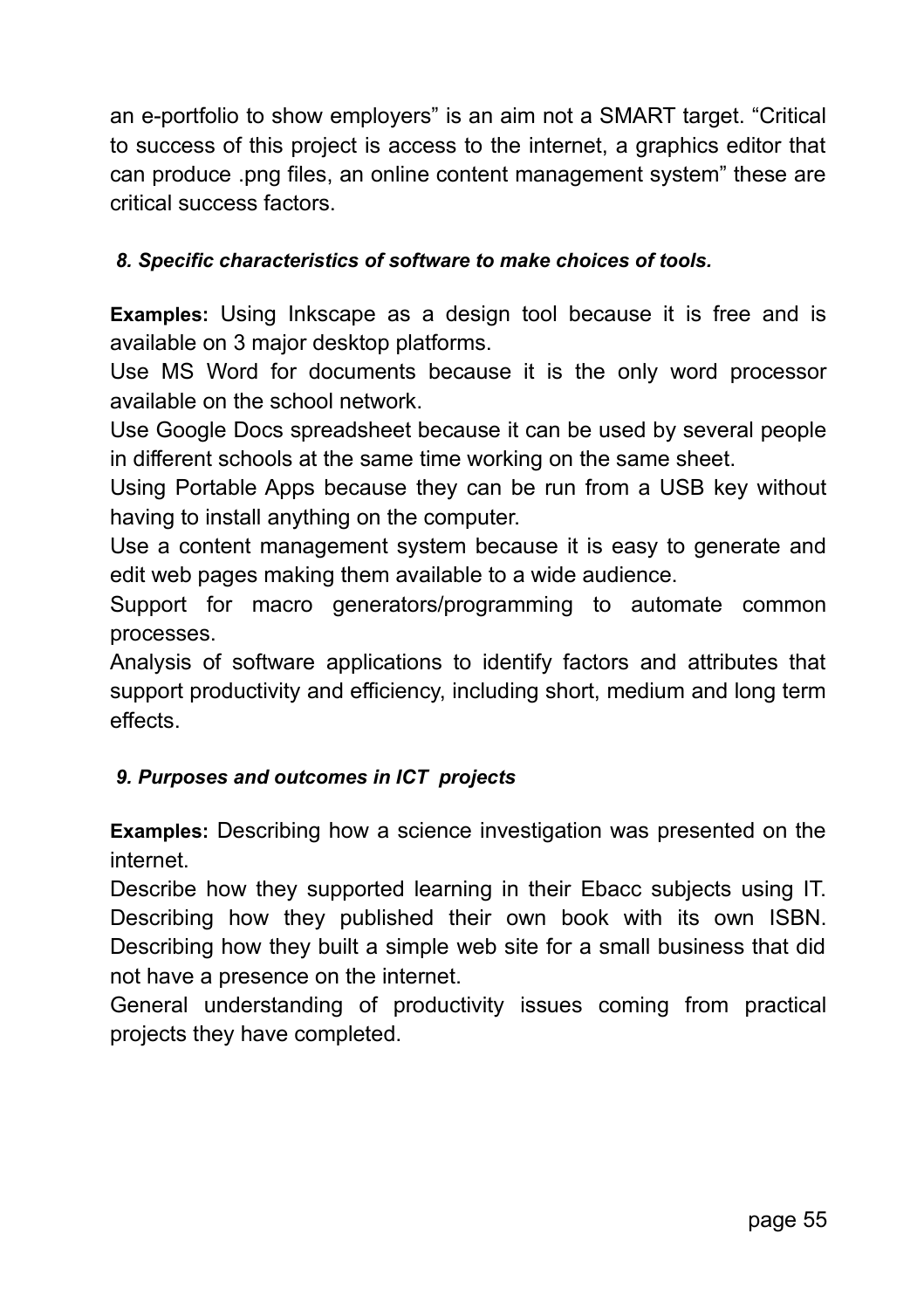#### *10. Key aspects of local "Acceptable Use Policy" and their purpose. Legal issues related to usage.*

**Examples:** Not sharing passwords, being polite to other people in social/collaborative networks, not attempting to hack into the system or use other people's accounts. No bullying.

Reasons can include privacy, accountability, technical security against malware and general good manners.

 How do constraints related to acceptable use affect productivity? Legal issues such as copyright and licenses. National versus International rules and regulations, which takes precedent?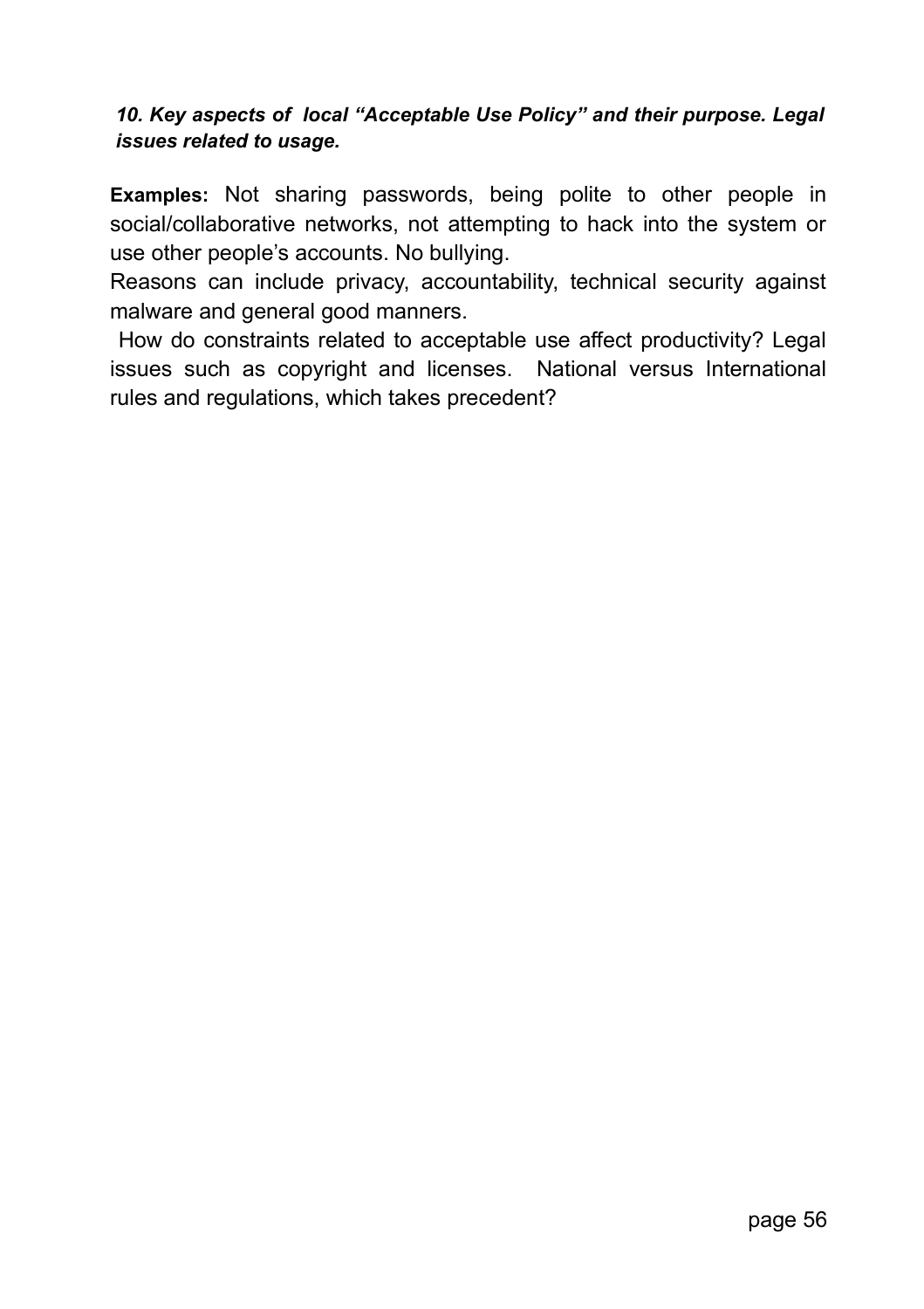# **Annexe C - Extract from coursework evidence portfolio**

**Example portfolio evidence used to support coursework assessment criterion.**

**Please contact the TLM Offices for exemplar materials**

# **Building, deploying, training and supporting an open source collaborative system**

1.1 Research possible needs in the local community to determine the scope of your project and work out the best support tools to use. Create a working plan from this material and use collaborative software to build in timelines and project management. Small teams can work together on each other's projects, provided it is clear that each person contributed to each piece and it is identified as such.

In most communities, there are primary schools, charities, clubs (sports or social) or small businesses that require tools to help them train their staff, educate their students or collaborate on work. Candidates can use free and open source tools such as Moodle or Owncloud to support this need.

- 1.2 Plan and create a learning site using Moodle or something similar in order to deliver learning materials to a small group of learners. Try to use a number of different learning materials such as text, images, documents, and videos. More advanced elements of the site can be used such as lesson modules for advanced learners. Alternatively, organise and deploy a dropbox and google docs replacement system using Owncloud.
- 1.3 Implement a working site and modify an existing site template to give your site a "house feel".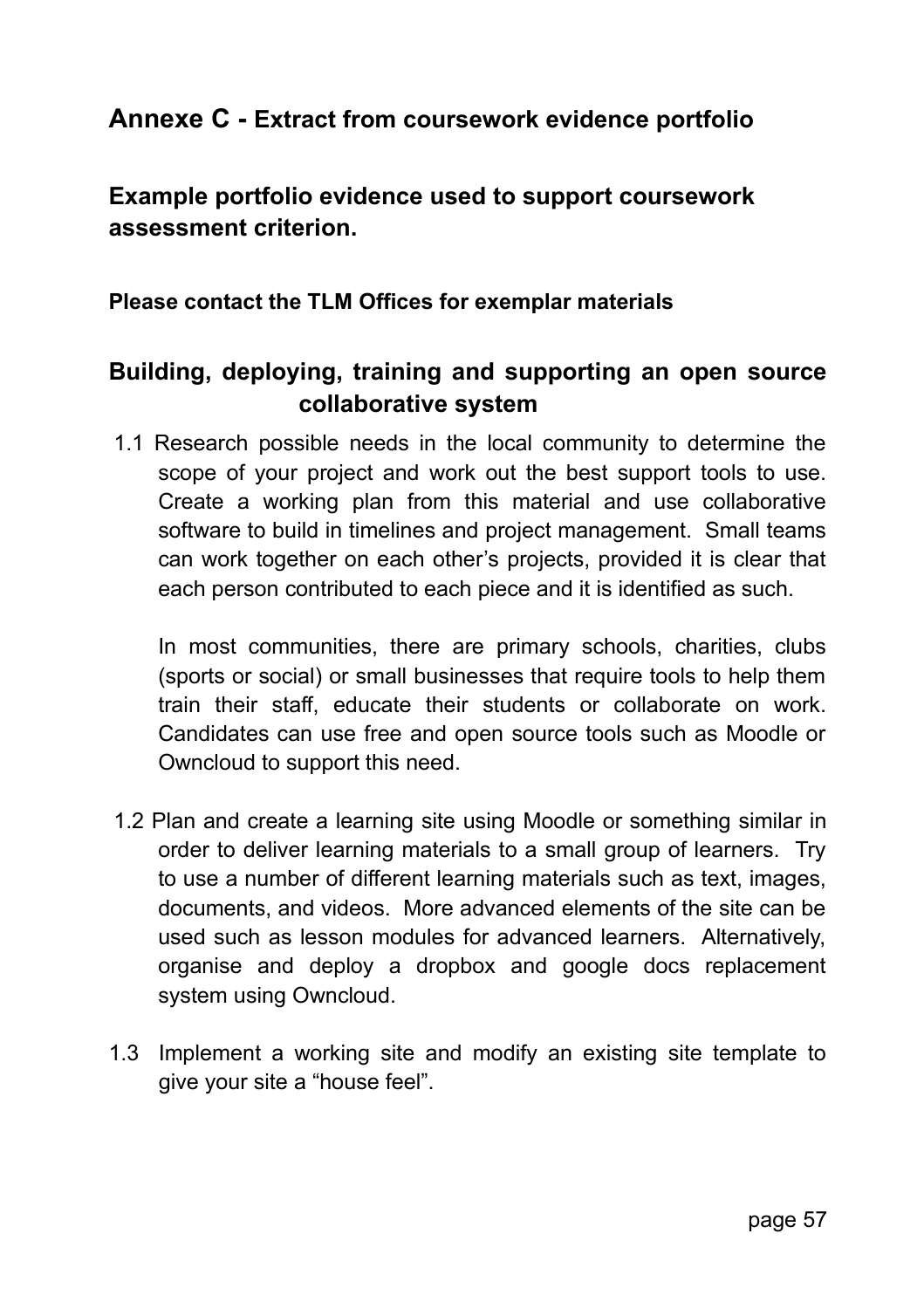- 1.4 Deliver some material or allow access to self-learning materials and track progress for a number of weeks, interacting with users to assist them in their journey.
- 1.5 Train users to use or administer the site so that they can take control once the project is over
- 1.6 Present how to guides to the organization on the system and take any feedback and comments to act on improving the system.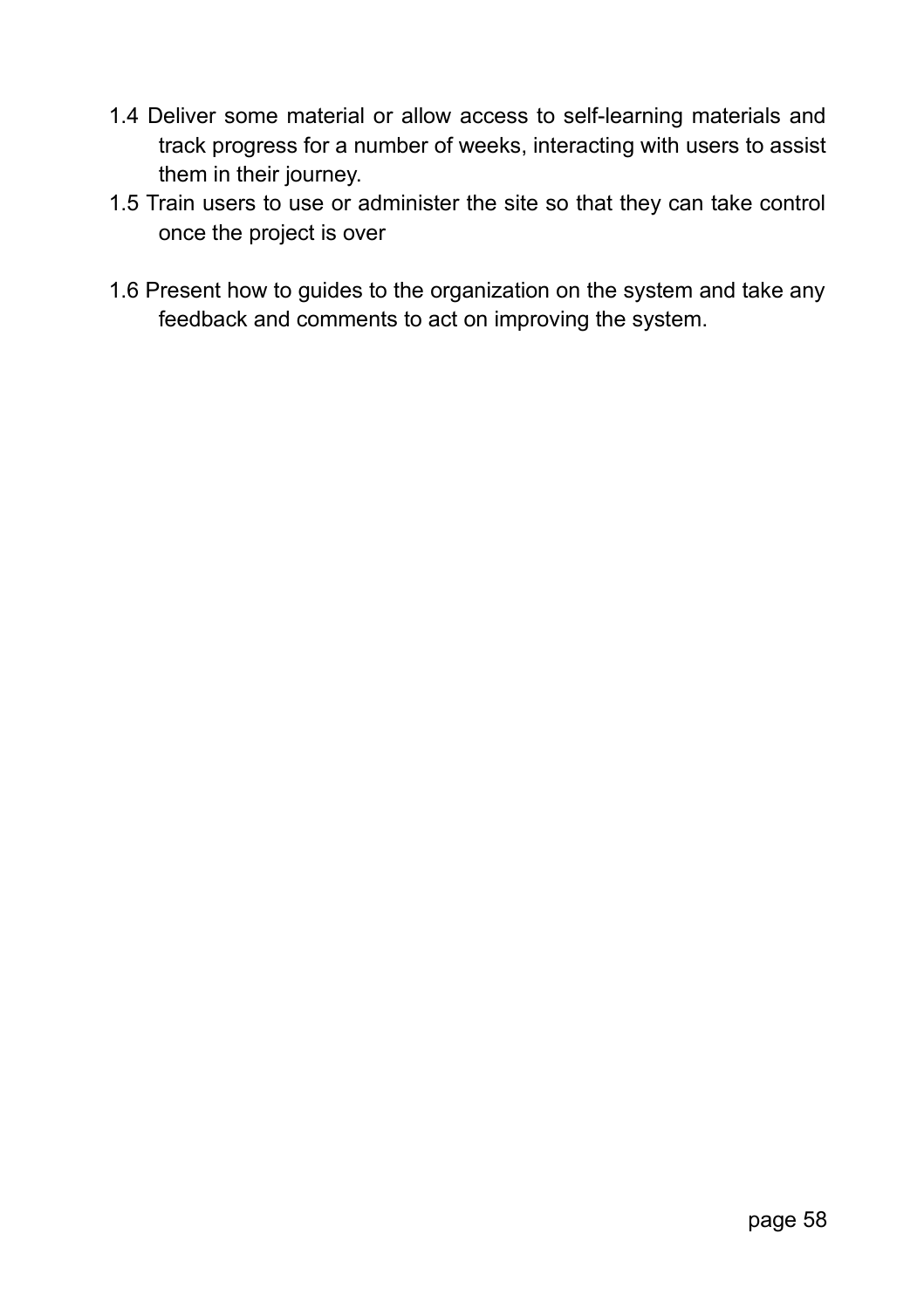# **Annexe D - Unit assessment – coursework guidance**

The following is a brief summary of the main assessment elements of the Certificate.

- The Course consists of 5 Units of work each of which approximate to 10- 50 Guided hours. This amounts to 170-200 GLH Minimum--In addition, candidates will need to spend time in research particularly for the Real World Project, making a total of 230 hours TQT (Total Qualification Time)
- Coursework when accepted through moderation will generate 30 marks and allow candidates to take the external examination.

The coursework will be met by satisfactorily completing the 2 mandatory units and two optional units to a Level 3 standard, as well as a mandatory real-world project unit.

| <b>Assessment</b>           |                             |
|-----------------------------|-----------------------------|
| <b>Coursework Project</b>   | Exam                        |
| $(30$ marks)                | $(70$ marks)                |
| Cloud based mandatory units | Cloud based mandatory units |
| 8 marks                     | 56 marks                    |
|                             |                             |
| Working in the Real World   | Working in the Real World   |
| 10 marks                    | 6 marks                     |
| Optional units              | Optional units              |
| 12 marks                    | 8 marks                     |
|                             |                             |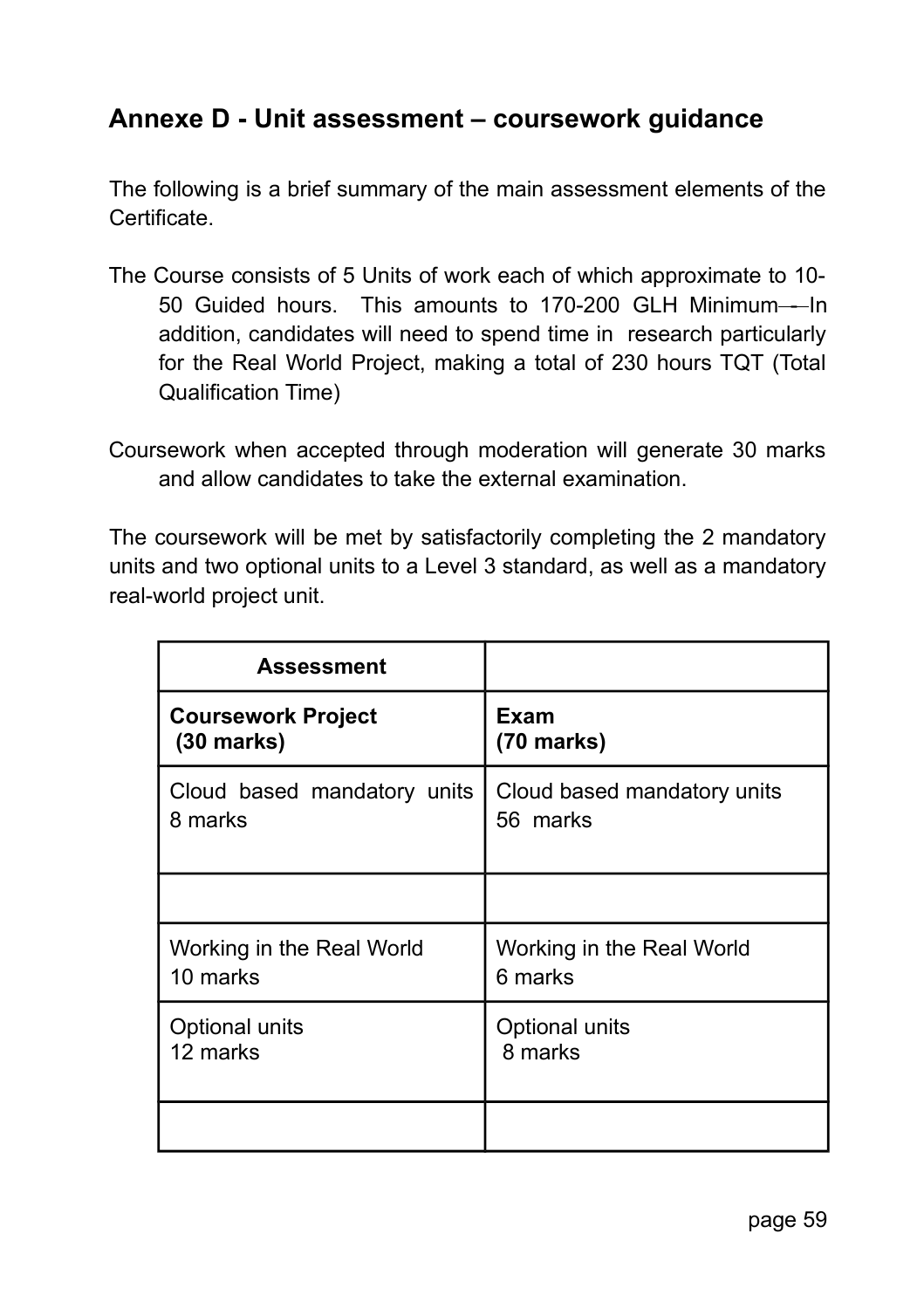### **Mandatory** (60 marks exam)

Cloud based services (50 GLH 5 credits) Cloud based security (50 GLH 5 credits) Working in the Real World (10 GLH 5 credits)

**Optional units** Assessed on the Project (6 marks per option) and (5 marks per option) on the examination

There are a large number of optional units available. For details, see the link here: https://theingots.org/community/ICT\_qualification\_info\_units

The optional units range from 30-45 GLH each.

#### **Project**

Choose an area of interest which will allow you to demonstrate some of the skills and knowledge you gained from your optional units and use it in a work based situation.

You will be assessed on:

Making a Proposal and Teamwork Planning Research Development and Testing **Delivery** Interpretation and Evaluation

#### **Coursework Guidance (30 marks)**

The candidate must produce a portfolio of evidence to show their knowledge and understanding for all of the units mandatory and optional.

The portfolio should contain the Real World Project.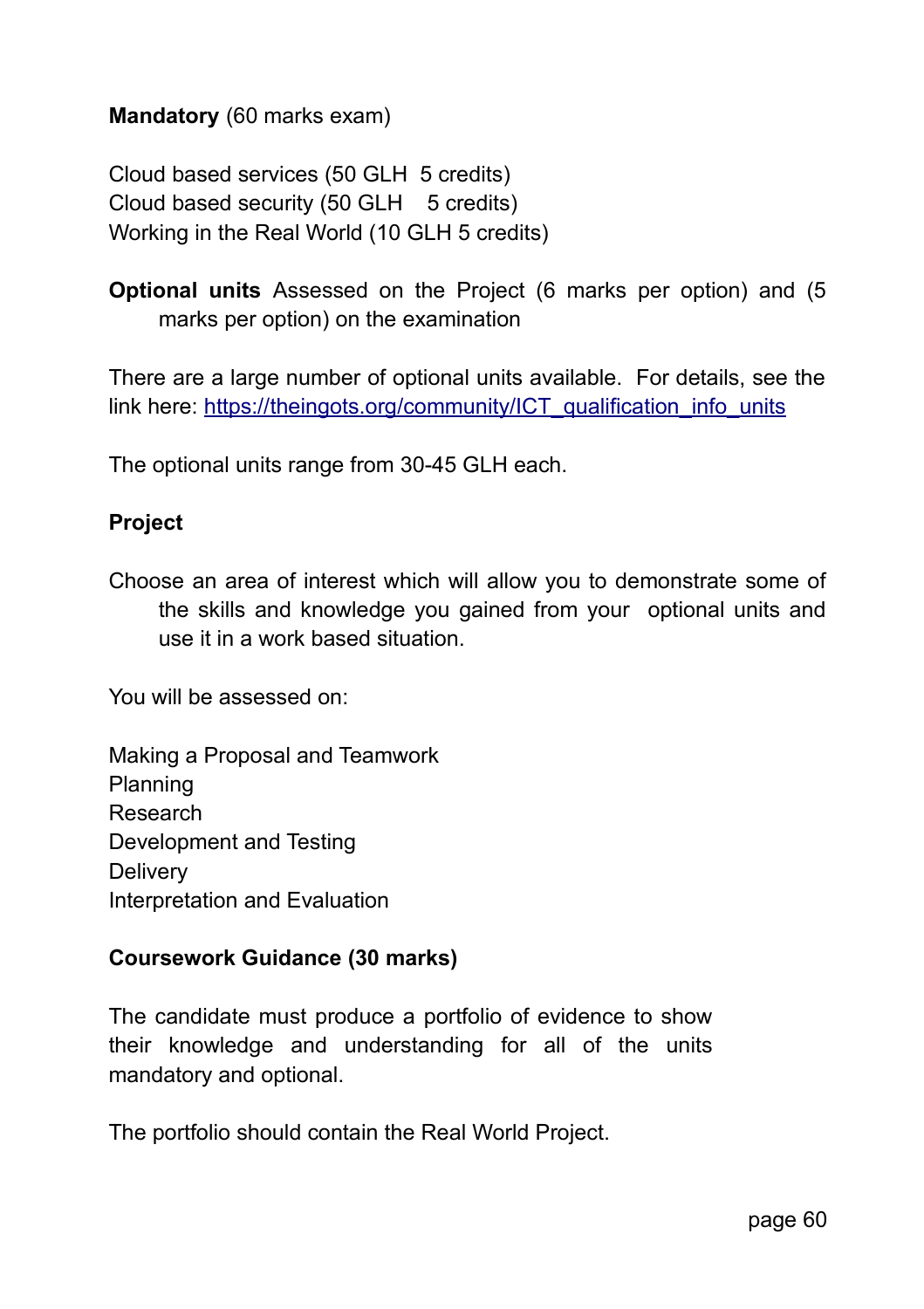Where evidence for the assessment objectives is not available through the Real World Project supplementary evidence should be included in the portfolio.

The format of this evidence is left to the assessor.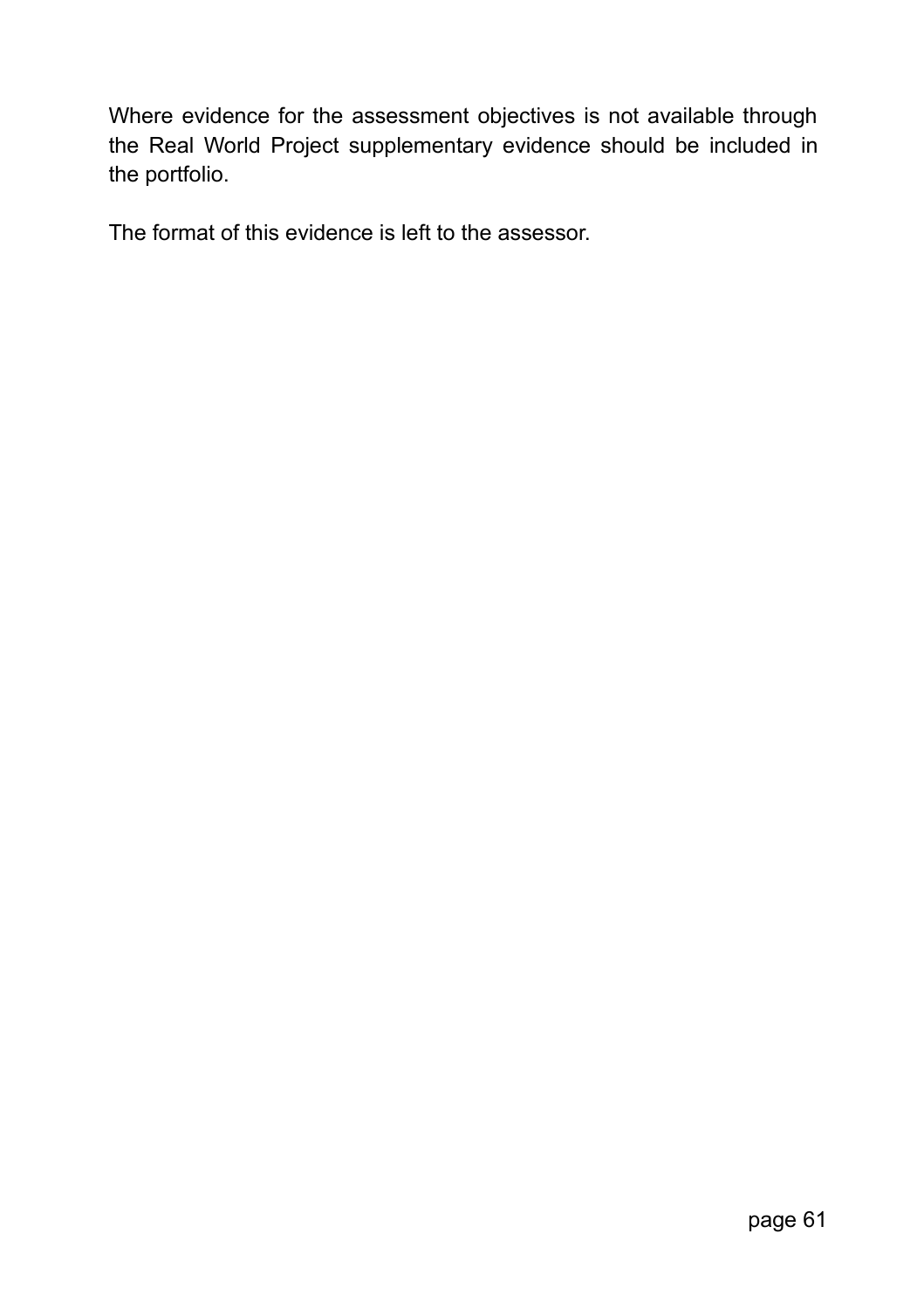# **Assessor's guide to interpreting the criteria**

### **Assessment Method**

Assessors can score each of the criteria L, S or H.

N indicates no evidence and is the default starting point.

L indicates some capability but some help still required.

S indicates that the candidate can match the criterion to its required specification.

 H indicates performance that goes beyond the expected in at least some aspects.

 Candidates are required to achieve at least S on all the criteria to achieve the full award.

### **General Information**

### **NQF general description for Level 3 qualifications**

- Achievement at EQF Level 4 reflects the ability to identify and use relevant understanding, methods and skills to complete tasks and address problems that, while well defined, have a measure of complexity. It includes taking responsibility for initiating and completing tasks and procedures as well as exercising autonomy and judgment within limited parameters. It also reflects awareness of different perspectives or approaches within an area of study or work.
- Use factual, procedural and theoretical understanding to complete tasks and address problems that, while well defined, may be complex and non-routine.
- Address problems that, while well defined, may be complex and non-routine. Identify, select and use appropriate skills, methods and procedures. Use appropriate investigation to inform actions. Review how effective methods and actions have been.
- Take responsibility for initiating and completing tasks and procedures, including, where relevant, responsibility for supervising or guiding others. Exercise autonomy and judgement within limited parameters information and ideas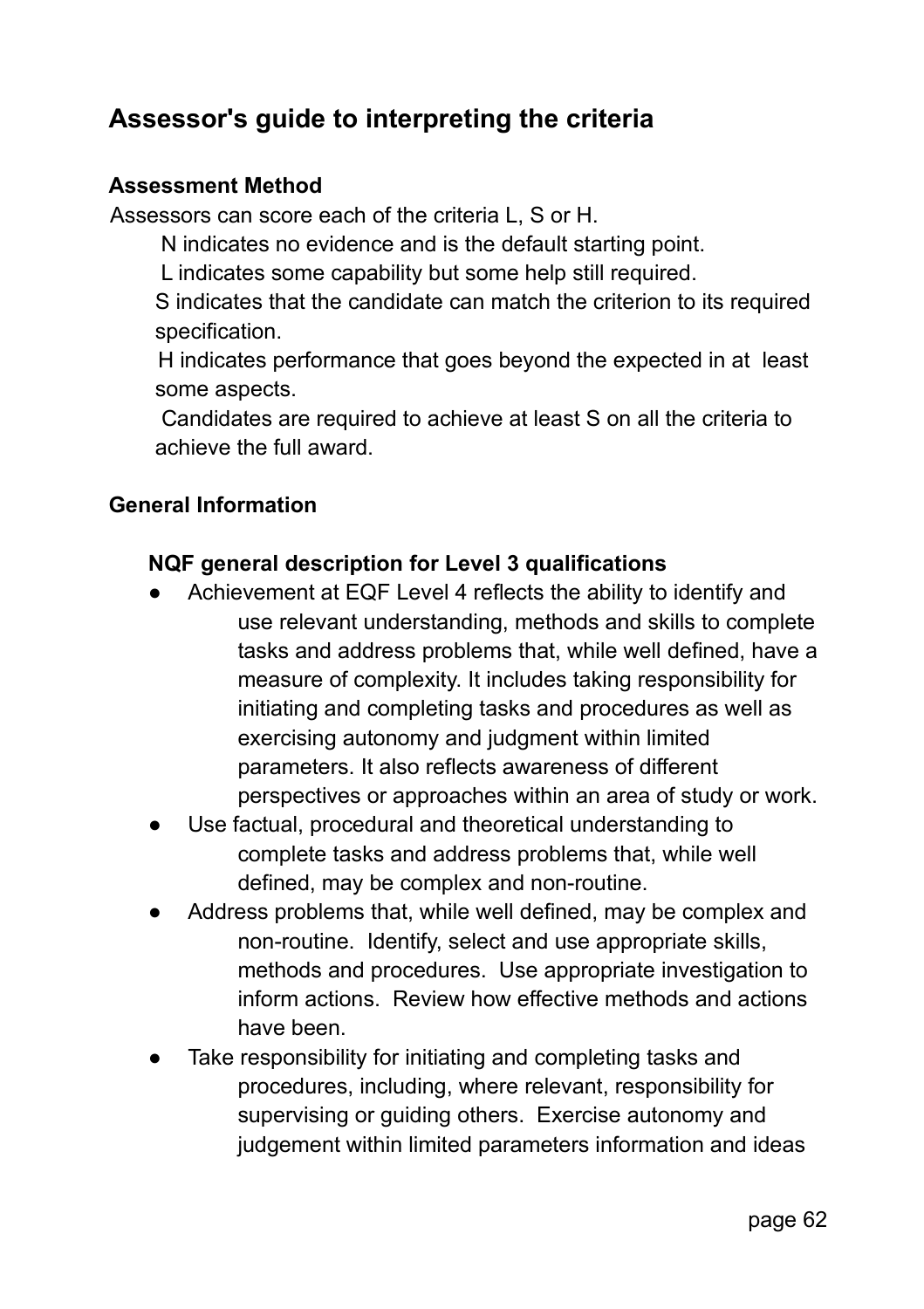### *Requirements*

- Standards must be confirmed by a trained Platinum Level Assessor or higher
- Assessors must at a minimum record assessment judgements as entries in the on-line mark book on tlm.org.uk certification site.
- Routine evidence of work used for judging assessment outcomes in the candidates' records of their day to day work will be available from their e-portfolios and on-line work. Assessors should ensure that relevant web pages and files are available to their Account Manager on request by supply of the URL.
- When the candidate provides evidence of matching all the criteria to the specification subject to the guidance below, the assessor can request the award using the link on the certification site. The Account Manager will request a random sample of evidence from candidates' work that verifies the assessor's judgement.
- When the Account Manager is satisfied that the evidence is sufficient to safely make an award, the candidate's success will be confirmed and the unit certificate will be printable from the web site.
- This unit should take an average level 3 learner 50 hours of work to complete.

In all cases assessors are advised not to assess units in isolation when there are logical links between units or indeed work in other subjects.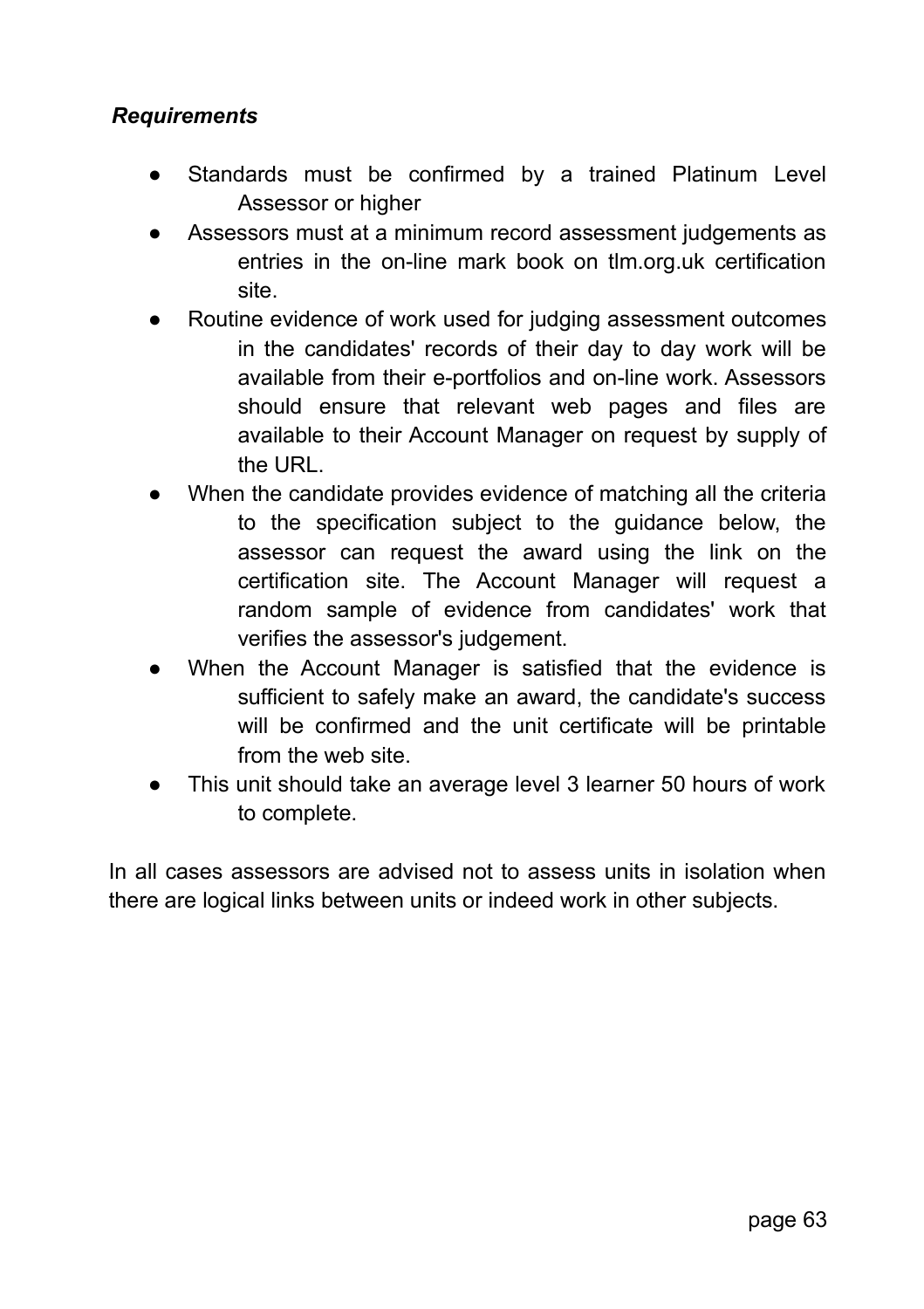# **Unit assessment - coursework guidance**

# **Level 3 Unit 40 - Cloud Based Services and Applications (5 credits)**

| 1. Plan select and analyse<br>the connectivity required for<br>cloud based services and<br>applications                                               | 2. Evaluate the account<br>management and costs<br>involved in cloud based<br>services and applications                              | 3. Analyse and evaluate<br>the interoperability<br>requirements and<br>suggests solutions                                |
|-------------------------------------------------------------------------------------------------------------------------------------------------------|--------------------------------------------------------------------------------------------------------------------------------------|--------------------------------------------------------------------------------------------------------------------------|
| 1.1 I can describe the connectivity<br>needed for cloud based services to<br>work                                                                     | 2.1 I can analyse the<br>requirements for account<br>management                                                                      | 3.1 I can analyse system<br>needs based on<br>effectiveness and efficiency                                               |
| 1.2 I can analyse the connectivity<br>needed to make cloud based<br>services productive and efficient.                                                | 2.2 I can assess the needs of<br>account management and<br>recommend procedures and<br>processes for optimal use                     | 3.2 I can document and<br>describe system needs to<br>match outcomes                                                     |
| 1.3 I can critically assess the<br>needs of different devices needed<br>to connect and use the cloud.<br>including any limitations they might<br>have | 2.3 I can verify account<br>management procedures are fit<br>for purpose                                                             | 3.3 I can describe and<br>explain different file types<br>relating to expected needs<br>and outcomes                     |
| 1.4 I can research and<br>recommend applications for cloud<br>based services dependent on<br>needs                                                    | 2.4 I can evaluate costs<br>associated with cloud based<br>access against requirements                                               | 3.4 I can describe and<br>explain file extensions in<br>terms of strengths and<br>weaknesses                             |
| 1.5 I can describe and evaluate<br>the limitations on connectivity<br>based on speed and expected<br>outcomes                                         | 2.5 I can describe and<br>recommend account<br>management packages based<br>on value for money and<br>suitability                    | 3.5 I can present my<br>research and match my<br>findings to the needs of<br>different company needs and<br>expectations |
|                                                                                                                                                       | 2.6 I can use /evaluate different<br>tools / control panels / portals<br>to manage cloud based<br>products                           |                                                                                                                          |
|                                                                                                                                                       | 2.7 I can compare several<br>different offerings and<br>recommend the best one<br>based on cost, services and<br>account flexibility |                                                                                                                          |
|                                                                                                                                                       | 2.8 I can use account<br>management techniques in line<br>with local quidelines and legal<br>restrictions                            |                                                                                                                          |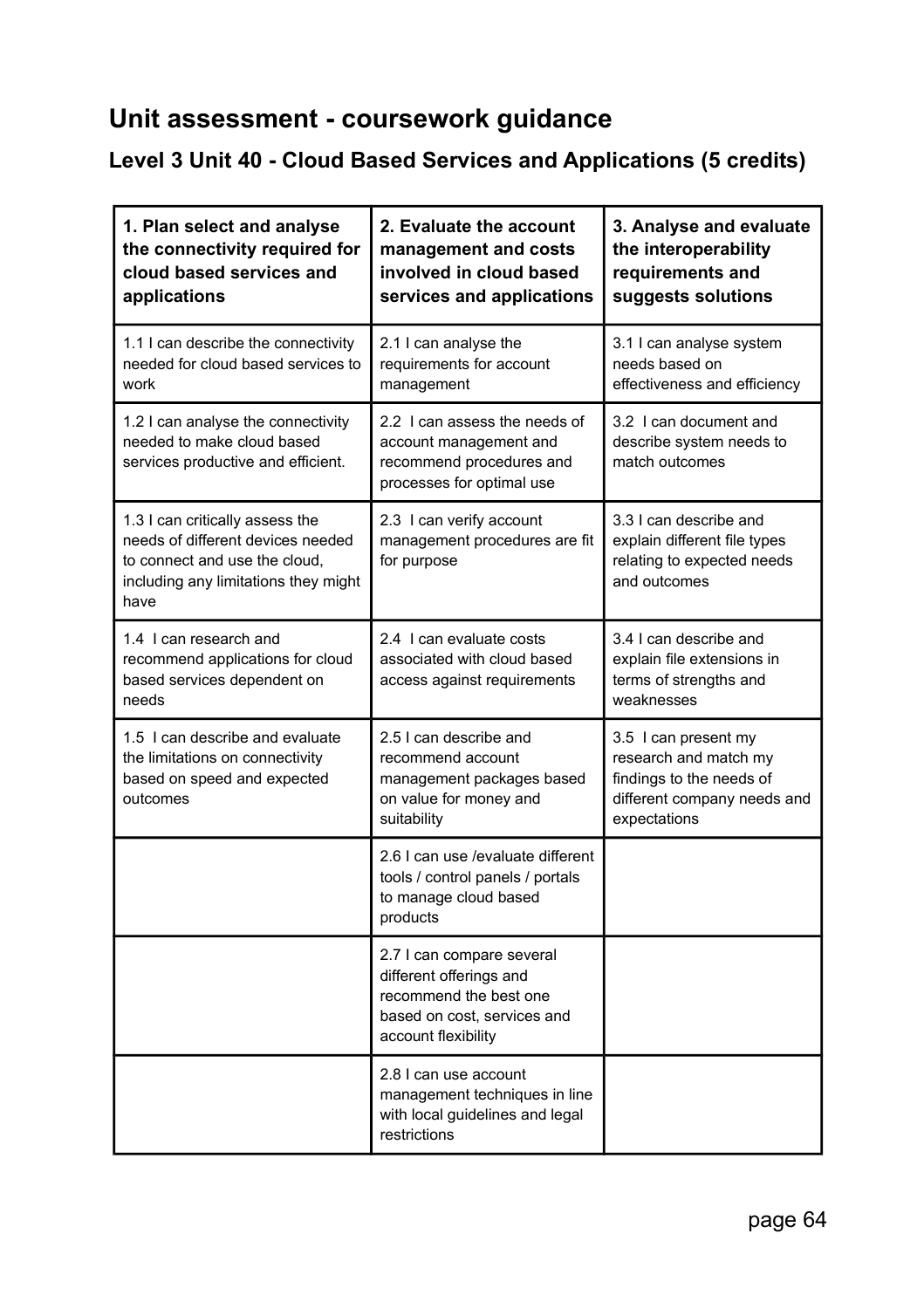### **Expansion of the assessment criteria**

# **1. Candidates will plan select and analyse the connectivity required for cloud based services and applications.**

### **1.1 I can describe the connectivity needed for cloud based services to work**

Candidates should be able to describe the main issues with connectivity when using cloud based services.

**Evidence:** will be provided directly from student portfolios and assessor feedback.

#### **Additional information and guidance:**

Learners should be able to demonstrate that they can research the possible options and find some detail about how they work in terms of performance. It would be useful if they can illustrate some of the elements that will affect connectivity, such as interference on wi-fi, contention levels or being in areas where there is little or no phone connectivity. Some indication of the required performance for specified tasks would be useful. If they want to get some HD video up onto their cloud based video server, then a poor quality 2G connection will not be suitable, so there is a need to plan around connectivity and how much impact it has on tasks overall. It might be useful for them to use this in conjunction with their project so that they may do a check-list of tasks required and describe the connectivity needs of each of these and discuss how they might be met, or at least mitigated. If they combine this with their real-world project, they can carry out some basic connectivity tests for a client and assess how well they work and what some of the main issues were (if any) that needed to be resolved.

One key issue of Internet connectivity that candidates need to understand is the importance of the OSI model.

https://en.wikipedia.org/wiki/OSI\_model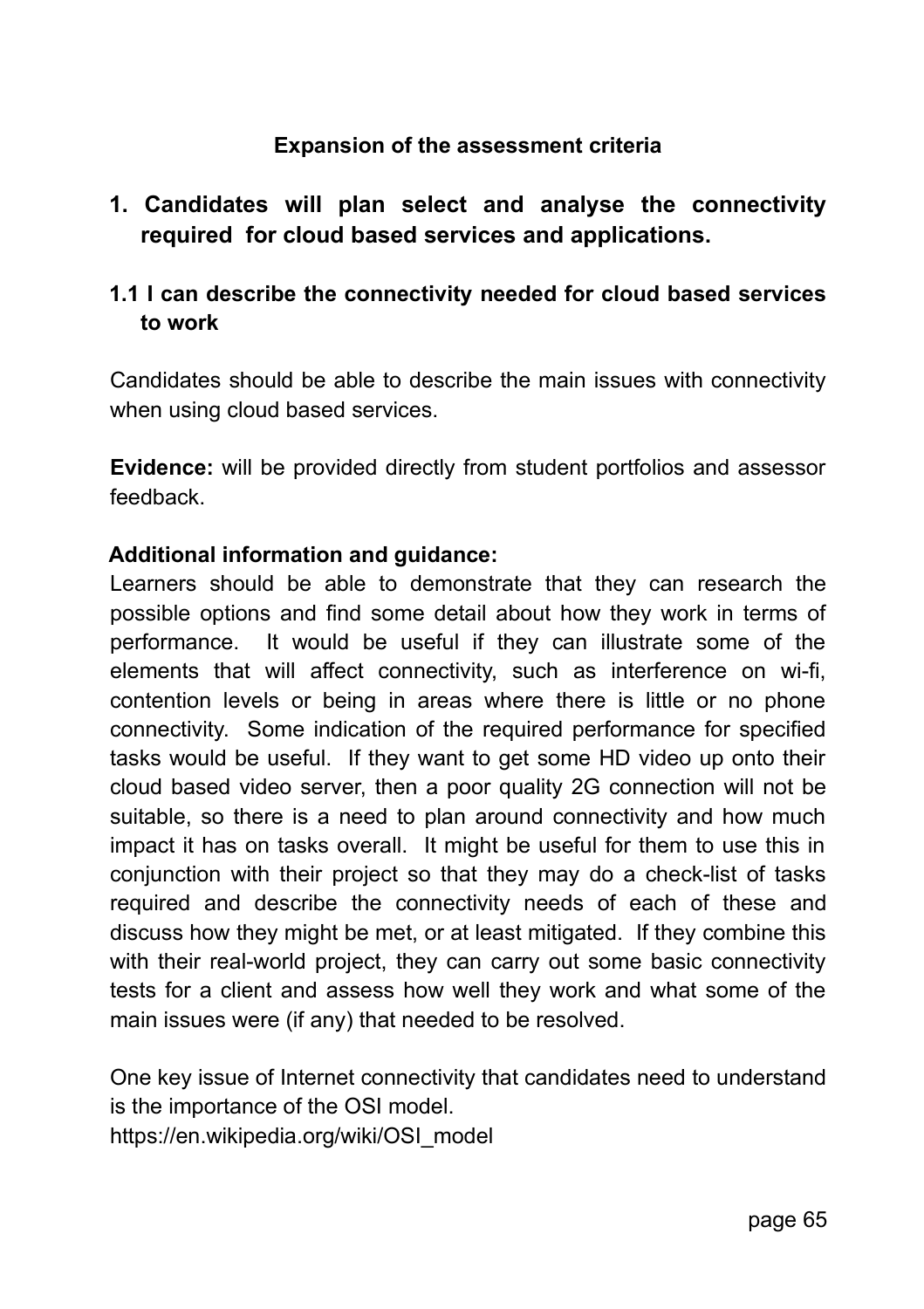The Open Standards Connection model has been used to make sure that devices working on the Internet, regardless of level and function, will generally be able to talk to each other. In this way, regardless of your initiating (sending) or terminating (receiving) device, it will generally work. Therefore, if you send an email from your Apple phone, it will pass through Linux or Windows servers and be presented to your friend on a Windows device and look pretty much the same as how you sent it.

The following is a standard diagram of the OSI from openclipart.org.



Candidates need to be familiar with the main functions and attributes of each layer, but do not need to know them in great detail. They should also understand what hardware or software usually operates at each layer and there are plenty of websites to explain this detail.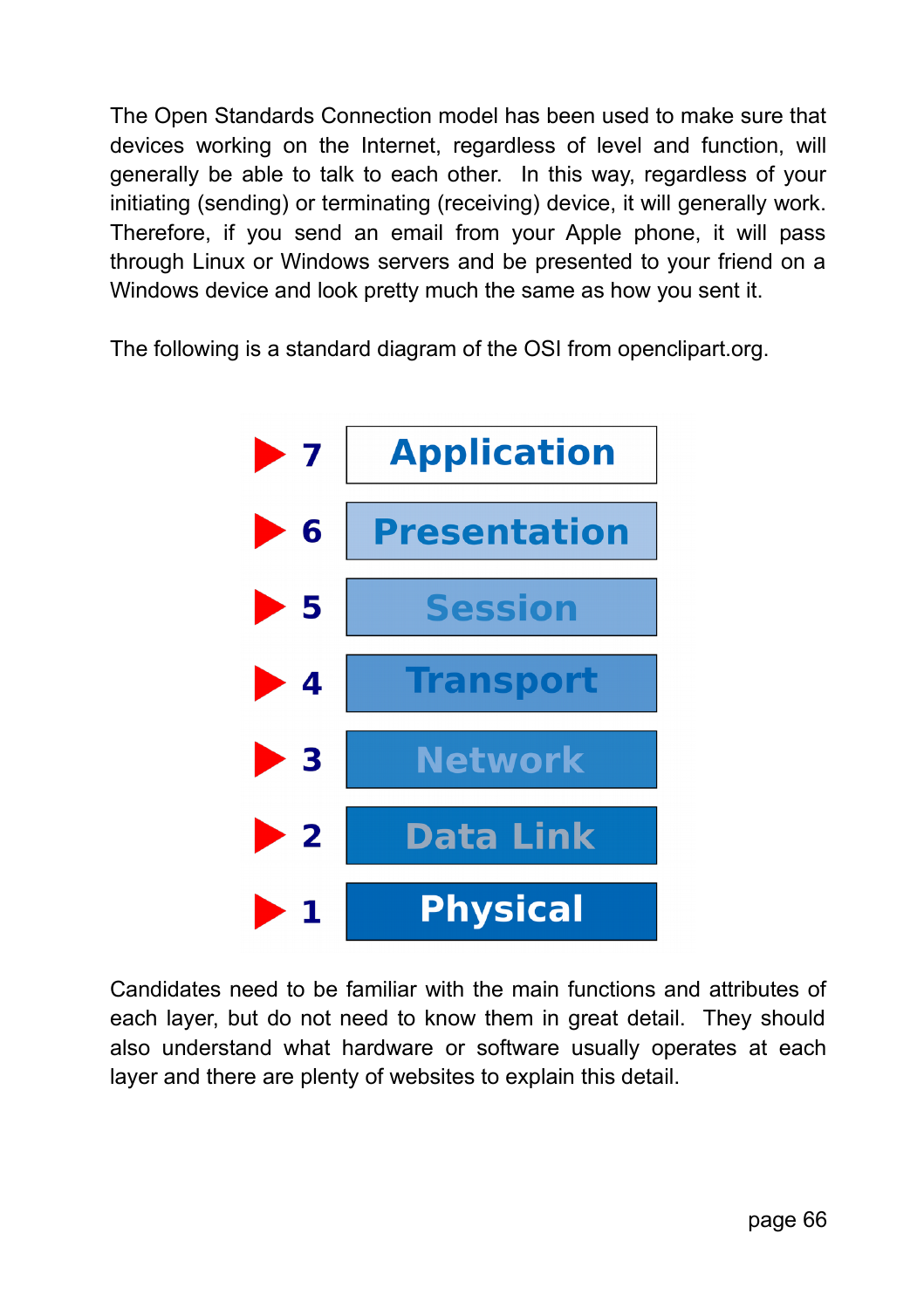# **1.2 I can analyse the connectivity needed to make cloud based services productive and efficient**

Candidates should be able to analyse the main features of cloud based connectivity and relate these to its effectiveness and efficiency.

**Evidence:** will be provided directly from student portfolios and assessor feedback.

#### **Additional information and guidance:**

Learners should be able to carry out some research into the different aspects of cloud based services and look at the ways that people use these, or might use these. They could carry out a simple survey in order to gather data to support their conclusions and guide their solutions. The key terms here might well be "productivity and efficiency". Do people working in a local office really need some of the advanced features of a desktop based, full-featured word processor? How can you assess what their needs are and what package might meet them. Most companies are moving to the cloud as a cost saving exercise, but also for more efficiency. There is little or no training required if the word processor being used has only the basic features required. Candidates need to show this level of research and understanding. If systems are less feature rich, this might also translate into less connectivity needs. However, many organisations, such as primary schools, are moving to completely mobile systems. What are the connectivity requirements now?

## **1.3 I can critically assess the needs of different devices needed to connect and use the cloud, including any limitations they might have**

Candidates should be able to assess in detail connectivity issues, including any limitations.

**Evidence:** will be provided directly from student portfolios and assessor feedback.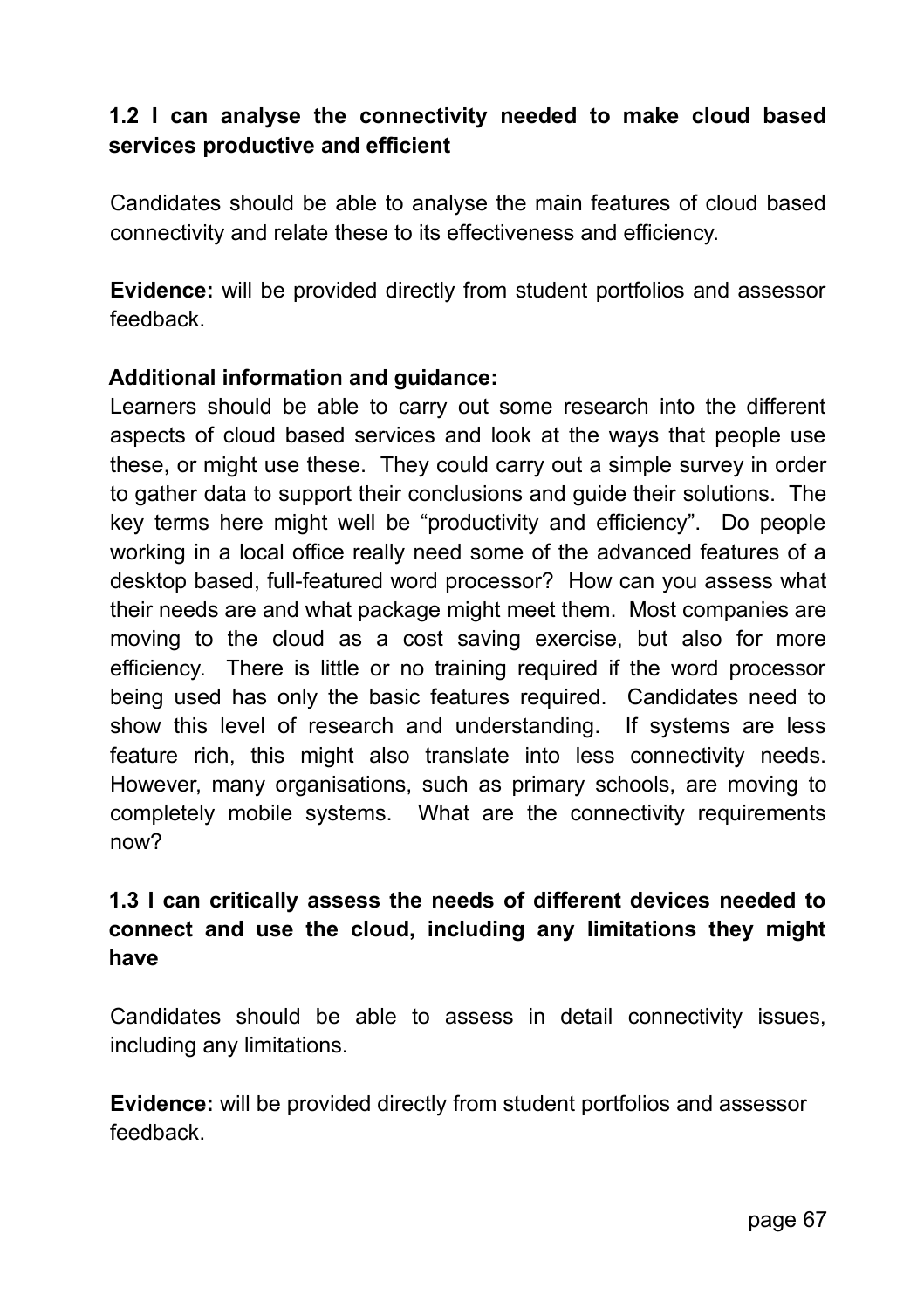### **Additional information and guidance:**

Learners should be able to demonstrate their complete understanding of the range of needs of connectivity for any organisation considering a move to the cloud. One key aspect which is sometimes overlooked is the use of responsive theme designs or sites that use elements such as Flash. As of 2016, Google and Apple will no longer support Flash with their browsers. What impact will this have on connectivity? How many organisations that develop material for devices are designing using HTML5 and what impact will this have on the functionality and usability of various devices. Are some devices more useful than others? What speed and range are required for different environments and how can these be accurately assessed. if limitations are recognised, what general considerations need to be made to address this weakness?

### **1.4 I can research and recommend applications for cloud based services dependent on needs**

Candidates should be able to make realistic and reasoned recommendations to meet real needs based on solid research.

**Evidence:** will be provided directly from student portfolios and assessor or client feedback.

#### **Additional information and guidance:**

Learners should be able to match user needs to their clear understanding of applications. They will need to research in detail the different solutions and be able to accurately match these to perceived needs. In some cases, they may be able to make recommendations which exceed client's needs as they have been so detailed in their research and understanding. At Level 3 they would be expected to be at this level of professionalism. As with 1.3, it would be useful to deploy various techniques to assess needs such as surveys or interviews. In terms of applications, they should show that they do not rely just on manufacturer's claims, but research more widely and use opinions from forums and other social media sites.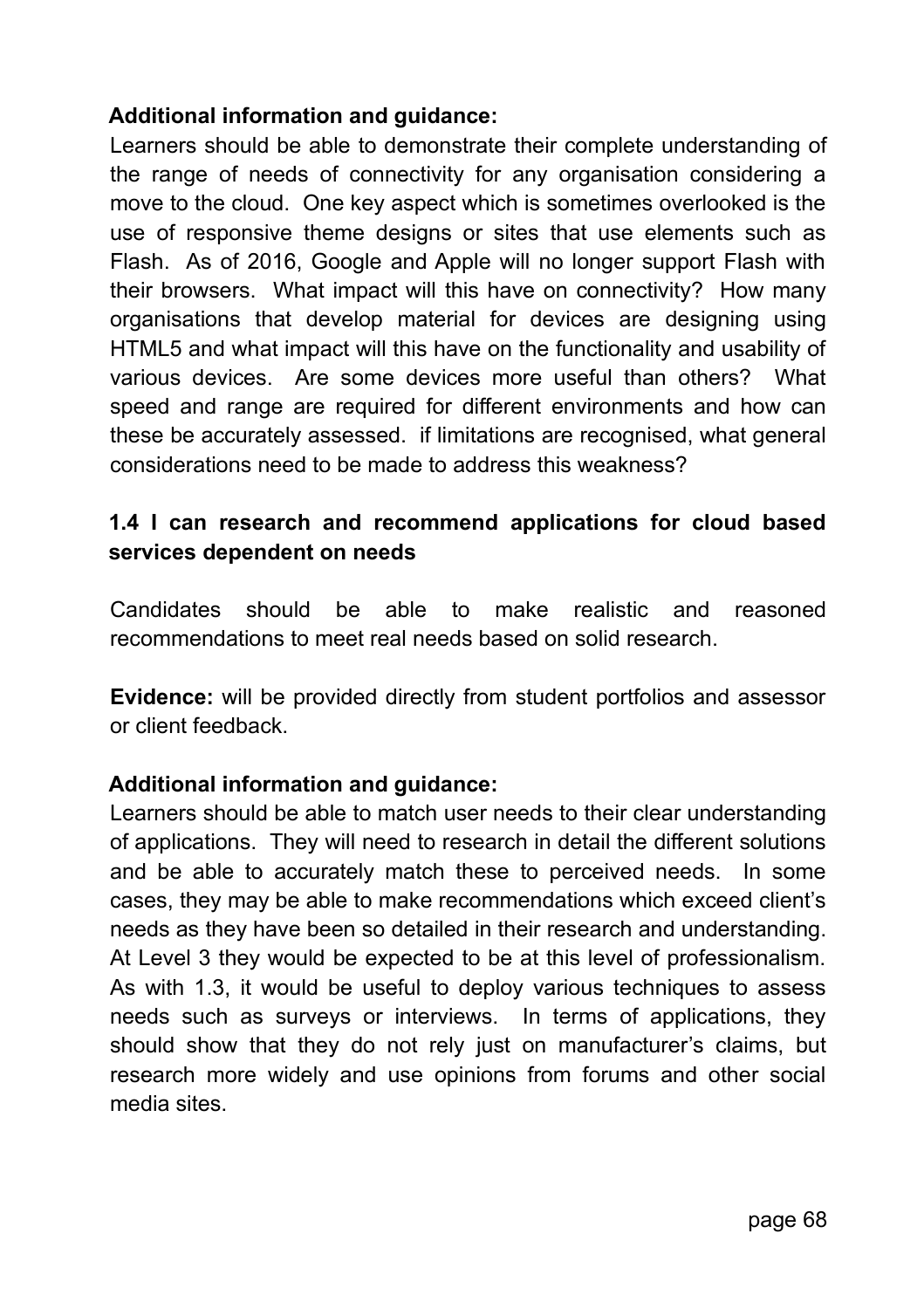# **1.5 I can describe and evaluate the limitations on connectivity based on speed and expected outcomes**

Candidates should be able to describe and evaluate connectivity on a range of issues and relate these to expectations and needs.

**Evidence:** will be provided directly from student portfolios and assessor feedback.

#### **Additional information and guidance:**

Expected outcomes are often closely related to speed of devices and connections, though most people do not appreciate this. If someone is having difficulty viewing a video from a website on their hand-held device they will blame the site more than anything else, though the problem is more likely to be with their device and/or connection. Some people view videos and complain that they have an Internet connection problem when the server they are connecting to is probably an old system that can't deliver a fast enough data rate from it's old disk to satisfy the speed of video streaming. The Internet itself hides the fact that media rich content is passing through many, many disparate devices before it gets to the end user and any one of these could produce a bottleneck or cause issues. Candidates need to be aware of some of these restrictions and the impact they have when evaluating and describing connectivity issues. Any home user will tell you that the 8Mbit connection they are paying monthly for is rarely that fast, especially if they are in a busy area or more than 1km from the exchange. What are the realistic speeds and outcomes from 2G, 3G or 4G compared to wi-fi? What sort of speeds and connectivity quality can you expect from public wi-fi? What sort of considerations should designers of websites make for the variety of devices and speeds connecting to their sites? Should they cater for the LCD (Lowest Common Denominator)? A recent article asked if Windows 10 might have been significantly better if they had designed it for highend computing equipment (like Apple does with proprietary and nonbackwards compatible hardware) than trying to cater for legions of low spec old computers. Even with an 80Mbit fibre Internet connection, a low spec Atom computer still struggles with media rich websites.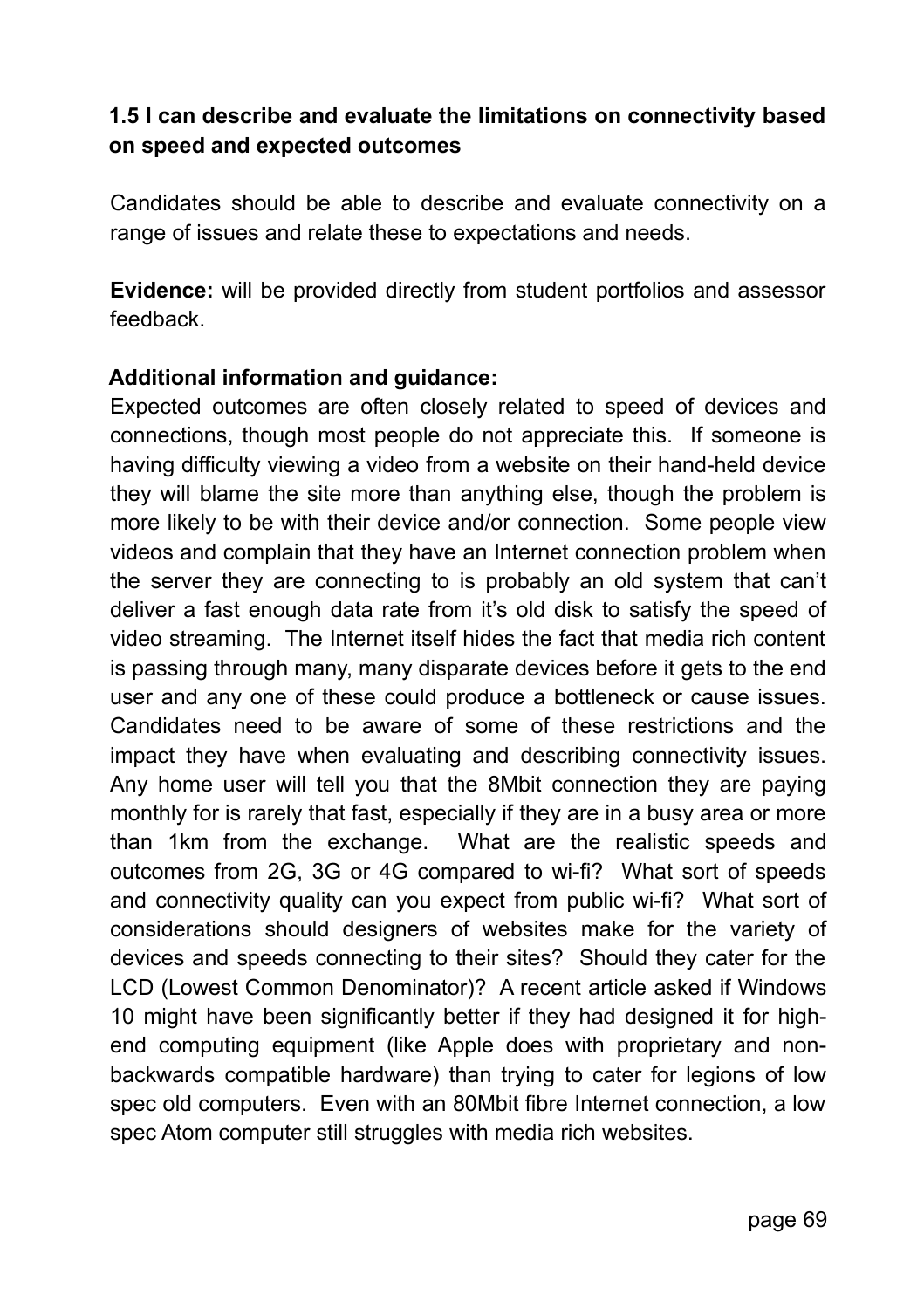# **2. Candidates will evaluate the account management and costs involved in cloud based services and applications**

#### **2.1 I can analyse the requirements for account management**

Candidates should be able to demonstrate all of the key aspects of account management and the range of requirements.

**Evidence:** will be provided directly from student portfolios and assessor feedback.

#### **Additional information and guidance:**

There are a vast array of possible needs when it comes to cloud services, and although there are a number of basic types of account, the learners need to demonstrate that they have researched and understood as much as possible of the options. Some people will require very limited access to data and perhaps no real security or storage; others will require a sophisticated array of security elements, unlimited data and backup options and other services. How do we determine what is required and what does this do to the proposed service? Is there any aspects of account management that can not be met, if so, what is it and why? What are the key drivers that determine a user's account and what would they need to be advised when trying to organise a cloud based account for the first time? Much of the cost associated with cloud based services is related to the management of your account. The less you want to know about it and worry, the more you will need to get someone else to do that for you. Some people have multiple accounts for different purposes and many people use free online mail accounts for their "junk" accounts. What criteria do they use for their "premium" accounts?

# **2.2 I can assess the needs of account management and recommend procedures and processes for optimal use**

Candidates should be able to work out what is required of different accounts, in terms of management, and recommend to clients how to optimise these.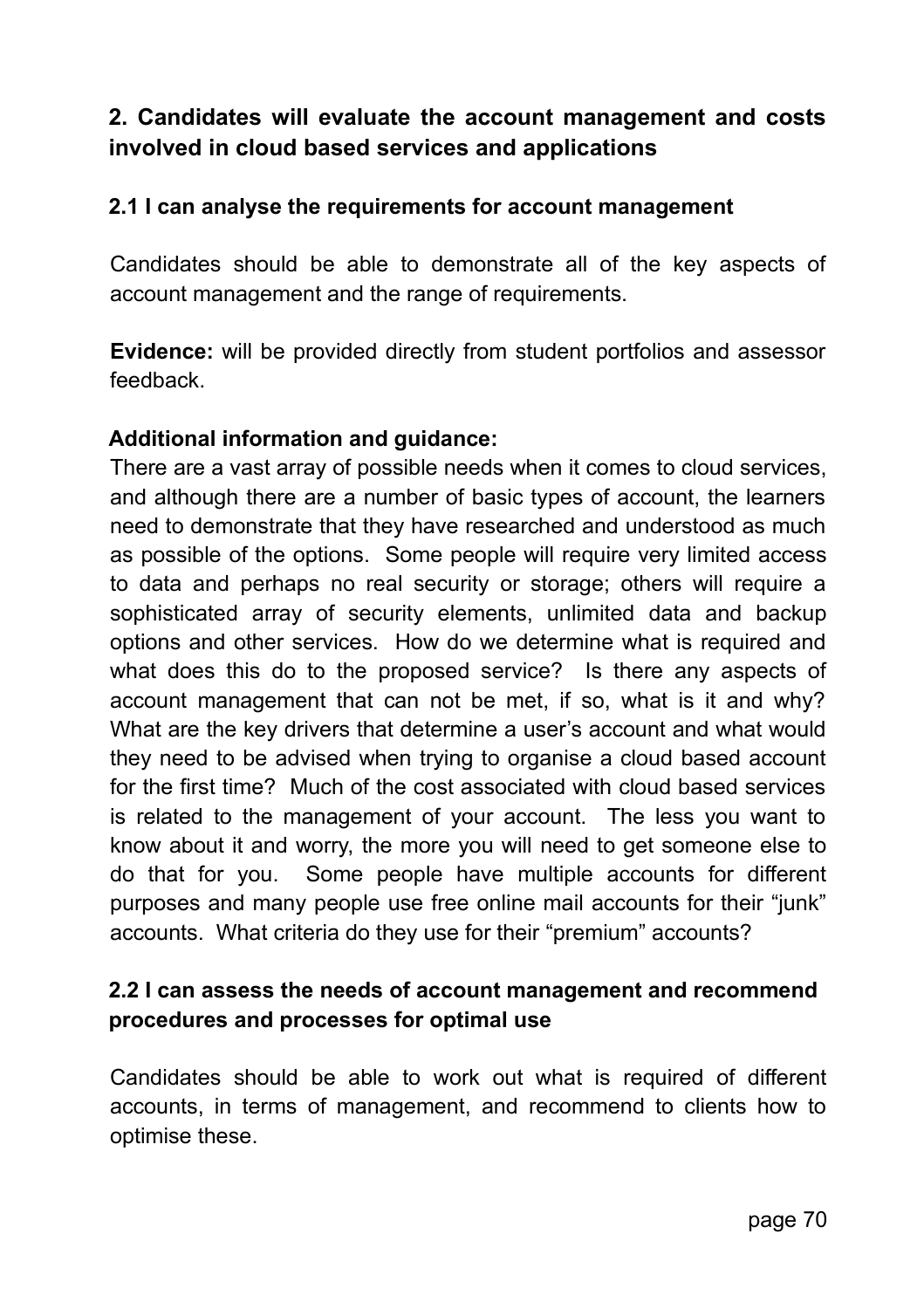**Evidence:** will be provided directly from student portfolios and client feedback.

### **Additional information and guidance:**

Candidates should effectively, through their research and practice, be cloud based "super users". They should be in full control of their accounts and know what their status is and have processes and procedures ready to deal with any issues. Many organisations, for example, offer free online storage, but it is restricted in the amount. If you use this up, but don't want to pay for the next level of service, how do you manage your accumulated digital life? Although storage is relatively cheap, this is no real excuse for digital clutter. How do you assist people in managing their data and keeping it to workable levels, given the above example of needing to move it elsewhere. many service providers don't charge for storing your content, but might charge a great deal for the traffic to and from your account. What technologies can you use in this instance and what options are available? Some systems organise digital artefacts in terms of content, although the blurring of social media systems these days makes it hard to know if the site you are using is for pictures, words or videos, or all three. It might not matter too much in terms of storage, but is it good to spread your digital material over several platforms? Does it really matter? If your system provider does not offer regular back-ups, how will these be managed? What are the sharing options and issues they will need to deal with.

It would be useful if candidates can get access to a linux based network as this will offer the easiest and widest range of account management experience. The Raspberry Pi is a cheap and easy way to achieve this.

### **2.3 I can verify account management procedures are fit for purpose**

Candidates should be able to show effective account management based on a sound understanding.

**Evidence:** will be provided directly from student portfolios and assessor feedback.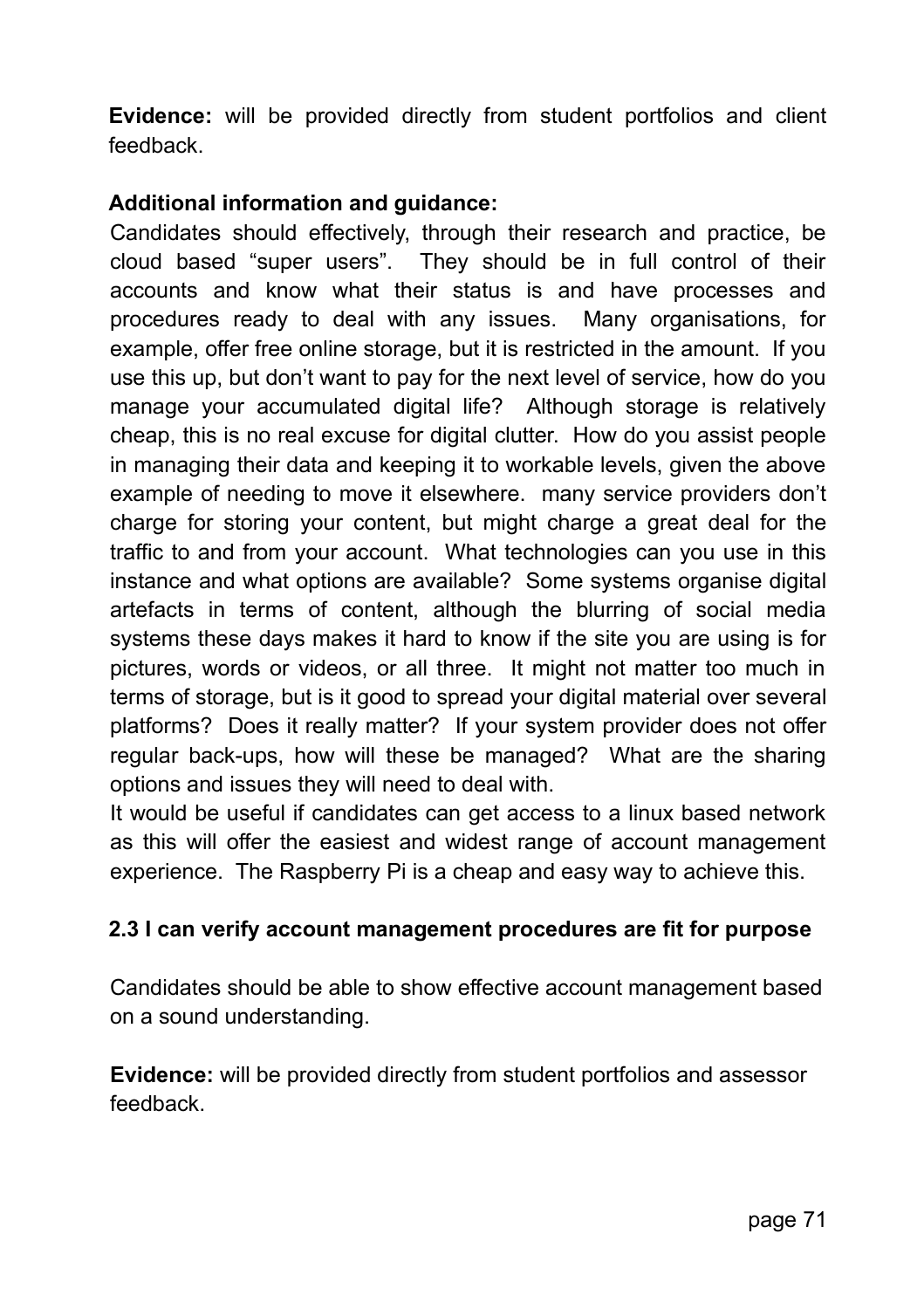### **Additional information and guidance:**

Fit for purpose will perhaps be difficult to always understand, though if they have researched enough they should know what people require. Some sites that have different levels of access for users may be easy enough to work out and others can be adjusted to suit. In a popular blogging system like Wordpress, there are pre-set accounts that can be assigned. Are these obvious? They are Administrator, Editor, Author, Contributor and Subscriber. What is the difference between an editor and author? In addition, they have a super administrator as well, how does this differ. Candidates will need to research various systems and fully understand what these roles do and how to properly deploy them. Starting with some software site, like Wordpress, can be helpful here.

### http://codex.wordpress.org/Roles\_and\_Capabilities

Once set up, they will need to be checked to make sure they do not give any extra access to the roles to make sure that security is tight. The above link goes into great detail about the access and responsibilities of these roles. Many systems will be similar, but candidates will need to show that in their own case they understand the wider issue of account management, as well as the more specific ones related to what they are setting up themselves.

# **2.4 I can evaluate costs associated with cloud based access against requirements**

Candidates should be able to analyse the main costs associated with cloud systems and make informed recommendations as a result.

**Evidence:** will be provided directly from student portfolios and client feedback.

#### **Additional information and guidance:**

In their project work, candidates will be able to look in detail at the costs involved in moving to the cloud. They need to take "the long view". In many cases with technology, there are some steep initial costs, but if you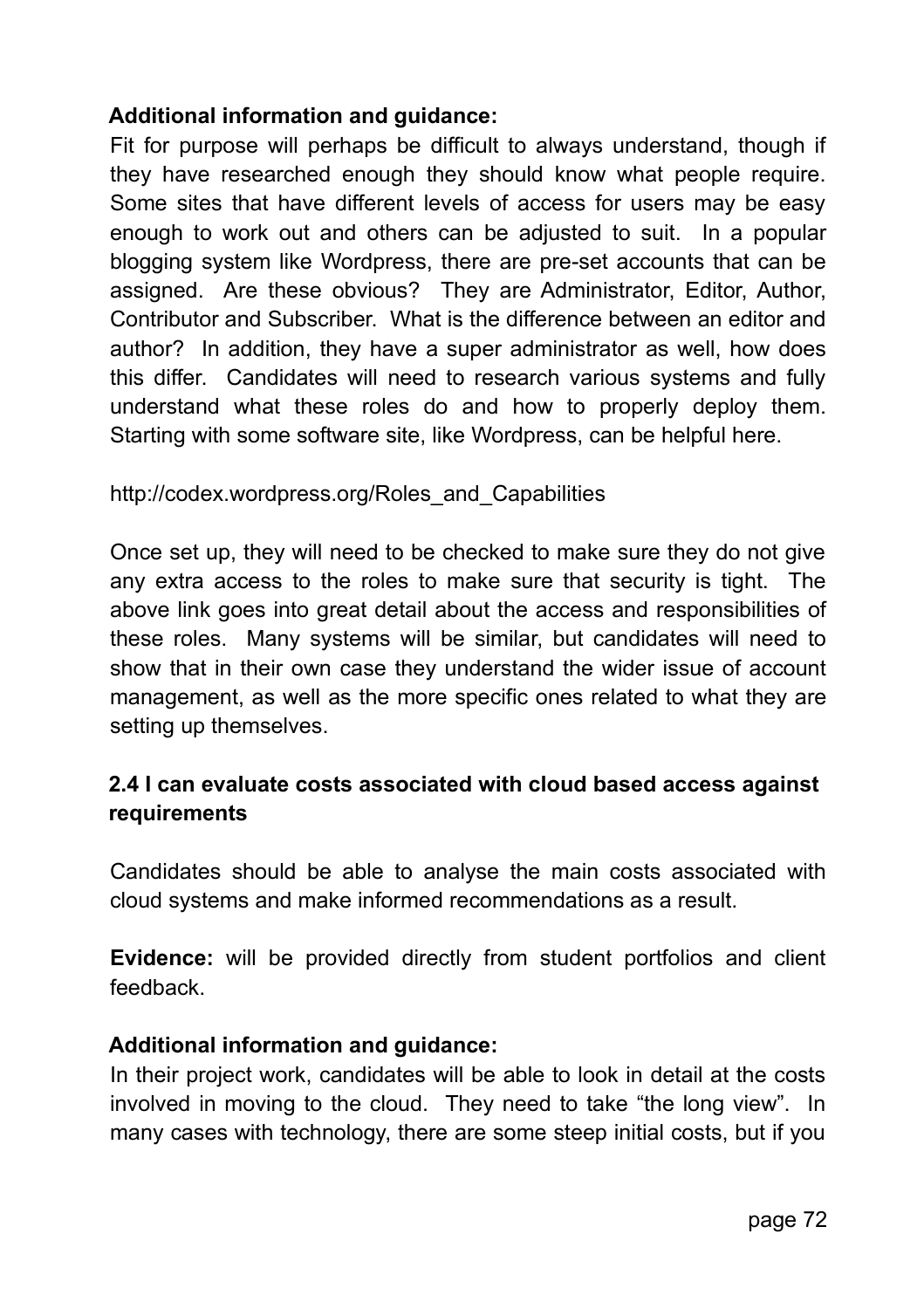look at it across 5 or 10 years, there are significant savings to be had. These types of detailed cost analysis decisions need to be explored. It is perfectly legitimate to conclude that it is not worth it for an organisation if there is sufficient evidence to back up the conclusion. Candidates will need to use spreadsheets and other analytical tools to compare and contrast all of the costs factors and look at both direct and indirect costs to make sure they get a complete picture. In a small number of cases, the company they are investigating for might be happy with additional costs as the benefits are significant in terms of productivity or efficiency. In this competitive world, the slightest edge over competitors can have a huge impact.

Some of the costs will be related to the set-up and ongoing costs, as well as other charges. Many cloud solution providers offer web pages where different parameters can be "dialed in" to see the potential costs.

https://www.cloudorado.com/cloud\_server\_comparison.jsp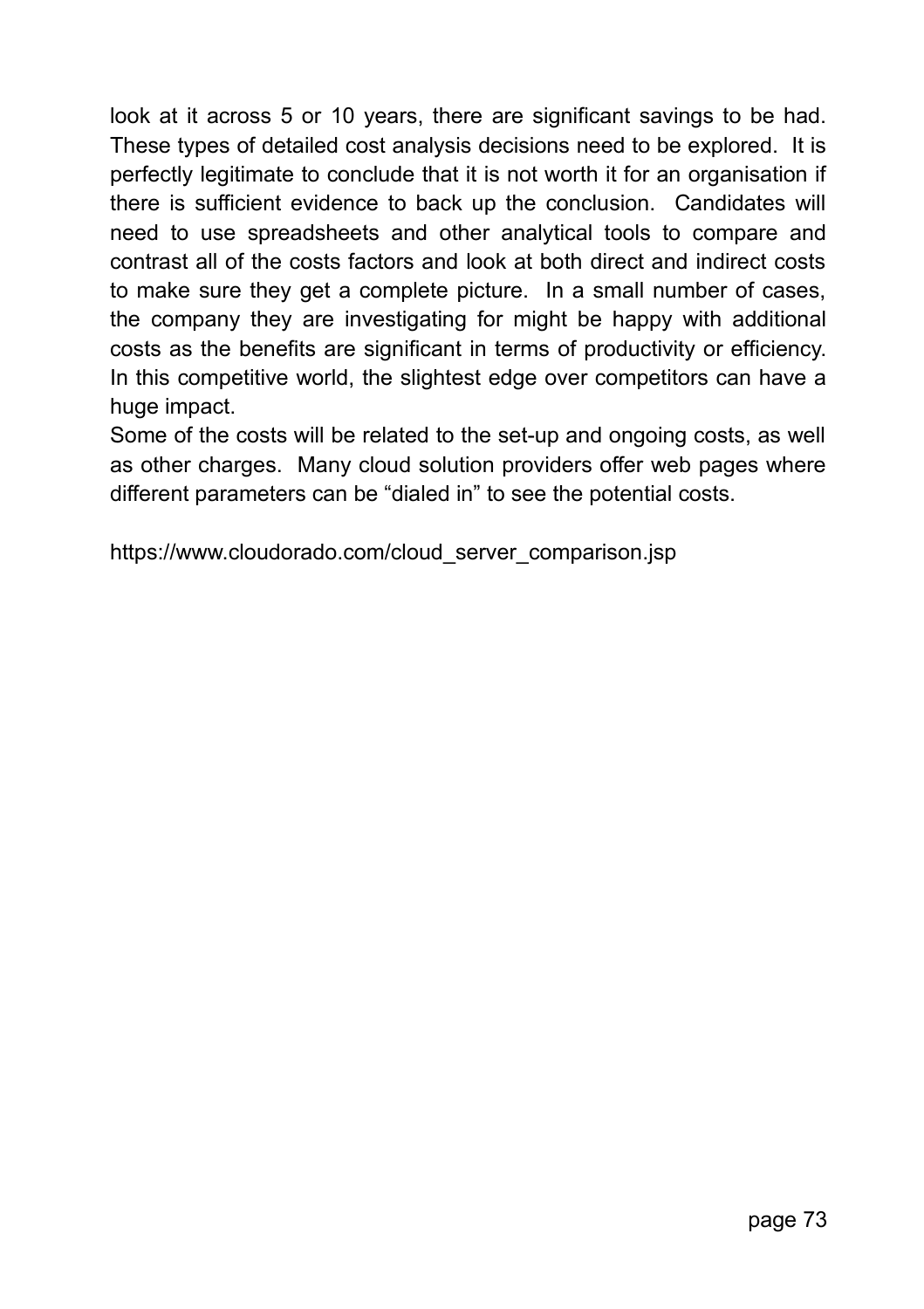## **2.5 I can describe and recommend account management packages based on value for money and suitability**

Candidates should be able to analyse the main account management packages against criteria for value and whether they are suitable for the client.

**Evidence:** will be provided directly from student portfolios and assessor feedback.

#### **Additional information and guidance:**

Most cloud based systems come with a range of account management features. You can sign up for some free trials on some platforms (though Google requires a credit card which could be an issue).

There are multiple services that can be deployed, depending on the type of service needed and the type of user. Once the server or service has been deployed, there are then more detailed control panels for management. More traditional servers, or indeed virtual machines, offer account management via software such as CPanel or Webmin.

TLM partner organisations should be able to provide cloud based servers and control panels if candidates can't secure these themselves. Most site also have some sort of documentation to help users.

#### http://aws.amazon.com/resources/

A useful overview of the main proprietary and open source systems is here: http://www.techmint.com/web-control-panels-to-manage-linux[servers](http://www.techmint.com/web-control-panels-to-manage-linux-servers)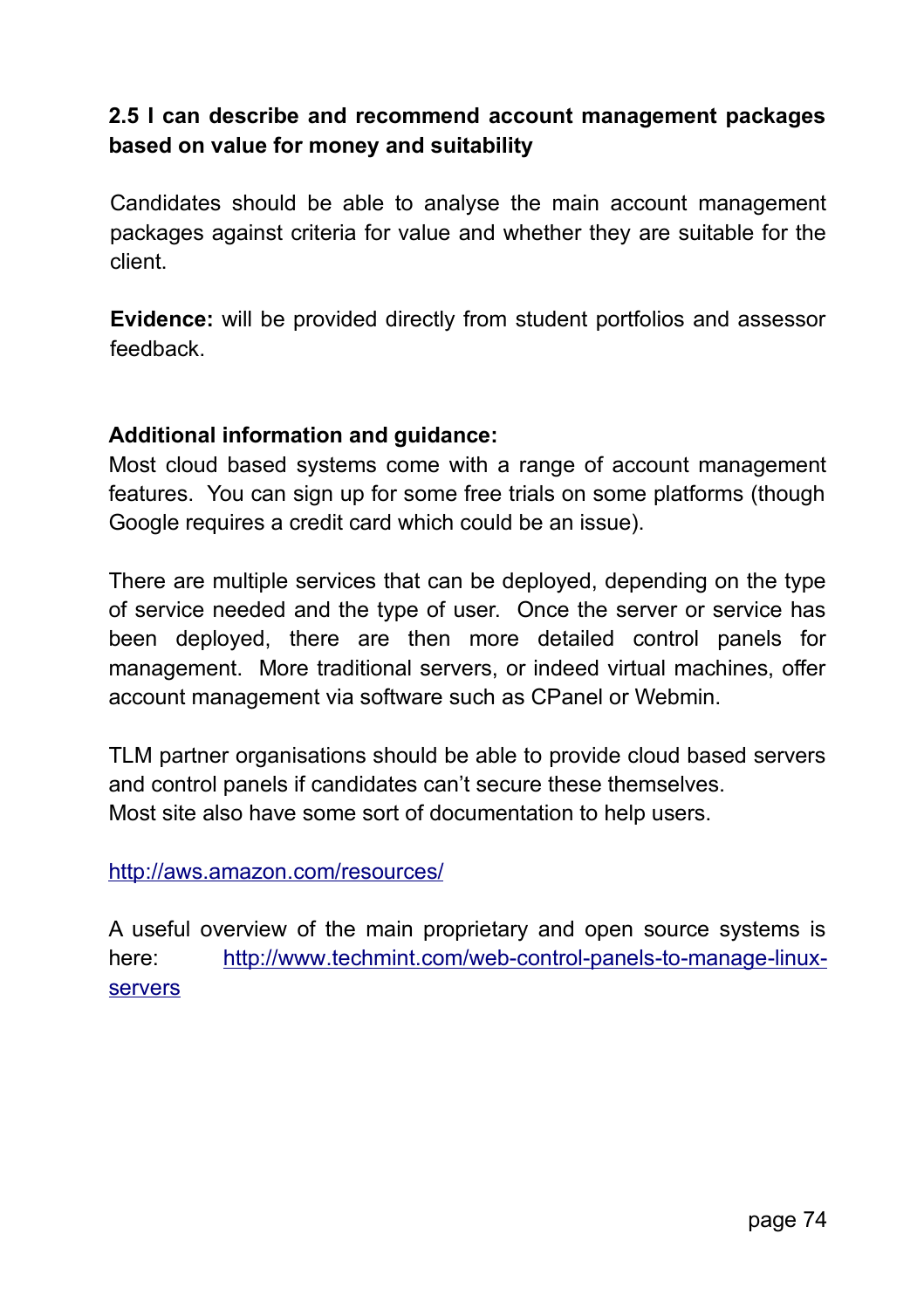## **2.6 I can use/evaluate different tools/control panels/portals to manage cloud based products**

Candidates should be able to use and appreciate the features of various control software systems.

**Evidence:** will be provided directly from student portfolios and assessor feedback.

#### **Additional information and guidance:**

Using some of the control panels and services listed above, candidates should be able to demonstrate their knowledge and competence with these to carry out a number of basic tasks such as creating new systems, managing data levels and general account management tasks. If they are carrying this out for a potential clients, it would be useful to create a table of strengths and weaknesses to back up any recommendations they might make. If candidates can try out a number of systems, they can get a better sense of what is on offer across the range and therefore make more informed choices based on practical experience.

## **2.7 I can compare several different offerings and recommend the best one based on cost, services and account flexibility**

Candidates should be able to summarise all of their research and trial work and make recommendations.

**Evidence:** will be provided directly from student portfolios and assessor feedback.

#### **Additional information and guidance:**

Having looked at all of the offerings available and tried out the services on behalf of their client, the candidates should now be able to recommend their top choices. This could be in terms of value for money, or the one that is the most feature rich or simplest to use. This can be determined in advance by the client's needs. It may be useful to write it as a report and include some screen grabs and callouts to better show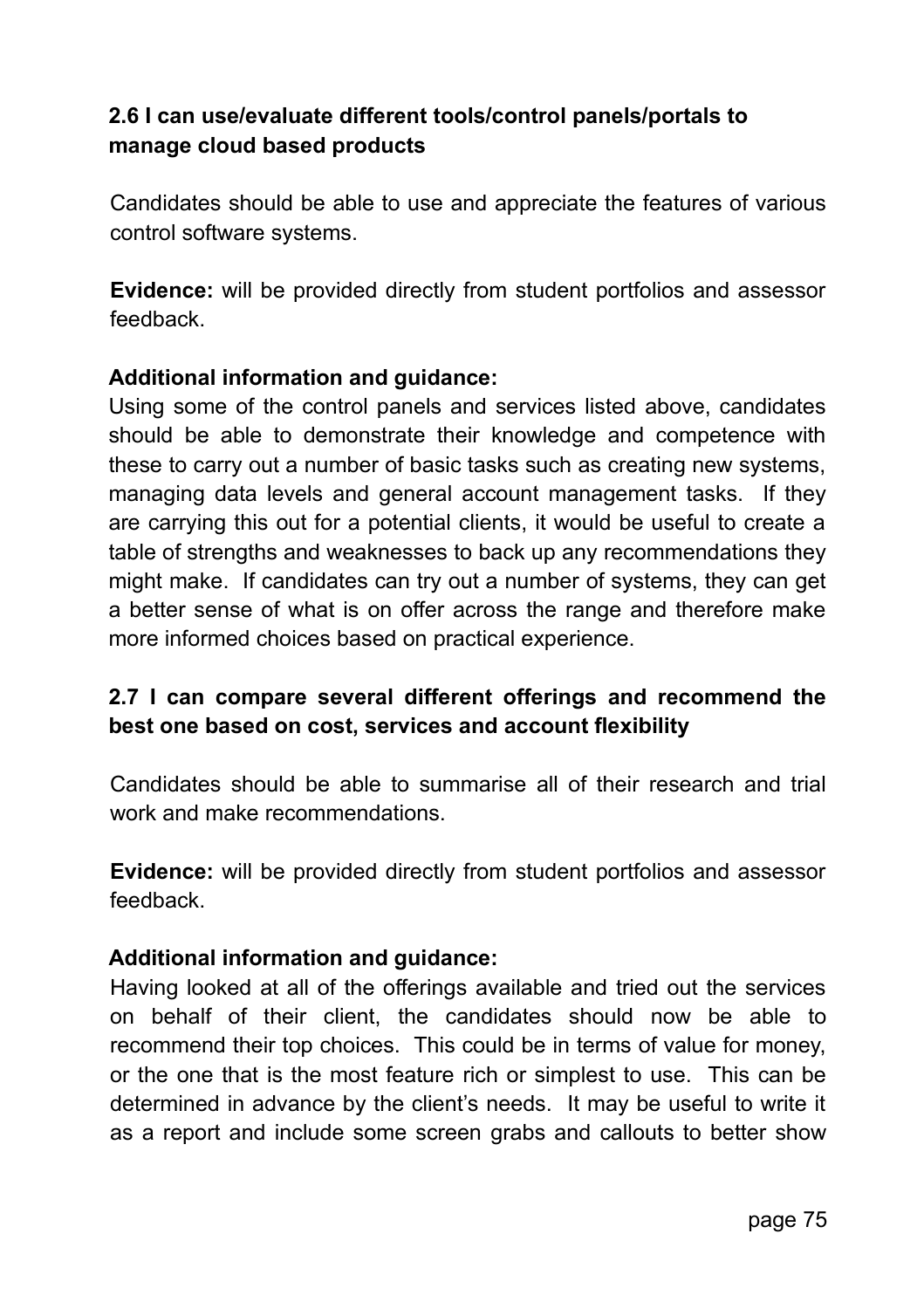that they are talking about or by carrying out a presentation with a shared screen.

## **2.8 I can use account management techniques in line with local guidelines and legal restrictions**

Candidates should be able to work with systems in line with any rules about privacy and possible legal restrictions.

**Evidence:** will be provided directly from student portfolios and assessor feedback.

#### **Additional information and guidance:**

One of the key issues relating to cloud computing is that it is global. Most of the main cloud based companies, at least the big ones, are US headquartered. This can cause problems for us in the UK. A recent European law decreed that the European government no longer recognised the Safe Harbour agreement. This was an agreement between Europe and the US where Europe accepted that the US servers were safe to store data on European citizens and companies.

http://www.politico.eu/wp-content/uploads/2015/10/schrems-judgment.pdf

Since they no longer accept this, it means that UK companies can't really use US based servers. The US ones tend to be cheaper and more cost effective so it is something of a barrier. Candidates need to show an appreciation for these types of issues in their work and possible solutions. There are obviously many laws, for instance the Data Protection Act, that come into play when storing and exchanging data on servers which candidates need to investigate. If they set up a server and it is used for illegal activities, it is essentially the server "owner" who is responsible, so how they can they monitor for this and make sure they don't fall foul of the law?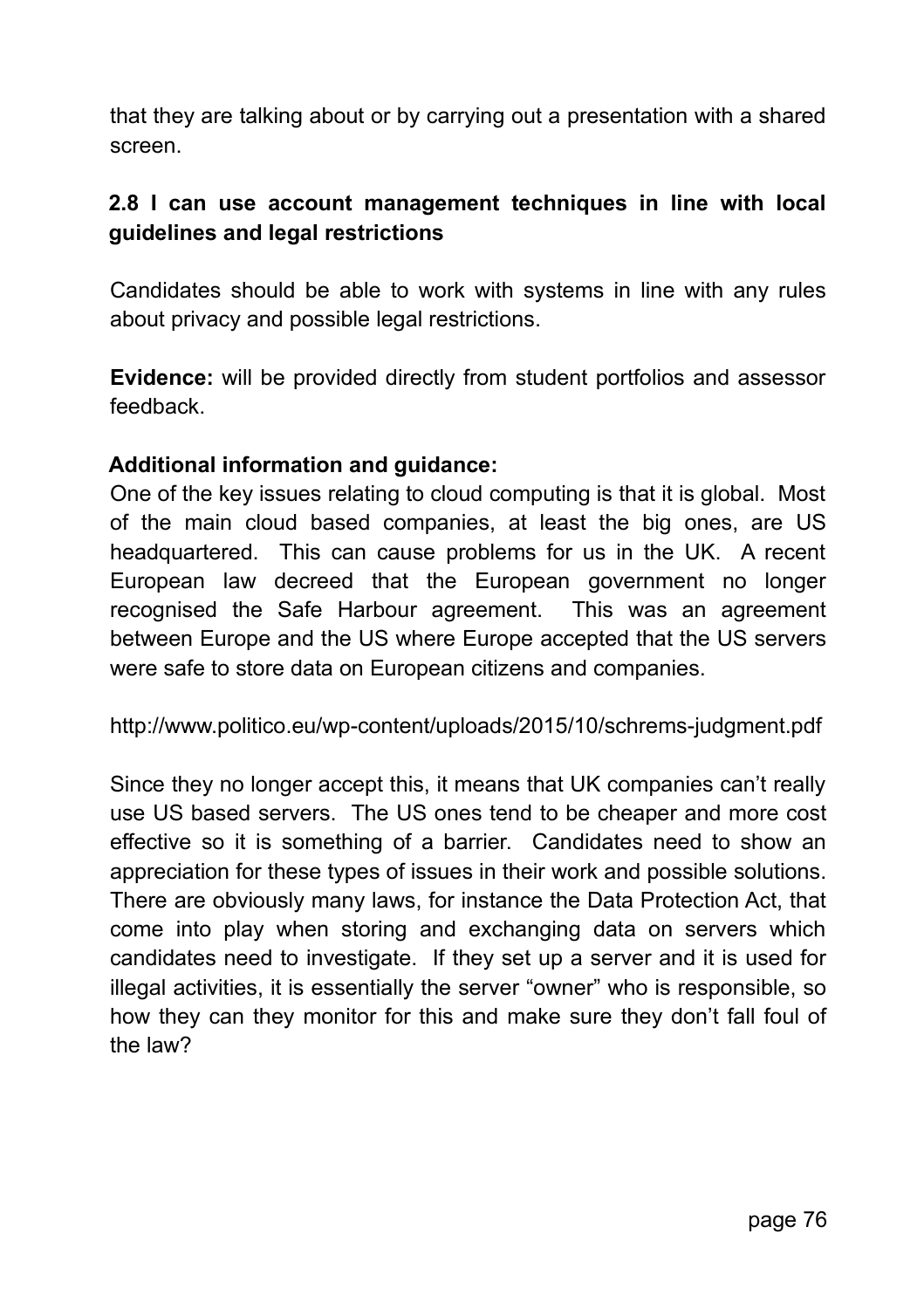# **3. Candidates will analyse and evaluate the interoperability requirements and suggest solutions**

### **3.1 I can analyse system needs based on effectiveness and efficiency**

Candidates should be able to show clearly what the system can achieve with examples of efficiency and effectiveness.

**Evidence:** will be provided directly from student portfolios and assessor feedback.

#### **Additional information and guidance:**

As students investigate various systems, they should become increasingly proficient at understanding the complex needs of the system and begin to be able to recommend the best ways to improve the system. The improvements will be in terms of how effective it will be or could be. Effectiveness is a qualitative term for the most part. Do the new features make it easy to complete tasks, is it more enjoyable to use and accessible for people with limited prior skills and knowledge. These types of issues will help to make the system work better and therefore be more effective. Issues of efficiency are more quantitative in focus. If the existing system takes a day of technical time to do a back-up, but only takes 5 hours on the cloud based system, this is a clear and visible measure of the efficiency gains. The terms do overlap to some extent and quantitative and qualitative labels should only be used as loose guides in working with this criterion. As long as the candidates written analysis has some examples to back up their claims, then this will be satisfactory.

#### **3.2 I can document and describe system needs to match outcomes**

Candidates should be able to write clear and unambiguous documentation to match their outcomes to requirements and needs.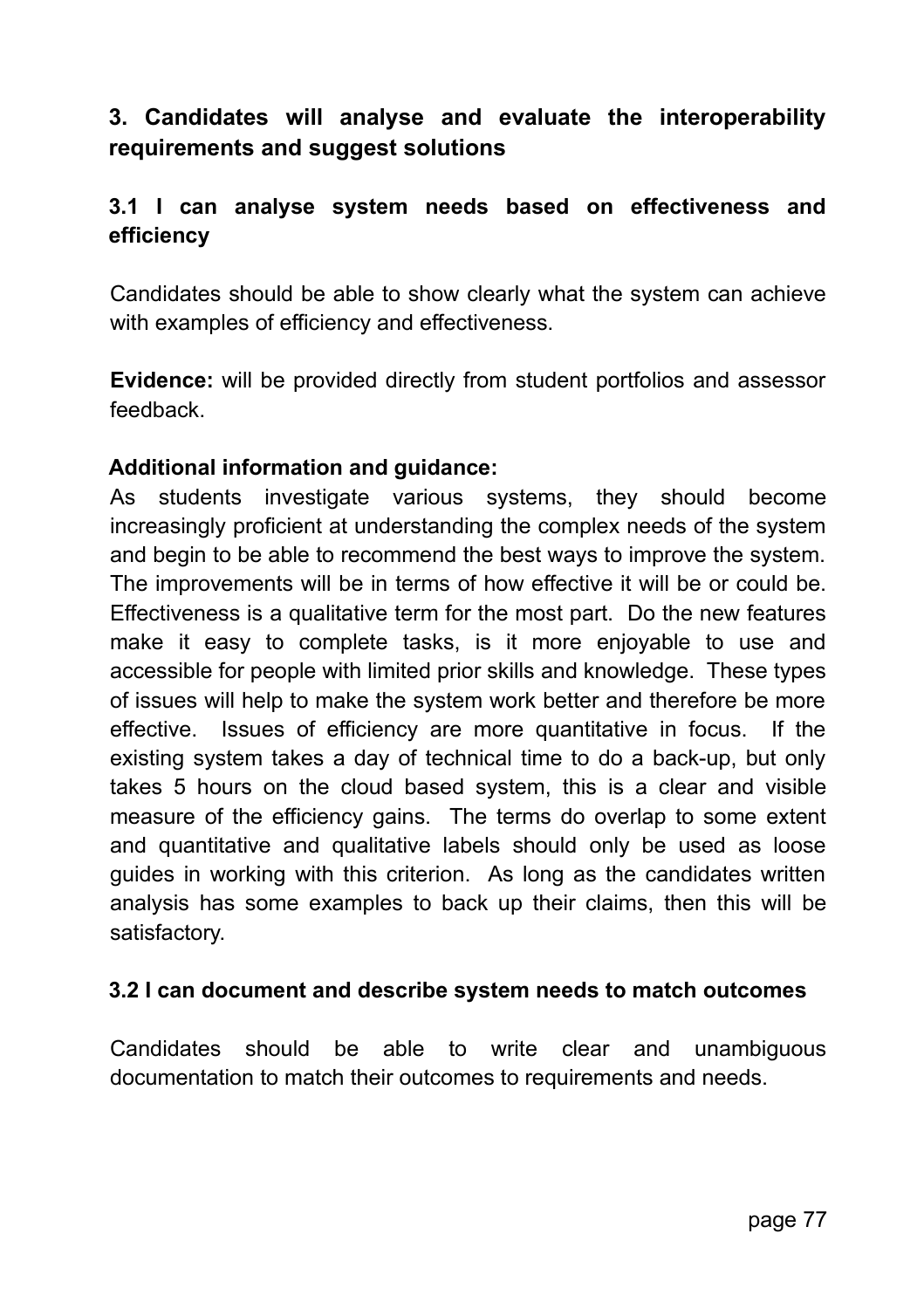**Evidence:** will be provided directly from student portfolios and assessor feedback.

### **Additional information and guidance:**

In most projects and investigations, there is a basic need set at the outset. Most candidates will set themselves these types of needs. For example, the basic need to go further in education will require an outcome of 3 good A levels. The candidates can then set about a plan on meeting this end goal. The same applies to system analysis and development. Candidates need to look at existing systems and determine some of the areas of weakness (criterion 3.1 above). This information will give them clear objectives to meet and if these have been discussed with the client, meeting these objectives should satisfy the needs. In some cases, clients will be unaware of what is possible, so will need some clear and understandable guidance. Therefore, the need for clear documentation in this process can not be overstated. The documentation should set out the agreed needs, show analysis and examples of how these should be met, and end with some conclusions about how well these were met.

## **3.3 I can describe and explain different file types relating to expected needs and outcomes**

Candidates should be able to show a good understanding of the range of file types required.

**Evidence:** will be provided directly from student portfolios and assessor feedback.

### **Additional information and guidance:**

The overall analysis will indicate different tasks within the system and these tasks may well require different data types. For example, most LAMP based data management systems will have a web based front end for the collection of data, this will use HTML, XML or PHP file types. The data collected will be stored and analysed as part of a database which will likely be an SQL type of system. The data will need to be output and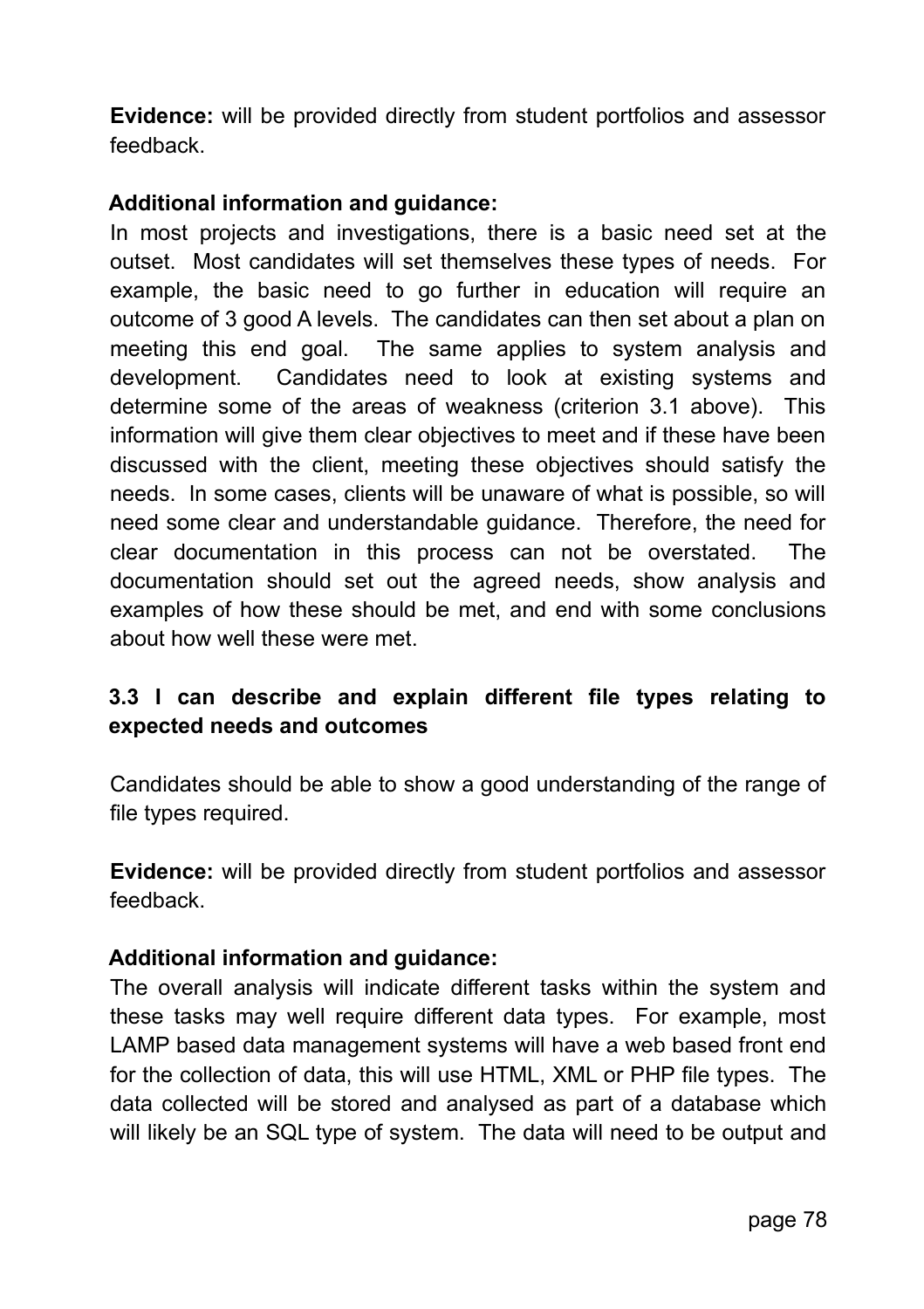presented in other forms for people to understand and look at so this could be some type of document or portable document type and these may well contain graphic elements such as PNG or SVG files. This level of detail will need to be shown in the documentation and planning process of the candidate's work and will show that they understand the micro and macro elements of system design and analysis.

## **3.4 I can describe and explain file extensions in terms of strengths and weaknesses**

Candidates should be able to detail the different file types deployed in their solutions and list their attributes that make them suitable or not.

**Evidence:** will be provided directly from student portfolios and assessor feedback.

### **Additional information and guidance:**

The different characteristics of file types and extensions are important for good system reliability and functioning. It is also important to have an awareness in terms of system longevity. the recent announcements by Google and Apple to no longer support Flash based videos is an example of making sure you appreciate what is occurring in technology and as much as possible make your system designs future proof. One advantage of using open file types and standards is there is more chance that they will continue to be developed and supported and will work with other existing open standards. Candidates should show this level of awareness when describing the files they are using in their designs and investigations.

## **3.5 I can present my research and match my findings to the requirements of different needs and expectations**

Candidates should be able to professionally present their overall findings.

**Evidence:** will be provided directly from student presentations and assessor feedback.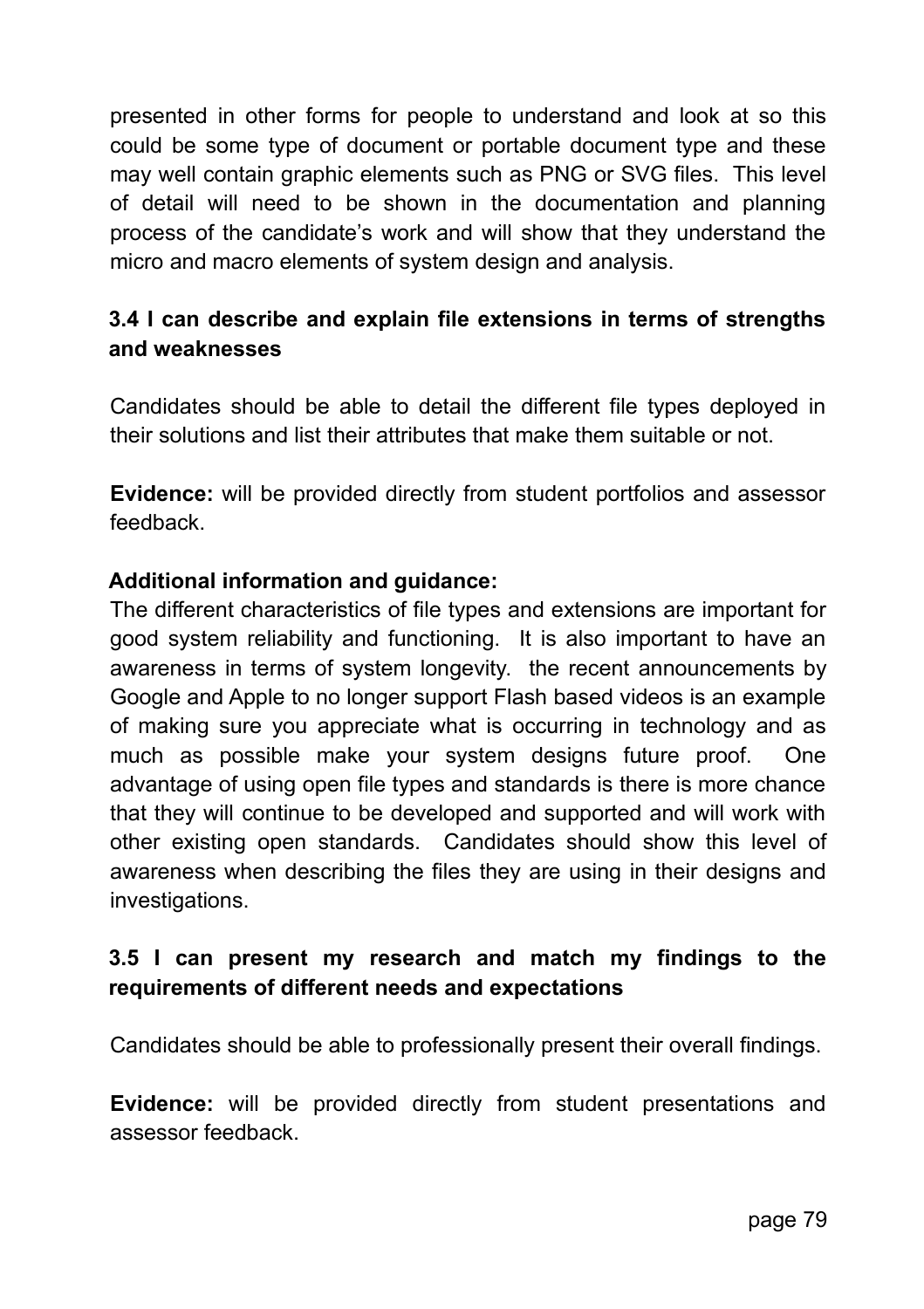## **Additional information and guidance:**

Once they have completed all of their research and analysis, they should be in a position to present their material to their client. The presentation should be professional and cover all of the main areas of interest to the client and not be overly complicated. The client can investigate their findings in more detail in supplementary documents and links. The presentation should convince the client of their solution and they should be prepared to answer questions and get some critical feedback in order to improve their offering.

The reasons will probably vary as much as the clients themselves, but some common themes are likely to be:

- 1. **Cost** does it save the client money? It does not have to be an instantaneous saving and could be something relating to TCO (Total Cost of Ownership) and take several years to be realised.
- 2. **Usability** if a small company can use the account management system and not have to rely on external experts to assist them, this is a significant saving in time and money.
- 3. **Security** is the backup and storage of their data regular and secure? Is it monitored so that there is always a reliable copy that can be retrieved? The more you pay, the better the future proofing and it is like insurance, it costs a lot, but nowhere near as much as if you don't buy it and have a disaster.
- 4. **Future-proofing** is the solution likely to be around and improve over time or will the cloud company be gone in 3 years and leave you with no access to your valuable data. Some cheap hosting packages use old operating systems and do not update them for you. If you use front-end software that requires up-to-date versions of key software like PHP, you might not always get it or have to struggle to install it yourself.
- 5. **Support** is there plenty of help on technical issues or is it all DIY. Most cheaper are that way because the help is via you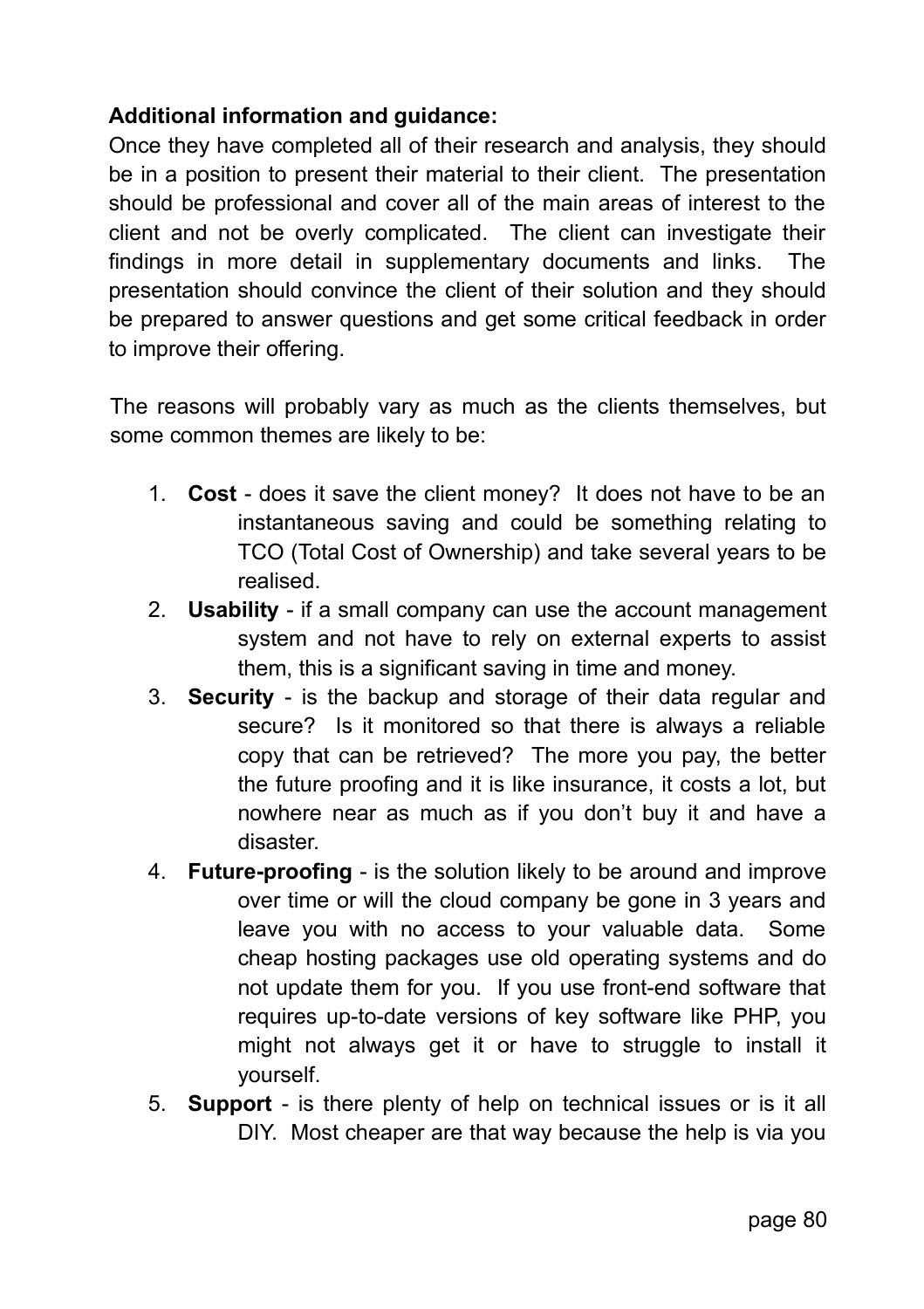reading lots of books and web pages or using public forums. This might be enough, but perhaps not for all small businesses.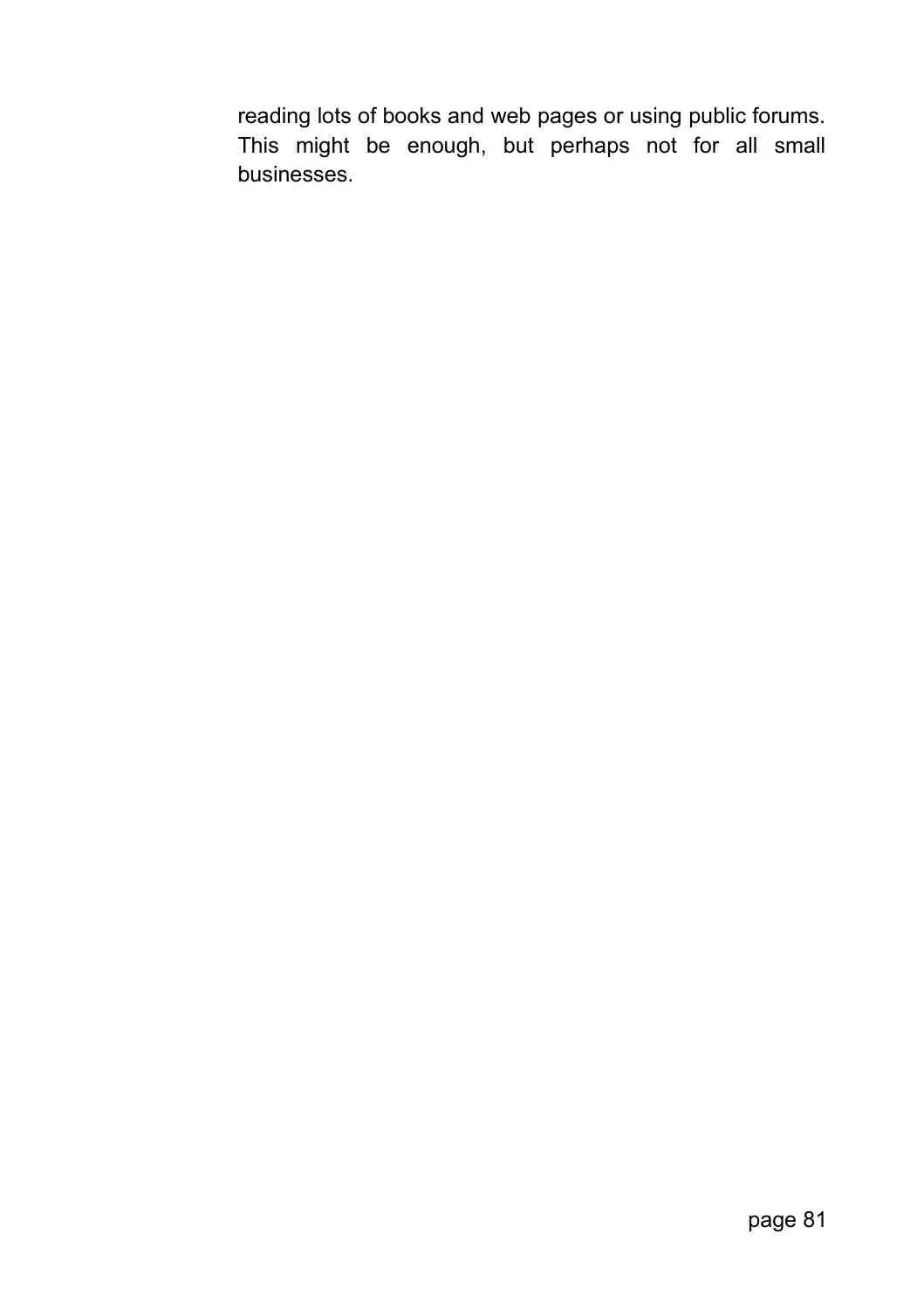## **Level 3 Unit 41 - Cloud Based Systems and Security (5 credits)**

| 1. Analyse and describe the<br>key elements of cloud<br>based systems                                                                      | 2. Describe and assess<br>the data management<br>needs for cloud based<br>systems                                                     | 3. Critically evaluate<br>the security aspects of<br>cloud based systems                               |
|--------------------------------------------------------------------------------------------------------------------------------------------|---------------------------------------------------------------------------------------------------------------------------------------|--------------------------------------------------------------------------------------------------------|
| 1.1 I can describe and compare<br>the main hypervisors used to<br>deliver cloud computing                                                  | 2.1 I can evaluate the key<br>hardware and software<br>required for big data solutions<br>and describe how it is used                 | 3.1 I can analyse and<br>research the main threats to<br>cloud based systems                           |
| 1.2 I can describe the main<br>systems used for cloud based use<br>and list their main features                                            | 2.2 I can analyse the data<br>requirements of different<br>situations                                                                 | 3.2 I can describe the<br>threats to cloud based<br>systems and give examples                          |
| 1.3 I can analyse the features of<br>the main cloud based systems and<br>services                                                          | 2.3 I can describe how the<br>data needs of different<br>companies and usage will<br>affect the data needs                            | 3.3 I can describe and<br>recommend ways to<br>minimise threats to cloud<br>based<br>systems           |
| 1.4 I can assess the strengths of<br>the cloud based services on offer<br>and give clear examples to<br>illustrate my conclusions          | 2.4 I can describe the different<br>types of data management<br>system available                                                      | 3.4 I can describe the laws<br>which affect cloud based<br>services                                    |
| 1.5 I can asees the weaknesses<br>of the cloud based services on<br>offer and indicate ways to<br>minimise the impact of these<br>problems | 2.5 I can assess the strengths<br>of data management systems<br>and recommend the best in<br>terms of effectiveness and<br>efficiency | 3.5 I can describe the<br>licenses and their impact on<br>cloud based services                         |
| 1.6 I can evaluate cloud based<br>services and systems against<br>desktop based systems                                                    | 2.6 I can evaluate data<br>management and attempt to<br>predict future trends                                                         | 3.6 I can evaluate the impact<br>of laws and licenses on the<br>development of cloud based<br>services |
|                                                                                                                                            | 2.7 I can analyse the legal<br>implications of cloud based<br>data storage and retrieval                                              |                                                                                                        |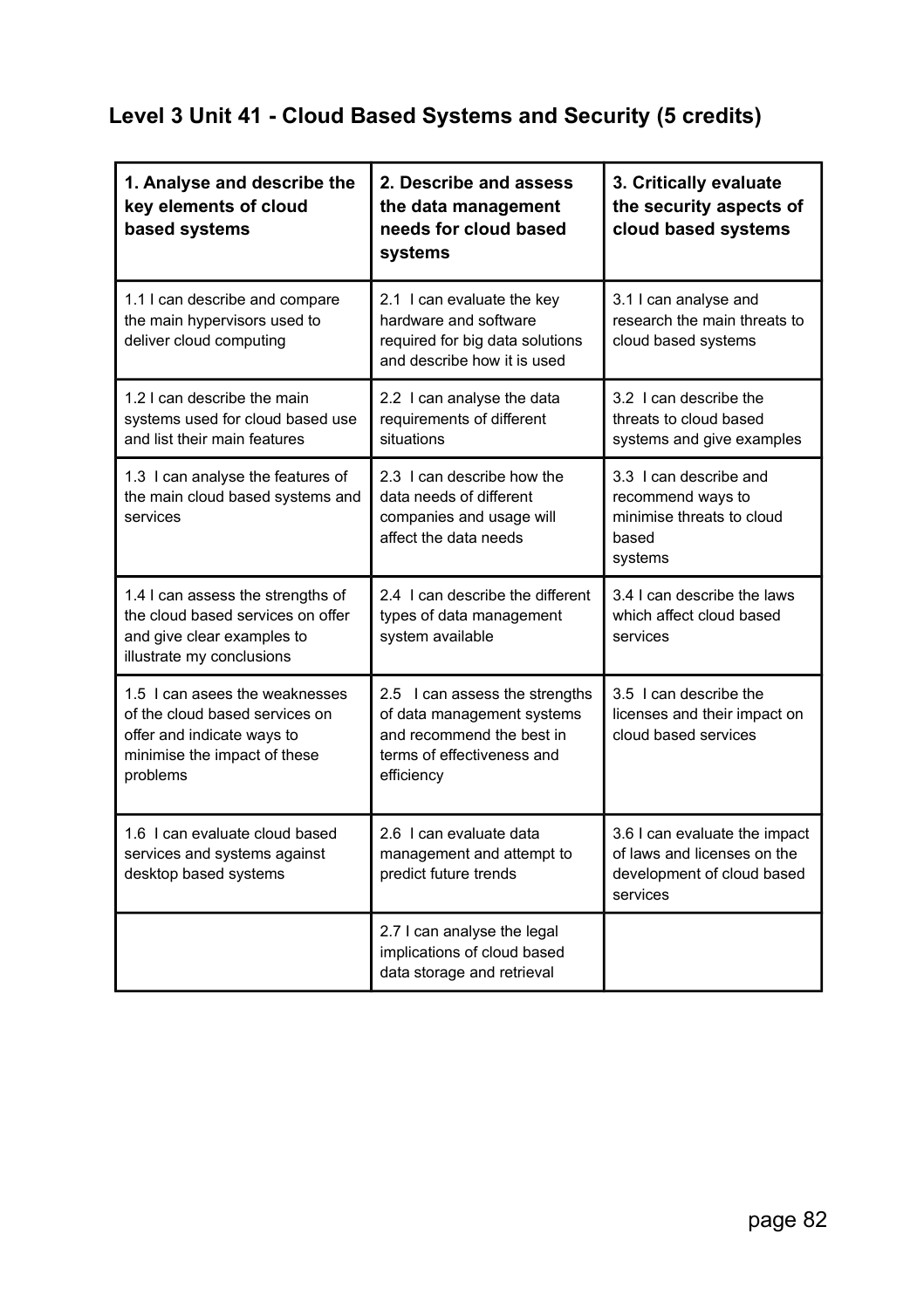### **Expansion of the assessment criteria**

## **1. Candidates will analyse and describe the key elements of cloud based systems.**

## **1.1 I can describe and compare the main hypervisors used to deliver cloud computing**

Candidates should be able to describe the key features of hypervisors.

**Evidence:** will be provided by portfolios and reports as well as assessor feedback.

#### **Additional information and guidance:**

Candidates need to describe the main hypervisors on the market and compare some of their features. They need to define what a hypervisor does and what it needs to do. This will then determine some of its features. Most hypervisors are management systems which take a host machine and create spaces inside the machine to allow it to run other machines. Students can explore how this works by installing the hosted hypervisor software VirtualBox and running a guest system on it. If their main machine is windows, they can get a Linux OS disk and run the entire Linux system inside their windows machine. As far as the guest system is concerned, it has access to all of the host machine's resources.

#### https://www.virtualbox.org/

There are TLM videos on how to use this here: http://mediadrop.tlm-testserver.co.uk:8081/categories/open-systems-management

Some useful eBooks can be downloaded here: http://ubuntu.cloud/

## **1.2 I can describe the main systems and hardware used for cloud based use and explain their main features**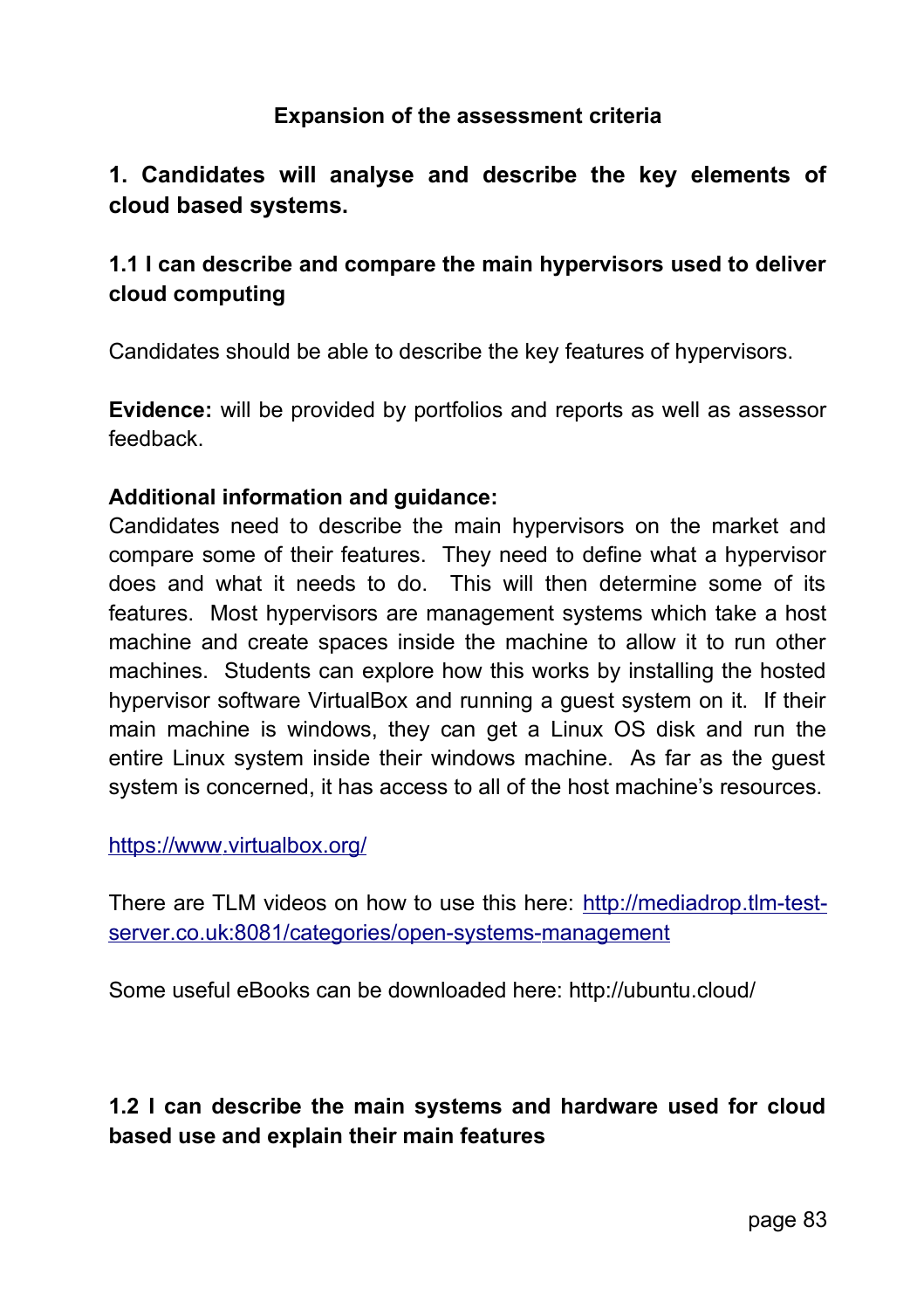Candidates should be able to describe the purpose of their work and why using IT adds value to it in some way or ways.

**Evidence:** will be provided directly from the presentation of work in web pages that has clear purpose and describes the purpose of the work.

### **Additional information and guidance:**

Candidates might describe the audience at which they are targeting their work and any aspects of the work that makes it particularly suitable for the audience e.g. "I presented a science investigation using a web page with links to references so that a future employer can see the quality of my work simply by knowing the URL". "I used a public web page to collaborate with my friends in producing an information page about the local environment because it enabled us to work together effectively. It also made it easy for other people to contribute and made the results easy to link to other similar sites". They should be able to fully explain the key characteristics of writing formally on a web page to present part of an e-portfolio as opposed to the style used for chat and instant messaging of friends. The candidate will show evidence of understanding relevance in relation to purpose. Information that is irrelevant to a task will not support its purpose and inaccurate or biased information could be against the purpose. The main difference between Level 3 and Level is that in Level 3, the quality of explanation needs to be explicit and clarity of understanding, whereas in Level 2 it is enough to describe the purpose e.g. from a list of options or other supporting structures. Their documented web pages, blogs and/or files should contain detailed explanations in keeping with the guidance here.

## **1.3 I can analyse the features of the main cloud based systems and services**

Candidates should be able to show a detailed understanding, through research, of the main features of cloud based systems.

**Evidence:** will be provided by portfolio work and assessor feedback.

### **Additional information and guidance:**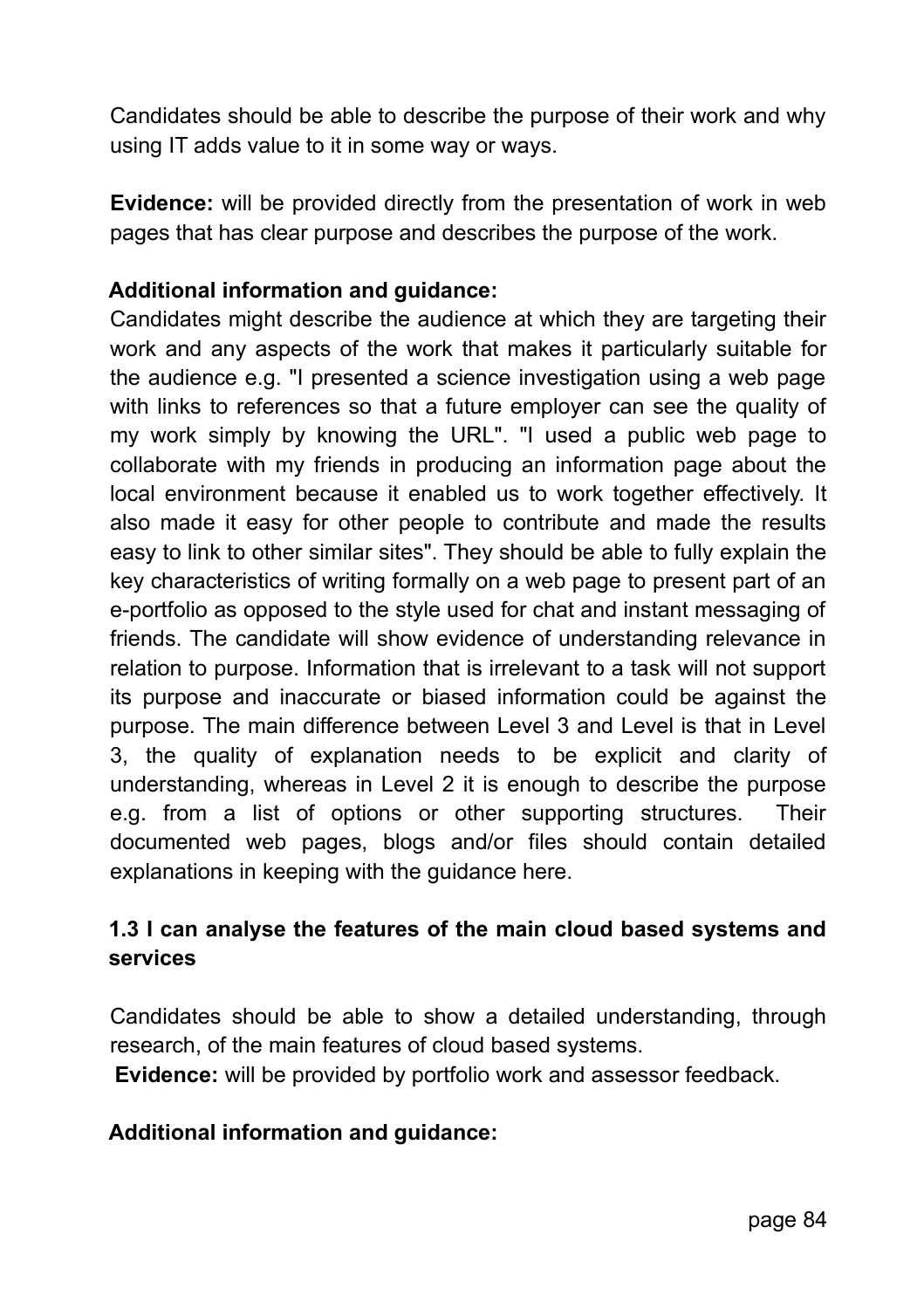Candidates need to explore and comment on the services that are available for cloud based systems. It would be useful to have a table or report like format where they identify the main elements and give some detailed descriptions of what they do and why they are included in any package. Features will include things such as the amount of support available, the types of services in terms of range so that they can be compared and contrasted across providers. What sorts of policies and procedures back up their offerings. What is the overall scope of the features and what would a service be like without them. How quickly can the system scale and contract for needs. How much can the user do on their own and how much requires an intervention from the company that runs the service. Candidates can download and analyse a company's SLA (Service Level Agreement) and see what level of quality they can expect.

## **1.4 I can assess the strengths of the cloud based services on offer and give clear examples to illustrate my conclusions**

Candidates should be able to draw clear conclusions from their research and analysis.

**Evidence:** will be provided by portfolios and feedback from assessors and clients.

#### **Additional information and guidance:**

Candidates should be able to use the information they gather to make informed decisions. If they are working with a client to recommend cloud based services to them, for example to replace an office based server with a cloud one for email, they need to be able to give clear justifications backed with evidence. Much of the material provided will be marketing material which is sometimes exaggerated in order to make sales. If they read around the topic enough they should be able to separate some of these myths from reality to make good choices. What is a strength and how might it be measured? What reference points do they need to use to assess these strengths?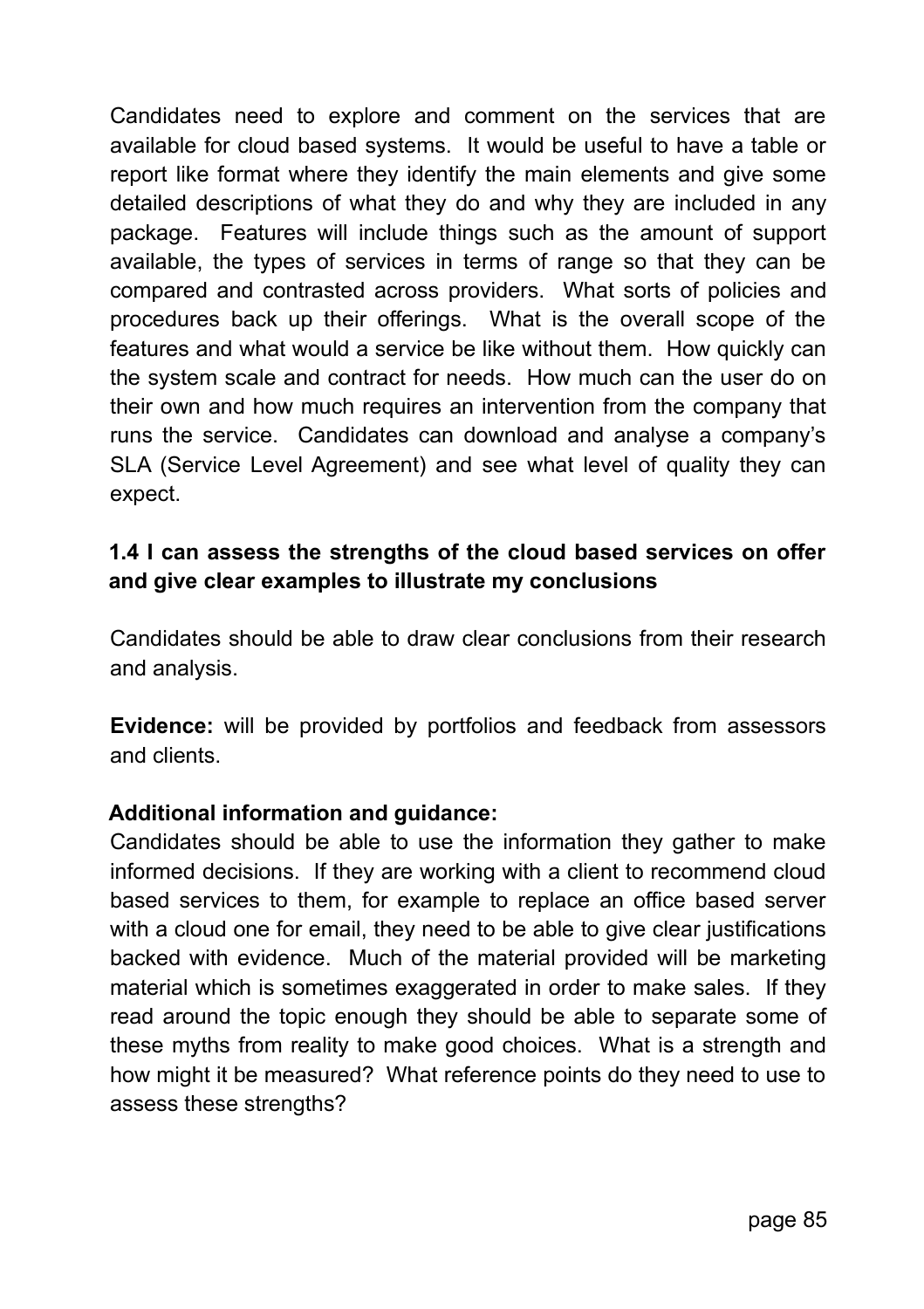## **1.5 I can assess the weaknesses of the cloud based services on offer and indicate ways to minimise the impact of these problems**

Candidates should be able to document and comment on the aspects of cloud computing which are not quite fit for purpose.

**Evidence:** will be provided by portfolio work and assessor feedback.

### **Additional information and guidance:**

As with all things in life, nothing is entirely a perfect match for your needs. Cloud computing has many strengths, but also has some weaknesses, though this really depends on your perspective. A weakness does not always mean that the service is not right and it could be that a workaround is required. Candidates need to show that they understand the nature of the services on offer to such an extent that they can recommend their use with some caveats. It might mean that they recommend a compromise which has most of the benefits of a cloud based solution, but the user has to accept a few issues that can't be overcome. An example here might be that the client has huge data storage needs, but little in terms of traffic and processing power. It might be that the candidate will recommend that the user has to download and archive data regularly in order to benefit from the other services, without incurring extra charges for their data storage, assuming it can be archived without disruption to what the company offers. It may be that the best service on offer is US based and because of EU restrictions, the client needs to keep personal data on a local server while still using the cloud services for their main needs.

# **1.6 I can evaluate cloud based services and systems against desktop based systems**

Candidates should be able to offer clear and detailed examples of a side by side comparison of some key services of cloud versus local.

**Evidence:** will be provided directly from portfolio evidence and assessor feedback.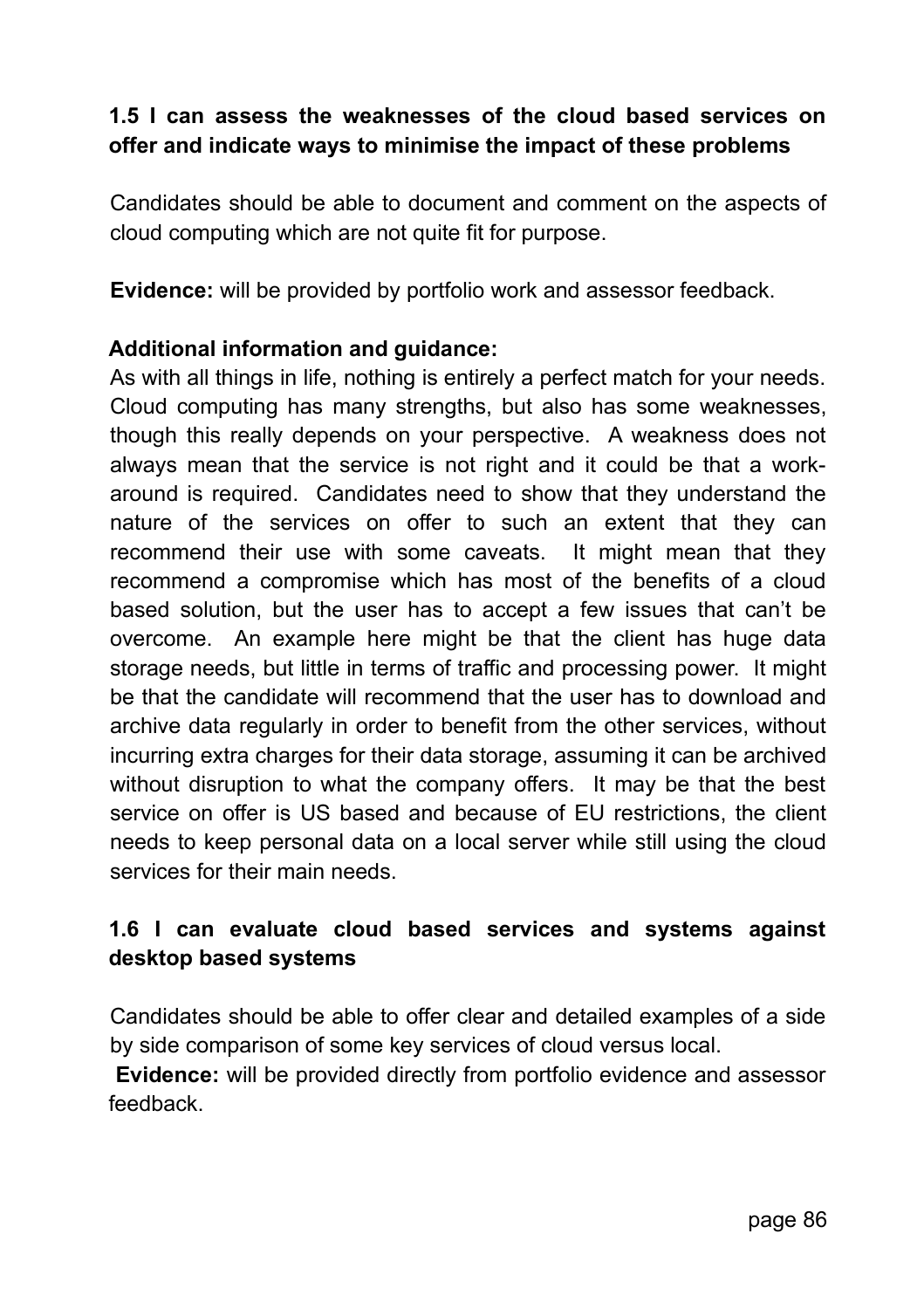### **Additional information and guidance:**

In most cases, cloud based servers are virtual machines that are hosted in data centres around the world. Companies that offer cloud systems have large physical servers themselves, but the resources of these systems are pooled and combined across multiple data centres to offer flexibility and scalability. Therefore, if you purchase a cloud based server, it should be the same as having one in the office next door. What then are the differences? Is there a way to compare like for like between the two systems? One example might be in terms of storage. If you have your own local server, adding storage and extra memory is relatively easy as you can physically add them. With cloud services you only really pay for what you use, so you would only need to pay for this when required. having said that, the cost of storage and memory might be relatively high in comparison. A basic Cloud Server from most providers would cost (in February 2016) as little as £8 per month for a 1 CPU, 2GB RAM, 25GB storage device. To double all of these resources would be only £16 and £30 for quadruple. To buy a server yourself would be expensive if you bought a proper system and not just a desktop PC with lots of RAM and drive space. However, adding a 1TB of storage to your own server would be less than adding 50GB to the cloud server. The other issue is even with fast broadband, you will not get the access speed of a proper Tier 1 data centre.

A table or report comparing these features and giving some examples will be required for this criterion.

## **2. Candidates will describe and assess the data management needs for cloud based systems.**

## **2.1 I can evaluate the key hardware and software required for big data solutions and describe how it is used**

Candidates will need to list and evaluate in detail the main components of a system with reference to the needs for big data.

**Evidence:** will be provided by reports and assessor feedback.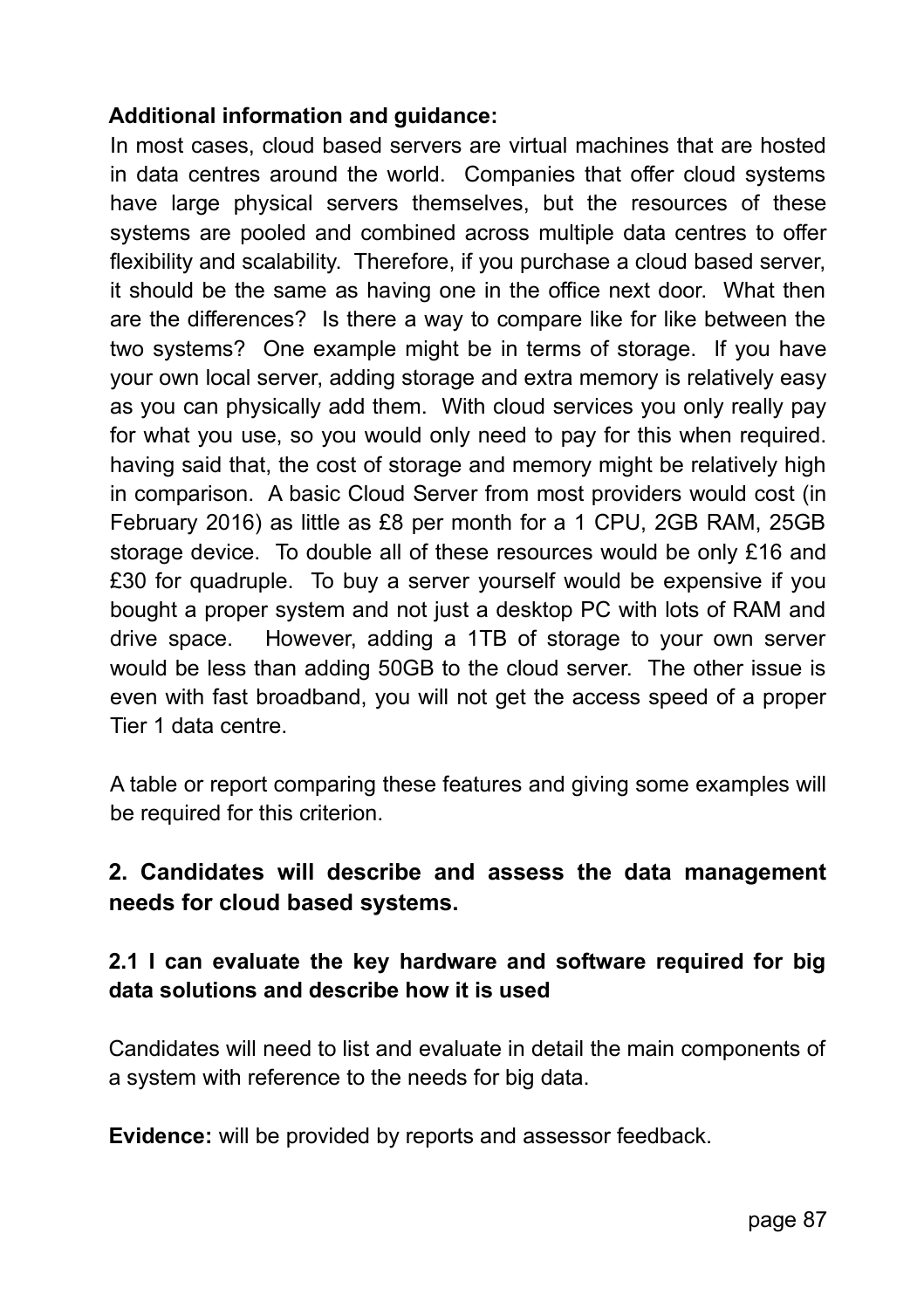## **Additional information and guidance:**

Candidates should at first define what big data is in order to set the scene for how the needs of it can be achieved. As an example of the scope of big data, in 2012 alone 2.5 exabytes of data were created every day. That is 2,5,000,000,000,000,000,000. Every single device around us is Internet aware and capturing and transferring data. The idea with big data is that if this can be analysed, companies and governments can determine trends and act on them. This volume of data, however, requires massive computing power, storage and transfer capabilities and other aspects which are beyond most traditional servers. In most cases, it can only be fully managed by using parallel processing, so pooling the resources of 100s or 1000s of computers together.

Candidates at this level should be able to define the hardware and evaluate how effective it might be, as well as looking at some aspects of the software involved. They do not need to have an in depth understanding of the more detailed aspects of functionality. They should be able to give some detailed examples to illustrate their findings however and there are plenty of examples around such as weather predictions or epidemiological studies of health trends etc.

### **2.2 I can analyse the data requirements of different situations**

Candidates should be able to describe the requirements of a range of situations.

**Evidence:** will be provided from portfolios and assessor feedback.

### **Additional information and guidance:**

Candidates should be able to work with different organisations and be able to take some details from them about overall usage and from this determine their data needs. The key determinants will be traffic requirements and data storage needs. An email server requires hardly any processing power, though it may require a great deal of data storage capacity if the email needs to be kept for a long time. Schools offer real challenges in terms of cloud based services as they have 100s of logins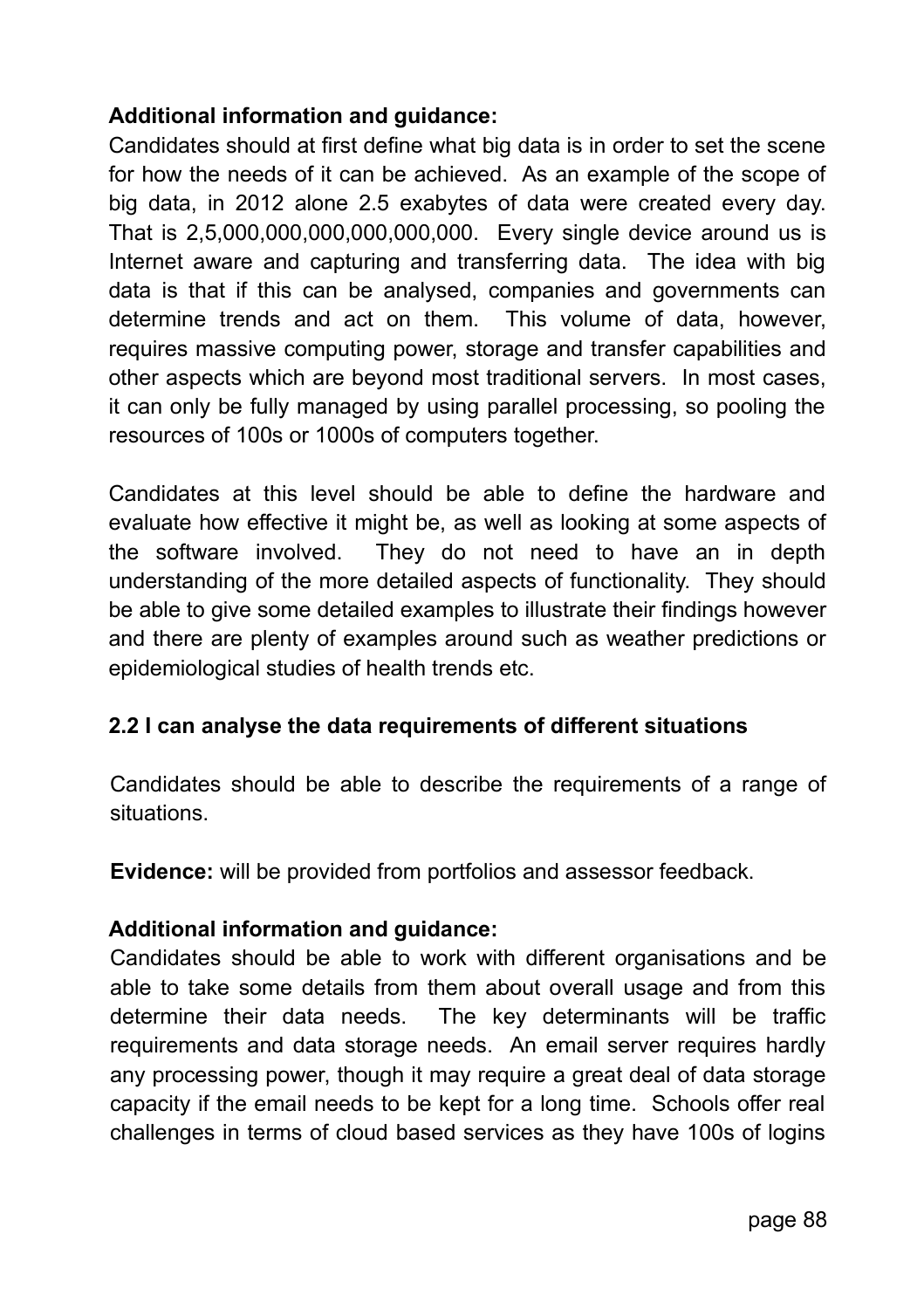at peak times which requires processing power. If a school has a web based system that all staff and students need to use, they will have very high levels of **concurrency**. At certain times of the day, i.e. the first lesson in the morning and afternoon, virtually every computer will be trying to login to the system. The web software and database that manage this system will be dealing with all of these people wanting the same resources at the same time. The server will be in overdrive to cope. In contrast, a system such as a social media site may have millions of users, but they will not all be active at the same time so the server needs will be very different. candidates need to give examples such as these to illustrate data needs in order to process and manage data in different circumstances and for different purposes.

## **2.3 I can describe how the data needs of different companies and usage will affect the data solutions**

Candidates should be able to describe the range of uses of data.

**Evidence:** will be provided from portfolio work and client feedback.

#### **Additional information and guidance:**

Candidates need to expand on 2.1 and add some extra details about specific usage of data. Is the data need for a great deal of analytics, therefore the data has to be processed regularly and reports generated, or is the data just required to be stored and backed up regularly for archival reasons. These different data needs will determine the types of systems and services needed for the job. Candidates should be comfortable enough to make basic recommendations of system solutions based on some data needs as this will drive the required solution given.

### **2.4 I can describe the different types of data management system available**

Candidates should be able to describe a range of data management tools.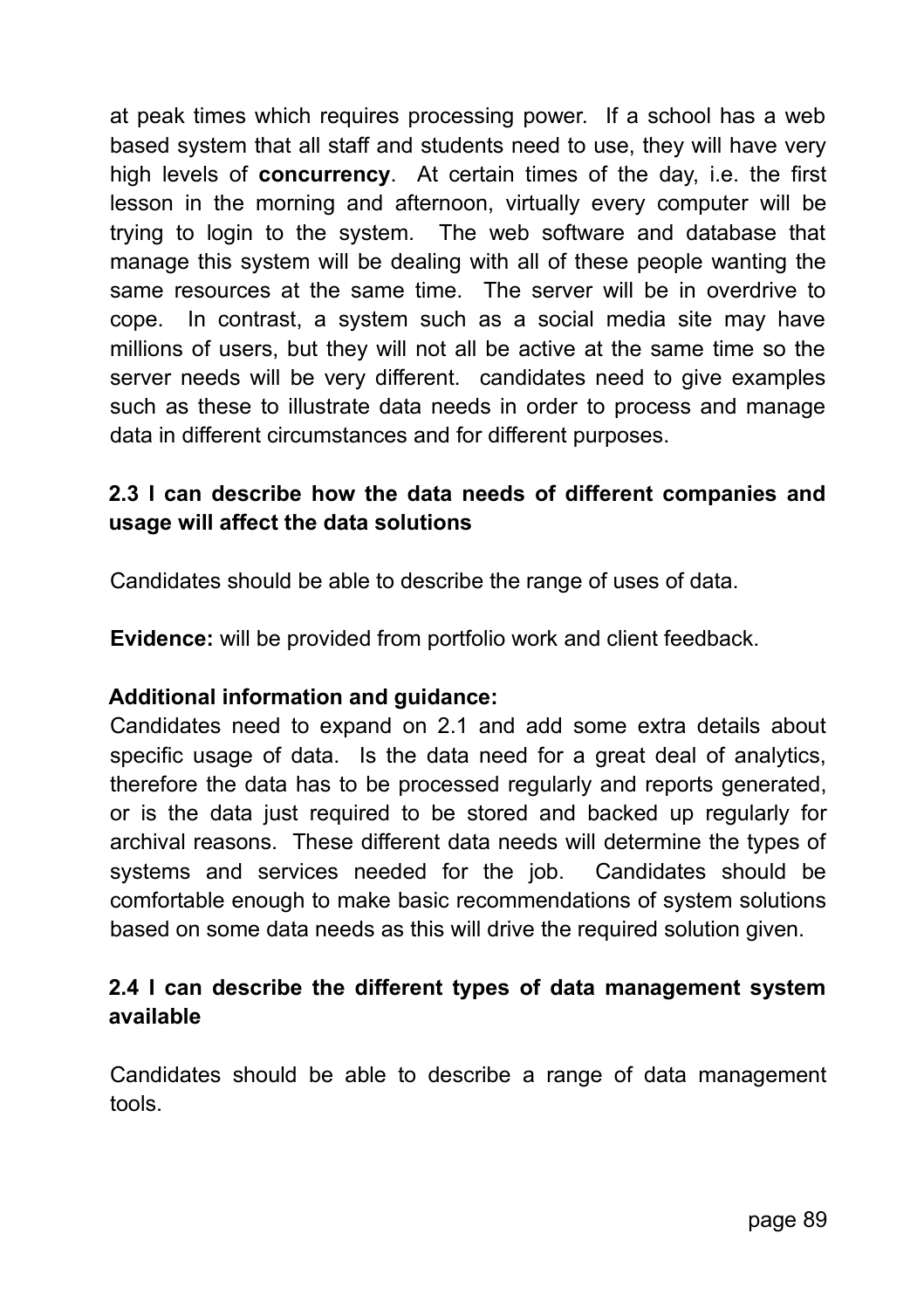**Evidence:** will be provided by reports of reflective journals.

### **Additional information and guidance:**

Some common examples of data management systems will help to illustrate the range of ways that data is used. For example, many companies that are sales based use a CRM (Customer Relationship Management) system which tracks all of the details and interactions of possible customers (leads) and actual customers. Most candidates will be familiar with school and college based MIS (Management Information System). These are used to store personal information about students and also information about their time-tables and upcoming examinations. There are many other examples and candidates just need to describe some of their main features and give examples of their use, especially focussing on what they are designed to do with data.

## **2.5 I can assess the strengths of data management systems and recommend the best in terms of effectiveness and efficiency**

Candidates should be able to give examples from different systems and rate these in terms of fitness for purpose and expectations.

**Evidence:** will be provided by reflective journal entries and assessor feedback.

#### **Additional information and guidance:**

Candidates can explore different data management systems and look at their main strengths. Do they deliver on what they say? A good resource here is the open source software testing site:  [http :// www. opensourcecms. com/](http://www.opensourcecms.com/)

Candidates can log in and test these systems as an administrator and as a user and see their features.

What makes a system effective and efficient?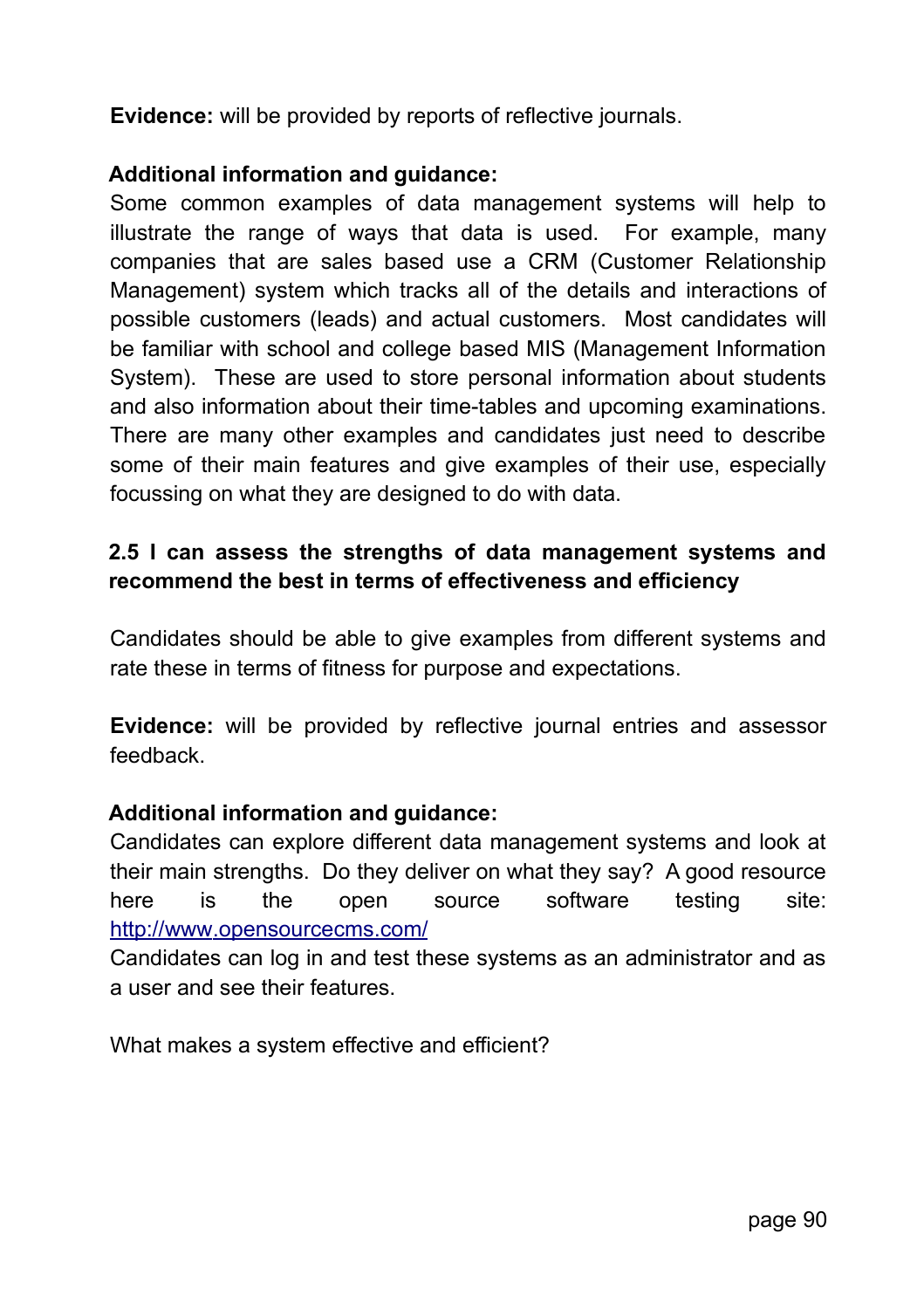Most cloud based systems, for example Facebook, Amazon and eBay, run on Linux servers. Candidates should be familiar with the LAMP stack (Linux, Apache, MySQL, PHP) or similar for these types of services.

#### https://en.wikipedia.org/wiki/LAMP %28 software bundle %29

One of the world's biggest companies that not many people know about is Oracle who make large scale databases. Some of these organisations need to be investigated and evaluated.

## **2.6 I can evaluate data management and attempt to predict future trends**

Candidates should be able to make an informed judgement from their studies about data management.

**Evidence:** will be provided by blogs or reflective journal entries.

### **Additional information and guidance:**

Candidates have explored the current trends in data management and looked at the issues such as big data. In their opinion, backed with some examples, where do they see the industry heading in the next 5 or 10 years. This is the sort of information that is important for when they work with clients. Should their clients use cloud computing now, or should they wait and see. Are some of the problems with security and ownership such that it is never worth the effort?

## **2.7 I can analyse the legal implications of cloud based data storage and retrieval**

Candidates should be able to write in detail some of the legal considerations around cloud services.

**Evidence:** will be provided by the project, reports and assessor feedback.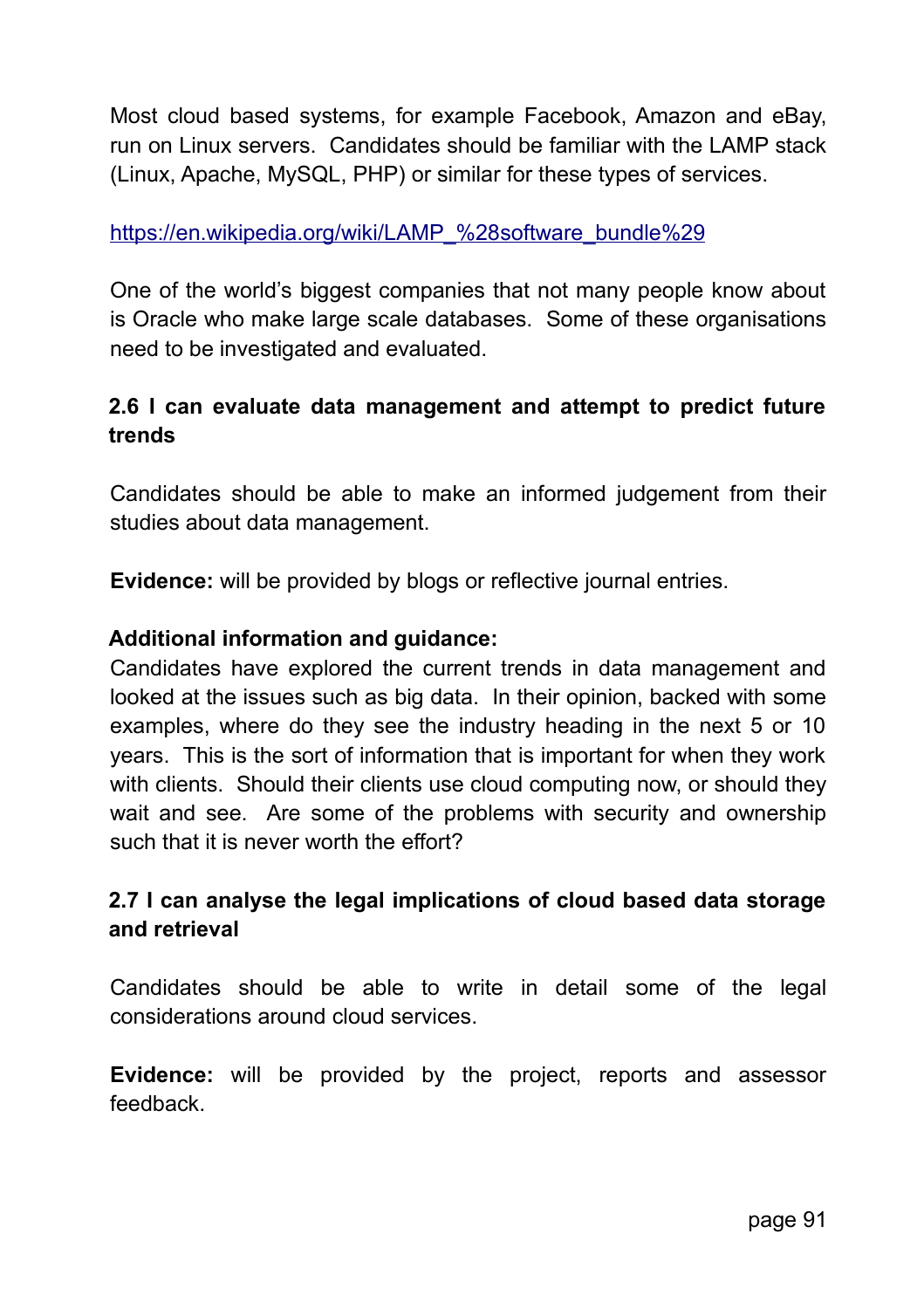### **Additional information and guidance:**

One key strength of cloud computing is also a relative weakness in some ways. One of the main concerns that companies have, particularly companies dealing with very private data, is who actually owns it? Recent issues have being aired in Europe where all of the cloud based companies, at least the larger ones, are US based. The European government accepted that their servers were safe enough to manage European citizen data, but no longer. If a company you use for cloud services goes bankrupt and closes down in a short space of time, how do you get your data back? These are some of the issues of this situation and candidates need to reference some of the laws and frameworks which currently govern data storage and retrieval.

## **3. Candidates will critically evaluate the security aspects of cloud based systems.**

### **3.1 I can analyse and research the main threats to cloud based systems**

Candidates should be able to demonstrate a good level of understanding of security issues.

**Evidence:** will be provided by a report or portfolio.

### **Additional information and guidance:**

The cloud is an always on and always accessible service and now has some of the biggest, and therefore most valuable, data in the world. It therefore is a natural target for organised crime and disaffected people with computing skills. In a way, the threats are no different to your own home threats, but the sheer scale of the problem is different and the reward for hackers huge. Recent articles in the media highlight the scale of issues where companies such as telephone companies can lose millions overnight due to the lack of confidence in their security. Problems experienced by TalkTalk in late 2015 turned out to be not as bad, scale wise, as first predicted, but the damage financially through lack of confidence in the company as a result of the leak was irreversible.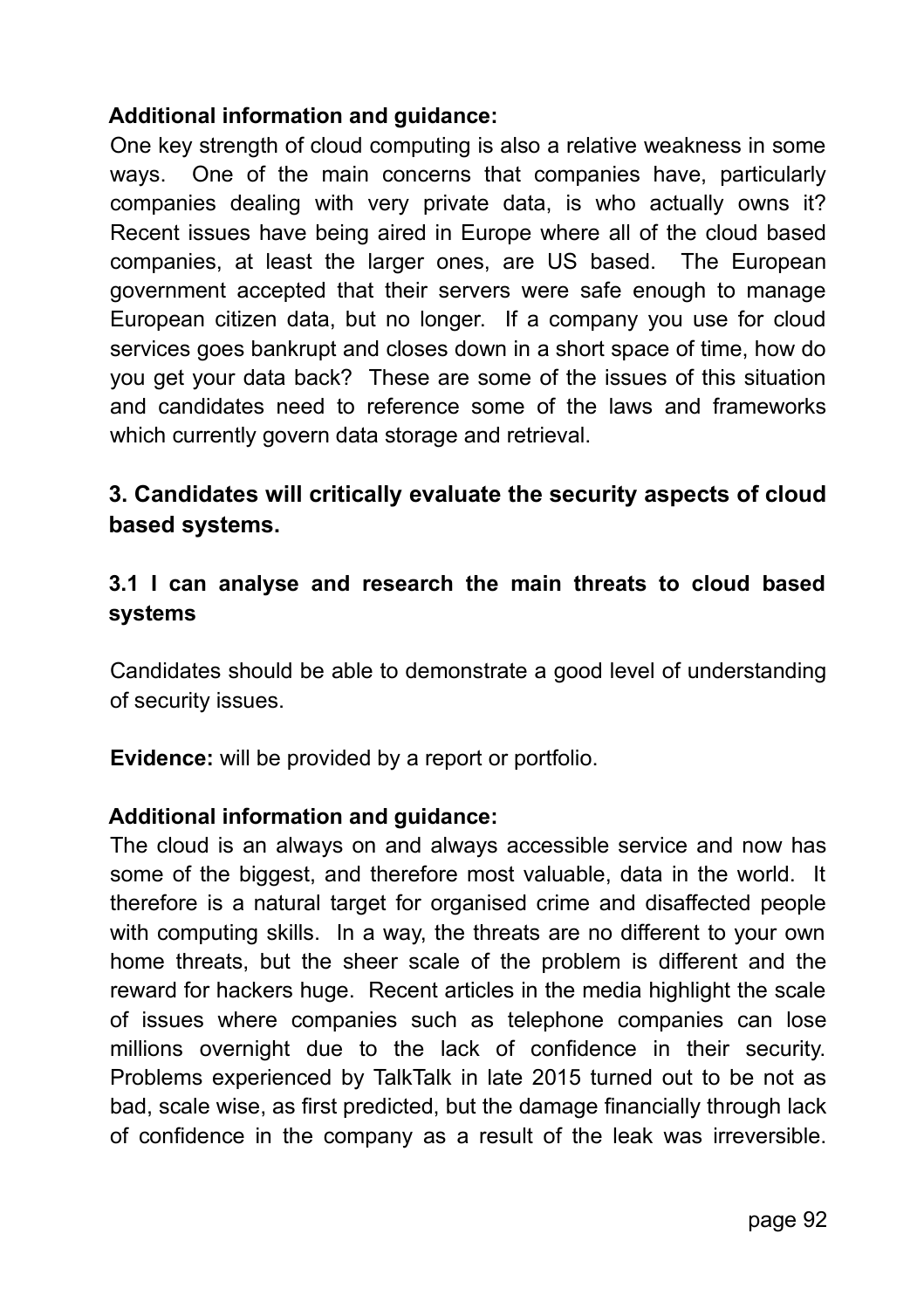other potential threats in terms of finance could be in the compromise of systems such as the stock exchange systems. if people managed to hack into the London Stock Exchange system, they could cause billions of pounds in damage. If people hack into cloud based systems used by something like hospitals of airlines, they could cause mass deaths and panic. The high stakes involved in cloud based systems and services means that the threats are constantly monitored. Just recently a security flaw was found in some Linux code. Since Linux systems run 80% of the Internet and most mobile phones this is a large scale problem. The key point about open source is that these problems are found and then fixed, in proprietary systems, you rarely find out.

The threats to systems are generally: physical, hardware or software based.

- 1. **Physical** most damage to systems is caused by internal personnel. They may be disgruntled or have other issues with the company and cause damage or disruption from the inside. Most companies, such as ISPs, have high levels of checks on personnel and even clients who use the centres need to go through very thorough checks before they can enter the centre to work on their own servers. If possible, it would be useful for schools or colleges to organise a visit to an ISP or large company to see the security on offer.
- 2. **Hardware** hardware protection can be physical, in terms of locking servers in rooms or having padlocks on their side panels to prevent tampering, but also can be machine based such as physical firewalls or putting servers into demilitarized zones which prevent hackers getting past. Servers can also be used as decoys or "honeypots" to trick hackers into hacking the wrong devices.
- 3. **Software** Software protection will come from systems such as intrusion detection software or rootkit detectors. It will also be anti-virus and malware software.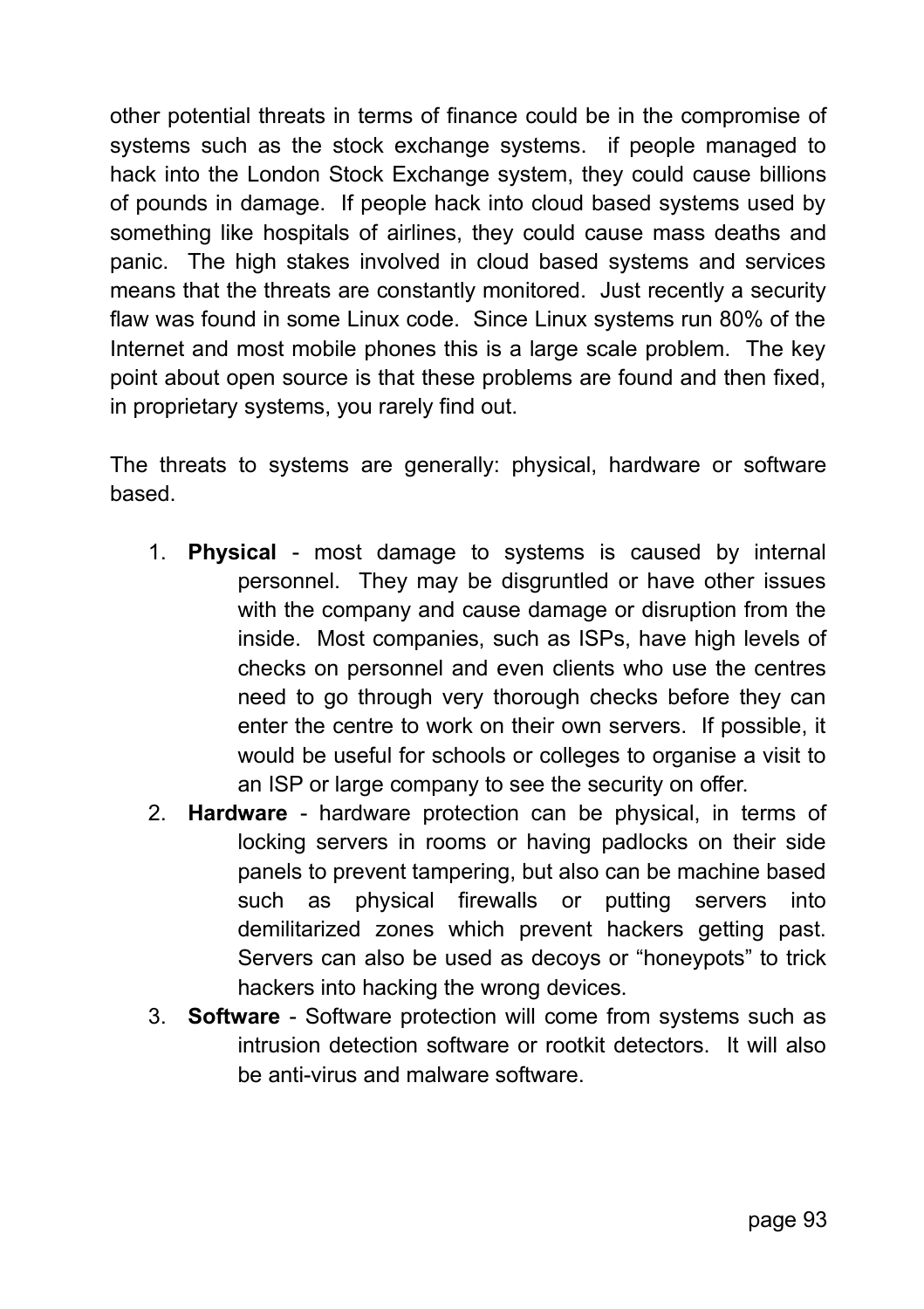## **3.2 I can describe the threats to cloud based systems and give examples**

Candidates should be able to describe in detail the main threats they find in their research.

**Evidence:** will be provided directly from their portfolios of work and assessor feedback.

#### **Additional information and guidance:**

Candidates need to detail and give examples of the main threats. Some of these include: data breaches, data loss, hijacking of accounts or services, poor quality middle man data files (APIs, libraries), Denial of Service attacks, disgruntled employees, abus (using the cloud servers as a large scale attack device), poor customer understanding and shared problems (since many services share the same underlying machine, if that is compromised, a large scale problem will occur).

## **3.3 I can describe and recommend ways to minimise threats to cloud based systems**

Candidates should be able to describe the processes and procedures which will help to reduce the items identified in 3.2.

**Evidence:** will be provided directly from a report or portfolio.

#### **Additional information and guidance:**

Candidates might describe how the items they identified in 3.2 can be minimised or avoided and tie these two criteria together. Useful reports exist on the Internet as guides and most cloud based services will have support materials as guidance.

#### **3.4 I can describe the laws which affect cloud based services**

Candidates should be able to describe the main laws and legislation which currently affects services in the cloud.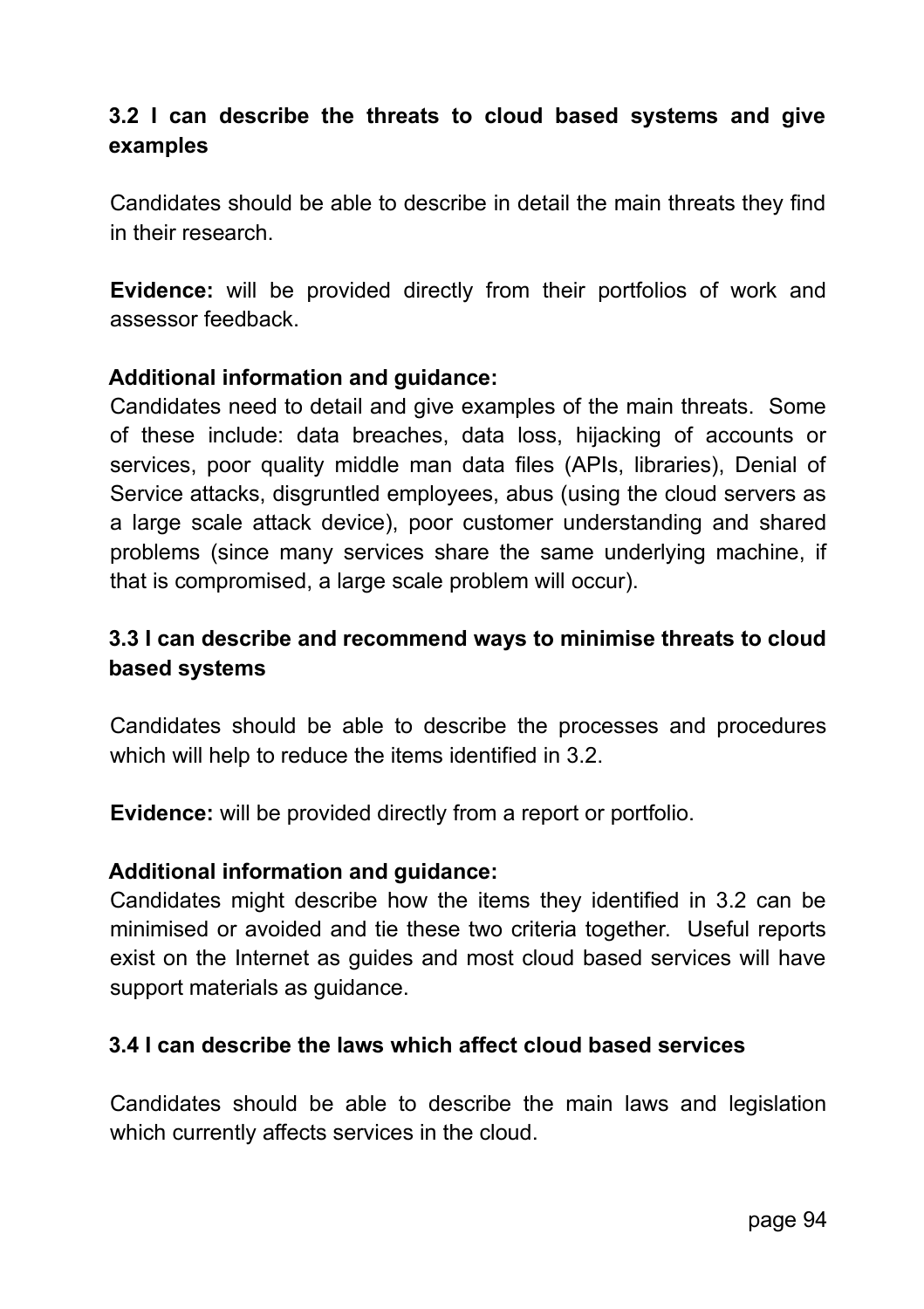**Evidence:** will be provided by portfolio work and assessor feedback.

### **Additional information and guidance:**

Candidates need to give a detailed overview of the law as it currently stands and give their view on the usefulness. Many commentators show that the evolution of the Internet and cloud based services is moving too fast for the slow moving legal system to react effectively.

http://www.isaca.org/Groups/Professional-English/cloudcomputing/GroupDocuments/DLA Cloud%20 computing %20 legal  [%20 issues. pdf](http://www.isaca.org/Groups/Professional-English/cloud-computing/GroupDocuments/DLA_Cloud%20computing%20legal%20issues.pdf)

The above document shows that the laws apply to different levels and services in cloud based computing and are not always straight-forward. As long as candidates can show a good appreciation of the legal issues and some reasoned conclusion, this will cover the criterion.

The other key aspect of the cloud is that it crosses borders and what might be acceptable practice in one country is not in another, but who is responsible? What is a company's legal responsibility for data and information?

## **3.5 I can describe the licenses and their impact on cloud based services**

Candidates should be able to describe the different kinds of licenses that help cloud service work. They can give examples of open source and proprietary ones.

**Evidence:** will be provided directly by their portfolio work and general reports.

### **Additional information and guidance:**

The vast majority of cloud based services run on free and open source hardware and software and the Internet itself has grown exponentially as it adheres to open standard and protocols. Candidates should describe and reflect on some of these licences and give examples of what part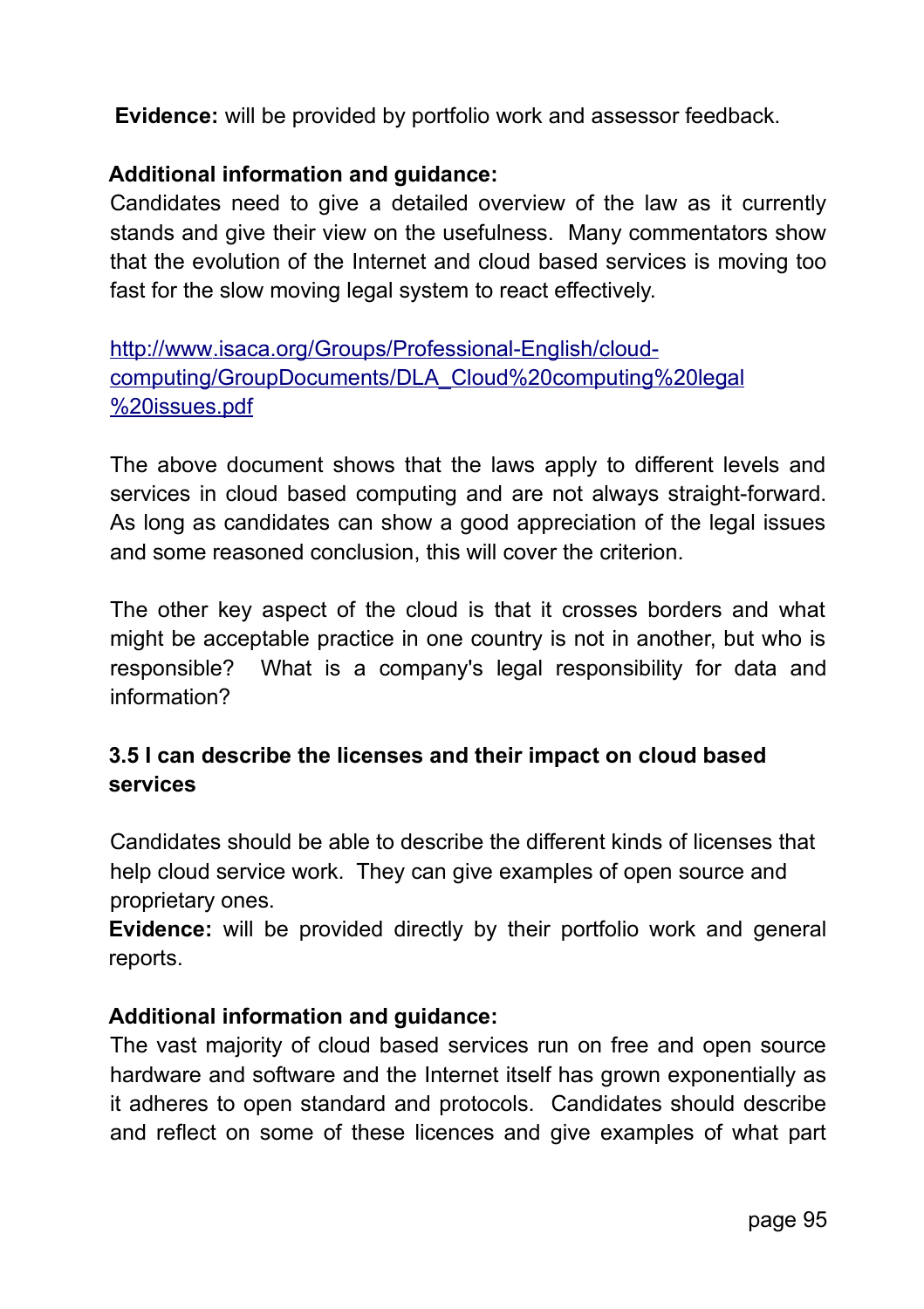they play in the growth of cloud based services. The Linux operating system allows companies to quickly and cheaply deploy many servers and then offer cloud based hosting, though they still need some of the peripheral software and hardware, some of which may require proprietary licenses. Some of the control panel software in free and open source, but some isn't. What advantages does this offer for the growth and longevity of cloud systems?

## **3.6 I can evaluate the impact of laws and licenses on the development of cloud based services**

Candidates should be able to reflect and comment on the various laws and licensing issues that help or hinder cloud systems.

**Evidence:** will be provided by reflective journals and assessor feedback.

#### **Additional information and guidance:**

Candidates can summarise much of their findings in this section by saying what the current situation of cloud systems is in regard to laws and licenses and what possible future impacts there might be. If some of the main software used were to become proprietary and therefore expensive, would this help or hinder growth? Is the growth so fast now that customers will accept the extra charges associated with paid for software? Will it be dictated by the quality of the offering, regardless of price? The current battle between the European courts and US companies has an impact on the use and uptake of some services and could greatly hinder cloud systems. If laws become much stricter on the responsibility of cloud companies for the data they have, i.e. they become legally liable for any terrorist activities that take place on their servers, will this limit the expansion of so many providers?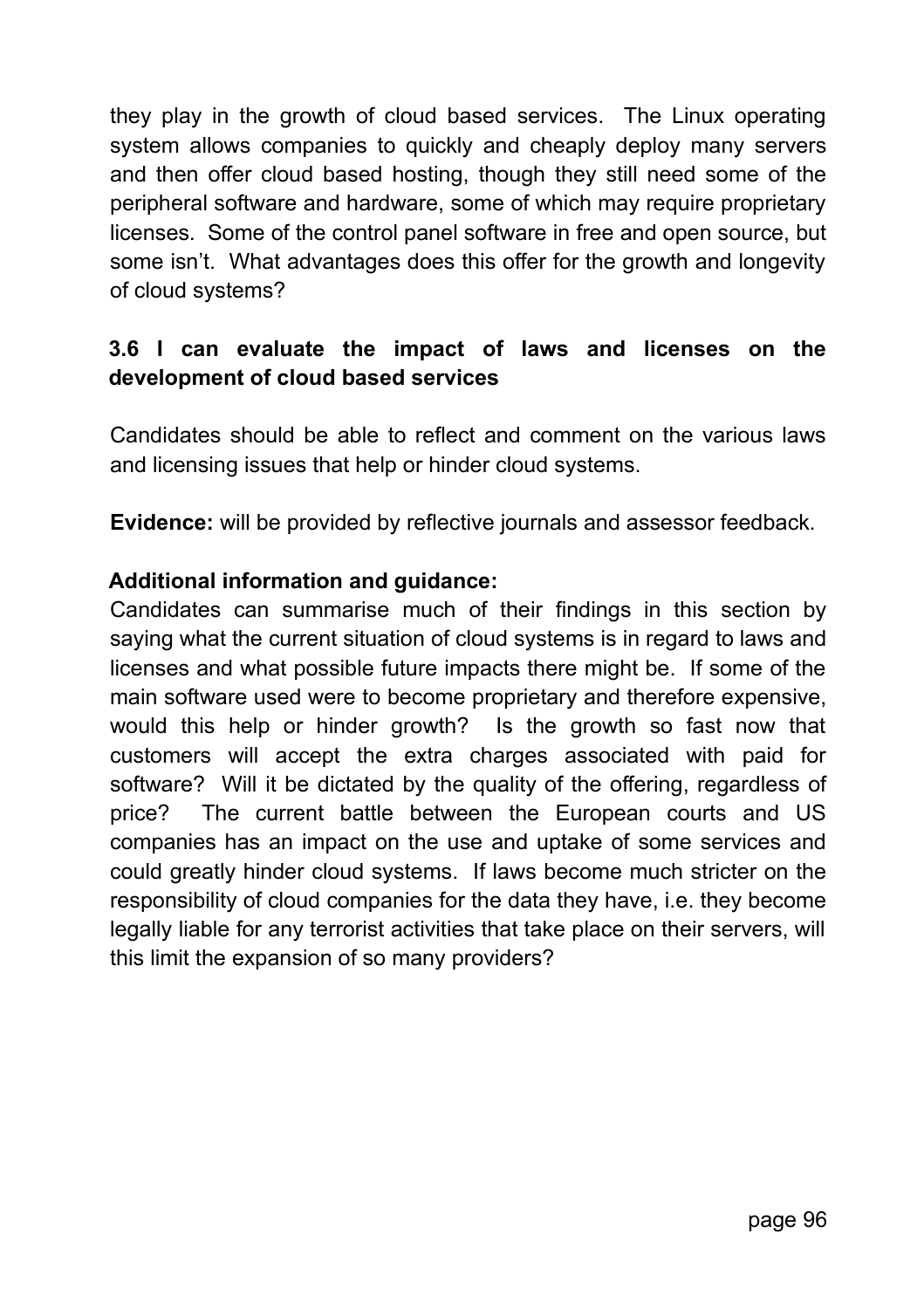## **Unit 42 - Project Work - General Guidance**

For the project work, it is expected to take place with real clients and situations that will enhance the real world aspects of the material. Throughout the process, the candidates will be assessed on their ability to carry out meaningful work; working individually and as part of a team.

Marks for the project elements will be awarded as: 1 makes an attempt, 2 shows competence, 3 demonstrates flair.

| <b>Learning objectives</b>                                                                                                                            | <b>Learning outcomes</b>                                                                                                                                                                                                                                     |  |
|-------------------------------------------------------------------------------------------------------------------------------------------------------|--------------------------------------------------------------------------------------------------------------------------------------------------------------------------------------------------------------------------------------------------------------|--|
| 1 Research and plan a real-world<br>project to apply my theoretical<br>knowledge in a practical way                                                   | 1.1 I can state the aims and objectives of the<br>project<br>1.2 I can show a real need for the project<br>undertaken<br>1.3 I can define the client base<br>1.4 I can provide a list of alternative solutions<br>1.5 Lcan evaluate the alternatives         |  |
| 2 Analyse the service and security<br>requirements for the project to be a<br><b>SUCCESS</b>                                                          | 2.1 I can identify the service requirements for<br>the project<br>2.2 I can identify the security requirements of<br>the client<br>2.3 I can produce an outline plan for the project                                                                         |  |
| 3 Describe the applications and data<br>requirements needed in line with client<br>needs and expectations and to cope<br>with scaling and flexibility | 3.1 I can identify a range of hardware and<br>software solutions<br>3.2 I can explain the limitations and cost<br>implications of each solution to the client<br>3.3 I can describe the backup and disaster<br>recovery processes to ensure system stability |  |
| 4. Produce a project based on my<br>research and understanding to meet<br>the client's needs                                                          | 4.1 I can produce a working system to meet the<br>client's needs and objectives set out in the<br>planning process                                                                                                                                           |  |
| 5 Recommend services and<br>applications to meet client needs.                                                                                        | 5.1 I can evaluate the solution with respect to<br>the client budget<br>5.2 I can test and evaluate the solution to meet<br>the client's needs<br>5.3 I can evaluate the solution with respect to<br>local conventions and legal requirements                |  |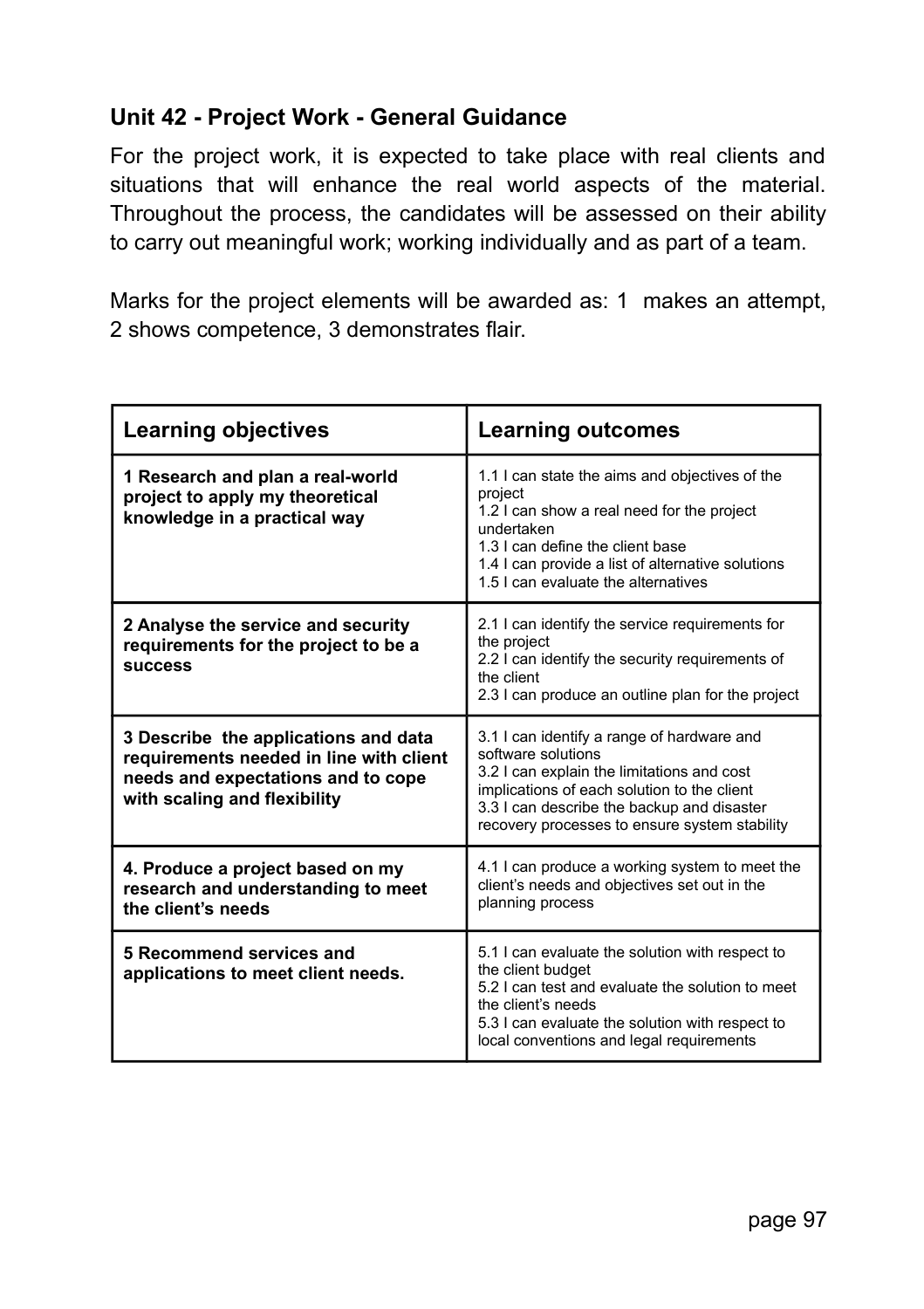### **Expansion of the assessment criteria**

## **1. Research and plan a real-world project to apply my theoretical knowledge in a practical way.**

#### **1.1 I can state the aims and objectives of the project**

Candidates should be able to clearly set out their overall aims and objectives in relation to their project.

**Evidence:** will be provided by portfolios and reports as well as assessor feedback.

#### **Additional information and guidance:**

Candidates need to set themselves some clear and achievable targets for their project. They can use some SMART targets in order to get some clarity. There will be some generic aims, such as making a system user friendly, as well as some more specific quantitative aims such as the system carrying out a certain operation in under 10 seconds etc. The clearer these are in the beginning, the easier to project will be to complete. It will be worth the candidates working closely with clients or other team members to make sure they agree to the set aims and objectives. The can carry out interviews or hand out questionnaires to the main stake-holders to make sure they introduce the features that users actually want and need.

#### **1.2 I can show a real need for the project undertaken**

Candidates should be able to show through examples that their project meets an actual need.

**Evidence:** will be provided by portfolios and reports as well as client feedback.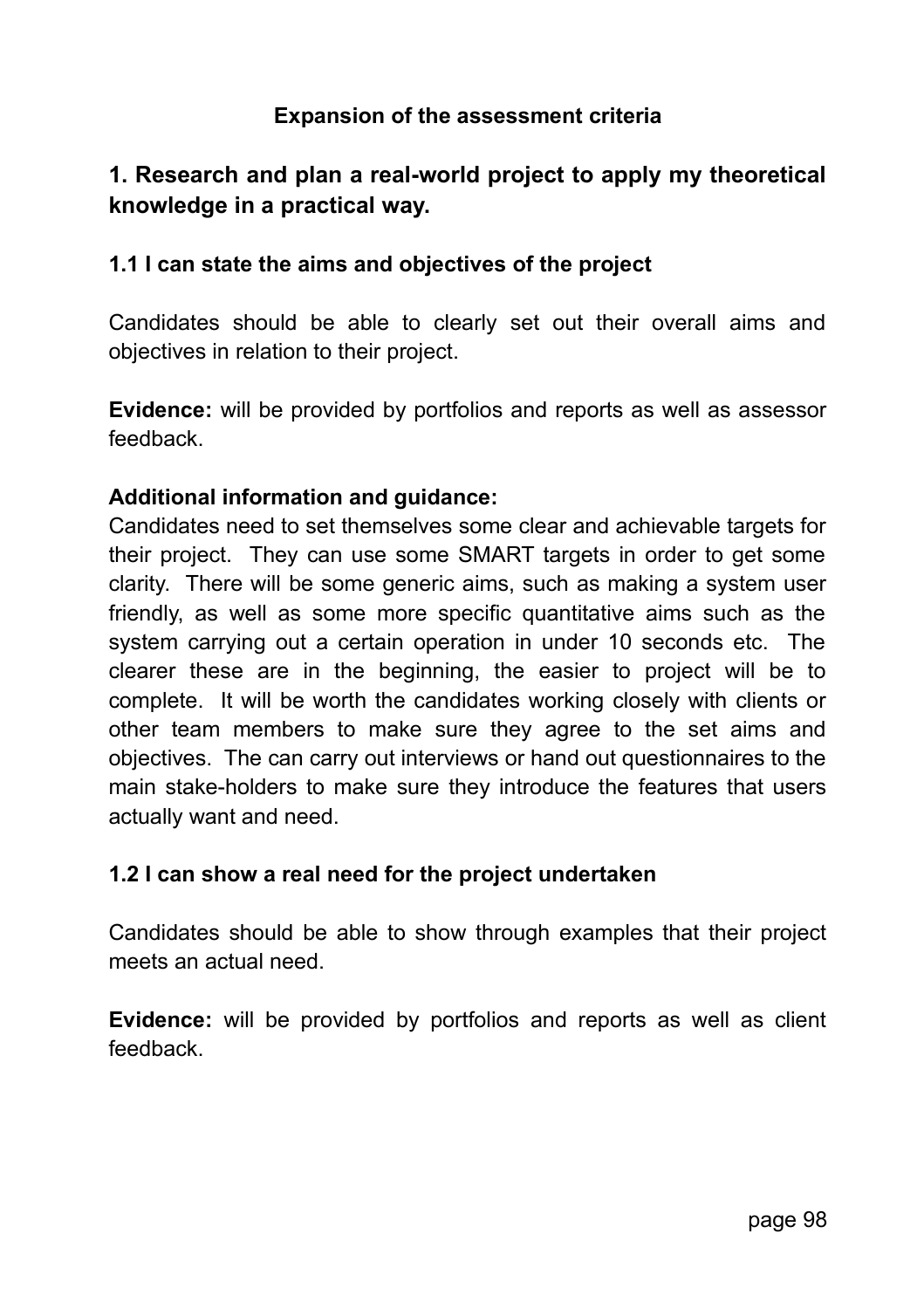### **Additional information and guidance:**

Working closely with a client will ensure that the final project plan, including the above aims and objectives is properly "signed off" and the client agrees that this project will help them in some way. If the client is unsure or not sufficiently tehnical to appreciate exactly what they require, then the candidates need to be comprehensive and convincing in their evidence and conclusions. They should show some confidence in their ability and understanding.

### **1.3 I can define the client base**

Candidates should be able to clearly show the range and complexity of who will use their solution.

**Evidence:** will be provided by project, portfolios and reports as well as client feedback.

### **Additional information and guidance:**

The candidates need to do some extensive research to make sure that everyone who uses the system or might use the system is catered for, at least within the scope of what they are hoping to achieve. If they are making a small sales system for a local business, then they need to be aware that a range of people will use the system in different ways. Some people will just be searching the system for name and contact details, others will be entering data and will need a different set of tools, others will be interrogating the system to get reports.

By writing a definition of the client based and describing what they need and how it might be achieved, it will help the project be more defined and easier to complete.

### **1.4 I can provide a list of alternative solutions**

Candidates should be able to detail some options and recommendations.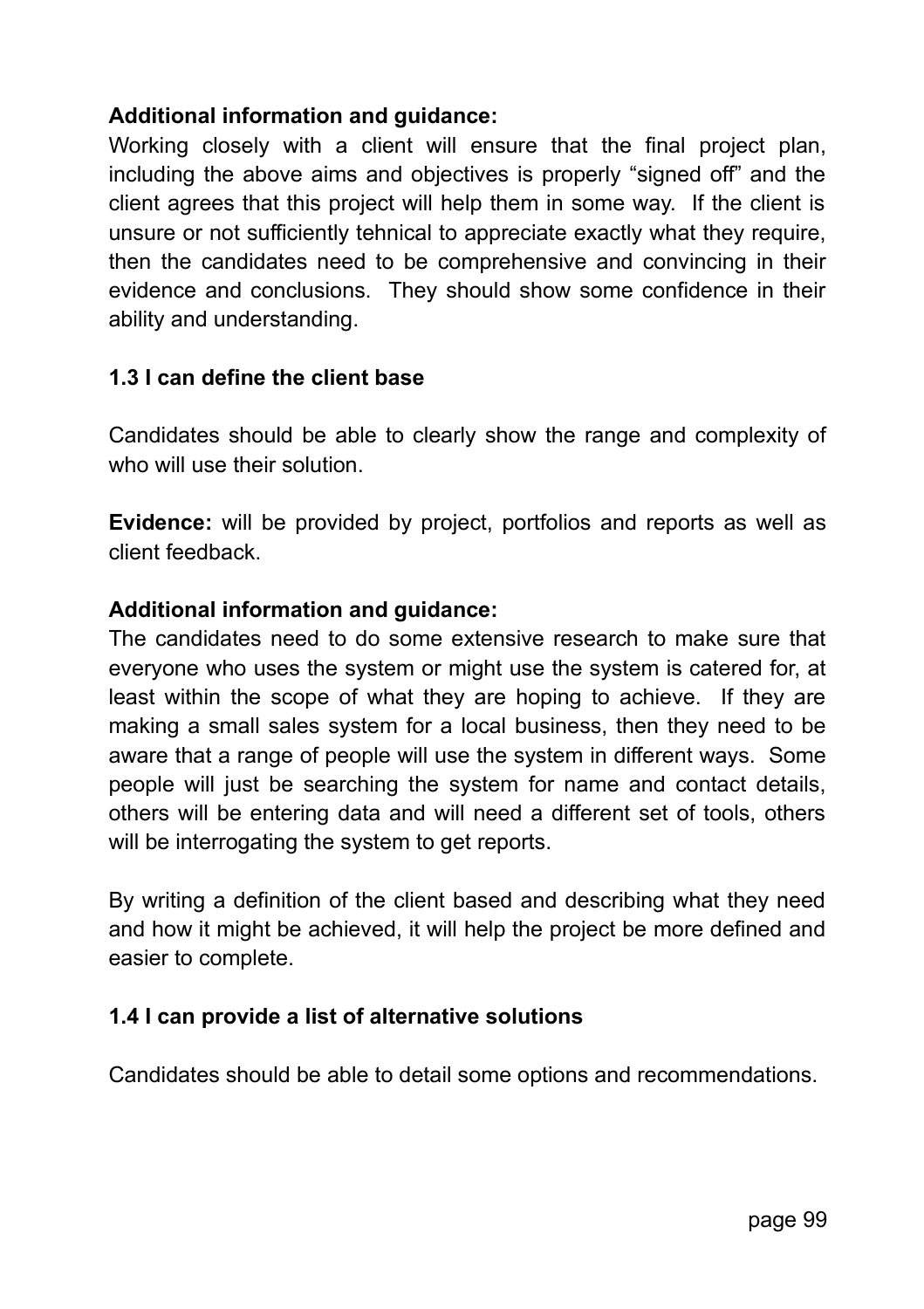**Evidence:** will be provided by portfolios and reports as well as client feedback.

### **Additional information and guidance:**

In some cases, the candidates might recommend some other system which is beyond their abilities as a solution. As long as they back up their conclusions with quality evidence, they will still be helping the client. An example here might be in recommending a number of CRM systems to a client. The candidates might recommend Drupal as a system since they are most familiar with this. However, they may have explored Sugar CRM as part of their research work and recommend that they did not have time to learn it, but felt it was a better system for the client to give them some future proofing. Similarly, they may have trialled Salesforce and recommend this even though it is an expensive proprietary system. This knowledge is still invaluable to many clients who don't have the time or expertise to make these conclusions.

#### **1.5 I can evaluate the alternatives**

Candidates should be able to evaluate and scale alternatives for reference.

**Evidence:** will be provided by portfolios and reports with tables.

#### **Additional information and guidance:**

Linked closely with the above criterion, candidates should show a reasonable depth of research and analysis to back up their recommendations and claims. The candidates will be familiar with certain tools in their day to day IT use, but should try and explore alternatives and test them as thoroughly as possible. They may not want to use them, but they need to be objective and look from the client's perspective. Some graphic applications may be very powerful and the candidates can use them efficiently because they have done so for a number of years, however, clients might not be able to pick them up and have time to learn them to this level, so they need something as a transition package.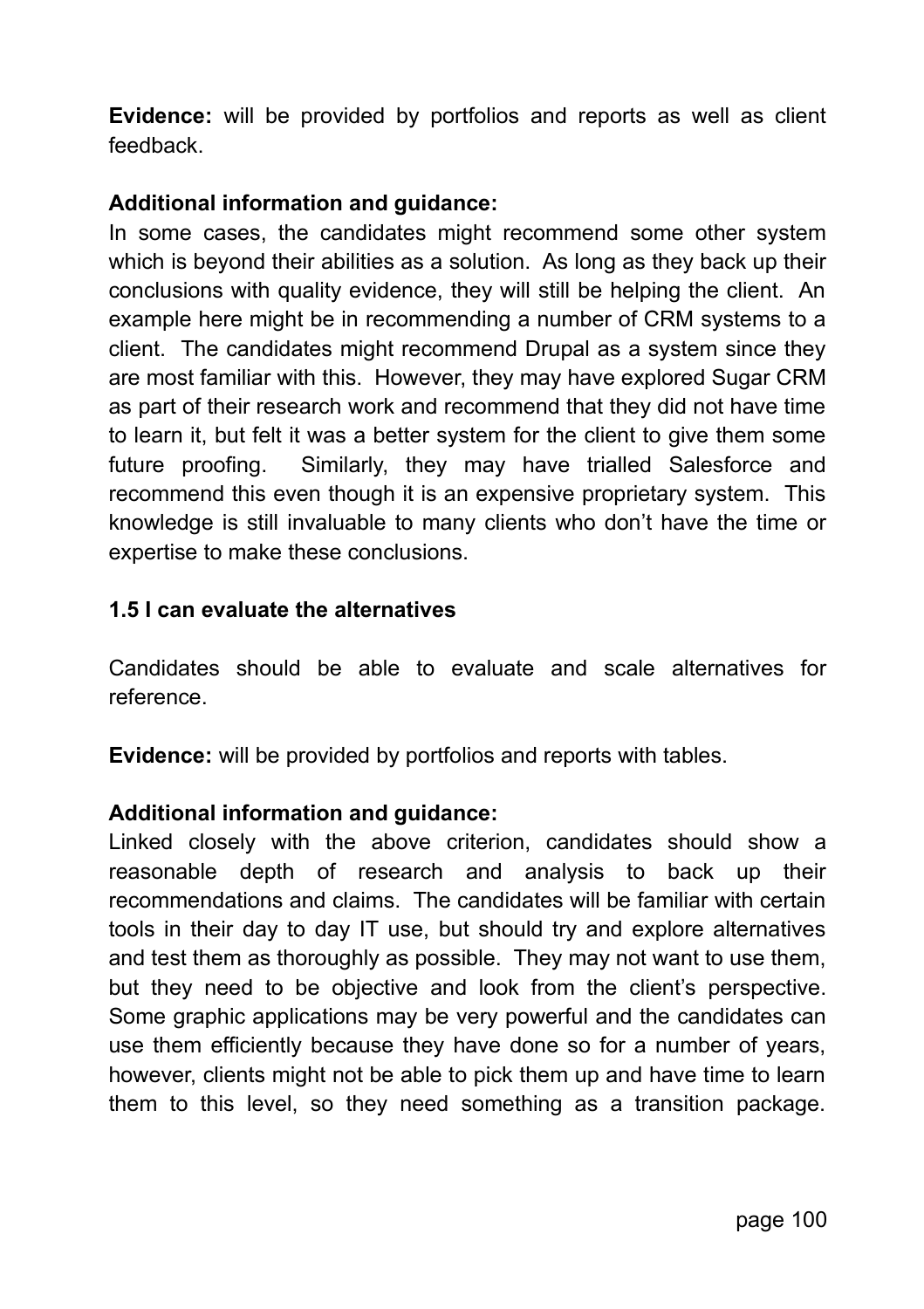Candidates can put together a table of comparative features and give examples of these features against each other with some examples.

## **2. Analyse the service and security requirements for the project to be a success.**

### **2.1 I can identify the service requirements for the project**

Candidates should be able to give some detail of the range of services they are trying to improve as part of this project.

**Evidence:** will be provided by portfolios and reports as well as assessor feedback.

#### **Additional information and guidance:**

The service requirements of the project will vary depending on the overall scope. If it is a minor change to an existing system it may just require an overview presentation of the new features and some basic documentations. If the project is a significant change from the previous system, then candidates might need to carry out some training and shortterm support of the client, as well as some nominal help desk features, in order to help them transition. As with some other criteria here, the idea is to show what will be required through an initial investigation in order to better plan for time and other resources. many large scale public projects come undone because the developers and planners have not fully anticipated the services required from the outset and they are then very difficult and expensive to turn around.

#### **2.2 I can identify the security requirements of the client**

Candidates should be able to detail the main security issues for investigation and development.

**Evidence:** will be provided by portfolios and reports as well as client feedback.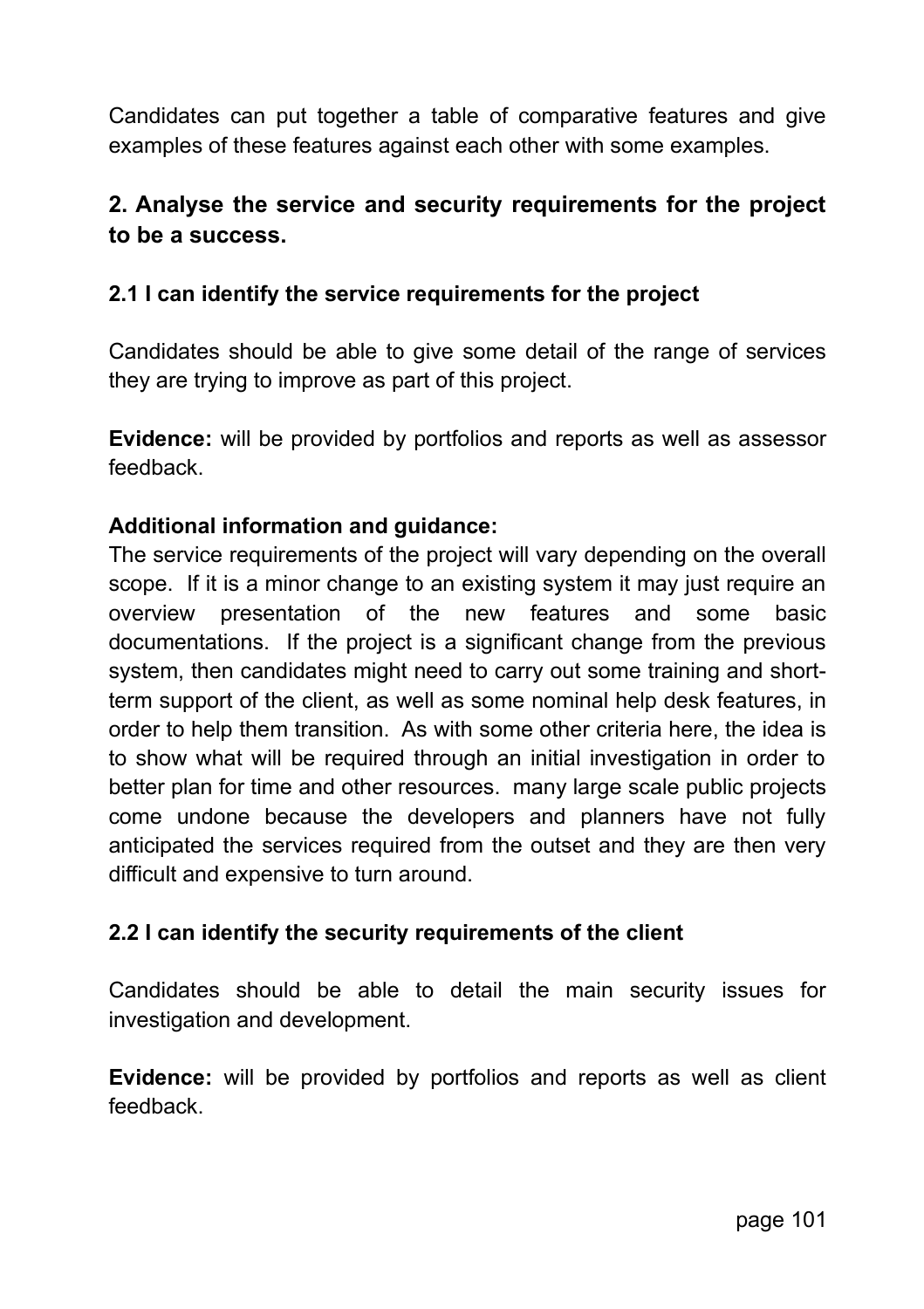## **Additional information and guidance:**

Security is increasingly becoming the central focus for any project. The more connected we become, the more incentive there is for people to control or damage our systems. The nature of the project will determine the style and level of security, albeit very few organisations will not want quite high levels. There may be specific legal issues that dictate what candidates need to deploy. For example, if they are assisting a local primary school, they need to be extra vigilant about personal information being available, whereas if they are producing something like a website for a local charity, then it is more an issue of preventing it from being hacked and stopped. Security concerns can also be physical ones, such as who can have physical access to hardware and software. Once the range has been identified, the requisite solutions can be recommended and later tested and developed.

## **2.3 I can produce an outline plan for the project**

Candidates should be able to fully plan what they intend to do, how and when.

**Evidence:** will be provided by portfolios and reports as well as assessor feedback.

### **Additional information and guidance:**

Once candidates have gathered all of their research materials and begun to think about all of the solutions in different areas, they can begin to put it together as a more formal plan. They can set out their aims and objectives, and associate some provisional timelines to these. They can use some aspects of SMART targets to give themselves milestones and markers to work towards. The plan should include some idea of resources required and some of these may require time to get or develop. If they need to use a new piece of software or hardware to solve the issues, this will need to be learnt and mastered to some degree.

The plan will be in outline at this stage because it is likely to change as problems are encountered and dealt with and as expectations change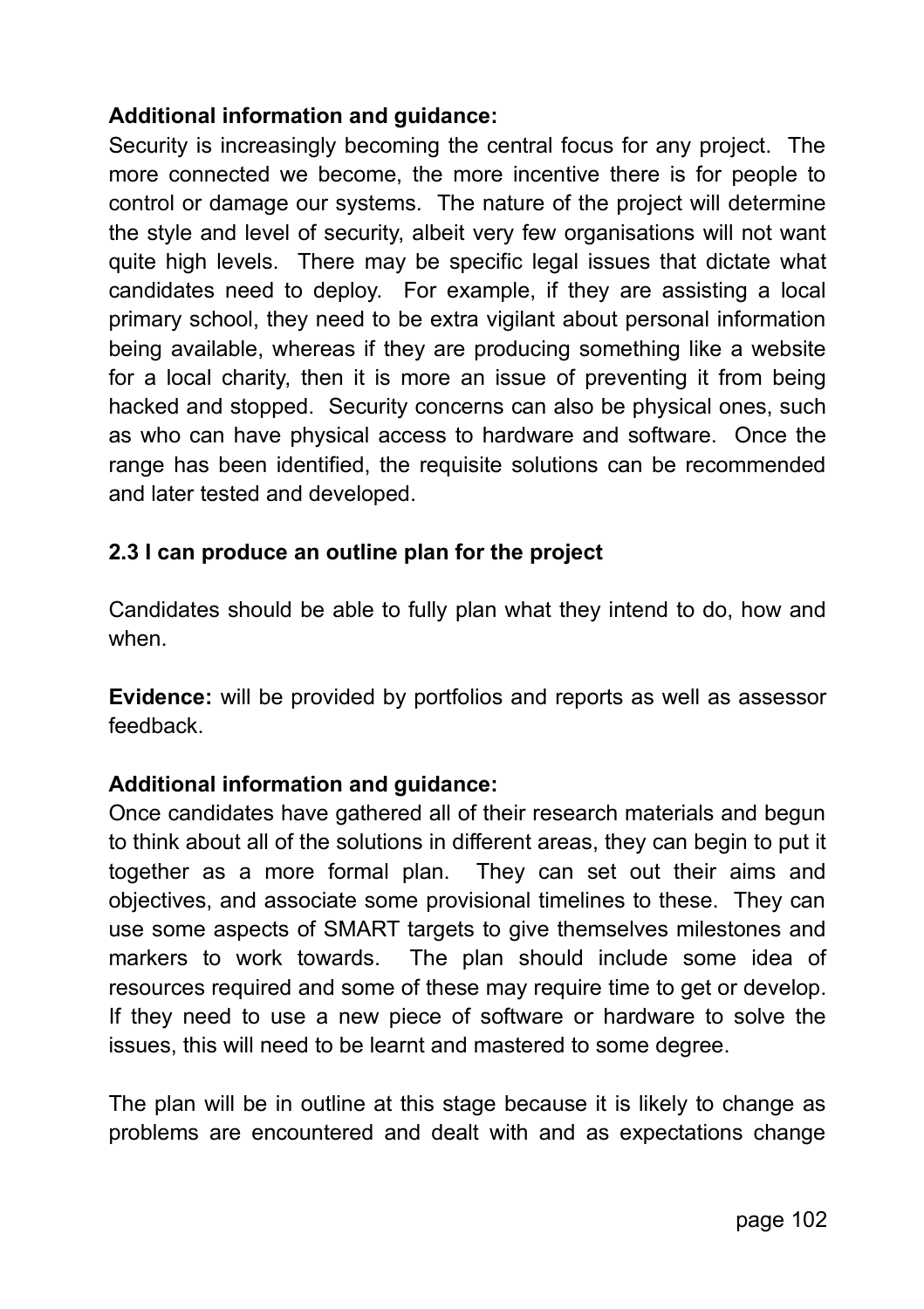based on what works and what doesn't. having a plan will give a clear focus to the work ahead however.

# **3. Describe the applications and data requirements needed in line with client needs and expectations and to cope with scaling and flexibility**

### **3.1 I can identify a range of hardware and software solutions**

Candidates should be able to list and define the range of hardware and software they are likely to need and use.

**Evidence:** will be provided by portfolios and reports as well as assessor feedback.

#### **Additional information and guidance:**

This is part of extending the planning and development of the project and beginning to look in detail at the resources. In most cases, it will be documenting the hardware and software required and giving some idea of why and how it is to be used. As with other criteria here, the level of detail will depend on the project as some will require a great deal of detail and possibly client training, while others will just require some detail listing how they will be used. If the project is using Internet based services, e.g. setting up an internal web server for a client, then probably a hardware upgrade to a more robust router and firewall will be needed. They may also need to look at making the software more secure and use elements such as SSL certificates. All of this will need to be discussed and determined.

### **3.2 I can explain the limitations and the cost implications of each solution to the client**

Candidates should be able to give details for the client to make informed decisions.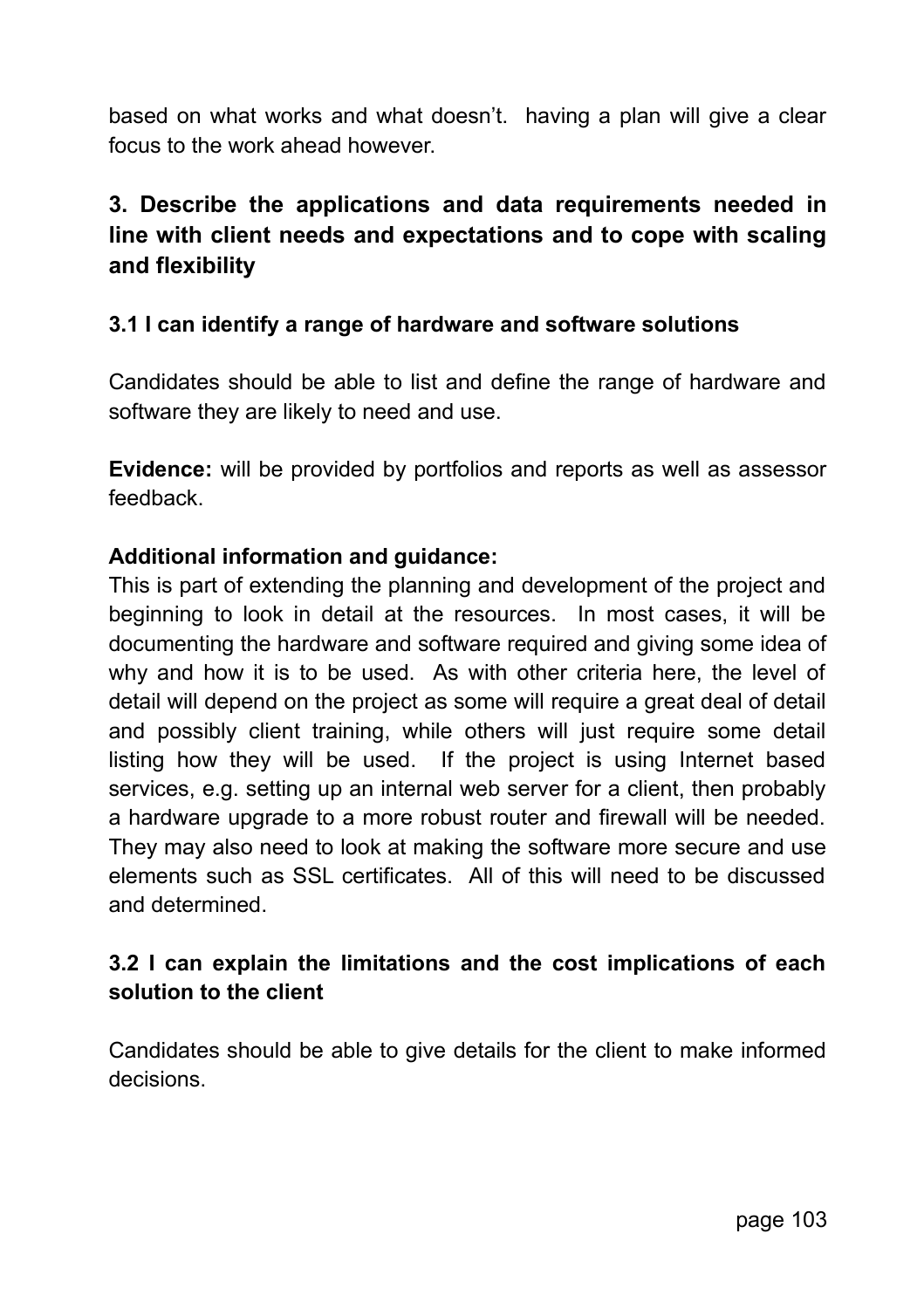**Evidence:** will be provided by portfolios and reports as well as client feedback.

### **Additional information and guidance:**

In many cases, the most expensive may well be the best, but it depends on many factors. Many companies continue to use something like Microsoft Office because they are most familiar with the way it works. However, the later versions of Office tended to include additional features that 90% of companies will never use and the interface became more complex to reflect the way people used devices. Is this a necessity? Most free and open source office software includes all of the main features of Office. The main thing they lack is the ability to deal with complex formatting and some macro functions but these are very specialised and few people use them. Therefore, recommending this type of system will be better as a solution and more cost effective. if companies insist on expensive and proprietary systems, they need to be aware of licensing costs and support costs over the lifetime of the product or TCO (Total Cost of Ownership). is the candidate's solution the best on all of these issues?

## **3.3 I can describe the backup and disaster recovery processes to ensure system stability**

Candidates should be able to describe the way the system will be protected in the medium and long term.

**Evidence:** will be provided by portfolios and reports as well as assessor feedback.

#### **Additional information and guidance:**

Building a system is only the beginning of the process of making it work and be accepted. The one thing which is often overlooked is the scaling and longevity of the system. If the system has time sensitive data or data that is required to be kept, such as a school, how will this be managed? What is the best way to guarantee the company can get the data they need when they need it? Recent tests have shown that CDs and DVDs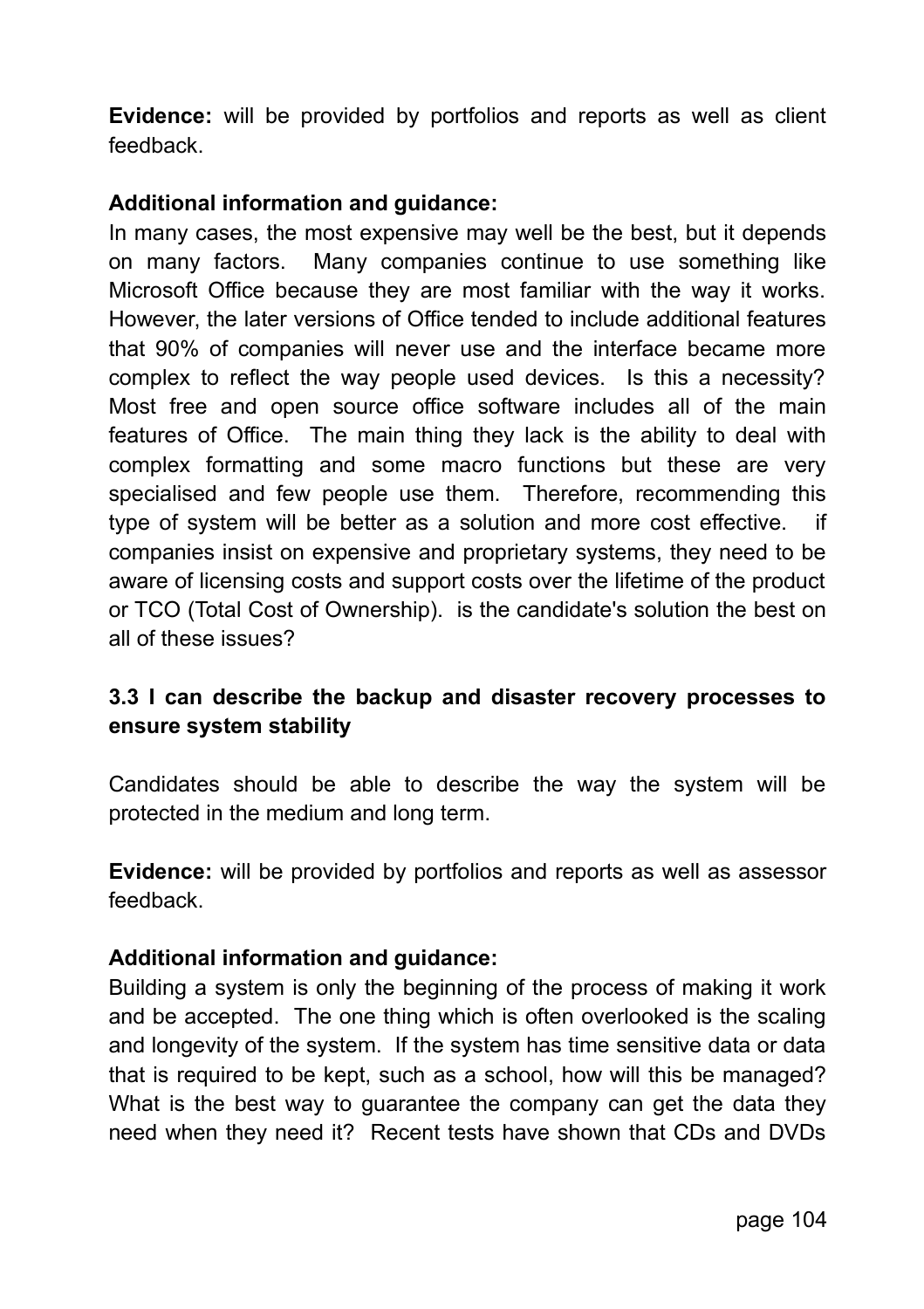only last 5-10 years. IDE based hard drives are not supported as well on modern computer motherboards as SATA interfaces have replaced them. If people put important data on these types of media and require them at a later date, they may be disappointed to find they are no longer available. Technology moves along very quickly and the system will need to build in, as far as possible, this future proofing.

What provision will the candidates use for disaster recovery? The incidence of flooding is becoming more prevalent and as data becomes more valuable there will be higher levels of theft. How can a company get back their data? Studies show that companies that lose their data tend to fold very quickly, so disaster recovery is imperative. The cloud is a good option, but the large companies can be quite expensive initially, but small companies can disappear quickly without warning.

Candidates need to address these concerns and offer workable solutions as much as possible.

## **4. Produce a project based on my research and understanding to meet the client's needs**

## **4.1 I can produce a working system to satisfy the client's needs and objectives set out in the planning process**

Candidates should be able to put all of their research and planning together to make it work.

**Evidence:** will be provided by a working project and assessor and client sign-off.

#### **Additional information and guidance:**

Much of this will be produced in other criteria, but the simple outcome for this criterion is a working project.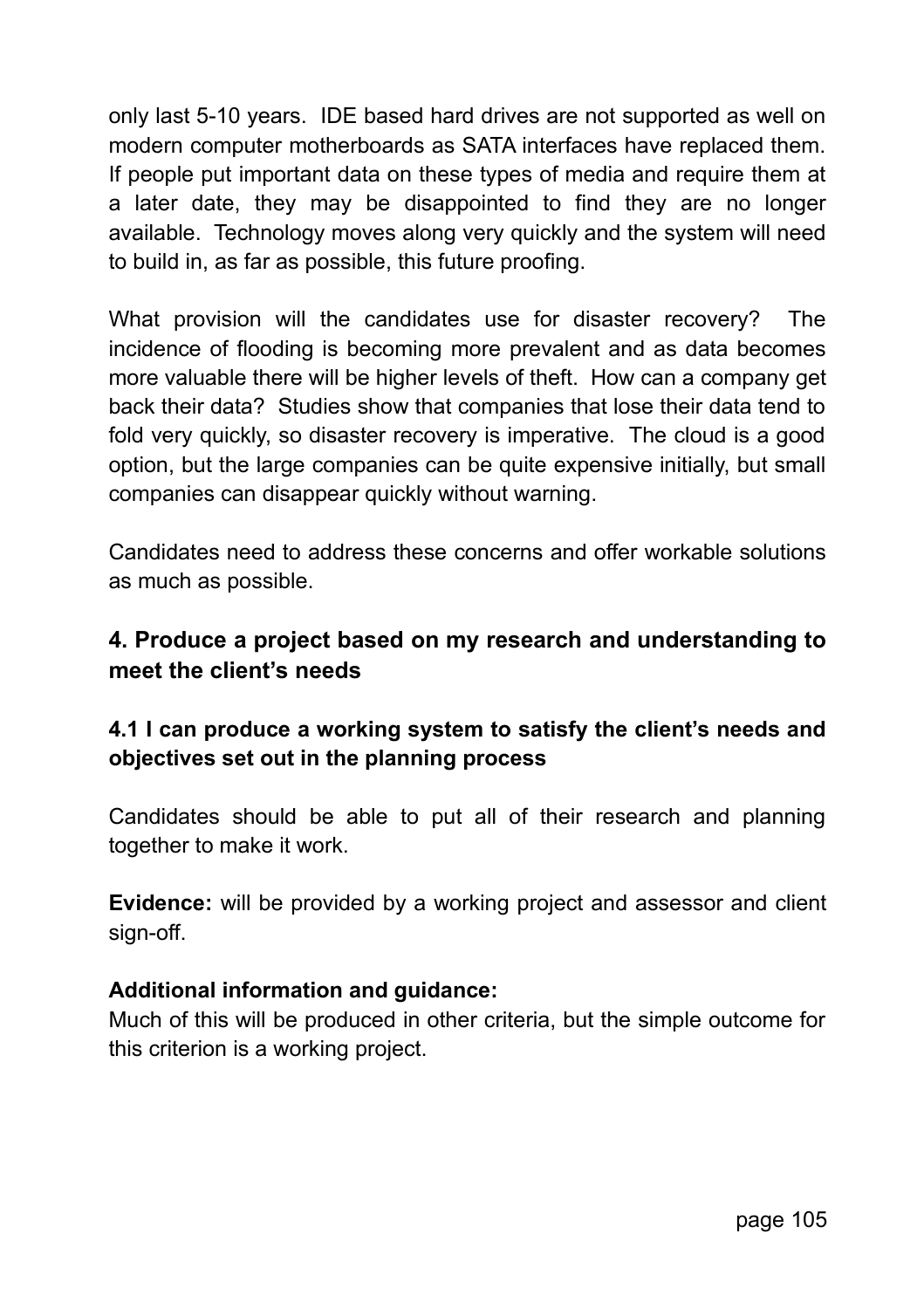## **5. Recommend services and applications to meet client needs**

### **5.1 I can evaluate the solution with respect to the client budget**

Candidates should be able to assess how well they kept their solution within the demands of a client budget.

**Evidence:** will be provided by portfolios and reports as well as client feedback.

#### **Additional information and guidance:**

An important skill and consideration is working towards some type of budget. Most solutions will cost something in terms of resources and costs (such as wages). In this case, the cost might be in buying some hardware or software that they recommend for their solution. They need to show that they considered costs and worked with the client towards sticking to some agreed amount. If they were over or under, it would be useful here, or in the next criterion, to consider why.

#### **5.2 I can test and evaluate the solution to meet the client's needs**

Candidates should be able to make sure the solution works as expected.

**Evidence:** will be provided by portfolios and reports as well as assessor feedback.

#### **Additional information and guidance:**

Once the system is built, a series of tests of functionality and performance can be carried out against the targets set out in the planning stages. Is it as easy to use as expected? Does it solve the issues that the client identified with the candidate in the beginning? Does it exceed what the client wanted? If they set out a series of clear test markers, they can evaluate the solution against these and then recommend further development or ways to refine the system if it does not meet expectations. There is no such thing as a perfect system so this is an important phase in the life-cycle of a project.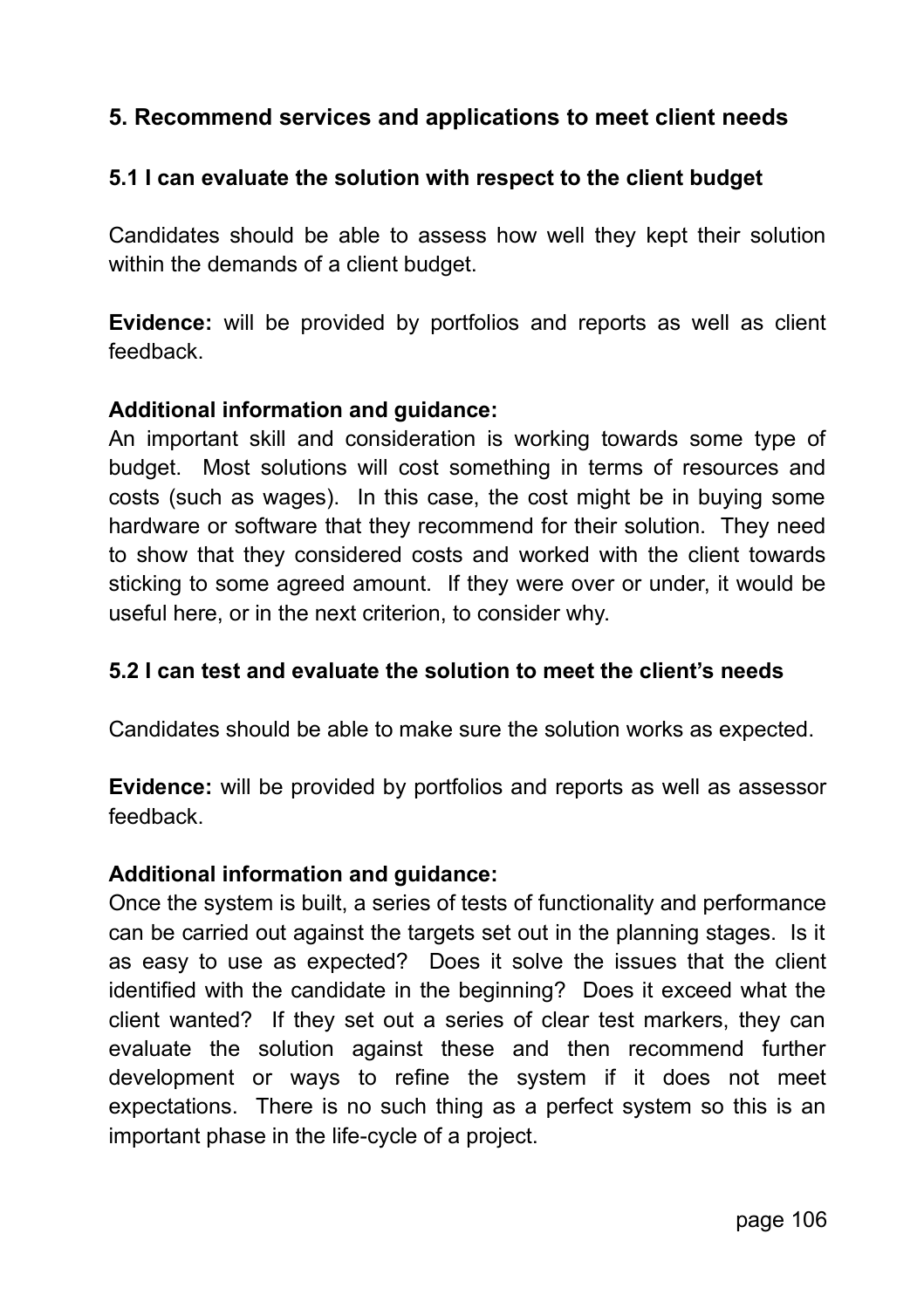## **5.3 I can evaluate the solution with respect to local conventions and legal requirements**

Candidates should be able to show how and why they worked to legal requirements and local ways of doing things.

**Evidence:** will be provided by portfolios and reports as well as client feedback.

#### **Additional information and guidance:**

Many companies will have their own policies and procedures and ways of working and candidates need to show that their system adhered to these where appropriate. Some companies that are publicly funded and controlled might also be subject to very strict legal guidelines and conventions, so some analysis and evaluation of these needs to be shown in the working of the project.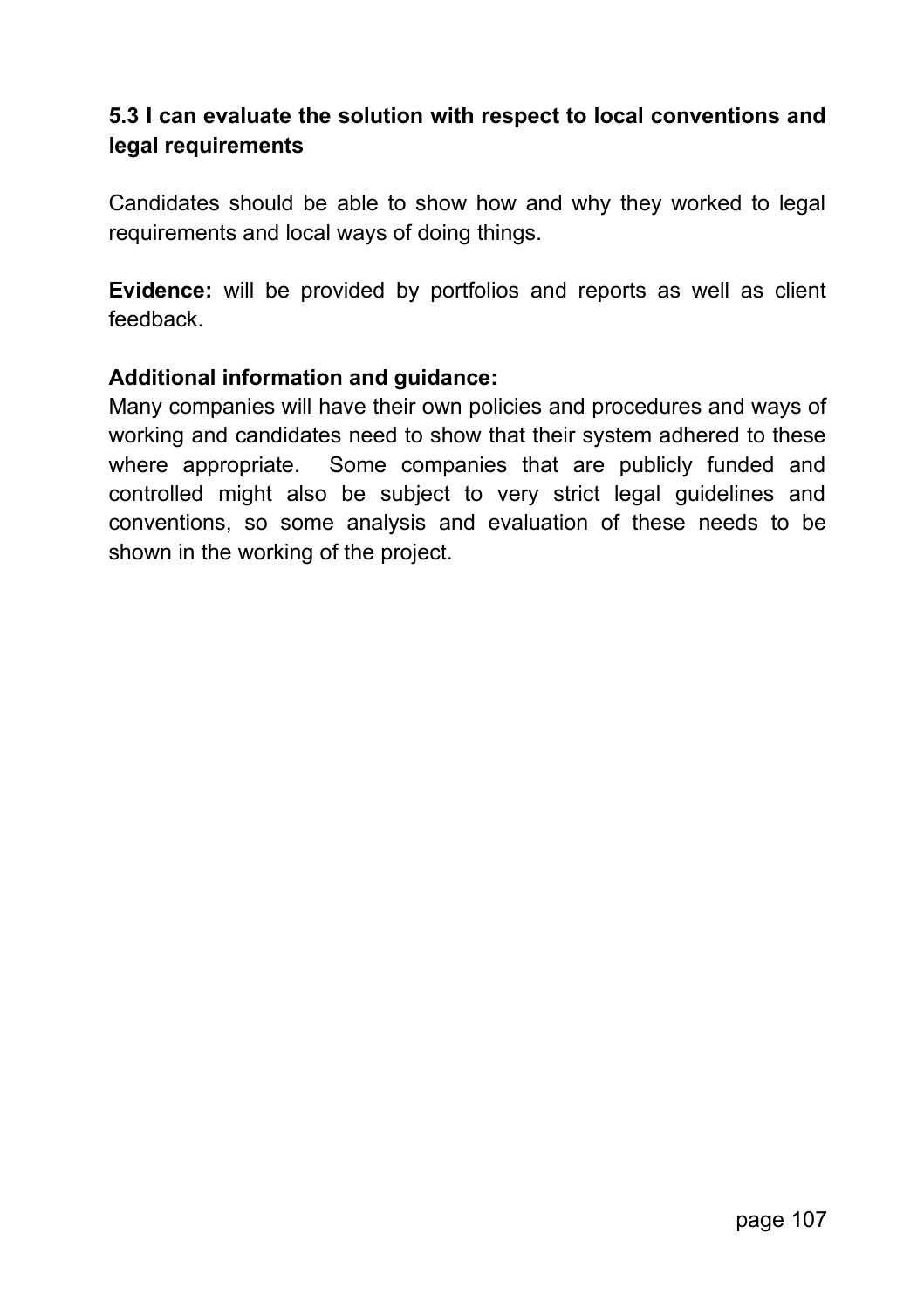# **Annexe E - Examples of unit combinations**

## **Examples of unit combinations to achieve 24 credits at Level 3**

The Level 3 Certificate requires 24 credits or more. These credits must be at Level 3. The examples below are possibilities for Level 3 and assessors are free to use any combinations of units that include the 3 mandatory units to provide sufficient credit. There are more details in the qualifications section of the web site and assessors are encouraged to discuss choices with their Account Manager. **All units require the mandatory Cloud based units and the real world project for 15 credits**.

#### **Example 1 - Level 3 - Computing emphasis**

| Setting Up an IT System                 | - 5 credits |
|-----------------------------------------|-------------|
| Specialist Software (e.g. Java, Python) | - 4 credits |
| Example 2 - Level 3 - Media emphasis    |             |
| Video Software                          | - 4 credits |
| Audio Software                          | - 4 credits |
| Imaging software                        | - 5 credits |
| Example 3 - Level 3 - Internet emphasis |             |
| Using Collaborative Technologies        | - 6 credits |
| <b>Networking Essentials</b>            | - 5 credits |

#### **Example 4 - Level 3 Generic IT**

| Setting Up an IT System        | - 5 credits |
|--------------------------------|-------------|
| Optimise IT System Performance | - 5 credits |

- 3 credits

#### **Example 5 - Level 3 Design and Technology**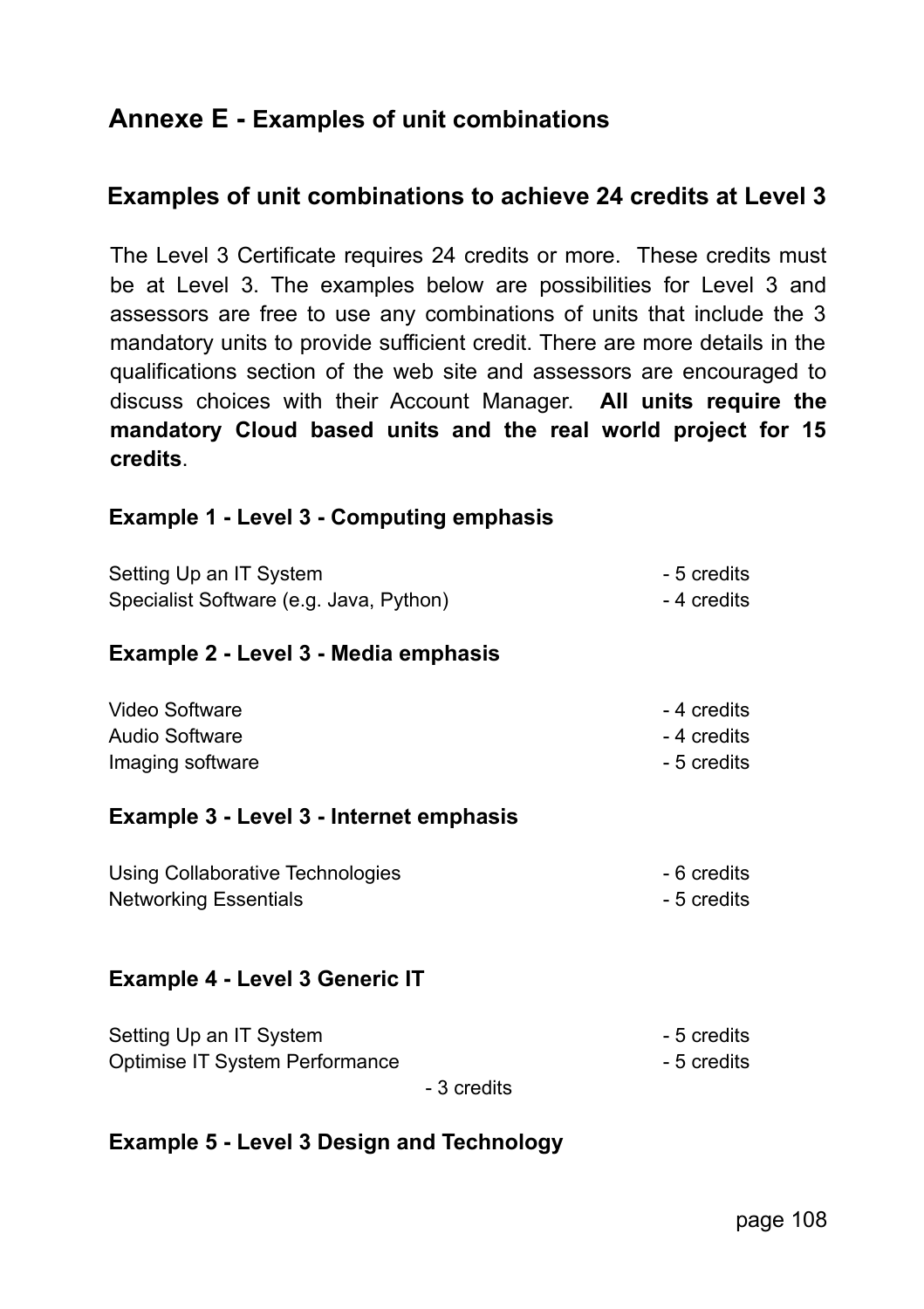Understanding social and environmental impact of architecture and engineering construction - 5 credits Imaging Software **Contract Contract Contract Contract Contract Contract Contract Contract Contract Contract Contract Contract Contract Contract Contract Contract Contract Contract Contract Contract Contract Contract Contra** 

These are just examples to illustrate the flexibility for assessors to use their professional judgement to best fit courses to the needs of their learners.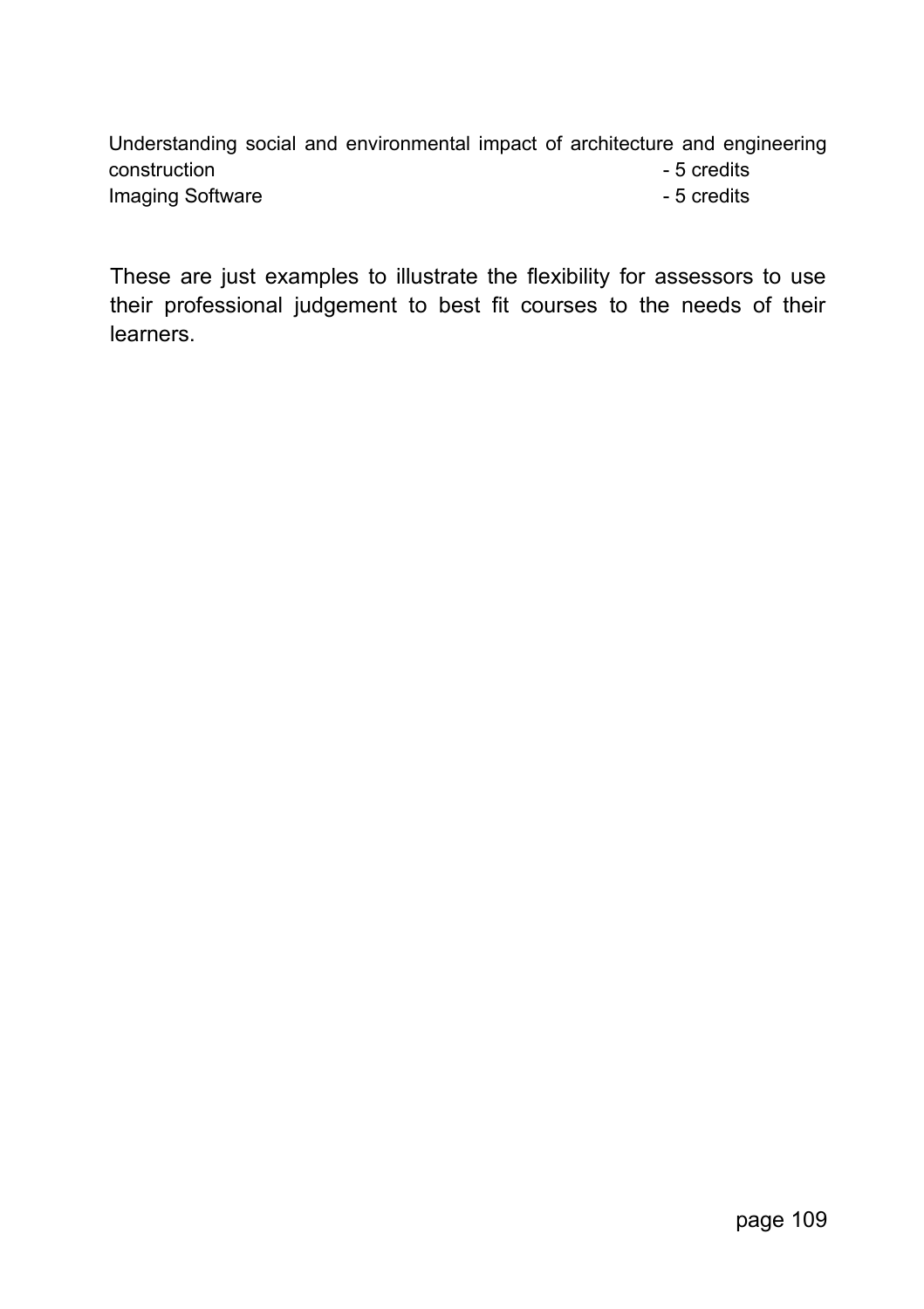## **Annexe F - Useful links and supporting information**

These qualifications are based on the national occupational standards for IT Users (NOS). eSkills designed a framework for qualifications based on the NOS called ITQ. There is more information on e-skills web site under ITQ. The link to this is

http://www.e-skills.com/standards-and-qualifications/it-userqualifications--- itq/

TLM learning site [www.tlm.org.uk](http://www.tlm.org.uk/) has a wealth of supporting information and practical tools for managing evidence, progress tracking and reporting. These are all free for participating schools. Contact TLM for further details or training if required.

TLM web site supports multiple languages and it is not very difficult to provide new translations. If you want to teach in the context of a modern foreign language it is possible and we will provide support where we can.

## **Making the transition from existing qualifications**

It is rarely necessary to abandon all of the courseware of existing courses. The flexibility of the ITQ approach means that most centres find they can map current learning to the ITQ criteria or at least a great majority of them. This means that you can start gently and at more or less any time in the year. All we are interested in is the assessment outcome, the process to get there is up to the Principal Assessor and colleague assessors in the centre. So we can start by using evidence already available or in existing systems and you can decide for yourself how quickly you transition to TLM's evidence management if at all. We are not a software company trying to sell you technology, we are simply providing tools to make administration of our quality assurance service more convenient to users. If you think a different system is better for you, you are free to use it. All we need is ready access to evidence supporting the assessment criteria.